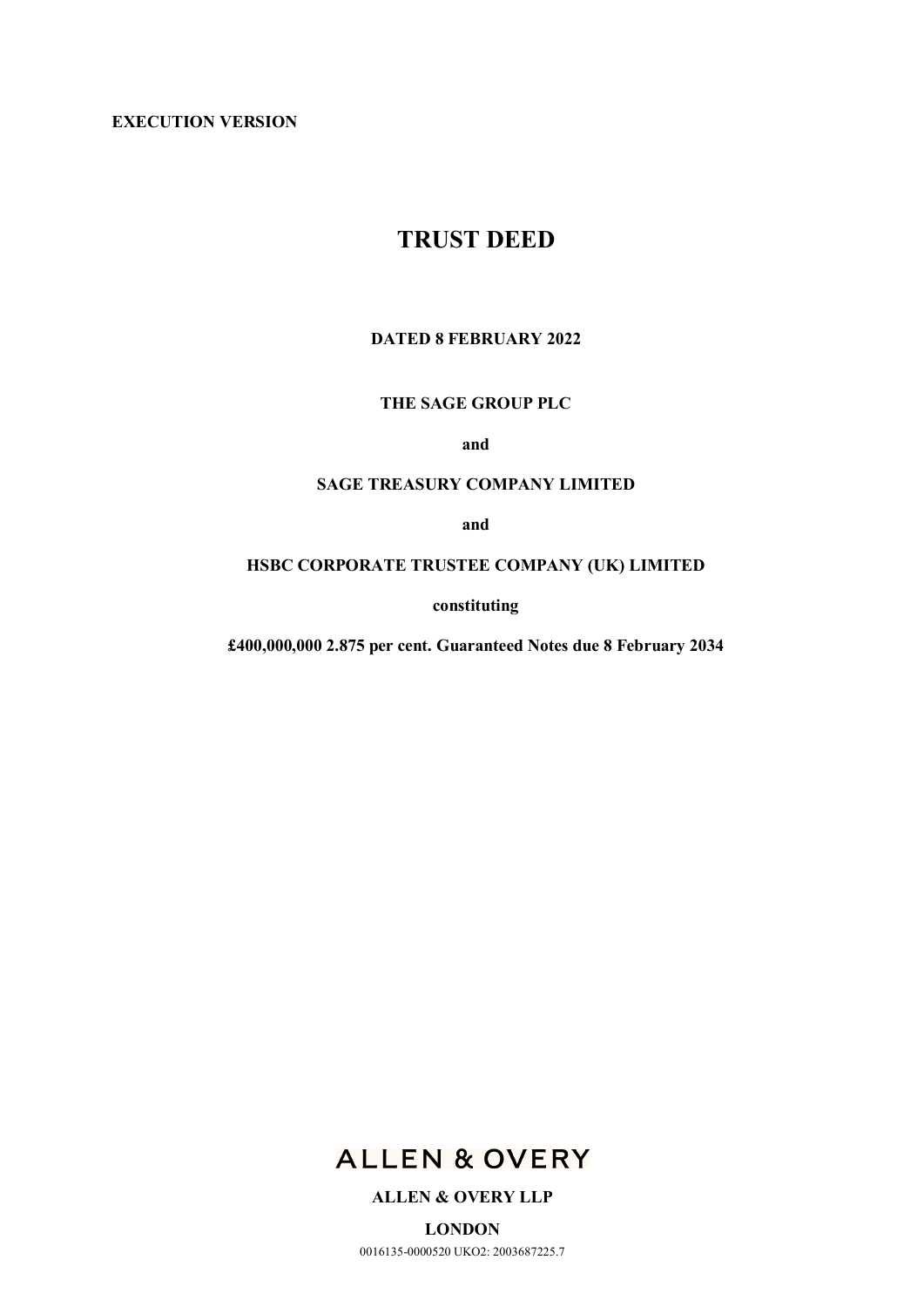# **CONTENTS**

#### **Clause**

# Page

| $\mathbf{1}$ .   |  |
|------------------|--|
| 2.               |  |
| 3.               |  |
| $\overline{4}$ . |  |
| 5.               |  |
| 6.               |  |
| 7.               |  |
| 8.               |  |
| 9.               |  |
| 10.              |  |
| 11               |  |
| 12.              |  |
| 13.              |  |
| 14.              |  |
| 15               |  |
| 16.              |  |
| 17.              |  |
| 18.              |  |
| 19               |  |
| 20.              |  |
| 21.              |  |
| 22.              |  |
| 23.              |  |
| 24               |  |
| 25.              |  |
| 26.              |  |
| 27.              |  |
| 28.              |  |
| 29.              |  |
| 30.              |  |

# **Schedule**

| 2. |  |  |  |
|----|--|--|--|
|    |  |  |  |
|    |  |  |  |
| 3. |  |  |  |
| 4. |  |  |  |
|    |  |  |  |

| $\sim$ |
|--------|
|--------|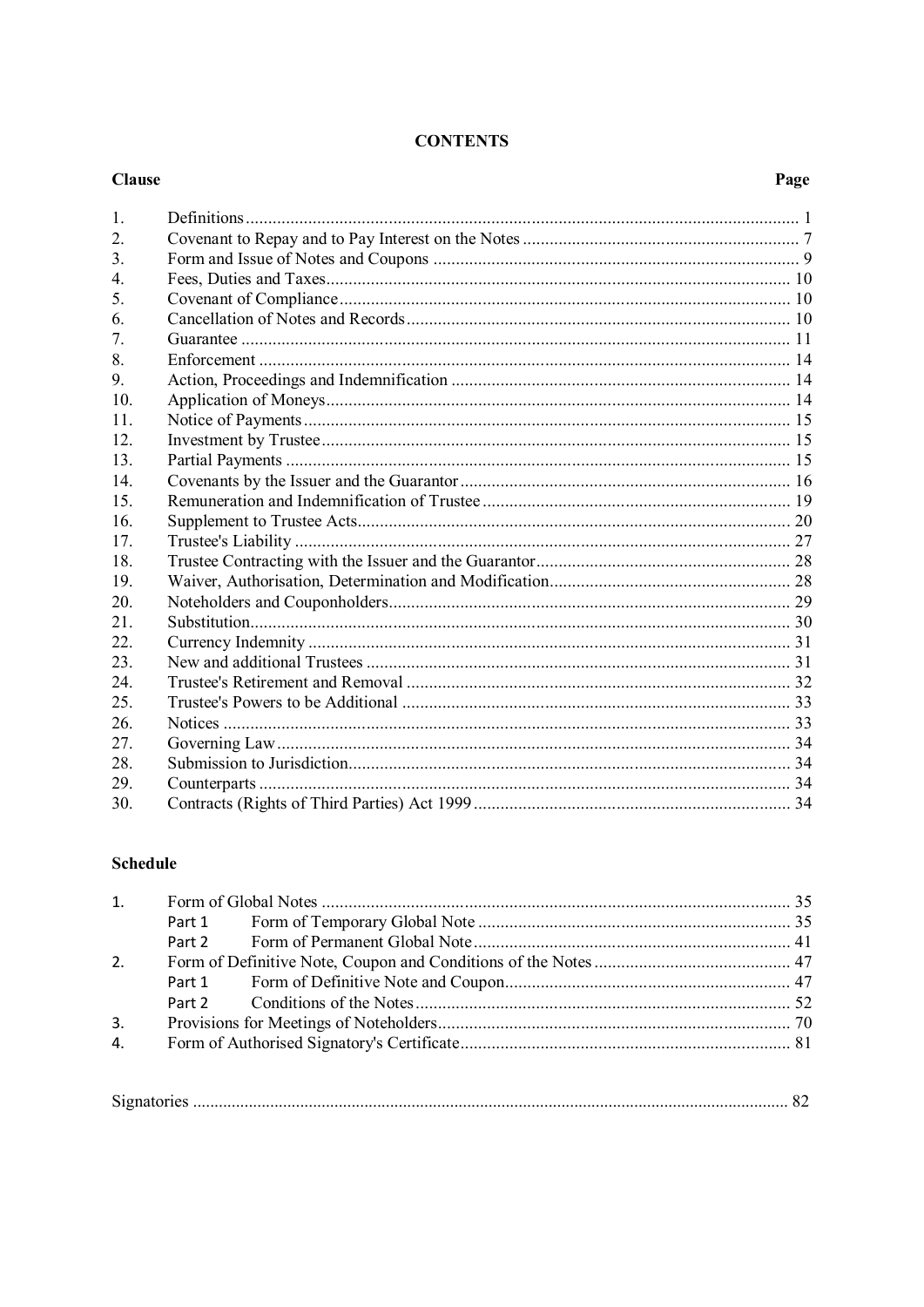## **THIS TRUST DEED** is made on 8 February 2022 **BETWEEN**:

- (1) **THE SAGE GROUP PLC**, a company incorporated under the laws of England and Wales with company number 02231246, whose registered office is at North Park, Newcastle Upon Tyne, NE13 9AA (the **Issuer**);
- (2) **SAGE TREASURY COMPANY LIMITED**, a company incorporated under the laws of England and Wales with company number 08319044, whose registered office is at North Park, Newcastle Upon Tyne, NE13 9AA (the **Guarantor**); and
- (3) **HSBC CORPORATE TRUSTEE COMPANY (UK) LIMITED,** a company incorporated under the laws of England and Wales whose registered office is at 8 Canada Square, London, E14 5HQ (the **Trustee**, which expression shall, wherever the context so admits, include such company and all other persons or companies for the time being the trustee or trustees of these presents including any successor trustee) as trustee for the Noteholders and Couponholders (each as defined below).

# **WHEREAS**:

- (A) By a resolution of the Board of Directors of the Issuer passed on 5 December 2021 and a resolution of a sub-committee of the Board of Directors of the Issuer passed on 28 January 2022, the Issuer has resolved to issue £400,000,000 2.875 per cent. Guaranteed Notes due 8 February 2034 to be constituted by this Trust Deed.
- (B) By a resolution of the Board of Directors of the Guarantor passed on 26 January 2022, the Guarantor has agreed to guarantee the said Notes and to enter into certain covenants as set out in this Trust Deed.
- (C) The Notes, if issued in definitive form, will be in bearer form with Coupons attached.
- (D) The Trustee has agreed to act as trustee of these presents for the benefit of the Noteholders and Couponholders upon and subject to the terms and conditions of these presents.

#### **NOW THIS TRUST DEED WITNESSES AND IT IS AGREED AND DECLARED** as follows:

#### **1. DEFINITIONS**

1.1 Terms defined in the Conditions and not otherwise defined herein shall have the same meaning in this Trust Deed. In these presents unless there is anything in the subject or context inconsistent therewith the following expressions shall have the following meanings:

**Agency Agreement** means the agreement appointing the initial Paying Agents in relation to the Notes and any other agreement for the time being in force appointing Successor paying agents in relation to the Notes, or in connection with their duties, the terms of which have previously been approved in writing by the Trustee, together with any agreement for the time being in force amending or modifying with the prior written approval of the Trustee any of the aforesaid agreements in relation to the Notes;

**Applicable Law** means any law or regulation including, but not limited to: (i) any statute or regulation; (ii) any rule or practice of any authority by which the Issuer is bound or with which it is accustomed to comply; (iii) any agreement between any authorities; and (iv) any customary agreement between any authority and any party;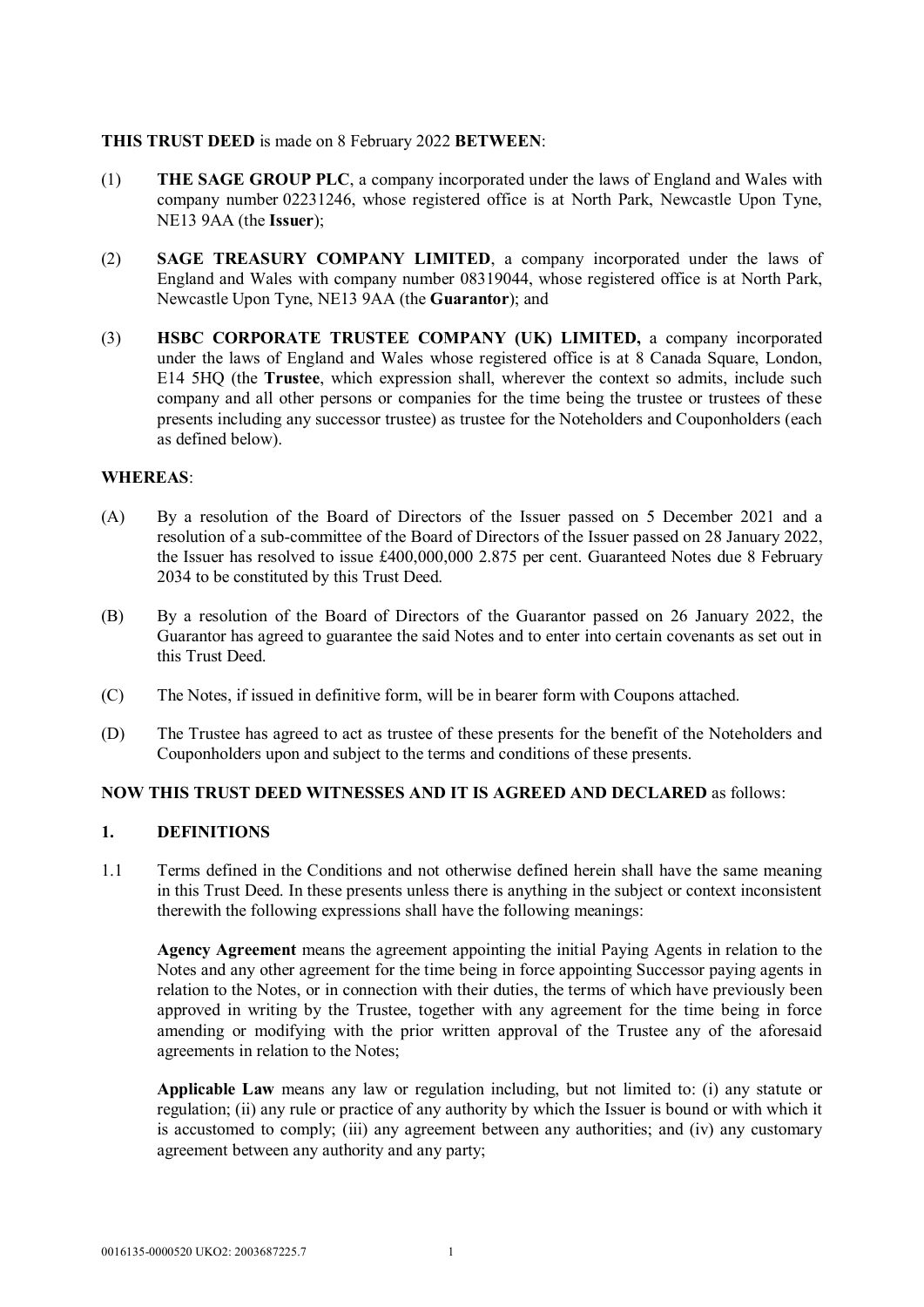**Appointee** means any attorney, manager, agent, delegate, nominee, custodian or other person appointed by the Trustee under these presents;

**Auditors** means the independent auditors for the time being of the Issuer or the Guarantor (as the case may be) or, in the event of their being unable or unwilling promptly to carry out any action requested of them pursuant to the provisions of these presents, such other firm of accountants or such financial advisors as may be nominated by the Issuer for the purposes of these presents;

**Authorised Signatory** means any person who (a) is a Director or the Secretary of the Issuer or the Guarantor (as the case may be) or (b) has been notified by the Issuer or the Guarantor (as the case may be) in writing to the Trustee as being duly authorised to sign documents and to do other acts and things on behalf of the Issuer or the Guarantor (as the case may be) for the purposes of this Trust Deed;

**Authority** means any competent regulatory, prosecuting, tax or governmental authority in any jurisdiction;

**Basic Terms Modification** means any proposal to:

- (a) reduce or cancel the amount payable or, where applicable, modify, except where such modification is bound to result in an increase, the method of calculating the amount payable or modify the date of payment or, where applicable, the method of calculating the date of payment in respect of any principal or interest in respect of the Notes;
- (b) alter the currency in which payments under the Notes and Coupons are to be made;
- (c) alter the majority required to pass an Extraordinary Resolution;
- (d) sanction any such scheme or proposal or substitution as is described in paragraphs 19 (i) and 19(j) of Schedule 3; or
- (e) alter the proviso to paragraph 7 of Schedule 3 or the proviso to paragraph 9 of Schedule 3 or this definition;

**Clearing System** has the meaning set out in paragraph 1 of Schedule 3;

**Clearstream, Luxembourg** means Clearstream Banking S.A.;

**Conditions** means the Conditions in the form set out in Schedule 2 as the same may from time to time be modified in accordance with these presents and any reference in these presents to a particular specified Condition or paragraph of a Condition shall in relation to the Notes be construed accordingly;

**Couponholders** means the several persons who are for the time being holders of the Coupons;

**Coupons** means the bearer interest coupons appertaining to the Notes in definitive form or, as the context may require, a specific number thereof and includes any replacements for Coupons issued pursuant to Condition 12 (*Replacement of Notes and Coupons)*;

**Definitive Notes** has the meaning set out in Clause 3.1;

**Euroclear** means Euroclear Bank SA/NV;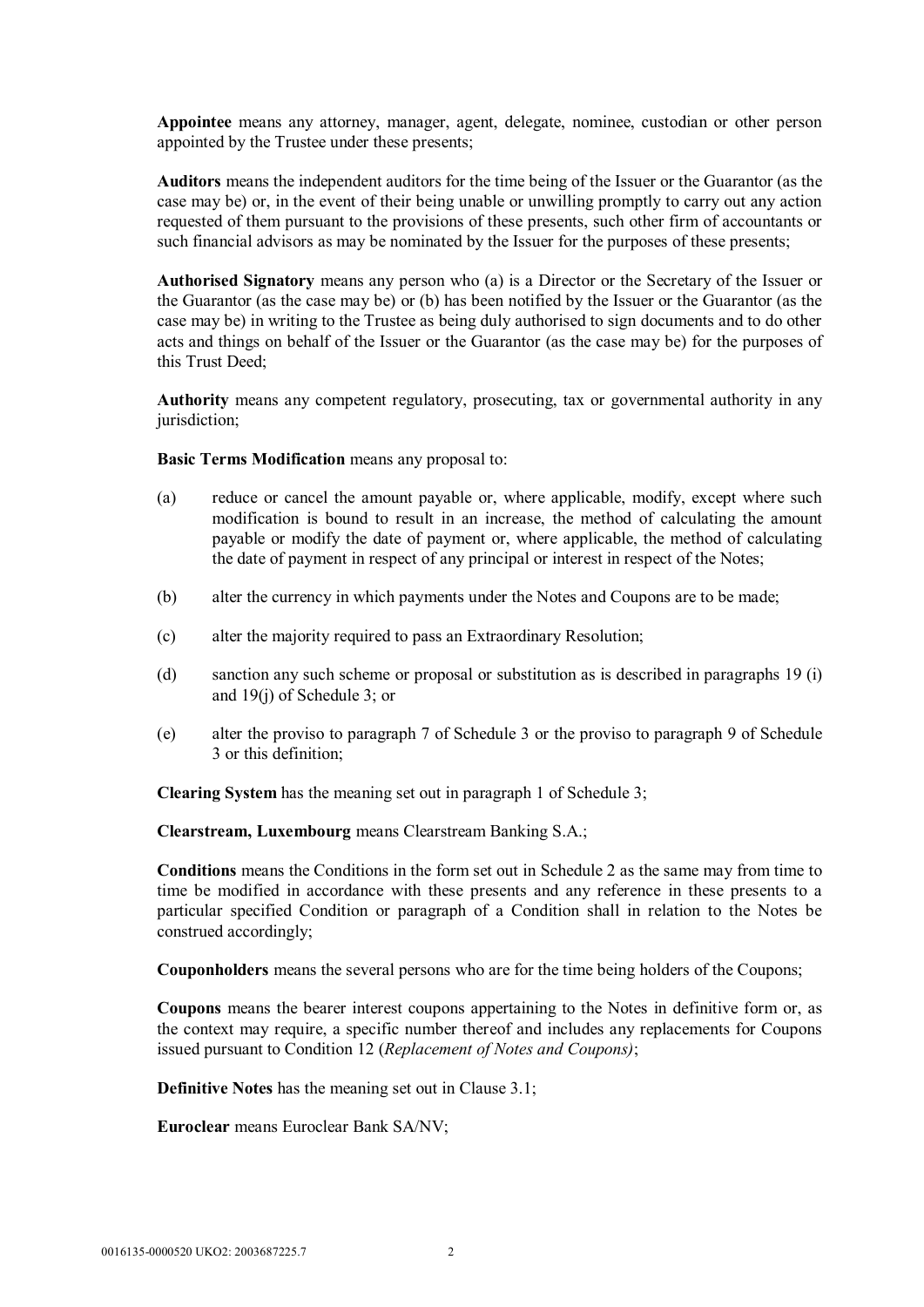**Event of Default** means any of the conditions, events or acts provided in Condition 10 (*Events of Default*) to be events upon the happening of which the Notes would, subject only to notice by the Trustee as therein provided, become immediately due and repayable;

**Extraordinary Resolution** has the meaning set out in paragraph 1 of Schedule 3;

**FCA** means the Financial Conduct Authority in its capacity as competent authority under the Financial Services and Markets Act 2000, as amended;

**FSMA** means the Financial Services and Markets Act 2000;

**Global Note** means the Temporary Global note or a Permanent Global Note, as the context may require;

**Liability** means any loss, damage, cost, fee, charge, claim, demand, expense, judgment, action, proceeding or other liability whatsoever (including, without limitation, in respect of taxes, duties, levies, imposts and other charges) and including any irrecoverable value added tax or similar tax charged or chargeable in respect thereof and legal fees and expenses on a full indemnity basis;

**Material Subsidiary** means any Subsidiary of the Issuer which (itself or together with its own Subsidiaries) by reference to the most recently published full or half year consolidated financial statements of the Issuer, accounts for at least 10 per cent. of consolidated turnover or gross assets of the Group for the period or as at the last day of the period, as the case may be in respect of which such accounts have been prepared (provided that if a Subsidiary has been acquired since the date as at which the last full or half year consolidated financial statements of the Issuer have been prepared, the financial statements shall be deemed to be adjusted in order to take into account the acquisition of that Subsidiary (that adjustment being certified by an Authorised Signatory as representing an accurate reflection of the consolidated turnover and/or gross assets of the Issuer)). A report by an Authorised Signatory of the Issuer whether or not addressed to the Trustee that in its opinion a Subsidiary is or is not or was or was not at any particular time or throughout any specified period a Material Subsidiary may be relied upon by the Trustee without liability to any person and without further enquiry or evidence and, if relied upon by the Trustee, shall be conclusive and binding on all parties;

**Noteholders** means the several persons who are for the time being holders of the Notes save that, for so long as such Notes or any part thereof are represented by a Global Note deposited with a common safekeeper for Euroclear and Clearstream, Luxembourg or, in respect of Notes in definitive form held in an account with Euroclear or Clearstream, Luxembourg, each person who is for the time being shown in the records of Euroclear or Clearstream, Luxembourg (other than Clearstream, Luxembourg, if Clearstream, Luxembourg shall be an accountholder of Euroclear, and Euroclear, if Euroclear shall be an accountholder of Clearstream, Luxembourg) as the holder of a particular principal amount of the Notes shall be deemed to be the holder of such principal amount of such Notes (and the holder of the relevant Global Note shall be deemed not to be the holder) for all purposes of these presents other than with respect to the payment of principal or interest on such principal amount of such Notes, the rights to which shall be vested, as against the Issuer, the Guarantor and the Trustee, solely in the bearer of the relevant Global Note in accordance with and subject to its terms and the provisions of these presents; and the words **holder** and **holders** and related expressions shall (where appropriate) be construed accordingly;

**Notes** means the notes in bearer form comprising the said £400,000,000 2.875 per cent. Guaranteed Notes due 8 February 2034 of the Issuer hereby constituted or the principal amount thereof for the time being outstanding or, as the context may require, a specific number thereof and includes any replacements for Notes issued pursuant to Condition 12 (*Replacement of Notes and Coupons)* and (except for the purposes of Clause 3) the Global Note;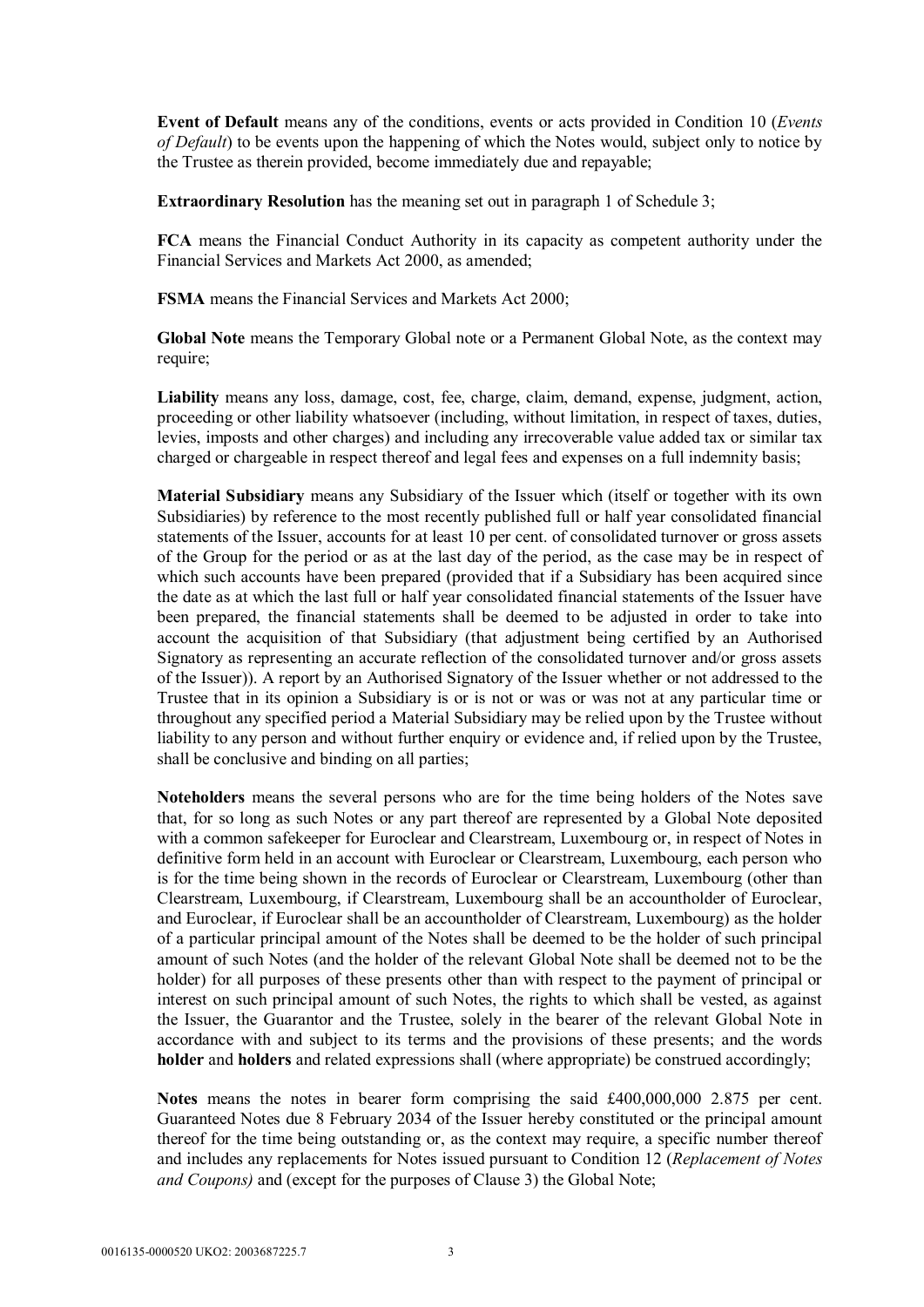**Official List** has the meaning set out in Section 103 of FSMA;

**outstanding** means in relation to the Notes all the Notes issued other than:

- (a) those Notes which have been redeemed pursuant to these presents;
- (b) those Notes in respect of which the date for redemption in accordance with the Conditions has occurred and the redemption moneys (including all interest payable thereon) have been duly paid to the Trustee or to the Principal Paying Agent, as applicable, in the manner provided in the Agency Agreement (and where appropriate notice to that effect has been given to the Noteholders in accordance with Condition 13 (*Notices*)) and remain available for payment against presentation of the relevant Notes and/or Coupons;
- (c) those Notes which have been purchased and cancelled in accordance with Condition 7 (*Redemption and Purchase*);
- (d) those Notes which have become void under Condition 9 (*Prescription*);
- (e) those mutilated or defaced Notes which have been surrendered and cancelled and in respect of which replacements have been issued pursuant to Condition 12 (*Replacement of Notes and Coupons*);
- (f) (for the purpose only of ascertaining the principal amount of the Notes outstanding and without prejudice to the status for any other purpose of the relevant Notes) those Notes which are alleged to have been lost, stolen or destroyed and in respect of which replacements have been issued pursuant to Condition 12 (*Replacement of Notes and Coupons*)*;* and
- (g) any Global Note to the extent that it shall have been exchanged for another Global Note in respect of the Notes or for the Notes in definitive form pursuant to its provisions;

PROVIDED THAT for each of the following purposes, namely:

- (i) the right to attend and vote at any meeting of the Noteholders, an Extraordinary Resolution in writing or an Extraordinary Resolution by way of electronic consents given through the relevant Clearing System(s) as envisaged by paragraph 1 of Schedule 3 and any direction or request by the holders of the Notes;
- (ii) the determination of how many and which Notes are for the time being outstanding for the purposes of subclause 9.1, Conditions 11 (*Enforcement*) and 15 (*Meeting of Noteholders, Modification, Waiver, Authorisation and Determination*) and paragraphs 4, 7 and 9 of Schedule 3;
- (iii) any discretion, power or authority (whether contained in these presents or vested by operation of law) which the Trustee is required, expressly or impliedly, to exercise in or by reference to the interests of the Noteholders or any of them; and
- (iv) the determination by the Trustee whether any event, circumstance, matter or thing is, in its opinion, materially prejudicial to the interests of the Noteholders or any of them,

those Notes (if any) which are for the time being held by or on behalf of or for the benefit of the Issuer, the Guarantor, any Subsidiary of the Issuer and/or Guarantor, any holding company of the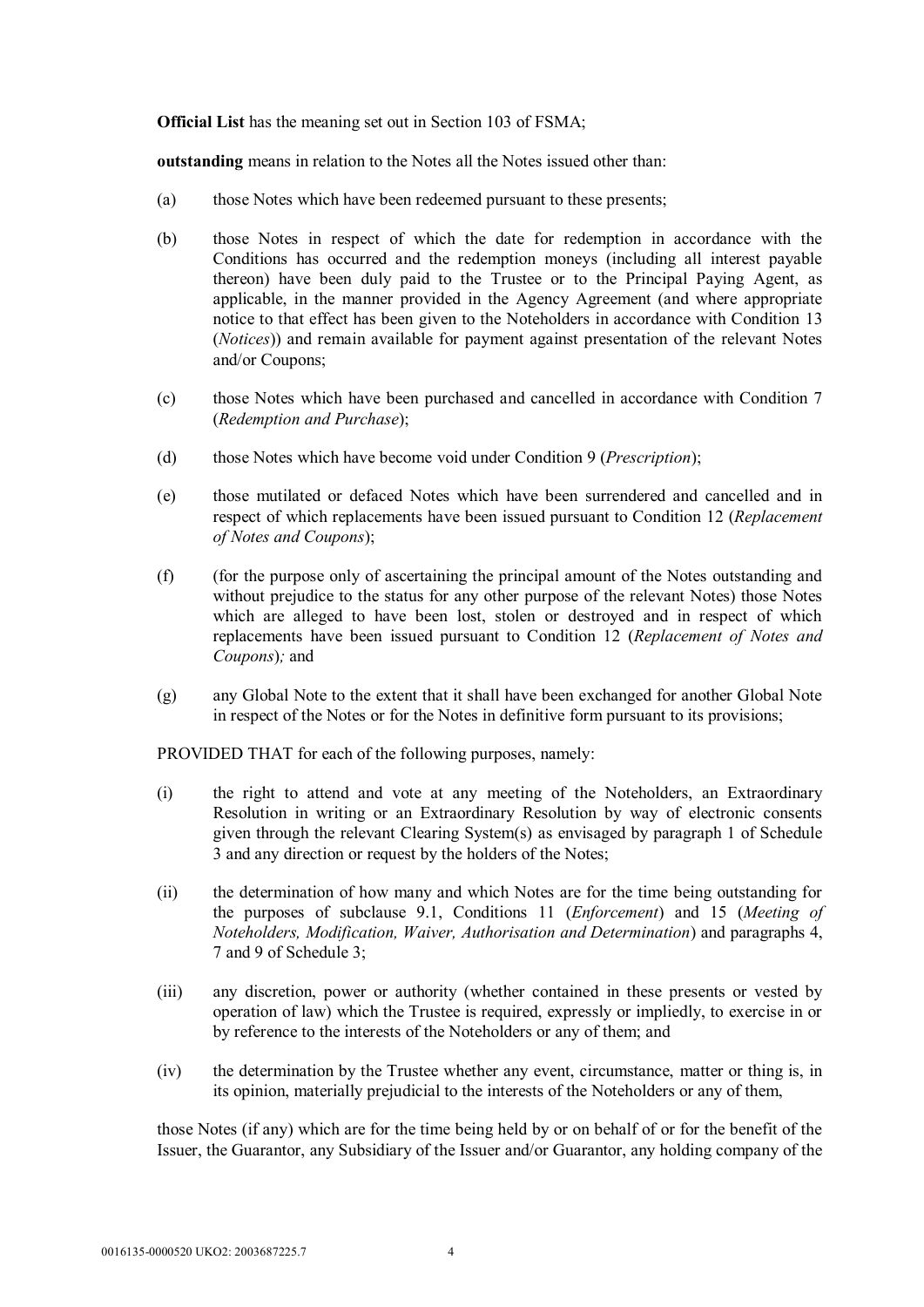Issuer and/or Guarantor or any other Subsidiary of any such holding company, shall (unless and until ceasing to be so held) be deemed not to remain outstanding;

**Paying Agents** means the several institutions (including where the context permits the Principal Paying Agent) at their respective specified offices initially appointed as paying agents in relation to the Notes by the Issuer and the Guarantor pursuant to the Agency Agreement and/or, if applicable, any Successor paying agents in relation to the Notes;

**Permanent Global Note** means the permanent global note in respect of the Notes to be issued pursuant to Clause 3.3 in the form or substantially in the form set out in Schedule 1;

**Potential Event of Default** means any condition, event or act which, with the lapse of time and/or the issue, making or giving of any notice, certification, declaration, demand, determination and/or request and/or the taking of any similar action and/or the fulfilment of any similar condition, would constitute an Event of Default;

**Principal Paying Agent** means the institution at its specified office initially appointed as principal paying agent in relation to the Notes by the Issuer and the Guarantor pursuant to the Agency Agreement or, if applicable, any Successor principal paying agent in relation to the Notes;

**Put Event** has the meaning set out in Condition 7.6 (*Redemption at the Option of the Noteholders on a Change of Control*);

**Relevant Date** has the meaning set out in Condition 8 (*Taxation*);

**repay**, **redeem** and **pay** shall each include both the others and cognate expressions shall be construed accordingly;

**Subsidiary** means any company which is for the time being a subsidiary (within the meaning of Section 1159 of the Companies Act 2006);

**Successor** means, in relation to the Principal Paying Agent and the other Paying Agents, any successor to any one or more of them in relation to the Notes which shall become such pursuant to the provisions of these presents, the Agency Agreement and/or such other or further principal paying agent and/or paying agents (as the case may be) in relation to the Notes as may (with the prior approval of, and on terms previously approved by, the Trustee in writing) from time to time be appointed as such, and/or, if applicable, such other or further specified offices (in the former case being within the same place as those for which they are substituted) as may from time to time be nominated, in each case by the Issuer and, if applicable, the Guarantor, and (except in the case of the initial appointments and specified offices made under and specified in the Conditions and/or the Agency Agreement, as the case may be) notice of whose appointment or, as the case may be, nomination has been given to the Noteholders pursuant to subclause 14(l) in accordance with Condition 13 (*Notices*);

**Tax** means any present or future taxes, duties, assessments or governmental charges of whatever nature imposed, levied, collected, withheld or assessed by or on behalf of any Authority having power to tax;

**Temporary Global Note** means the temporary global note in respect of the Notes to be issued pursuant to Clause 3.1 in the form or substantially in the form set out in Schedule 1;

**the London Stock Exchange** means the London Stock Exchange plc or any successor thereto;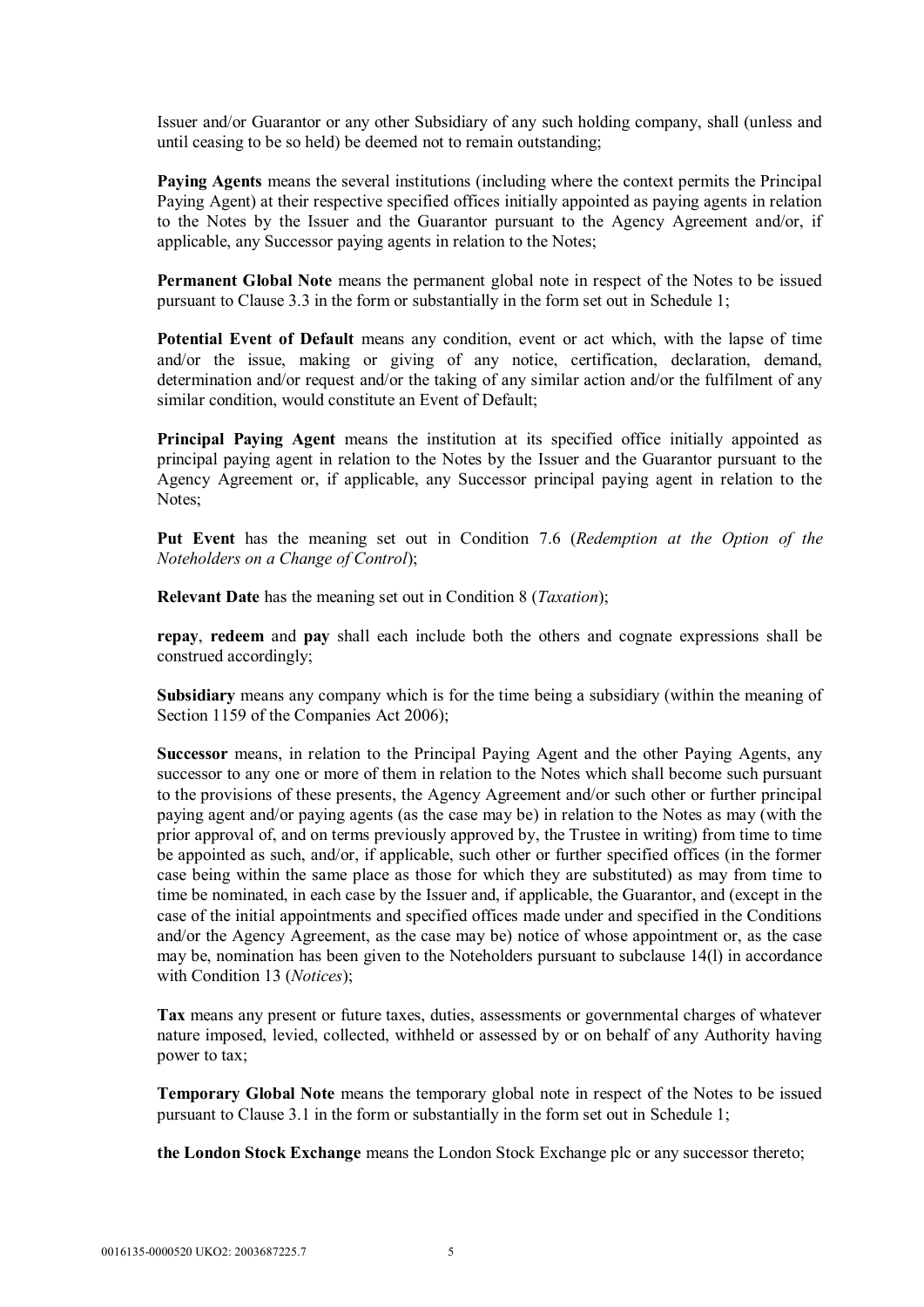**these presents** means this Trust Deed and the Schedules and any trust deed supplemental hereto and the Schedules (if any) thereto and the Notes, the Coupons and the Conditions, all as from time to time modified in accordance with the provisions herein or therein contained;

**Trust Corporation** means a corporation entitled by rules made under the Public Trustee Act 1906 or entitled pursuant to any other comparable legislation applicable to a trustee in any other jurisdiction to carry out the functions of a custodian trustee;

**Trustee Acts** means the Trustee Act 1925 and the Trustee Act 2000;

words denoting the singular shall include the plural and vice versa;

words denoting one gender only shall include the other genders; and

words denoting persons only shall include firms and corporations and vice versa.

- 1.2 (a) All references in these presents to principal and/or interest in respect of the Notes or to any moneys payable by the Issuer and/or the Guarantor under these presents shall be deemed to include, in the case of amounts of principal payable, a reference to any specific redemption price (as defined in the relevant Conditions) and, in any case, a reference to any additional amounts which may be payable under Condition 8 (*Taxation*).
	- (b) All references in these presents to £, Pounds Sterling shall be construed as references to the lawful currency for the time being of the United Kingdom.
	- (c) All references in these presents to any statute or any provision of any statute shall be deemed also to refer to any statutory modification or re-enactment thereof or any statutory instrument, order or regulation made thereunder or under any such modification or re-enactment.
	- (d) All references in these presents to guarantees or to an obligation being guaranteed shall be deemed to include respectively references to indemnities or to an indemnity being given in respect thereof.
	- (e) All references in these presents to any action, remedy or method of proceeding for the enforcement of the rights of creditors shall be deemed to include, in respect of any jurisdiction other than England, references to such action, remedy or method of proceeding for the enforcement of the rights of creditors available or appropriate in such jurisdiction as shall most nearly approximate to such action, remedy or method of proceeding described or referred to in these presents.
	- (f) All references in these presents to taking proceedings against the Issuer and/or the Guarantor shall be deemed to include references to proving in the winding up of the Issuer and/or the Guarantor (as the case may be).
	- (g) Unless the context otherwise requires words or expressions used in these presents shall bear the same meanings as in the Companies Act 2006.
	- (h) In this Trust Deed references to Schedules, clauses, subclauses, paragraphs and subparagraphs shall be construed as references to the Schedules to this Trust Deed and to the clauses, subclauses, paragraphs and subparagraphs of this Trust Deed respectively.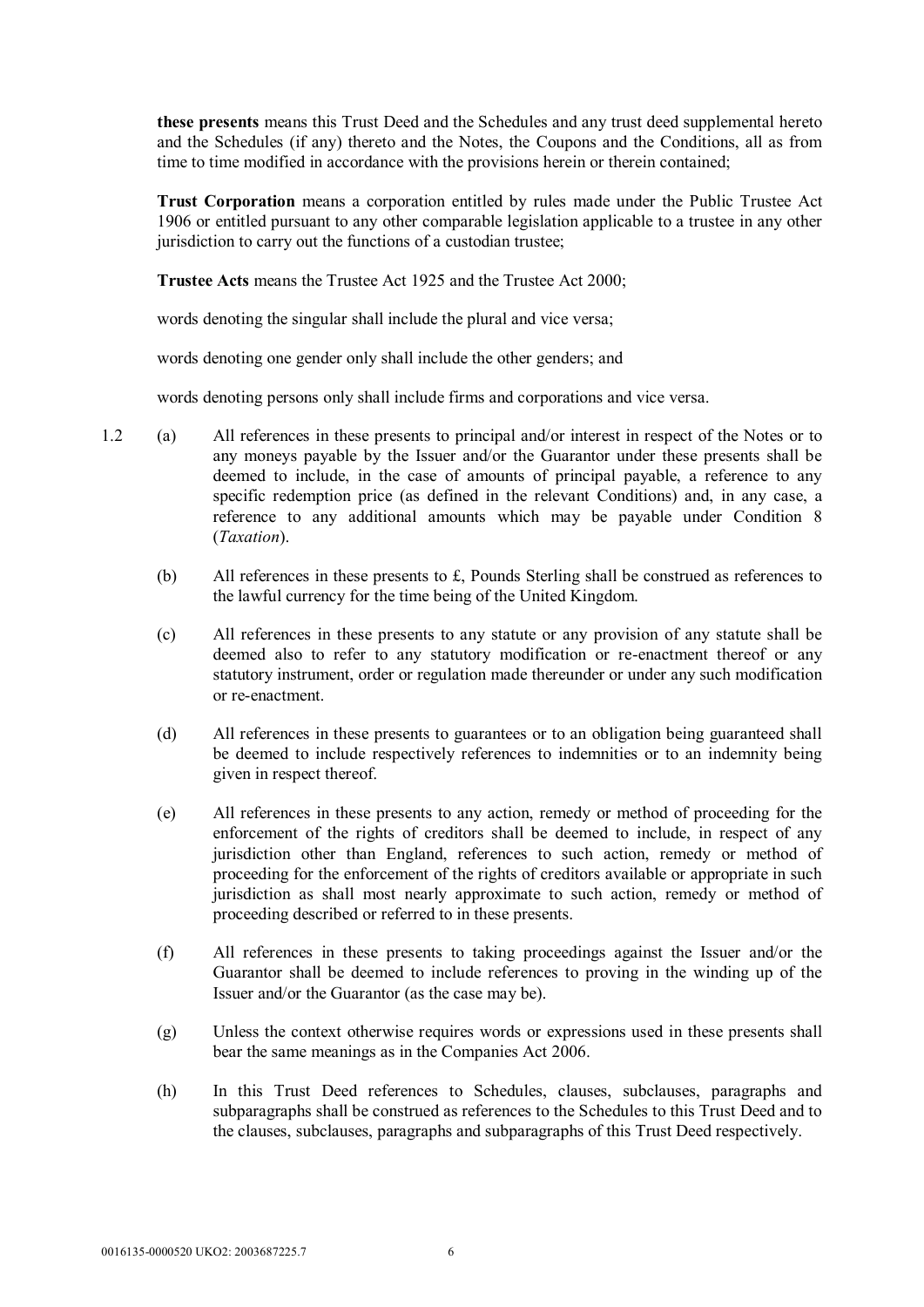- (i) All references in these presents involving compliance by the Trustee with a test of reasonableness shall be deemed to include a reference to a requirement that such reasonableness shall be determined by reference primarily to the interests of the holders of the Notes and in the event of any conflict between such interests and the interests of any other person, the former shall prevail as being paramount.
- (j) In these presents tables of contents and clause headings are included for ease of reference and shall not affect the construction of these presents.
- (k) Any reference in these presents to a written notice, consent or approval being given by the Trustee shall, for the avoidance of doubt, be deemed to include such notice, consent or approval being given by e-mail.
- (l) All references in these presents to Notes being **listed** or **having a listing** shall, in relation to the London Stock Exchange, be construed to mean that such Notes have been admitted to the Official List by the FCA and to trading on the London Stock Exchange's market for listed securities and all references in these presents to **listing** or **listed** shall include references to **quotation** and **quoted**, respectively.

# **2. COVENANT TO REPAY AND TO PAY INTEREST ON THE NOTES**

- 2.1 Without prejudice to the provisions of subclause 2.4 below, the aggregate principal amount of the Notes is limited to £400,000,000.
- 2.2 The Issuer covenants with the Trustee that it will, in accordance with these presents, on the due date for the final maturity of the Notes provided for in the Conditions, or on such earlier date as the same or any part thereof may become due and repayable thereunder, pay or procure to be paid unconditionally to or to the order of the Trustee in Pounds Sterling in London in immediately available funds the principal amount of the Notes repayable on that date and shall in the meantime and until such date (both before and after any judgment or other order of a court of competent jurisdiction) pay or procure to be paid unconditionally to or to the order of the Trustee as aforesaid interest (which shall accrue from day to day) on the principal amount of the Notes at the rate of 2.875 per cent. per annum payable annually in arrear on 8 February in each year, the first such payment (representing a full year's interest) at the rate of £28.75 per £1,000 principal amount of Notes to be made on 8 February 2023 PROVIDED THAT:
	- (a) every payment of principal or interest in respect of the Notes to or to the account of the Principal Paying Agent in the manner provided in the Agency Agreement shall operate in satisfaction *pro tanto* of the relative covenant by the Issuer in this clause except to the extent that there is default in the subsequent payment thereof in accordance with the Conditions to the Noteholders or Couponholders (as the case may be);
	- (b) in any case where payment of principal is not made to the Trustee or the Principal Paying Agent on or before the due date, interest shall continue to accrue on the principal amount of the Notes (both before and after any judgment or other order of a court of competent jurisdiction) at the rate aforesaid (or, if higher, the rate of interest on judgment debts for the time being provided by English law) up to and including the date upon which payment is made to the Noteholders in respect thereof as stated in a notice given to the Noteholders by the Issuer in accordance with Condition 13 (*Notices*) (such date to be not later than 30 days after the day on which the whole of such principal amount, together with an amount equal to the interest which has accrued and is to accrue pursuant to this proviso up to and including that date, has been received by the Trustee or the Principal Paying Agent); and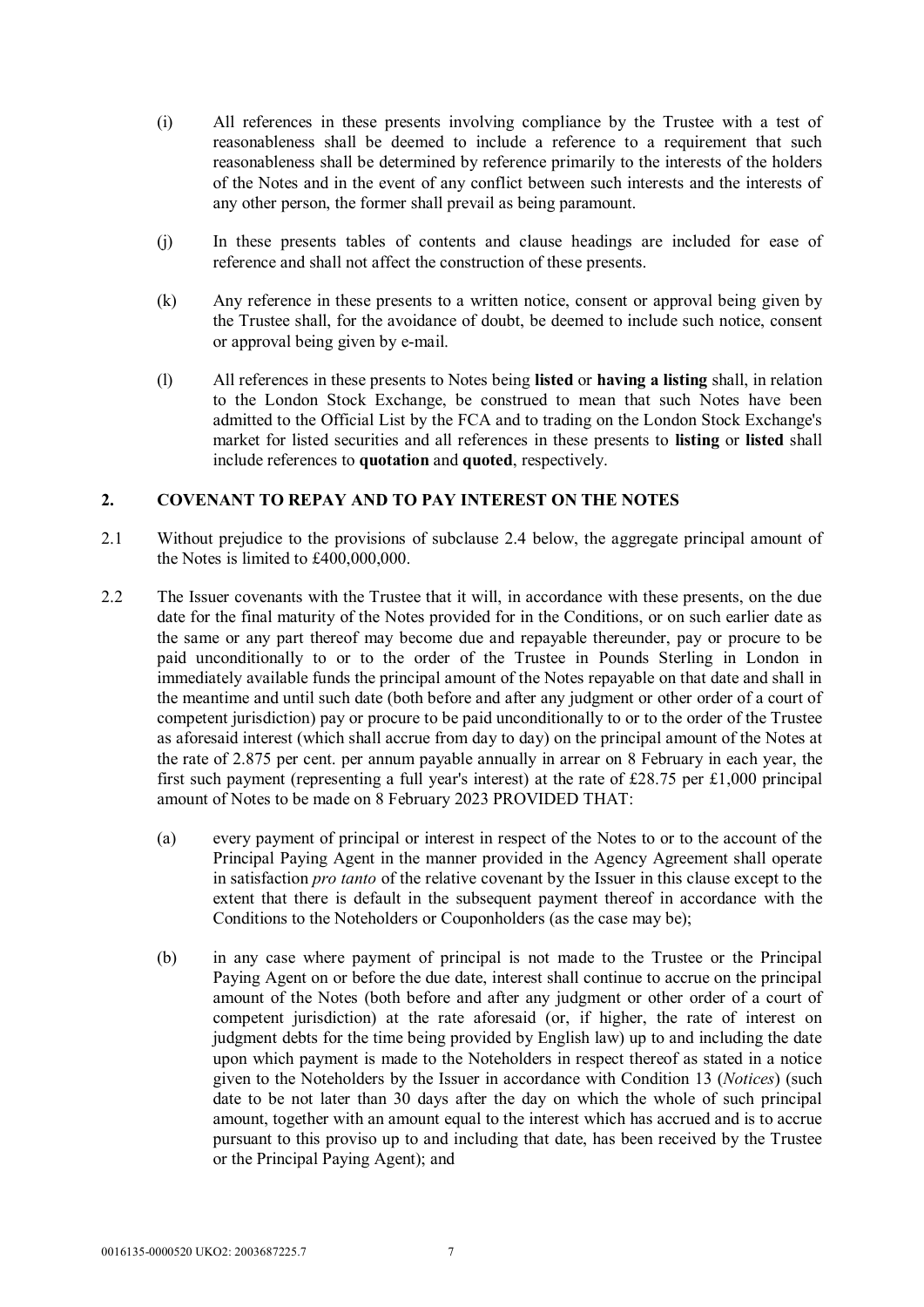(c) in any case where payment of the whole or any part of the principal amount of any Note is improperly withheld or refused upon due presentation thereof (other than in circumstances contemplated by proviso (b) above) interest shall accrue on that principal amount payment of which has been so withheld or refused (both before and after any judgment or other order of a court of competent jurisdiction) at the rate aforesaid (or, if higher, the rate of interest on judgment debts for the time being provided by English law) from and including the date of such withholding or refusal up to and including the date on which, upon further presentation of the relevant Note, payment of the full amount (including interest as aforesaid) in Pounds Sterling payable in respect of such Note is made or (if earlier) the seventh day after notice is given to the relevant Noteholder by the Issuer (in accordance with Condition 13 (*Notices*)) that the full amount (including interest as aforesaid) in Pounds Sterling payable in respect of such Note is available for payment, provided that, upon further presentation thereof being duly made, such payment is made.

The Trustee will hold the benefit of this covenant on trust for the Noteholders and the Couponholders and itself in accordance with these presents.

# **TRUSTEE'S REQUIREMENTS REGARDING PAYING AGENTS**

- 2.3 At any time after an Event of Default or a Potential Event of Default shall have occurred or if there is failure to make payment of any amount in respect of any Note when due or the Trustee shall have received any money which it proposes to pay under clause 10 to the Noteholders and/or Couponholders, the Trustee may:
	- (a) by notice in writing to the Issuer, the Guarantor, the Principal Paying Agent and the other Paying Agents require the Principal Paying Agent and the other Paying Agents pursuant to the Agency Agreement:
		- (i) to act thereafter as Principal Paying Agent and Paying Agents respectively of the Trustee in relation to payments to be made by or on behalf of the Trustee under the provisions of these presents *mutatis mutandis* on the terms provided in the Agency Agreement (with such consequential amendments as the Trustee shall deem necessary and save that the Trustee's liability under any provisions thereof for the indemnification, remuneration and payment of out-of-pocket expenses of the Paying Agents shall be limited to the amounts for the time being held by the Trustee on the trusts of these presents relating to the Notes and available for such purpose) and thereafter to hold all Notes and Coupons and all sums, documents and records held by them in respect of Notes and Coupons on behalf of the Trustee; and/or
		- (ii) to deliver up all Notes and Coupons and all sums, documents and records held by them in respect of Notes and Coupons to the Trustee or as the Trustee shall direct in such notice provided that such notice shall be deemed not to apply to any documents or records which the relative Paying Agent is obliged not to release by any law or regulation; and/or
	- (b) by notice in writing to the Issuer and the Guarantor require each of them to make all subsequent payments in respect of the Notes and Coupons to or to the order of the Trustee and not to the Principal Paying Agent; with effect from the issue of any such notice to the Issuer and the Guarantor and until such notice is withdrawn proviso (a) to subclause 2.2 of this clause relating to the Notes shall cease to have effect.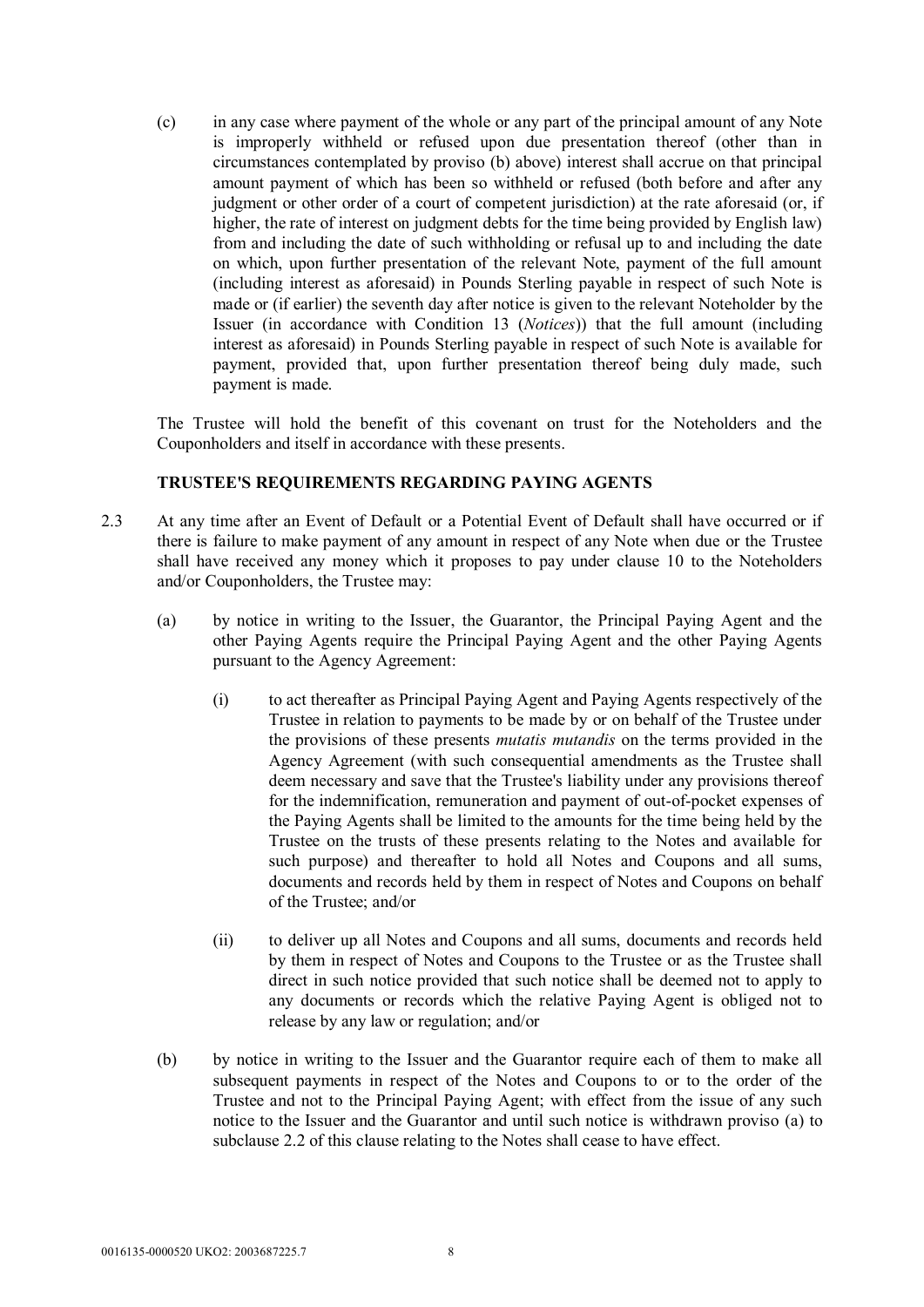#### **FURTHER ISSUES**

- 2.4 (a) The Issuer shall be at liberty from time to time (but subject always to the provisions of these presents) without the consent of the Noteholders or Couponholders to create and issue further notes in bearer form ranking *pari passu* in all respects (or in all respects save for the first payment of interest thereon), and so that the same shall be consolidated and form a single series, with the Notes.
	- (b) Any further notes which are to be created and issued pursuant to the provisions of paragraph 2.4(a) above so as to form a single series with the Notes shall be constituted by a trust deed supplemental to this Trust Deed. In any such case the Issuer and the Guarantor shall prior to the issue of any further notes to be so constituted execute and deliver to the Trustee a trust deed supplemental to this Trust Deed (in relation to which all applicable stamp duties or other documentation fees, duties or taxes have been paid and, if applicable, duly stamped or denoted accordingly) containing a covenant by the Issuer in the form *mutatis mutandis* of subclause 2.2 in relation to the principal and interest in respect of such further notes and such other provisions (whether or not corresponding to any of the provisions contained in this Trust Deed) as the Trustee shall require including making such consequential modifications to this Trust Deed as the Trustee shall require in order to give effect to such issue of further notes.
	- (c) A memorandum of every such supplemental trust deed shall be endorsed by the Trustee on this Trust Deed and by the Issuer and the Guarantor on their duplicates of this Trust Deed.
	- (d) Whenever it is proposed to create and issue any further notes the Issuer shall give to the Trustee not less than 14 days' notice in writing of its intention so to do stating the amount of further notes proposed to be created and issued.

# **3. FORM AND ISSUE OF NOTES AND COUPONS**

- 3.1 The Notes shall be represented initially by the Temporary Global Note which the Issuer shall issue to a safekeeper common to both Euroclear and Clearstream, Luxembourg on terms that such common safekeeper shall hold the same for the account of the persons who would otherwise be entitled to receive the Notes in definitive form (**Definitive Notes**) (as notified to such common safekeeper by J.P. Morgan Securities plc on behalf of the joint lead managers of the issue of the Notes) and the successors in title to such persons as appearing in the records of Euroclear and Clearstream, Luxembourg for the time being.
- 3.2 The Temporary Global Note shall be printed or typed in the form or substantially in the form set out in Schedule 1 and may be a facsimile. The Temporary Global Note shall be in the aggregate principal amount of £400,000,000 and shall be signed manually or in facsimile by an Authorised Signatory of the Issuer on behalf of the Issuer and shall be authenticated by or on behalf of the Principal Paying Agent and shall be effectuated by the common safekeeper acting on the instructions of the Principal Paying Agent. The Temporary Global Note so executed and authenticated and effectuated shall be a binding and valid obligation of the Issuer and title thereto shall pass by delivery.
- 3.3 The Issuer shall issue the Permanent Global Note in exchange for the Temporary Global Note in accordance with the provisions thereof. The Permanent Global Note shall be printed or typed in the form or substantially in the form set out in Schedule 1 and may be a facsimile. The Permanent Global Note shall be in the aggregate principal amount of up to £400,000,000 and shall be signed manually or in facsimile by an Authorised Signatory of the Issuer on behalf of the Issuer and shall be authenticated by or on behalf of the Principal Paying Agent and shall be effected by the common safekeeper acting on the instructions of the Principal Paying Agent. The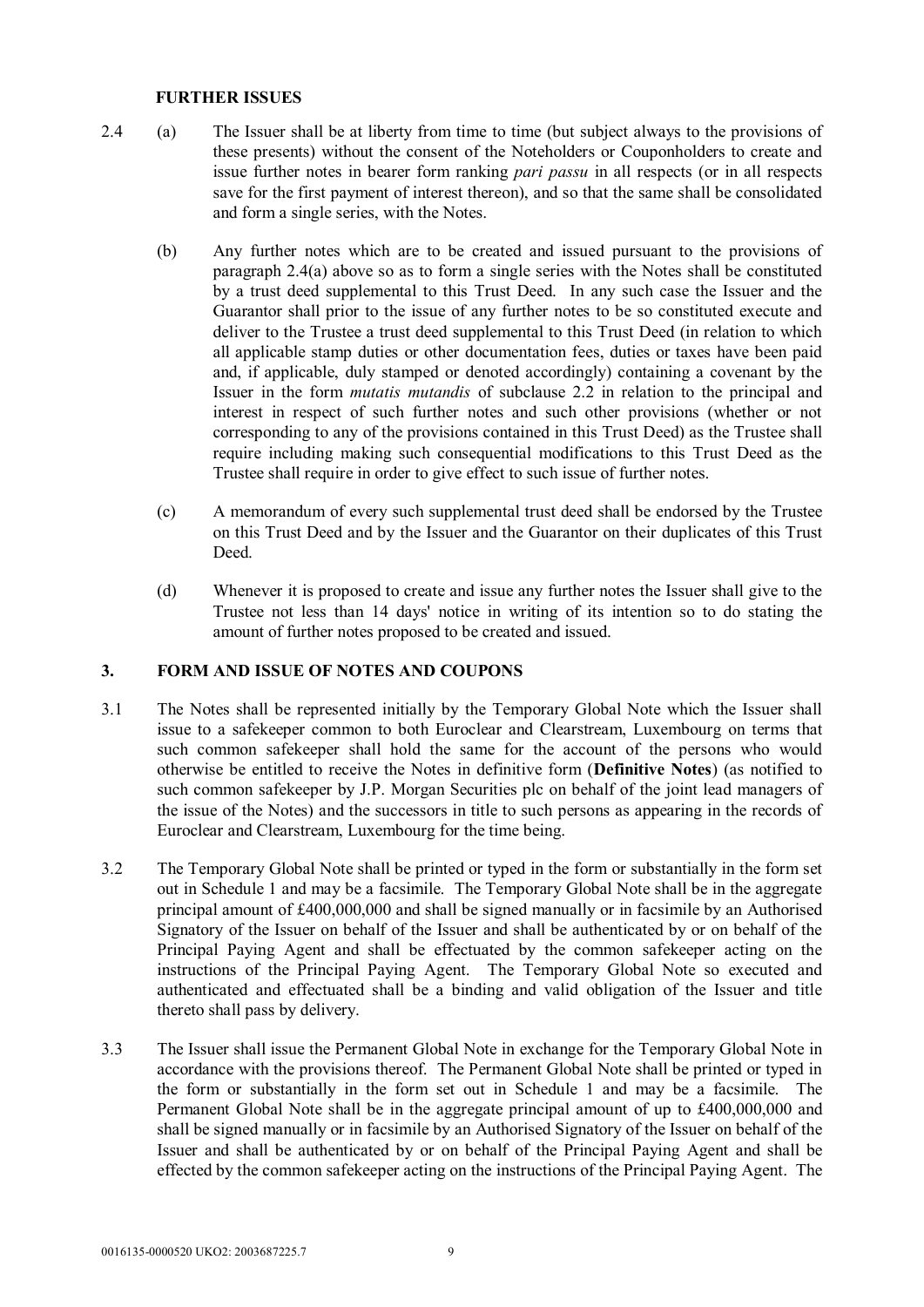Permanent Global Note so executed and authenticated and effectuated shall be a binding and valid obligation of the Issuer and title thereto shall pass by delivery.

- 3.4 The Issuer shall issue the Definitive Notes (together with the unmatured Coupons attached) in exchange for the Temporary Global Note and/or the Permanent Global Note in accordance with the provisions thereof.
- 3.5 The Definitive Notes and the Coupons shall be to bearer in the respective forms or substantially in the respective forms set out in Schedule 2 and the Definitive Notes shall be issued in the denominations of £100,000 and integral multiples of £1,000 in excess thereof up to and including £199,000 each (serially numbered) and shall be endorsed with the Conditions. Title to the Definitive Notes and the Coupons shall pass by delivery.
- 3.6 The Definitive Notes shall be signed manually or in facsimile by an Authorised Signatory of the Issuer on behalf of the Issuer and shall be authenticated by or on behalf of the Principal Paying Agent without warranty recourse or liability. The Coupons shall be signed manually or in facsimile by an Authorised Signatory of the Issuer on behalf of the Issuer but shall not be authenticated.
- 3.7 The Issuer may use the facsimile signature of any person who at the date such signature is affixed is an Authorised Signatory of the Issuer as referred to in subclauses 3.2, 3.3 and 3.6 above notwithstanding that at the time of issue of the Temporary Global Note, the Permanent Global Note or any of the Definitive Notes, as the case may be, he may have ceased for any reason to be such an Authorised Signatory. The Definitive Notes so signed and authenticated, and the Coupons so signed, upon execution and authentication of the relevant Definitive Notes, shall be binding and valid obligations of the Issuer.

## **4. FEES, DUTIES AND TAXES**

The Issuer will pay any stamp, issue, registration, documentary and other fees, duties and taxes, including interest and penalties, payable in any relevant jurisdiction on or in connection with (a) the execution and delivery of these presents, (b) the constitution and issue of the Notes and the Coupons and (c) any action reasonably taken by or on behalf of the Trustee or (where permitted under these presents so to do) any Noteholder or Couponholder to enforce, or to resolve any doubt concerning, or for any other purpose in relation to, these presents.

#### **5. COVENANT OF COMPLIANCE**

Each of the Issuer and the Guarantor severally covenants with the Trustee that it will comply with and perform and observe all the provisions of these presents which are expressed to be binding on it. The Conditions shall be binding on the Issuer, the Guarantor, the Noteholders and the Couponholders. The Trustee shall be entitled to enforce the obligations of the Issuer and the Guarantor under the Notes and the Coupons as if the same were set out and contained in the trust deeds constituting the same, which shall be read and construed as one document with the Notes and the Coupons. The Trustee will hold the benefit of this covenant upon trust for itself and the Noteholders and the Couponholders according to its and their respective interests.

# **6. CANCELLATION OF NOTES AND RECORDS**

6.1 The Issuer shall procure that all Notes (a) redeemed or (b) purchased by the Issuer, the Guarantor or any of their respective Subsidiaries and surrendered for cancellation or (c) which, being lost, stolen, destroyed, mutilated or defaced, have been surrendered and replaced pursuant to Condition 12 (*Replacement of Notes and Coupons*) or (d) exchanged as provided in these presents (together in each case with all unmatured Coupons attached thereto or delivered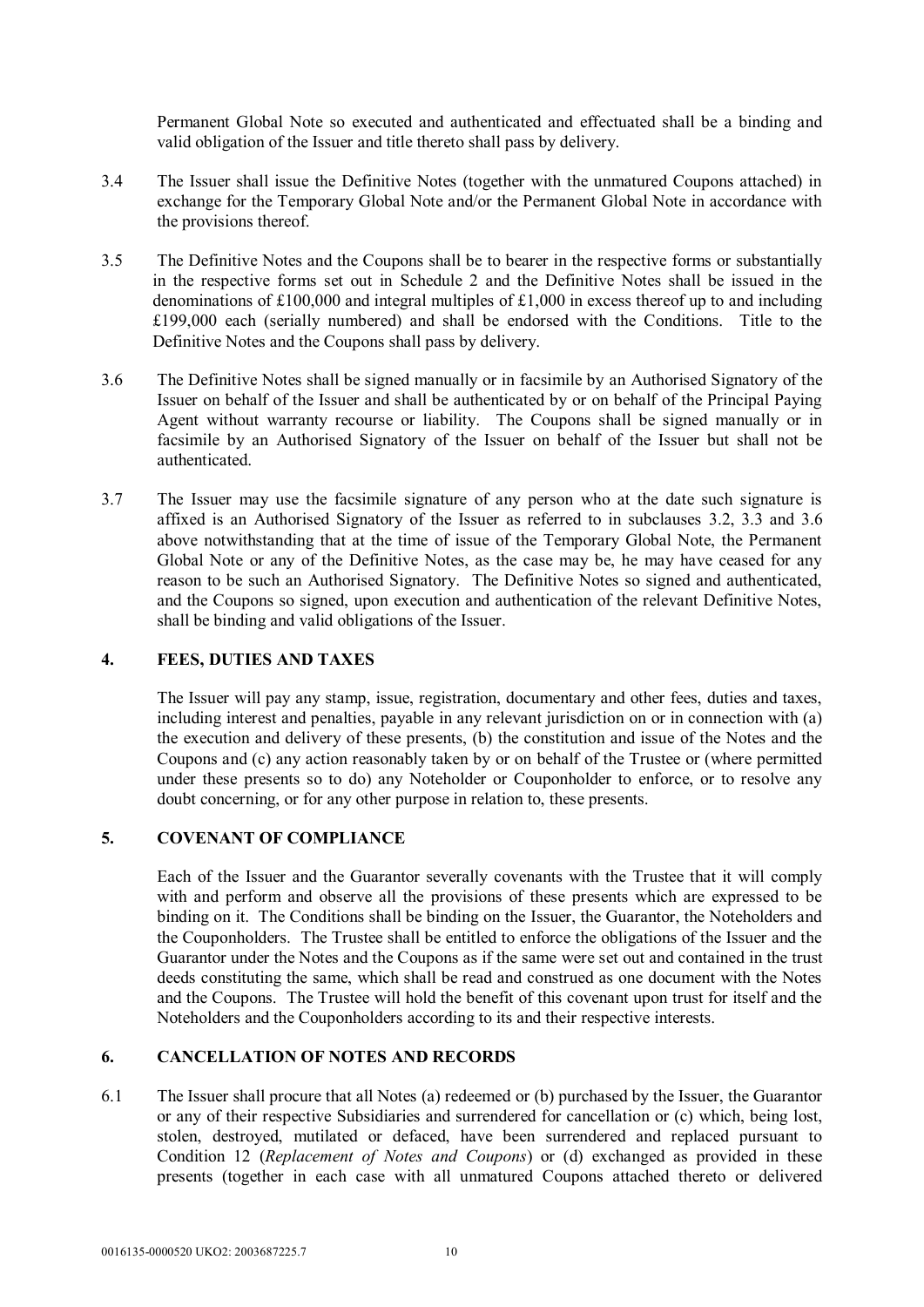therewith) and all Coupons paid in accordance with the Conditions or which, being mutilated or defaced, have been surrendered and replaced pursuant to Condition 12 (*Replacement of Notes and Coupons*) shall be cancelled by or on behalf of the Issuer and a certificate stating:

- (a) the aggregate principal amount of Notes which have been redeemed and the aggregate amounts in respect of Coupons which have been paid;
- (b) the serial numbers of such Notes in definitive form;
- (c) the total numbers (where applicable, of each denomination) by maturity date of such Coupons;
- (d) the aggregate amount of interest paid (and the due dates of such payments) on Global Notes;
- (e) the aggregate principal amount of Notes (if any) which have been purchased by or on behalf of the Issuer, the Guarantor or any of their respective Subsidiaries and cancelled and the serial numbers of such Notes in definitive form and the total number (where applicable, of each denomination) by maturity date of the Coupons attached thereto or surrendered therewith; and
- (f) the aggregate principal amounts of Notes and the aggregate amounts in respect of Coupons which have been so exchanged or surrendered and replaced and the serial numbers of such Notes in definitive form and the total number (where applicable, of each denomination) by maturity date of such Coupons;

shall be given to the Trustee by or on behalf of the Issuer as soon as possible and in any event within four months after the date of any such redemption, purchase, exchange or replacement (as the case may be). The Trustee may accept such certificate as conclusive evidence of redemption, purchase, exchange or replacement *pro tanto* of the Notes or payment of interest thereon respectively and of cancellation of the relative Notes and Coupons.

6.2 The Issuer shall procure (a) that the Principal Paying Agent shall keep a full and complete record of all Notes and Coupons (other than serial numbers of Coupons) and of their redemption, cancellation, purchase or exchange (as the case may be) and of all replacement notes or coupons issued in substitution for lost, stolen, mutilated, defaced or destroyed Notes or Coupons and (b) that such records shall be made available to the Trustee at all reasonable times.

# **7. GUARANTEE**

- 7.1 The Guarantor hereby irrevocably and unconditionally, and notwithstanding the release of any other guarantor or any other person under the terms of any composition or arrangement with any creditors of the Issuer or any Subsidiary of the Guarantor, guarantees to the Trustee:
	- (a) the due and punctual payment in accordance with the provisions of these presents of the principal of and interest on the Notes and of any other amounts payable by the Issuer under these presents; and
	- (b) the due and punctual performance and observance by the Issuer of each of the other provisions of these presents on the Issuer's part to be performed or observed.
- 7.2 If the Issuer fails for any reason whatsoever punctually to pay any such principal, interest or other amount, the Guarantor shall cause each and every such payment to be made as if the Guarantor instead of the Issuer were expressed to be the primary obligor under these presents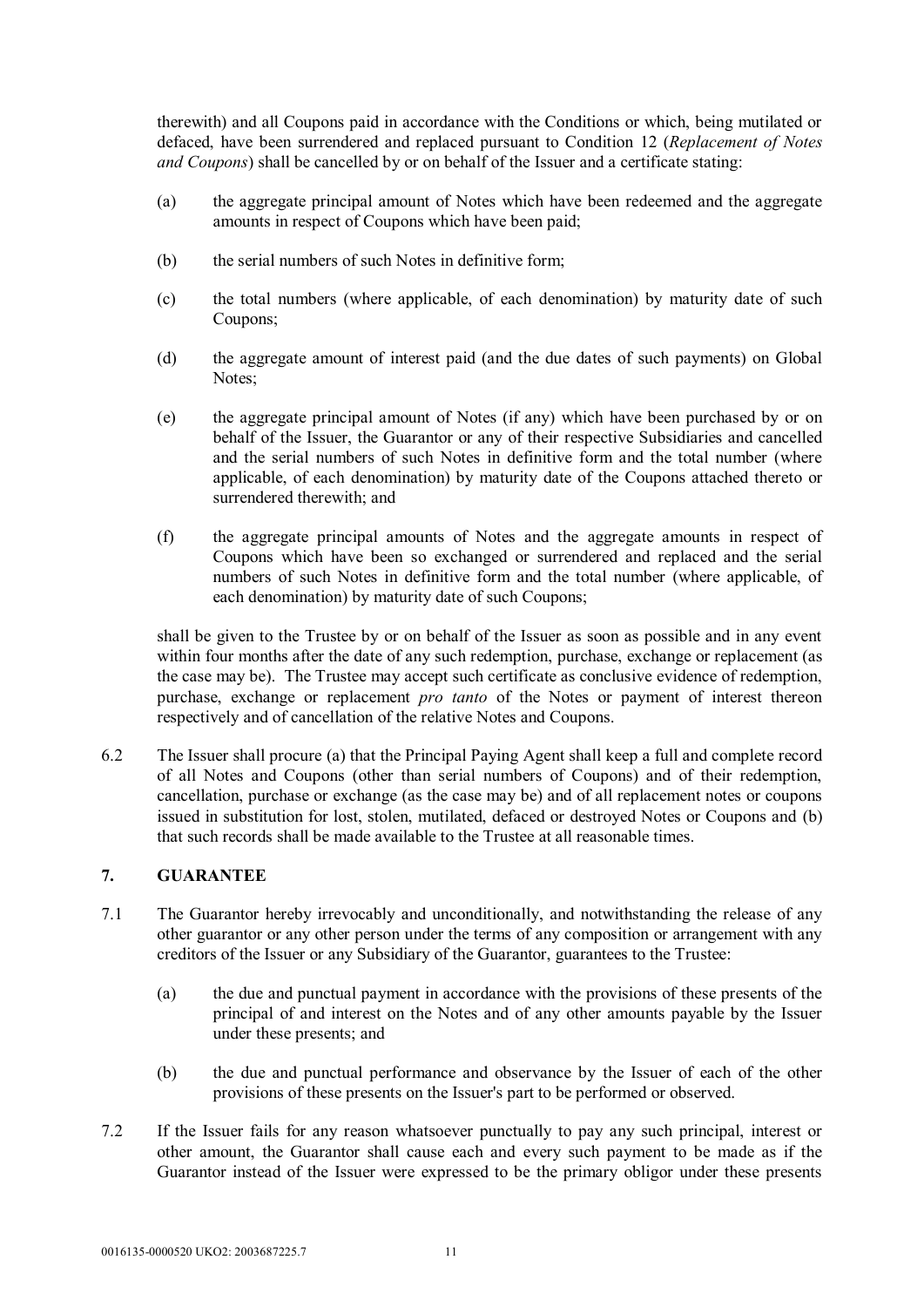and not merely as surety (but without affecting the nature of the Issuer's obligations) to the intent that the holder of the relevant Note or Coupon or the Trustee (as the case may be) shall, subject to Condition 8 (*Taxation*) and/or any undertaking given in addition thereto or in substitution therefor under these presents, receive the same amounts in respect of principal, interest or such other amount as would have been receivable had such payments been made by the Issuer.

- 7.3 If any sum which, although expressed to be payable by the Issuer under these presents, the Notes or the Coupons, is for any reason (whether or not now existing and whether or not now known or becoming known to the Issuer, the Guarantor, the Trustee or any Noteholder or Couponholder) not recoverable from the Guarantor on the basis of a guarantee then (a) it will nevertheless be recoverable from it as if it were the sole principal debtor and will be paid by it to the Trustee on demand and (b) as a separate and additional liability under these presents the Guarantor agrees, as a primary obligation, to indemnify each of the Trustee, each Noteholder and each Couponholder in respect of such sum by way of a full indemnity in the manner and currency as is provided for in the Notes, the Coupons or these presents (as the case may be) and to indemnify each Noteholder and each Couponholder against all losses, claims, costs, charges and expenses (together with any irrecoverable value added tax or other tax thereon) to which it may be subject or which it may incur in recovering such sum.
- 7.4 If any payment received by the Trustee or any Noteholder or Couponholder under the provisions of these presents shall (whether on the subsequent bankruptcy, insolvency or corporate reorganisation of the Issuer or, without limitation, on any other event) be avoided or set aside for any reason, such payment shall not be considered as discharging or diminishing the liability of the Guarantor and this guarantee shall continue to apply as if such payment had at all times remained owing by the Issuer and the Guarantor shall indemnify the Trustee and the Noteholders and/or Couponholders (as the case may be) in respect thereof PROVIDED THAT the obligations of the Issuer and/or the Guarantor under this subclause shall, as regards each payment made to the Trustee or any Noteholder or Couponholder which is avoided or set aside, be contingent upon such payment being reimbursed to the Issuer or other persons entitled through the Issuer.
- 7.5 The Guarantor hereby agrees that its obligations under this clause shall be unconditional and that the Guarantor shall be fully liable irrespective of the validity, regularity, legality or enforceability against the Issuer of, or of any defence or counter-claim whatsoever available to the Issuer in relation to, its obligations under these presents, whether or not any action has been taken to enforce the same or any judgment obtained against the Issuer, whether or not any of the other provisions of these presents have been modified, whether or not any time, indulgence, waiver, authorisation or consent has been granted to the Issuer by or on behalf of the Noteholders or the Couponholders or the Trustee, whether or not any determination has been made by the Trustee pursuant to subclause 19.1, whether or not there have been any dealings or transactions between the Issuer, any of the Noteholders or Couponholders or the Trustee, whether or not the Issuer has been dissolved, liquidated, merged, consolidated, bankrupted or has changed its status, functions, control or ownership, whether or not the Issuer has been prevented from making payment by foreign exchange provisions applicable at its place of registration or incorporation and whether or not any other circumstances have occurred which might otherwise constitute a legal or equitable discharge of or defence to a guarantor. Accordingly the validity of this guarantee shall not be affected by reason of any invalidity, irregularity, illegality or unenforceability of all or any of the obligations of the Issuer under these presents and this guarantee shall not be discharged nor shall the liability of the Guarantor under these presents be affected by any act, thing or omission or means whatever whereby its liability would not have been discharged if it had been the principal debtor.
- 7.6 Without prejudice to the provisions of subclause 9.1 the Trustee may determine from time to time whether or not it will enforce this guarantee which it may do without making any demand of or taking any proceedings against the Issuer and may from time to time make any arrangement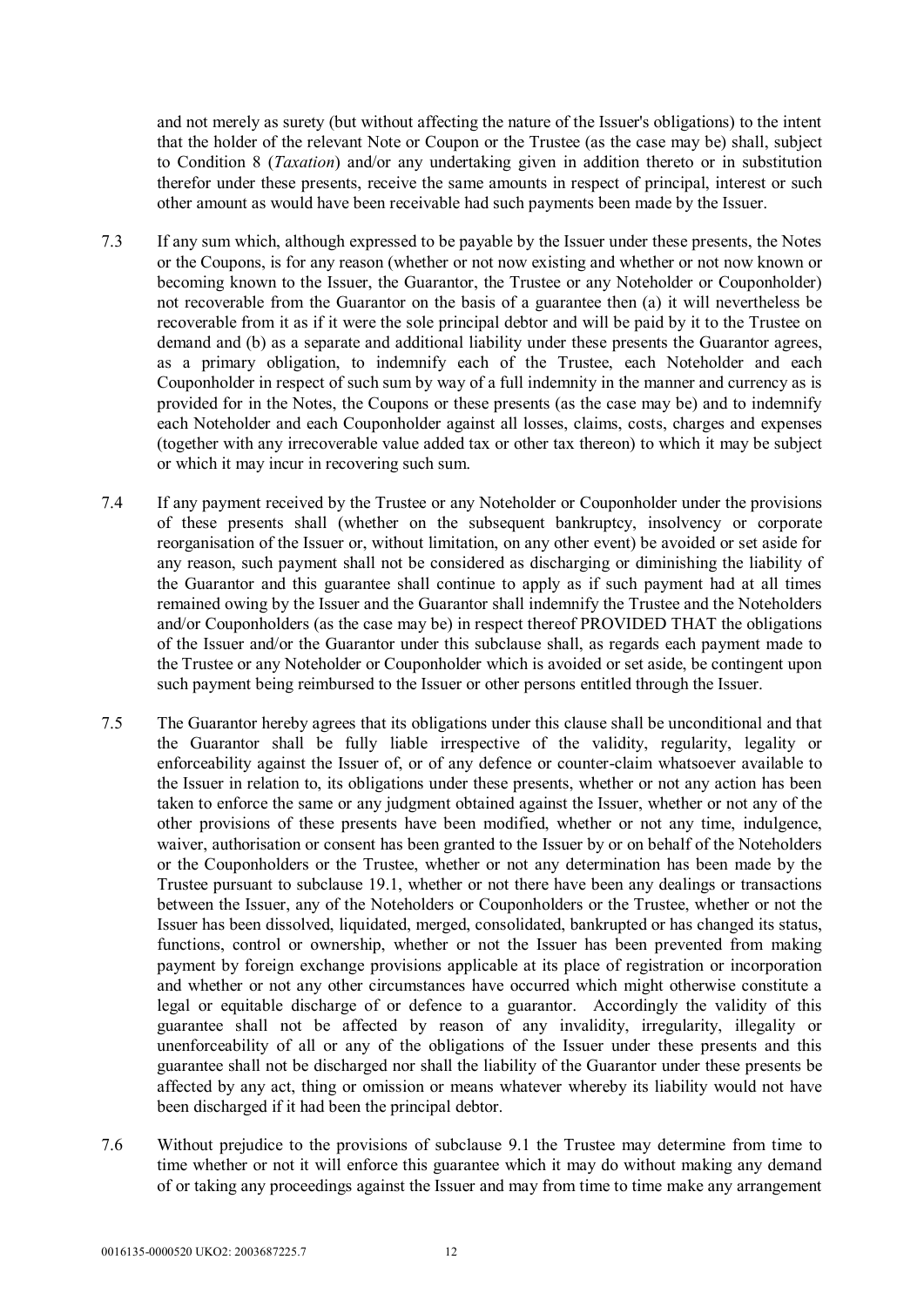or compromise with the Guarantor in relation to this guarantee which the Trustee may consider expedient in the interests of the Noteholders.

- 7.7 The Guarantor waives diligence, presentment, demand of payment, filing of claims with a court in the event of dissolution, liquidation, merger or bankruptcy of the Issuer, any right to require a proceeding first against the Issuer, protest or notice with respect to these presents or the indebtedness evidenced thereby and all demands whatsoever and covenants that this guarantee shall be a continuing guarantee, shall extend to the ultimate balance of all sums payable and obligations owed by the Issuer under these presents, shall not be discharged except by complete performance of the obligations in these presents and is additional to, and not instead of, any security or other guarantee or indemnity at any time existing in favour of any person, whether from the Guarantor or otherwise.
- 7.8 If any moneys shall become payable by the Guarantor under this guarantee the Guarantor shall not, so long as the same remain unpaid, without the prior written consent of the Trustee:
	- (a) in respect of any amounts paid or payable by it under this guarantee, exercise any rights of subrogation or contribution or, without limitation, any other right or remedy which may accrue to it in respect of or as a result of any such payment or any such obligation to make payment; or
	- (b) in respect of any other moneys for the time being due to the Guarantor by the Issuer, claim payment thereof or exercise any other right or remedy;

(including in either case claiming the benefit of any security or right of set-off or contribution or, on the liquidation of the Issuer, proving in competition with the Trustee). If, notwithstanding the foregoing, upon the bankruptcy, insolvency or liquidation of the Issuer, any payment or distribution of assets of the Issuer of any kind or character, whether in cash, property or securities, shall be received by the Guarantor before payment in full of all amounts payable under these presents shall have been made to the Noteholders, the Couponholders and the Trustee, such payment or distribution shall be received by the Guarantor on trust to pay the same over immediately to the Trustee for application in or towards the payment of all sums due and unpaid under these presents in accordance with clause 10.

- 7.9 Until all amounts which may be or become payable by the Issuer under these presents have been irrevocably paid in full, the Trustee may:
	- (a) refrain from applying or enforcing any other moneys, security or rights held or received by the Trustee in respect of those amounts, or apply and enforce the same in such manner and order as it sees fit (whether against those amounts or otherwise), and the Guarantor shall not be entitled to the benefit of the same; and
	- (b) hold in a suspense account any moneys received from the Guarantor or on account of the Guarantor's liability under this guarantee, without liability to pay interest on those moneys.
- 7.10 The obligations of the Guarantor under these presents constitute direct, unconditional and (subject to the provisions of Condition 4 (*Negative Pledge*)) unsecured obligations of the Guarantor and (subject as aforesaid) rank and will rank *pari passu* with all other outstanding unsecured and unsubordinated obligations of the Guarantor, present and future, but, in the event of insolvency, only to the extent permitted by applicable laws relating to creditors' rights.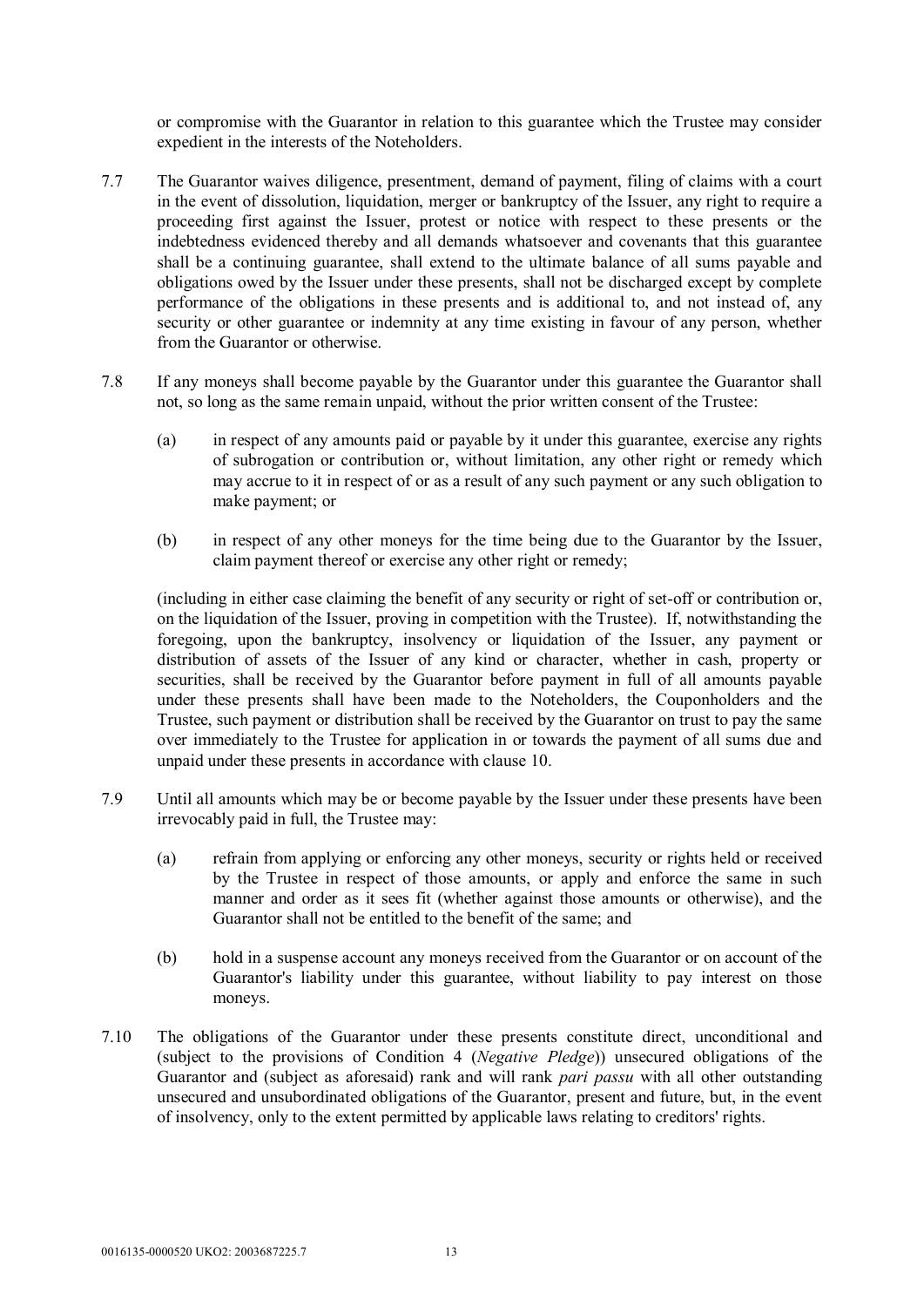# **8. ENFORCEMENT**

- 8.1 The Trustee may at any time, at its discretion and without notice, take such proceedings and/or other steps or action (including lodging an appeal in any proceedings) as it may think fit against or in relation to each of the Issuer and the Guarantor to enforce their respective obligations under these presents or otherwise.
- 8.2 Proof that as regards any specified Note or Coupon the Issuer or the Guarantor (as the case may be) has made default in paying any amount due in respect of such Note or Coupon shall (unless the contrary be proved) be sufficient evidence that the same default has been made as regards all other Notes or Coupons (as the case may be) in respect of which the relevant amount is due and payable.

# **9. ACTION, PROCEEDINGS AND INDEMNIFICATION**

- 9.1 The Trustee shall not be bound to take any action in relation to these presents (including but not limited to the giving of any notice pursuant to Condition 10 (*Events of Default*) or the taking of any proceedings and/or other steps or action mentioned in subclause 8.1) unless respectively directed or requested to do so (a) by an Extraordinary Resolution or (b) in writing by the holders of at least one-quarter in principal amount of the Notes then outstanding and in either case then only if it shall be indemnified and/or secured and/or pre-funded to its satisfaction against all Liabilities to which it may render itself liable or which it may incur by so doing.
- 9.2 Only the Trustee may enforce the provisions of these presents. No Noteholder or Couponholder shall be entitled to (i) take any steps or action against the Issuer or the Guarantor to enforce the performance of any of the provisions of these presents or (ii) take any other proceedings (including lodging an appeal in any proceedings) in respect of or concerning the Issuer or the Guarantor, in each case unless the Trustee having become bound as aforesaid to take any such action, steps or proceedings fails to do so within a reasonable period and such failure is continuing.

# **10. APPLICATION OF MONEYS**

All moneys received by the Trustee under these presents shall be held by the Trustee upon trust to apply them (subject to clause 12):

- (a) *First,* in payment or satisfaction of all Liabilities then due and unpaid incurred by or payable to the Trustee (including remuneration and other amounts payable to it under these presents) or any Appointee in carrying out its functions under these presents;
- (b) *Secondly*, in or towards retention of an amount which the Trustee considers necessary to pay any amounts that may thereafter become due to be paid pursuant to this Trust Deed to it or any Appointee, to the extent it considers that moneys received by it thereafter under these presents may be insufficient and/or may not be received in time to pay such amounts;
- (c) *Thirdly,* in payment of all Liabilities incurred by or payable to the Agents (including remuneration and other amounts payable to them under the Agency Agreement) in carrying out their functions under the Agency Agreement;
- (d) *Fourthly*, in or towards payment *pari passu* and rateably of all principal and interest then due and unpaid in respect of the Notes; and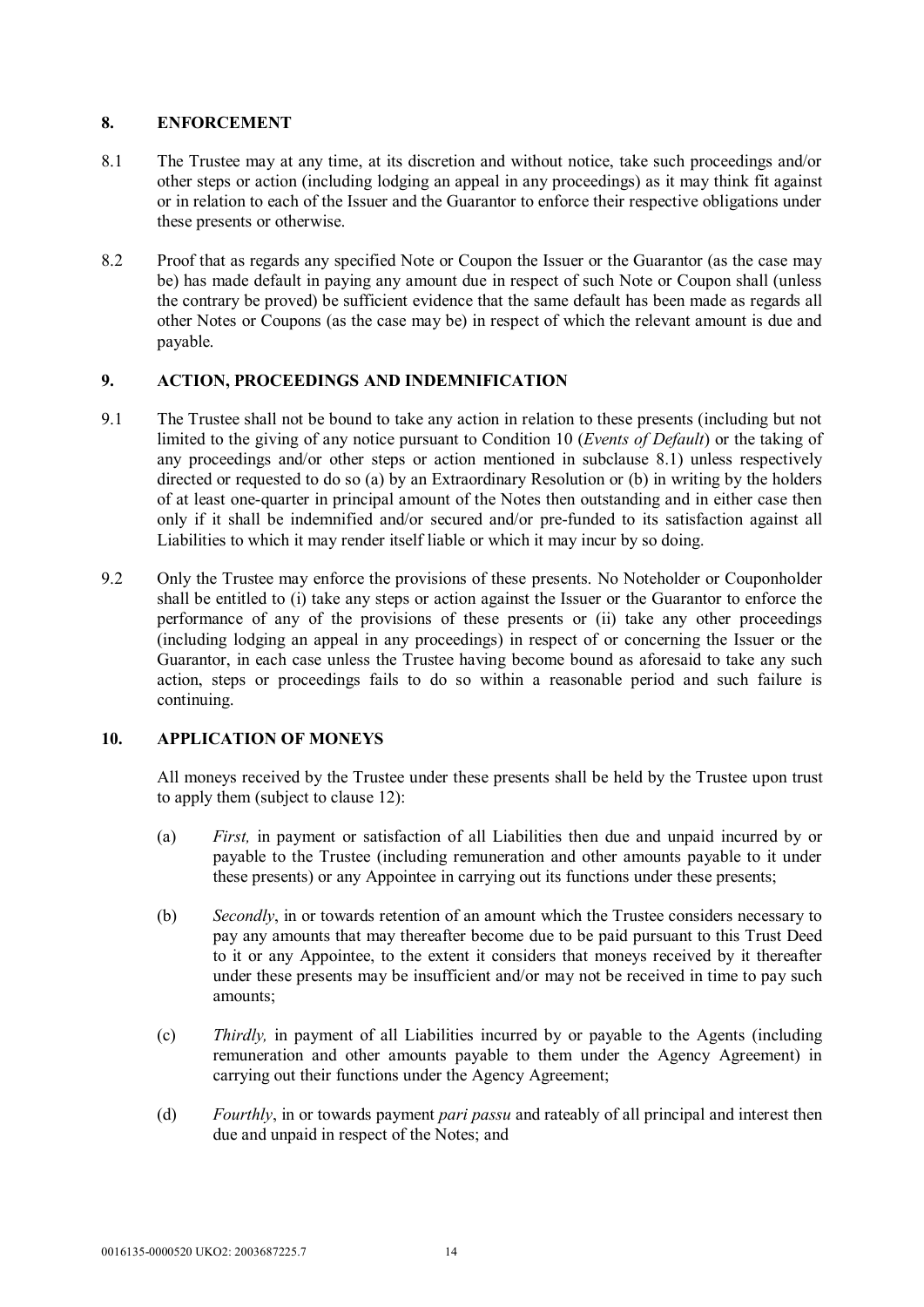(e) *Fifthly*, in payment of the balance (if any) to the Issuer (without prejudice to, or liability in respect of, any question as to how such payment to the Issuer shall be dealt with as between the Issuer, the Guarantor and any other person).

Without prejudice to this clause 10, if the Trustee holds any moneys which represent principal or interest in respect of Notes which have become void or in respect of which claims have been prescribed under Condition 9 (*Prescription*), the Trustee will hold such moneys on the above trusts.

# **11. NOTICE OF PAYMENTS**

The Trustee shall give notice to the Noteholders in accordance with Condition 13 (*Notices*) of the day fixed for any payment to them under clause 10. Such payment may be made in accordance with Condition 6 (*Payment*) and any payment so made shall be a good discharge to the Trustee.

#### **12. INVESTMENT BY TRUSTEE**

- 12.1 The Trustee may at its discretion and pending payment deposit moneys at any time available for the payment of principal and interest on the Notes in some or one of the deposits hereinafter authorised for such periods as it may consider expedient with power from time to time at the like discretion to vary such deposits and to accumulate such deposits and the resulting interest and other income derived therefrom. The accumulated deposits shall be applied under clause 10. All interest and other income deriving from such deposits shall be applied first in payment or satisfaction of all amounts then due and unpaid under clause 15 to the Trustee and/or any Appointee and otherwise held for the benefit of and paid to the Noteholders or the holders of the related Coupons, as the case may be.
- 12.2 Moneys held by the Trustee may at its election be placed on deposit into an account bearing a market rate interest (and for the avoidance of doubt, the Trustee shall not be required to obtain best rates, be responsible for any loss occasioned by such deposit or exercise any other form of investment discretion with respect to such deposits) in the name or under the control of the Trustee at such bank or other financial institution and in such currency as the Trustee may think fit in light of the cash needs of the transaction and not for purposes of generating income. If such moneys are placed on deposit with a bank or financial institution which is a subsidiary, holding company, affiliate or associated company of the Trustee, it need only account for an amount of interest equal to the standard amount of interest payable by it on a deposit to an independent customer.
- 12.3 The Trustee may at its discretion accumulate such moneys until the accumulations, together with any other funds for the time being under the control of the Trustee and available for such purpose, amount to at least 10 per cent, of the principal amount of the relevant Notes then outstanding and then such accumulations and funds (after deduction of, or provision for, any applicable taxes) shall be applied as set out above. For the avoidance of doubt, the Trustee shall in no circumstances, have any discretion to invest any moneys referred to in this Clause 12.3 in any investments or other assets.

# **13. PARTIAL PAYMENTS**

Upon any payment under clause 10 (other than payment in full against surrender of a Note or Coupon) the Note or Coupon in respect of which such payment is made shall be produced to the Trustee or the Paying Agent by or through whom such payment is made and the Trustee shall or shall cause such Paying Agent to enface thereon a memorandum of the amount and the date of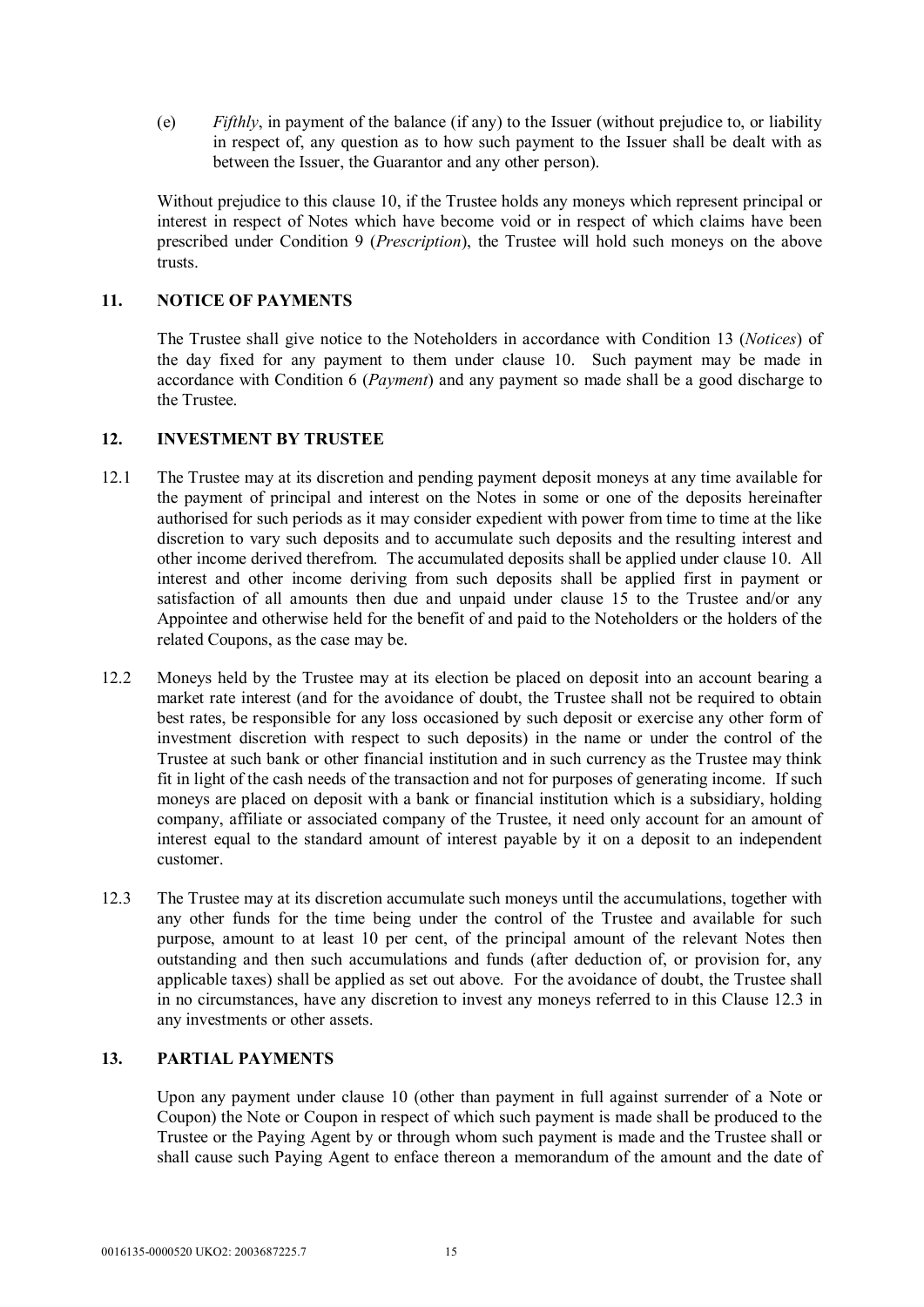payment but the Trustee may in any particular case dispense with such production and enfacement upon such indemnity being given as it shall think sufficient.

## **14. COVENANTS BY THE ISSUER AND THE GUARANTOR**

So long as any of the Notes remains outstanding (or, in the case of paragraphs (h), (i), (l), (m), (n) and (p), so long as any of the Notes or Coupons remains liable to prescription) each of the Issuer and the Guarantor severally covenants with the Trustee that it shall:

- (a) at all times carry on and conduct its affairs and procure its Subsidiaries to carry on and conduct their respective affairs in a proper and efficient manner;
- (b) give or procure to be given to the Trustee such opinions, certificates, information and evidence as it shall require and in such form as it shall require (including without limitation the procurement by the Issuer or the Guarantor (as the case may be) of all such certificates called for by the Trustee pursuant to subclause 16(c)) for the purpose of the discharge or exercise of the duties, trusts, powers, authorities and discretions vested in it under these presents or by operation of law;
- (c) cause to be prepared and certified by the Auditors in respect of each financial accounting period accounts in such form as will comply with all relevant legal and accounting requirements and all requirements for the time being of the London Stock Exchange;
- (d) at all times keep and procure its Subsidiaries to keep proper books of account and allow and procure its Subsidiaries to allow the Trustee and any person appointed by the Trustee to whom the Issuer, the Guarantor or the relevant Subsidiary (as the case may be) shall have no reasonable objection free access to such books of account at all reasonable times during normal business hours;
- (e) send to the Trustee (in addition to any copies to which it may be entitled as a holder of any securities of the Issuer or the Guarantor) two copies in English of every balance sheet, profit and loss account, report, circular and notice of general meeting and every other document issued or sent to its shareholders together with any of the foregoing, and every document issued or sent to holders of securities other than its shareholders (including the Noteholders) as soon as practicable after the issue or publication thereof;
- (f) forthwith give notice in writing to the Trustee of the coming into existence of any security interest which would require any security to be given to the Notes pursuant to Condition 4 (*Negative Pledge*) or of the occurrence of any Event of Default, Potential Event of Default or Put Event;
- (g) give to the Trustee (i) within seven days after demand by the Trustee therefor and (ii) (without the necessity for any such demand) promptly after the publication of its audited accounts in respect of each financial period commencing with the financial period ended 30 September 2022 and in any event not later than 180 days after the end of each such financial period a certificate in or substantially in the form set out in Schedule 4 signed by an Authorised Signatory of the Issuer and an Authorised Signatory of the Guarantor to the effect that, as at a date not more than seven days before delivering such certificate (the **certification date**), to the best of the knowledge, information and belief of the Authorised Signatories (having made all reasonable enquiries) there did not exist and had not existed since the certification date of the previous certificate (or in the case of the first such certificate the date hereof) any Event of Default, a Potential Event of Default or Put Event (or if such exists or existed specifying the same) and that during the period from and including the certification date of the last such certificate (or in the case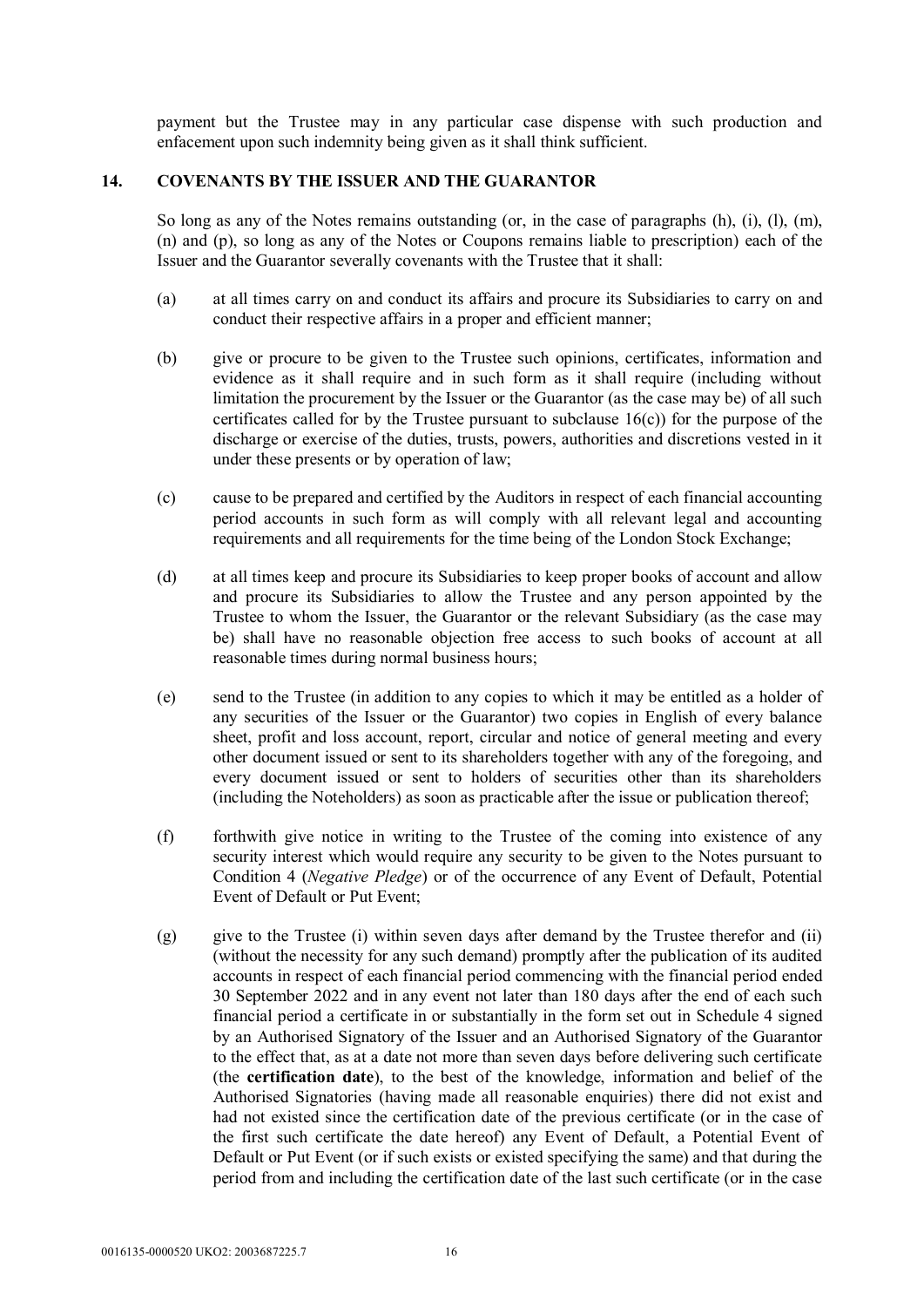of the first such certificate the date hereof) to and including the certification date of such certificate each of the Issuer and the Guarantor has complied with all its obligations contained in these presents or (if such is not the case) specifying the respects in which it has not complied. Such certificates shall be accompanied in each case by an up-to-date list of the Authorised Signatories of the Issuer and the Guarantor and each of their specimen signatures. The Trustee shall be entitled to rely conclusively upon such certificates and such list and shall not be liable to any person by reason thereof;

- (h) at all times execute and do all such further documents, acts and things as may be necessary at any time or times in the reasonable opinion of the Trustee to give effect to these presents;
- (i) at all times maintain Paying Agents in accordance with the Conditions;
- (j) notify or procure the Principal Paying Agent to notify the Trustee promptly in the event that the Principal Paying Agent does not, on or before the due date for any payment in respect of the Notes or any of them or any of the Coupons, receive unconditionally pursuant to the Agency Agreement payment of the full amount in the requisite currency of the moneys payable on such due date on all such Notes or Coupons as the case may be;
- (k) in the event of the unconditional payment to the Principal Paying Agent or the Trustee of any sum due in respect of the Notes or any of them or any of the Coupons being made after the due date for payment thereof forthwith give or procure to be given notice to the relevant Noteholders in accordance with Condition 13 (*Notices*) that such payment has been made;
- (l) give notice to the Noteholders in accordance with Condition 13 (*Notices*) of any appointment, resignation or removal of any Paying Agent (other than the appointment of the initial Paying Agents) after having obtained the prior written approval of the Trustee thereto or any change of any Paying Agent's specified office and (except as provided by the Agency Agreement or the Conditions) at least 30 days prior to such event taking effect; PROVIDED ALWAYS THAT so long as any of the Notes or Coupons remains liable to prescription in the case of the termination of the appointment of the Principal Paying Agent no such termination shall take effect until a Principal Paying Agent has been appointed on terms previously approved in writing by the Trustee;
- (m) send to the Trustee, not less than 14 days prior to which any such notice is to be given, the form of every notice to be given to the Noteholders in accordance with Condition 13 (*Notices*) and obtain the prior written approval of the Trustee to, and promptly give to the Trustee two copies of, the final form of every notice to be given to the Noteholders in accordance with Condition 13 (*Notices*) (such approval, unless so expressed, not to constitute approval for the purposes of Section 21 of the FSMA of a communication within the meaning of Section 21 of the FSMA);
- (n) comply with and perform all its obligations under the Agency Agreement and use its reasonable endeavours to procure that the Paying Agents comply with and perform all their respective obligations thereunder and any notice given by the Trustee pursuant to Clause 2.3(a)(i) and not make any amendment or modification to such Agreement without the prior written approval of the Trustee;
- (o) in order to enable the Trustee to ascertain the principal amount of Notes for the time being outstanding for any of the purposes referred to in the proviso to the definition of **outstanding** in Clause 1, deliver to the Trustee forthwith upon being so requested in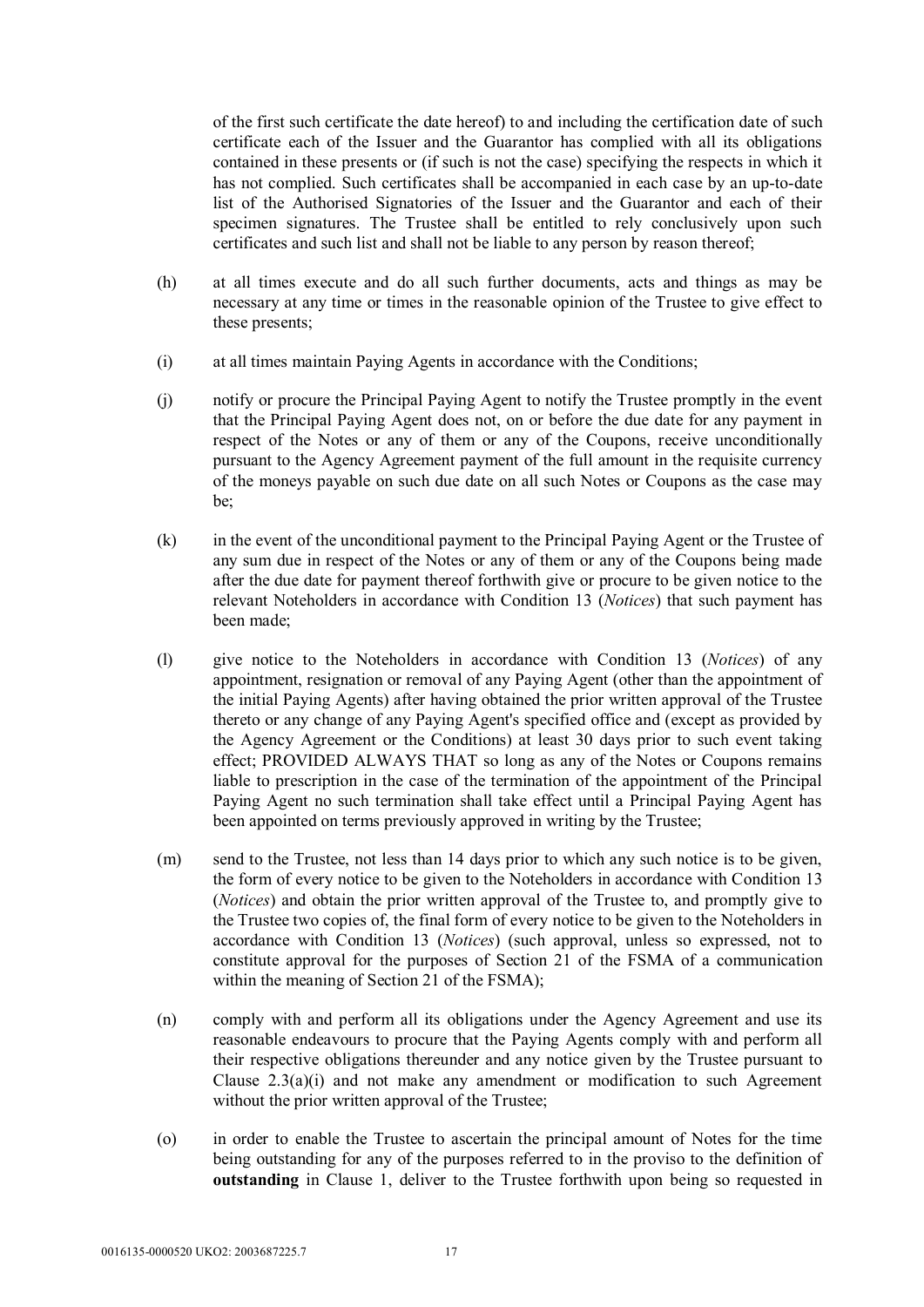writing by the Trustee a certificate in writing signed by an Authorised Signatory of the Issuer or an Authorised Signatory of the Guarantor (as appropriate) setting out the total number and aggregate principal amount of Notes which:

- (i) up to and including the date of such certificate have been purchased by the Issuer, the Guarantor or any Subsidiary of the Issuer and/ or Guarantor and cancelled; and
- (ii) are at the date of such certificate held by, for the benefit of, or on behalf of, the Issuer, the Guarantor, any Subsidiary of the Issuer and/or Guarantor, any holding company of the Guarantor or any other Subsidiary of such holding company;
- (p) procure its Subsidiaries to comply with all (if any) applicable provisions of Condition 7 (*Redemption and Purchase*);
- (q) procure that each of the Paying Agents makes available for inspection by Noteholders and Couponholders at its specified office copies of these presents and the Agency Agreement; and
- (r) give to the Trustee, as soon as reasonably practicable after the acquisition or disposal of any company which thereby becomes or ceases to be a Material Subsidiary or after any transfer is made to any Subsidiary of the Issuer and/or Guarantor which thereby becomes a Material Subsidiary, a certificate by an Authorised Signatory of the Issuer and/or Guarantor addressed to the Issuer Guarantor and/or the Trustee (with a form and content satisfactory to the Trustee) to such effect and within 60 days of the Issue Date and thereafter at the time specified in subparagraph  $(g)(ii)$  above, a certificate by an Authorised Signatory of the Issuer and/or Guarantor addressed to the Trustee confirming those Subsidiaries of the Issuer that are Material Subsidiaries;
- (s) upon due surrender in accordance with the Conditions, pay the face value of all Coupons appertaining to all Notes purchased by the Issuer, the Guarantor or any Subsidiary of the Issuer and/or Guarantor;
- (t) prior to making any modification or amendment or supplement to these presents, procure the delivery of (a) legal opinion(s) as to English and any other relevant law, addressed to the Trustee, dated the date of such modification or amendment or supplement, as the case may be, and in a form acceptable to the Trustee from legal advisers acceptable to the Trustee;
- (u) give notice to the Trustee of the proposed redemption of the Notes at least 5 business days in London prior to the giving of any notice of redemption in respect of such Notes pursuant to Condition 13 (*Notices*);
- (v) if payments of principal or interest in respect of the Notes or the Coupons by the Issuer or the Guarantor shall become subject generally to the taxing jurisdiction of any territory or any political sub-division or any authority therein or thereof having power to tax other than or in addition to the United Kingdom or any such political sub-division or any such authority therein or thereof, immediately upon becoming aware thereof notify the Trustee of such event and (unless the Trustee otherwise agrees) enter forthwith into a trust deed supplemental to this Trust Deed, giving to the Trustee an undertaking or covenant in form and manner satisfactory to the Trustee in terms corresponding to the terms of Condition 8 (*Taxation*) with the substitution for (or, as the case may be, the addition to) the references therein to the United Kingdom or any political sub division or any authority therein or thereof having power to tax of references to that other or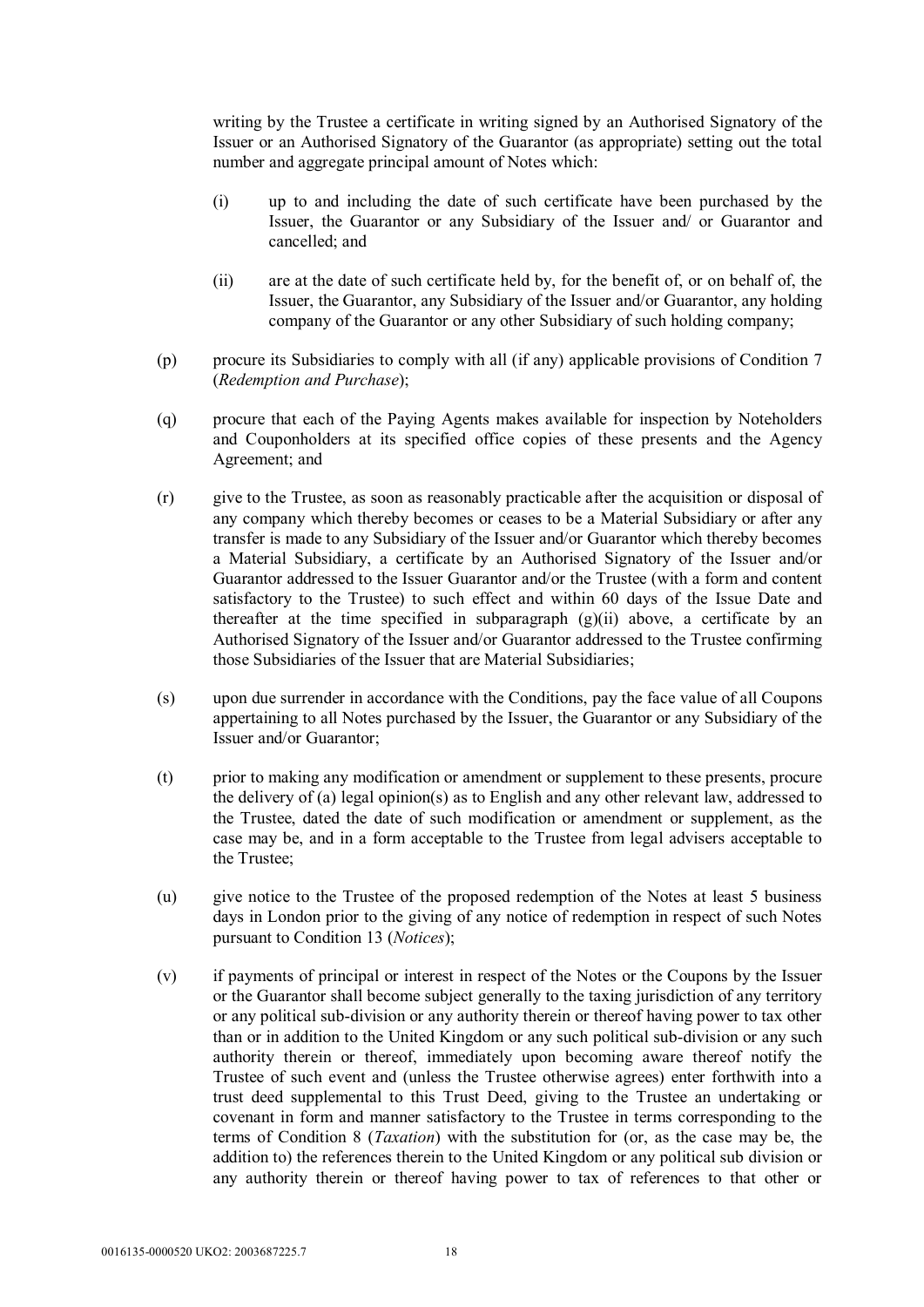additional territory or any political sub-division or any authority therein or thereof having power to tax to whose taxing jurisdiction such payments shall have become subject as aforesaid, such supplemental trust deed also (where applicable) to modify Condition 7.2 (*Redemption for Taxation Reasons*) so that such Condition shall make reference to the other or additional territory, any political sub-division and any authority therein or thereof having power to tax; and

(w) the Issuer shall, within ten business days of a written request by the Trustee, supply to the Trustee such forms, documentation and other information relating to it, its operations, or the Notes as the Trustee reasonably requests for the purposes of the Trustee's compliance with Applicable Law and shall notify the Trustee reasonably promptly in the event that it becomes aware that any of the forms, documentation or other information provided by the Issuer is (or becomes) inaccurate in any material respect; provided, however, the Issuer shall not be required to provide any forms, documentation or other information pursuant to this clause to the extent that: (i) any such form, documentation or other information (or the information required to be provided on such form or documentation) is not reasonably available to the Issuer and cannot be obtained by the Issuer using reasonable efforts; or (ii) doing so would or might in the reasonable opinion of the issuer constitute a breach of any: (a) Applicable Law; (b) fiduciary duty; or (c) duty of confidentiality. For purposes of this Clause 14(w), **Applicable Law** shall be deemed to include (i) any rule or practice of any Authority by which any party to this Trust Deed is bound or with which it is accustomed to comply; (ii) any agreement between any Authorities; and (iii) any agreement between any Authority and any party to this Trust Deed that is customarily entered into by institutions of a similar nature.

#### **15. REMUNERATION AND INDEMNIFICATION OF TRUSTEE**

- 15.1 The Issuer shall pay to the Trustee remuneration for its services as trustee as from the date of this Trust Deed, such remuneration to be at such rate as may from time to time be agreed in writing between the Issuer and the Trustee. Such remuneration shall accrue from day to day and be payable (in priority to payments to the Noteholders and Couponholders) up to and including the date when, all the Notes having become due for redemption, the redemption moneys and interest thereon to the date of redemption have been paid to the Principal Paying Agent or, as the case may be, the Trustee PROVIDED THAT if upon due presentation of any Note or Coupon the moneys due in respect thereof is improperly withheld or refused, remuneration will commence again to accrue.
- 15.2 In the event of the occurrence of an Event of Default, a Potential Event of Default or a Put Event, the Issuer hereby agrees that the Trustee shall be entitled to be paid additional remuneration, which may be calculated at its normal hourly rates in force from time to time. In any other case, if the Trustee considers it expedient or necessary or is requested by the Issuer or the Guarantor to undertake duties which the Trustee and the Issuer agree to be of an exceptional nature or otherwise outside the scope of the normal duties of the Trustee under these presents the Issuer shall pay to the Trustee such additional remuneration as shall be agreed between them (and which may be calculated by reference to the Trustee's normal hourly rates in force from time to time).
- 15.3 The Issuer shall in addition pay to the Trustee an amount equal to the amount of any value added tax or similar tax properly chargeable thereon (to the extent that the Trustee or another member of its group is required to account to any tax authority for that value added tax) in respect of its remuneration under these presents.
- 15.4 In the event of the Trustee and the Issuer failing to agree: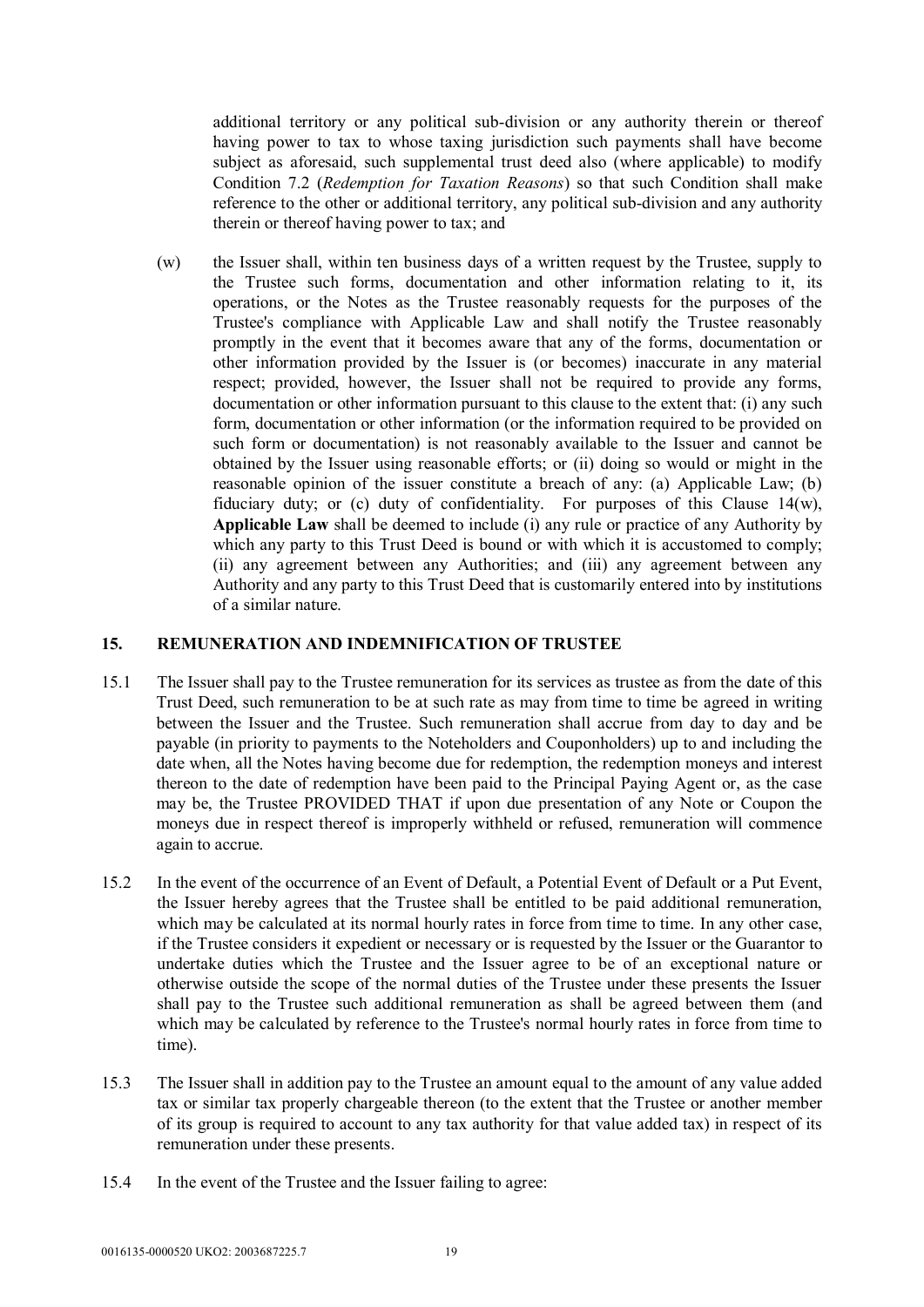- (a) (in a case to which subclause 15.1 above applies) upon the amount of the remuneration; or
- (b) (in a case to which subclause 15.2 above applies) upon whether such duties shall be of an exceptional nature or otherwise outside the scope of the normal duties of the Trustee under these presents, or upon such additional remuneration,

such matters shall be determined by a person (acting as an expert and not as an arbitrator) selected by the Trustee and approved by the Issuer or, failing such approval, nominated (on the application of the Trustee) by the President for the time being of The Law Society of England and Wales (the expenses involved in such nomination and the fees of such person being payable by the Issuer) and the determination of any such person shall be final and binding upon the Trustee and the Issuer.

- 15.5 Without prejudice to the right of indemnity by law given to trustees, each of the Issuer and the Guarantor shall jointly and severally indemnify the Trustee and every Appointee and keep it or him indemnified against all properly incurred Liabilities to which it or he may be or become subject or which may be incurred by it or him in the preparation and execution or purported execution of any of its or his trusts, powers, authorities and discretions under these presents or its or his functions under any such appointment or in respect of any other matter or thing done or omitted in any way relating to these presents or any such appointment (including all Liabilities incurred in disputing or defending any of the foregoing).
- 15.6 The Issuer (falling whom the Guarantor) shall also pay or discharge all properly incurred Liabilities incurred by the Trustee in relation to the preparation and execution of, the exercise of its powers and the performance of its duties under, and in any other manner relating to, these presents, including but not limited to travelling expenses and any stamp, issue, registration, documentary and other taxes or duties paid or payable by the Trustee in connection with any action taken or contemplated by or on behalf of the Trustee for enforcing these presents.
- 15.7 All amounts payable pursuant to subclauses 15.5 and 15.6 shall be payable by the Issuer or the Guarantor, as the case may be, on the date specified in a demand by the Trustee and in the case of payments actually made by the Trustee prior to such demand shall carry interest at the Bank of England base rate (on the date on which payment was made by the Trustee) from the date such demand is made, and in all other cases shall (if not paid within 30 days after the date of such demand or, if such demand specifies that payment is to be made on an earlier date, on such earlier date) carry interest at such rate from such thirtieth day of such other date specified in such demand. All remuneration payable to the Trustee shall carry interest at such rate from the due date therefor.
- 15.8 The Issuer hereby further undertakes to the Trustee that all monies payable by the Issuer to the Trustee under this clause shall be made without set-off or counterclaim unless compelled by law in which event the Issuer will pay such additional amounts as will result in the receipt by the Trustee of the amounts which would otherwise have been payable by the Issuer to the Trustee under this clause in the absence of any such set-off or counterclaim.
- 15.9 Unless otherwise specifically stated in any discharge of these presents the provisions of this clause 15 shall continue in full force and effect notwithstanding such discharge and whether or not the Trustee is the then trustee of these presents.

# **16. SUPPLEMENT TO TRUSTEE ACTS**

Section 1 of the Trustee Act 2000 shall not apply to the duties of the Trustee in relation to the trusts constituted by these presents. Where there are any inconsistencies between the Trustee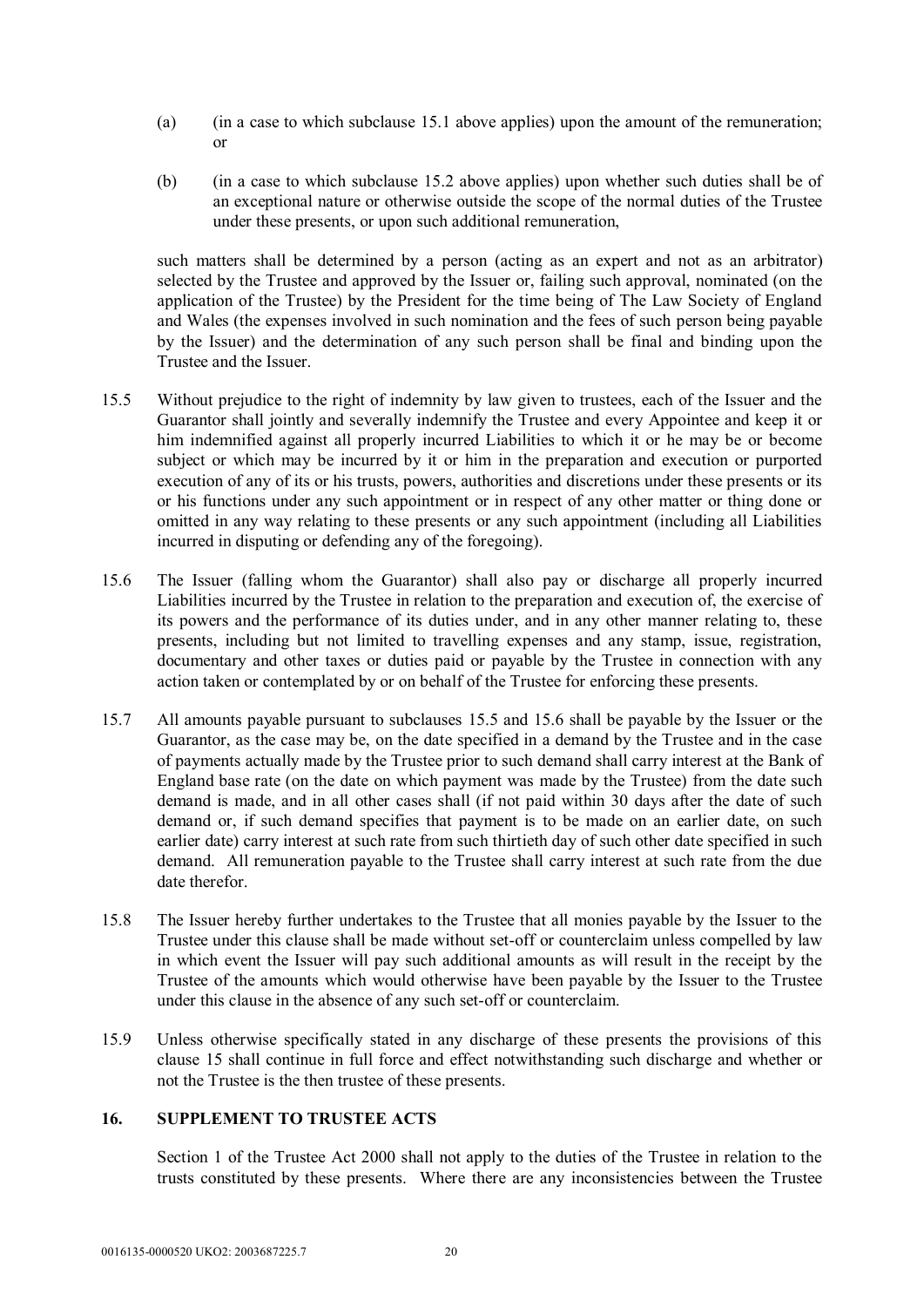Acts and the provisions of these presents, the provisions of these presents shall, to the extent allowed by law, prevail and, in the case of any such inconsistency with the Trustee Act 2000, the provisions of these presents shall constitute a restriction or exclusion for the purposes of that Act. The Trustee shall have all the powers conferred upon trustees by the Trustee Acts and by way of supplement thereto it is expressly declared as follows:

- (a) The Trustee may in relation to these presents act on the advice or opinion, report of or any information (whether addressed to the Trustee or not) obtained from any lawyer, valuer, accountant (including any auditor), surveyor, banker, broker, auctioneer or other expert whether obtained by the Issuer, the Guarantor, the Trustee or otherwise, whether or not addressed to the Trustee and whether or not the advice or opinion, report of or any information or any engagement letter or other related document contains a monetary cap or other limit of liability or limits the scope and/or basis of such advice or opinion, report of or any information and shall not be responsible for any Liability that may be occasioned by so acting.
- (b) Any such advice, opinion, report or information may be sent or obtained by letter, facsimile transmission or e-mail and the Trustee shall not be liable for acting on any advice, opinion or information purporting to be conveyed by any such letter, facsimile transmission or e-mail although the same shall contain some error or shall not be authentic.
- (c) If the Trustee, in the exercise of its functions, requires to be satisfied or to have information as to any fact or the expediency of any act, the Trustee may call for and shall be at liberty to accept as sufficient evidence of any fact or matter or the expediency of any transaction or thing a certificate signed by any one Authorised Signatory of the Issuer and/or by any Authorised Signatory of the Guarantor and the Trustee shall not be bound in any such case to call for further evidence or be responsible for any Liability that may be occasioned by it or any other person acting on such certificate.
- (d) The Trustee shall be at liberty to hold these presents and any other documents relating thereto or to deposit them in any part of the world with any banker or banking company or company whose business includes undertaking the safe custody of documents or lawyer or firm of lawyers considered by the Trustee to be of good repute and the Trustee shall not be responsible for or required to insure against any Liability incurred in connection with any such holding or deposit and may pay all sums required to be paid on account of or in respect of any such deposit.
- (e) The Trustee shall not be responsible for the receipt or application of the proceeds of the issue of any of the Notes by the Issuer, the exchange of any Global Note for another Global Note or definitive Notes or the delivery of any Global Note or definitive Notes to the person(s) entitled to it or them.
- (f) The Trustee shall not be bound to give notice to any person of the execution of any documents comprised or referred to in these presents or to take any steps to ascertain whether any Event of Default, a Potential Event of Default or Put Event has happened and, until it shall have actual knowledge or express written notice pursuant to these presents to the contrary, the Trustee shall be entitled to assume that no Event of Default, Potential Event of Default or Put Event has happened and that each of the Issuer and the Guarantor is observing and performing all its obligations under these presents.
- (g) Save as expressly otherwise provided in these presents, the Trustee shall have absolute and uncontrolled discretion as to the exercise or non-exercise of its trusts, powers, authorities and discretions under these presents (the exercise or non-exercise of which as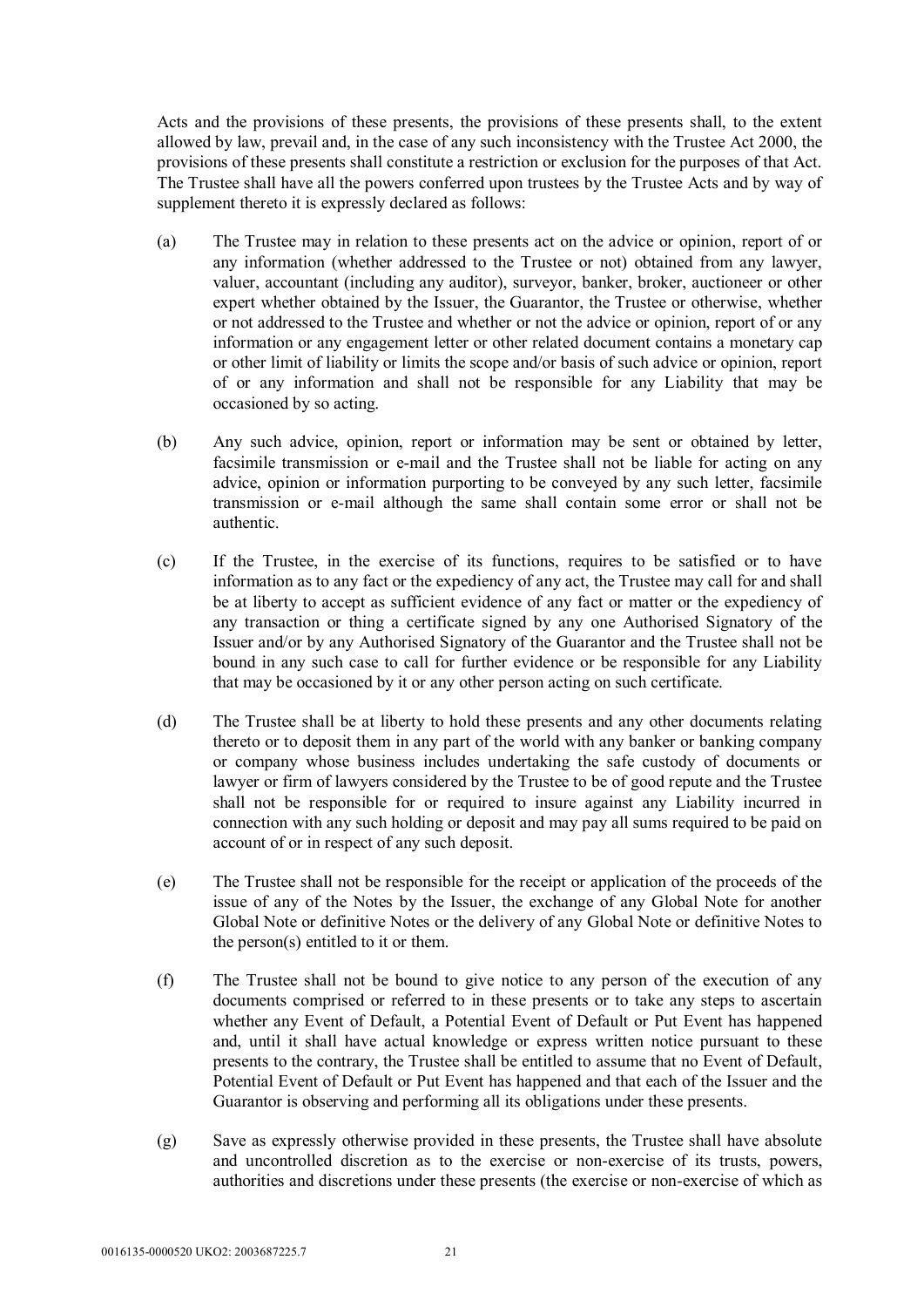between the Trustee and the Noteholders and Couponholders shall be conclusive and binding on the Noteholders and Couponholders) and shall not be responsible for any Liability which may result from their exercise or non-exercise and in particular the Trustee shall not be bound to act at the request or direction of the Noteholders or otherwise under any provision of these presents or to take at such request or direction or otherwise any other action under any provision of these presents, without prejudice to the generality of subclause 9.1, unless it shall first be indemnified and/or secured and/or pre-funded to its satisfaction against all Liabilities to which it may render itself liable or which it may incur by so doing and the Trustee shall incur no liability for refraining to act in such circumstances.

- (h) The Trustee shall not be liable to any person by reason of having acted upon any Extraordinary Resolution in writing or any Extraordinary Resolution or other resolution purporting to have been passed at any meeting of Noteholders in respect whereof minutes have been made and signed or any direction or request of Noteholders even though subsequent to its acting it may be found that there was some defect in the constitution of the meeting or the passing of the resolution or (in the case of an Extraordinary Resolution in writing or a direction or a request) it was not signed by the requisite number of Noteholders or (in the case of an Extraordinary Resolution passed by electronic consents received through the relevant Clearing System(s)) it was not approved by the requisite number of Noteholders or that for any reason the resolution, direction or request was not valid or binding upon such Noteholders and the relative Couponholders.
- (i) The Trustee shall not be liable to any person by reason of having accepted as valid or not having rejected any Note or Coupon purporting to be such and subsequently found to be forged or not authentic.
- (j) Any consent or approval given by the Trustee for the purposes of these presents may be given on such terms and subject to such conditions (if any) as the Trustee thinks fit and notwithstanding anything to the contrary in these presents may be given retrospectively.
- (k) The Trustee shall not (unless and to the extent ordered so to do by a court of competent jurisdiction) be required to disclose to any Noteholder or Couponholder any information (including, without limitation, information of a confidential, financial or price sensitive nature) made available to the Trustee by the Issuer or the Guarantor or any other person in connection with these presents and no Noteholder or Couponholder shall be entitled to take any action to obtain from the Trustee any such information.
- (l) Where it is necessary or desirable for any purpose in connection with these presents to convert any sum from one currency to another it shall (unless otherwise provided by these presents or required by law) be converted at such rate or rates, in accordance with such method and as at such date for the determination of such rate of exchange, as may be agreed by the Trustee in consultation with the Issuer or the Guarantor as relevant and any rate, method and date so agreed shall be binding on the Issuer, the Guarantor, the Noteholders and the Couponholders.
- (m) The Trustee may certify that any of the conditions, events and acts set out in subparagraphs (b) to (d) (other than the winding up or dissolution of the Issuer or Guarantor) and (e) to (g) (both inclusive) of Condition 10 (*Events of Default*) (each of which conditions, events and acts shall, unless in any case the Trustee in its absolute discretion shall otherwise determine, for all the purposes of these presents be deemed to include the circumstances resulting therein and the consequences resulting therefrom) is in its opinion materially prejudicial to the interests of the Noteholders and any such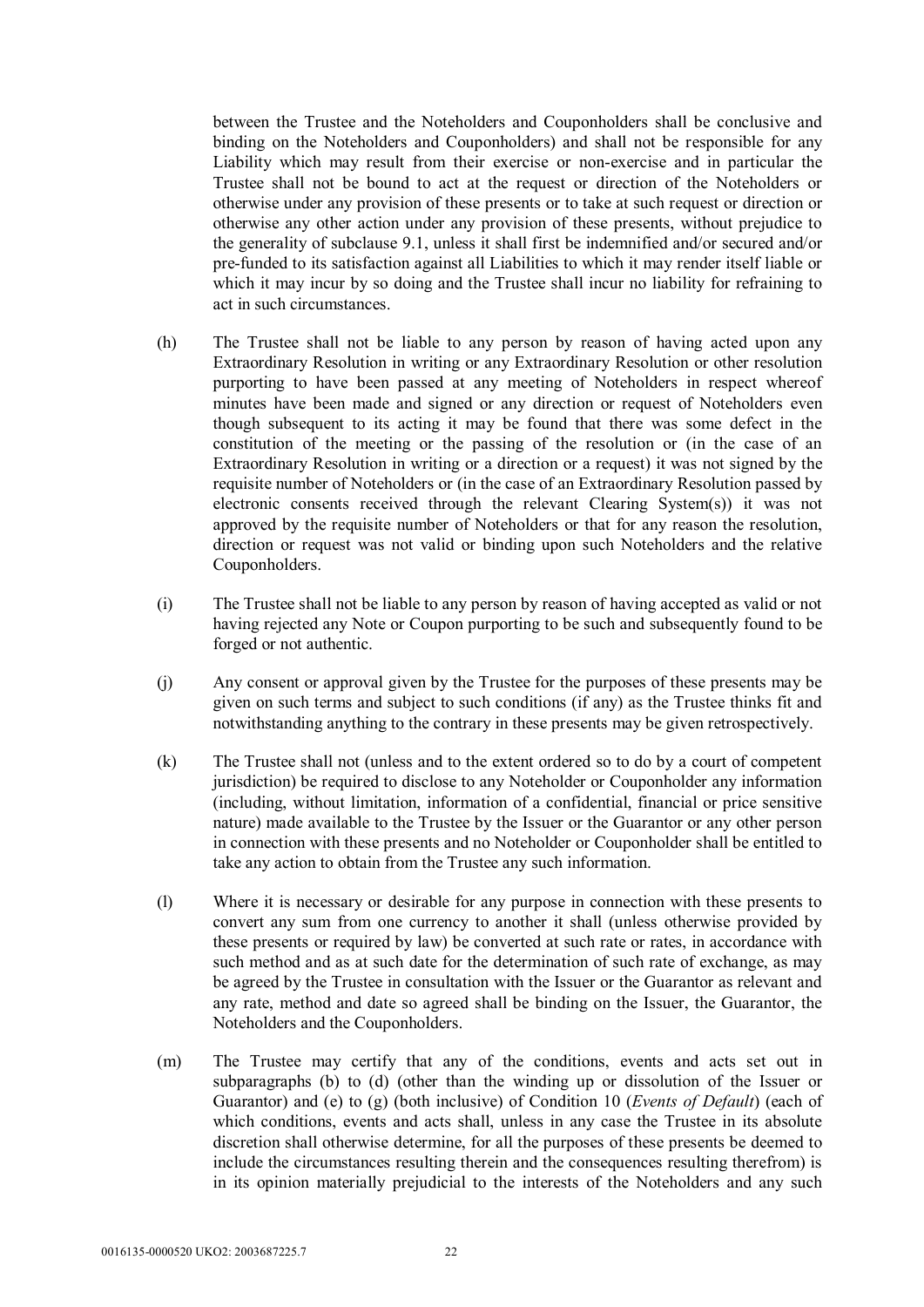certificate shall be conclusive and binding upon the Issuer, the Guarantor, the Noteholders and the Couponholders.

- (n) The Trustee as between itself and the Noteholders and Couponholders may determine all questions and doubts arising in relation to any of the provisions of these presents. Every such determination, whether or not relating in whole or in part to the acts or proceedings of the Trustee, shall be conclusive and shall bind the Trustee and the Noteholders and Couponholders.
- (o) In connection with the exercise by it of any of its trusts, powers, authorities and discretions under these presents (including, without limitation, any modification, waiver, authorisation or determination or substitution), the Trustee shall have regard to the general interests of the Noteholders as a class and shall not have regard to any interests arising from circumstances particular to individual Noteholders or Couponholders (whatever their number) and, in particular but without limitation, shall not have regard to the consequences of any such exercise for individual Noteholders or Couponholders (whatever their number) resulting from their being for any purpose domiciled or resident in, or otherwise connected with, or subject to the jurisdiction of, any particular territory or any political sub-division thereof and the Trustee shall not be entitled to require, nor shall any Noteholder or Couponholder be entitled to claim, from the Issuer, the Guarantor, the Trustee or any other person any indemnification or payment in respect of any tax consequence of any such exercise upon individual Noteholders or Couponholders except to the extent already provided for in Condition 8 (*Taxation*) and/or any undertaking given in addition thereto or in substitution therefor under these presents.
- (p) Any trustee of these presents being a lawyer, accountant, broker or other person engaged in any profession or business shall be entitled to charge and be paid all usual professional and other charges for business transacted and acts done by him or his firm in connection with the trusts of these presents and also his proper charges in addition to disbursements for all other work and business done and all time spent by him or his firm in connection with matters arising in connection with these presents.
- (q) The Trustee may whenever it thinks fit delegate by power of attorney or otherwise to any person or persons or fluctuating body of persons (whether being a joint trustee of these presents or not) all or any of its trusts, powers, authorities and discretions under these presents. Such delegation may be made upon such terms (including power to subdelegate) and subject to such conditions and regulations as the Trustee may in the interests of the Noteholders think fit. Provided that the Trustee shall have exercised reasonable skill and care in the appointment of any such delegate, the Trustee shall not be under any obligation to supervise the proceedings or acts of any such delegate or subdelegate or be in any way responsible for any Liability incurred by reason of any act, omission, misconduct or default on the part of any such delegate or sub-delegate. The Trustee shall within a reasonable time after any such delegation or any renewal, extension or termination thereof give notice thereof to the Issuer and the Guarantor.
- (r) The Trustee may in the conduct of the trusts of these presents instead of acting personally employ and pay an agent (whether being a lawyer or other professional person) to transact or conduct, or concur in transacting or conducting, any business and to do, or concur in doing, all acts required to be done in connection with these presents (including the receipt and payment of money). Provided that the Trustee shall have exercised reasonable skill and care in the appointment of any such agent, the Trustee shall not be in any way responsible for any Liability incurred by reason of any act,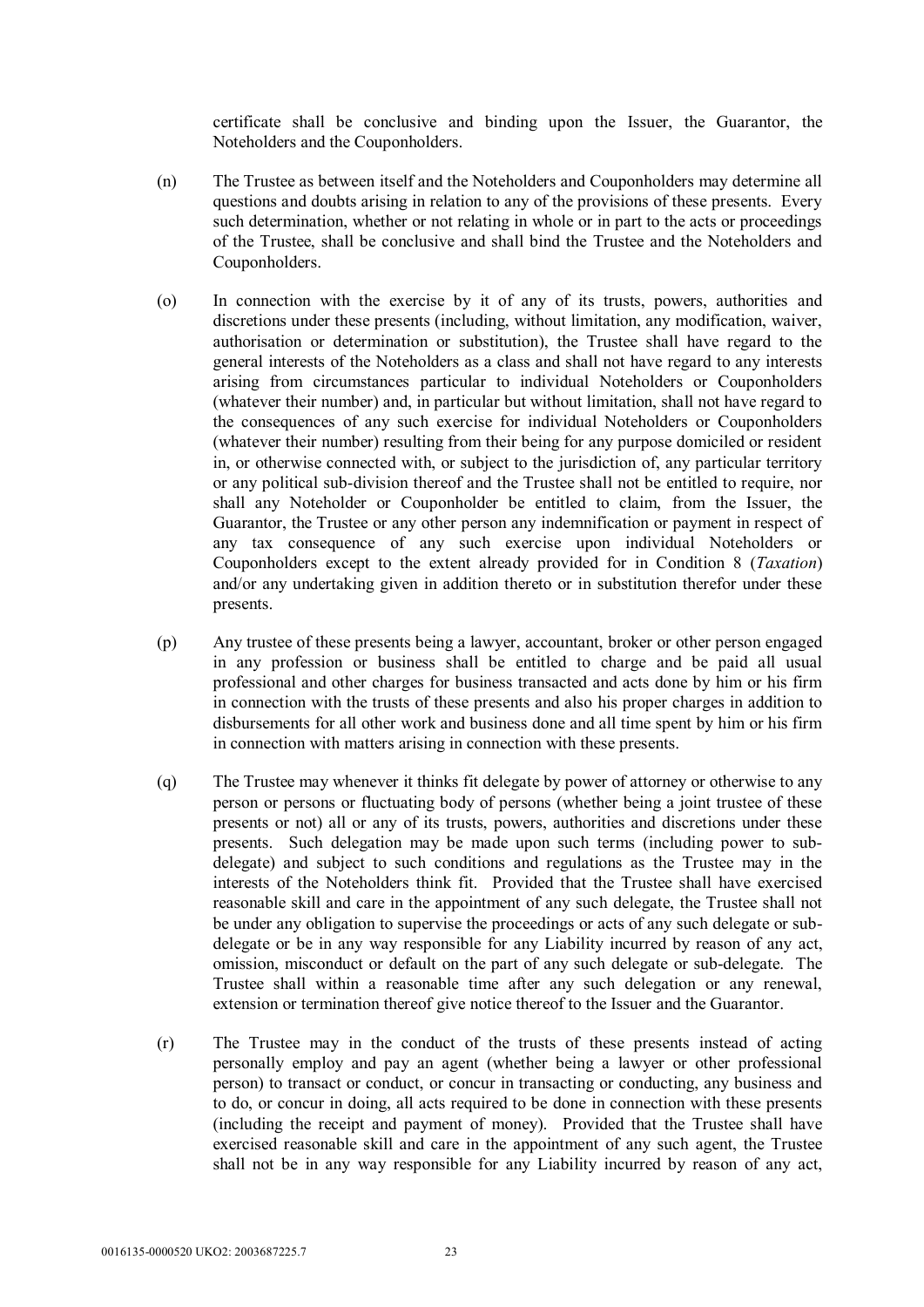omission, misconduct or default on the part of any such agent or be bound to supervise the proceedings or acts of any such agent.

- (s) The Trustee may appoint and pay any person to act as a custodian or nominee on any terms in relation to such assets of the trusts constituted by these presents as the Trustee may determine, including for the purpose of depositing with a custodian these presents or any document relating to the trusts constituted by these presents and, provided that the Trustee shall have exercised reasonable skill and care in the appointment of any such custodian or nominee, the Trustee shall not be responsible for any Liability incurred by reason of the act, misconduct, omission or default on the part of any person appointed by it hereunder or be bound to supervise the proceedings or acts of such person; the Trustee is not obliged to appoint a custodian if the Trustee invests in securities payable to bearer.
- (t) The Trustee shall not be responsible for the execution, delivery, legality, effectiveness, adequacy, genuineness, validity, performance, enforceability or admissibility in evidence of these presents or any other document relating or expressed to be supplemental thereto and shall not be liable for any failure to obtain any licence, consent or other authority for the execution, delivery, legality, effectiveness, adequacy, genuineness, validity, performance, enforceability or admissibility in evidence of these presents or any other document relating or expressed to be supplemental thereto.
- (u) The Trustee may call for any certificate or other document to be issued by Euroclear or Clearstream, Luxembourg as to the principal amount of Notes represented by a Global Note standing to the account of any person. Any such certificate or other document shall, in the absence of manifest error, be conclusive and binding for all purposes. Any such certificate or other document may comprise any form of statement or print out of electronic records provided by the relevant clearing system (including Euroclear's EUCLID or Clearstream, Luxembourg's Creation Online system) in accordance with its usual procedures and in which the holder of a particular principal amount of Notes is clearly identified together with the amount of such holding. The Trustee shall not be liable to any person by reason of having accepted as valid or not having rejected any certificate or other document to such effect purporting to be issued by Euroclear or Clearstream, Luxembourg and subsequently found to be forged or not authentic.
- (v) The Trustee shall not be responsible to any person for failing to request, require or receive any legal opinion relating to the Notes or for checking or commenting upon the content of any such legal opinion and shall not be responsible for any Liability incurred thereby.
- (w) Subject to the requirements, if any, of the London Stock Exchange, any corporation into which the Trustee shall be merged or with which it shall be consolidated or any company resulting from any such merger or consolidation shall be a party hereto and shall be the Trustee under these presents without executing or filing any paper or document or any further act on the part of the parties thereto.
- (x) The Trustee shall not be bound to take any action in connection with these presents or any obligations arising pursuant thereto, including, without prejudice to the generality of the foregoing, forming any opinion or employing any financial adviser, where it is not reasonably satisfied that it will be indemnified and/or secured against all Liabilities which may be incurred in connection with such action and may demand prior to taking any such action that there be paid to it in advance such sums as it reasonably considers (without prejudice to any further demand) shall be sufficient so to indemnify it.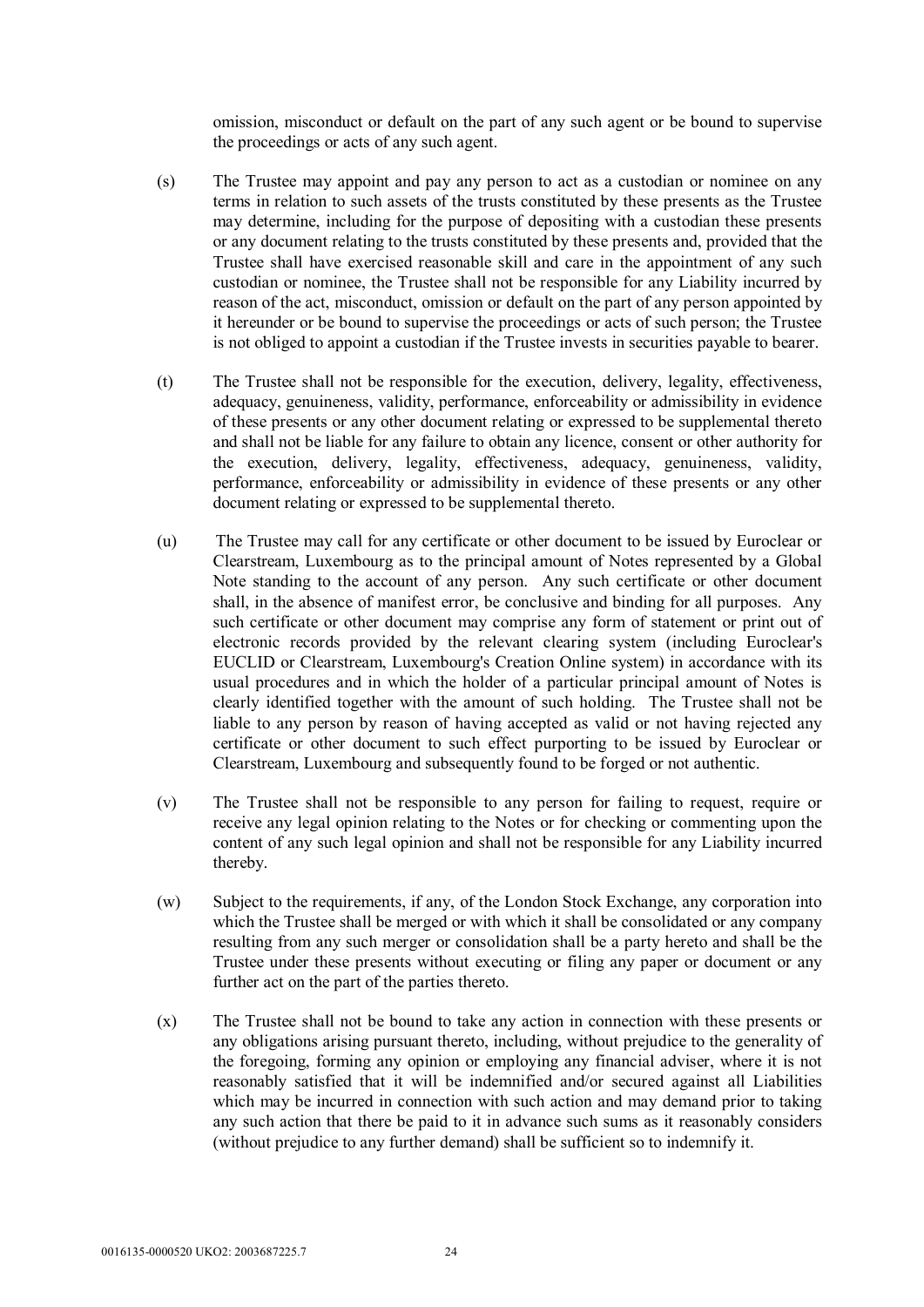- (y) No provision of these presents shall require the Trustee to do anything which may (i) be illegal or contrary to any applicable law or regulation of any jurisdiction or any applicable directive or regulation of any agency of any state (including, without limitation, Section 619 of the Dodd-Frank Wall Street Report and Consumer Protection Act) or which would or might otherwise render it liable to any person and may do anything which is, in its opinion, necessary to comply with any such law, directive or regulation or (ii) may cause the Trustee to be considered a sponsor of a covered fund under Section 619 of the Dodd-Frank Wall Street Report and Consumer Protection Act and any regulations promulgated thereunder; or (iii): cause it to expend or risk its own funds or otherwise incur any Liability in the performance of any of its duties or in the exercise of any of its rights, powers or discretions (including obtaining any advice which it might otherwise have thought appropriate or desirable to obtain), if it shall have grounds to believe that repayment of such funds or adequate indemnity against such risk or Liability is not reasonably assured to it.
- (z) Unless notified to the contrary, the Trustee shall be entitled to assume without enquiry (other than requesting a certificate pursuant to subclause  $14(0)$ ) that no Notes are held by, for the benefit of, or on behalf of, the Issuer, the Guarantor, any Subsidiary of the Issuer and/or Guarantor, any holding company of the Issuer and/or Guarantor or any other Subsidiary of such holding company.
- (aa) The Trustee shall have no responsibility whatsoever to the Issuer, the Guarantor, any Noteholder or Couponholder or any other person for the maintenance of or failure to maintain any rating of any of the Notes by any rating agency.
- (bb) Any certificate, advice, opinion or report of the Auditors of the Guarantor or any other expert or professional adviser called for by or provided to the Trustee (whether or not addressed to the Trustee) in accordance with or for the purposes of these presents may be relied upon by the Trustee as sufficient evidence of the facts stated therein notwithstanding that such certificate, advice, opinion or report and/or any engagement letter or other document entered into by the Trustee in connection therewith contains a monetary or other limit on the liability of the Auditors of the Guarantor or such other expert or professional adviser in respect thereof and notwithstanding that the scope and/or basis of such certificate, advice, opinion or report may be limited by any engagement or similar letter or by the terms of the certificate, advice, opinion or report itself.
- (cc) The Trustee shall not be responsible for, or for investigating any matter which is the subject of, any recital, statement, representation, warranty or covenant of any person contained in these presents, or any other agreement or document relating to the transactions contemplated in these presents or under such other agreement or document.
- (dd) The Trustee shall not be liable or responsible for any Liabilities or inconvenience which may result from anything done or omitted to be done by it in accordance with the provisions of these presents.
- (ee) The Trustee may call for and shall rely on any records, certificate or other document of or to be issued by Euroclear or Clearstream, Luxembourg in relation to any determination of the principal amount of Notes. Any such records, certificate or other document shall be conclusive and binding for all purposes. The Trustee shall not be liable to any person by reason of having accepted as valid or not having rejected any such records, certificate or other document to such effect purporting to be issued by Euroclear or Clearstream, Luxembourg and subsequently found to be forged or not authentic.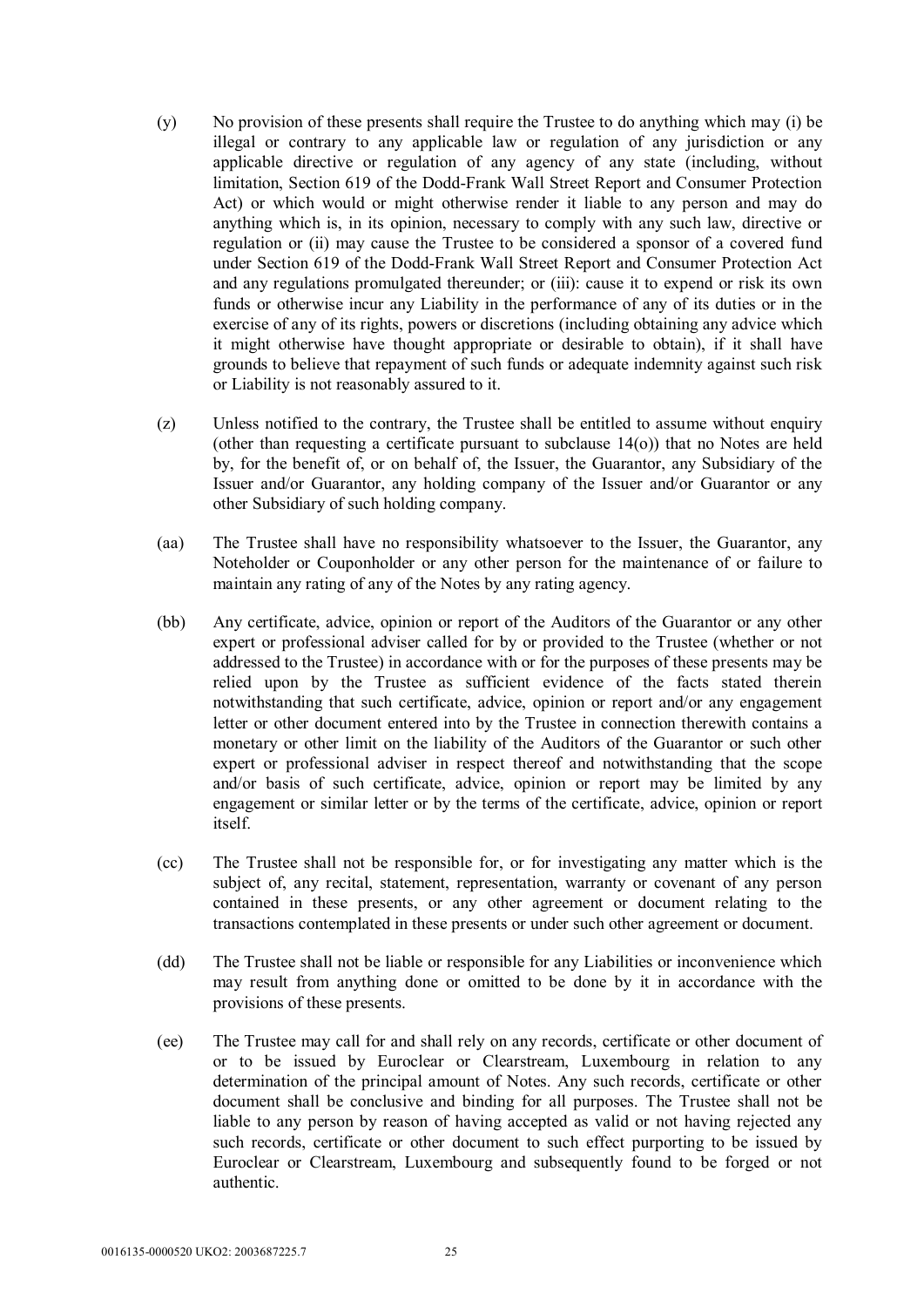- (ff) The Trustee shall not incur any liability to the Issuer, Noteholders or any other person in connection with any approval given by it pursuant to Clause 14(m) to any notice to be given to Noteholders by the Issuer; the Trustee shall not be deemed to have represented, warranted, verified or confirmed that the contents of any such notice are true, accurate or complete in any respects or that it may be lawfully issued or received in any jurisdiction.
- (gg) The Trustee shall not be responsible for monitoring whether any notices to Noteholders are given in compliance with the requirements of the Stock Exchange or with any other legal or regulatory requirements.
- (hh) Notwithstanding anything in these presents or any other agreement to the contrary, the Trustee shall not do, or be authorised or required to do anything which might constitute a regulated activity for the purpose of FSMA unless it is authorised under FSMA to do so.

The Trustee shall have the discretion at any time:

- (i) to delegate any of the functions which fall to be performed by an authorised person under FSMA to any other agent or person which also has the necessary authorisations and licences: and
- (ii) to apply for authorisation under FSMA and perform any or all such functions itself if in its absolute discretion it considers it necessary, desirable or appropriate to do so.
- (ii) Nothing in this Trust Deed shall require the Trustee to assume an obligation of the Issuer arising under any provisions of the listing, prospectus, disclosure or transparency rules (or equivalent rules of any other competent authority besides the Financial Conduct Authority or Prudential Regulation Authority).
- (jj) In connection with HSBC Group's commitment to comply with all applicable sanctions regimes, the Trustee and any affiliate or subsidiary of HSBC Holdings plc may take any action in its sole and absolute discretion that it considers appropriate to comply with any law, regulation, request of a public or regulatory authority, any agreement between any member of the HSBC Group and any government authority or any HSBC Group policy that relates to the prevention of fraud, money laundering, terrorism, tax evasion, evasion of economic or trade sanctions or other criminal activities (collectively the **relevant requirements**). Such action may include, but is not limited to,
	- (i) screening, intercepting and investigating any transaction, instruction or communication, including the source of, or intended recipient of, funds;
	- (ii) delaying or preventing the processing of instructions or transactions or the Trustee's performance of its obligations under this agreement;
	- (iii) the blocking of any payment; or
	- (iv) requiring the Issuer to enter into a financial crime compliance representations letter from time to time in a form and substance acceptable to the HSBC Group.

Where possible and permitted, the Trustee will endeavour to notify the Issuer of the existence of such circumstances. To the extent permissible by law, neither the Trustee nor any member of the HSBC Group will be liable for loss (whether direct or consequential and including, without limitation, loss of profit or interest) or damage suffered by any party arising out of, or caused in whole or in part by, any actions that are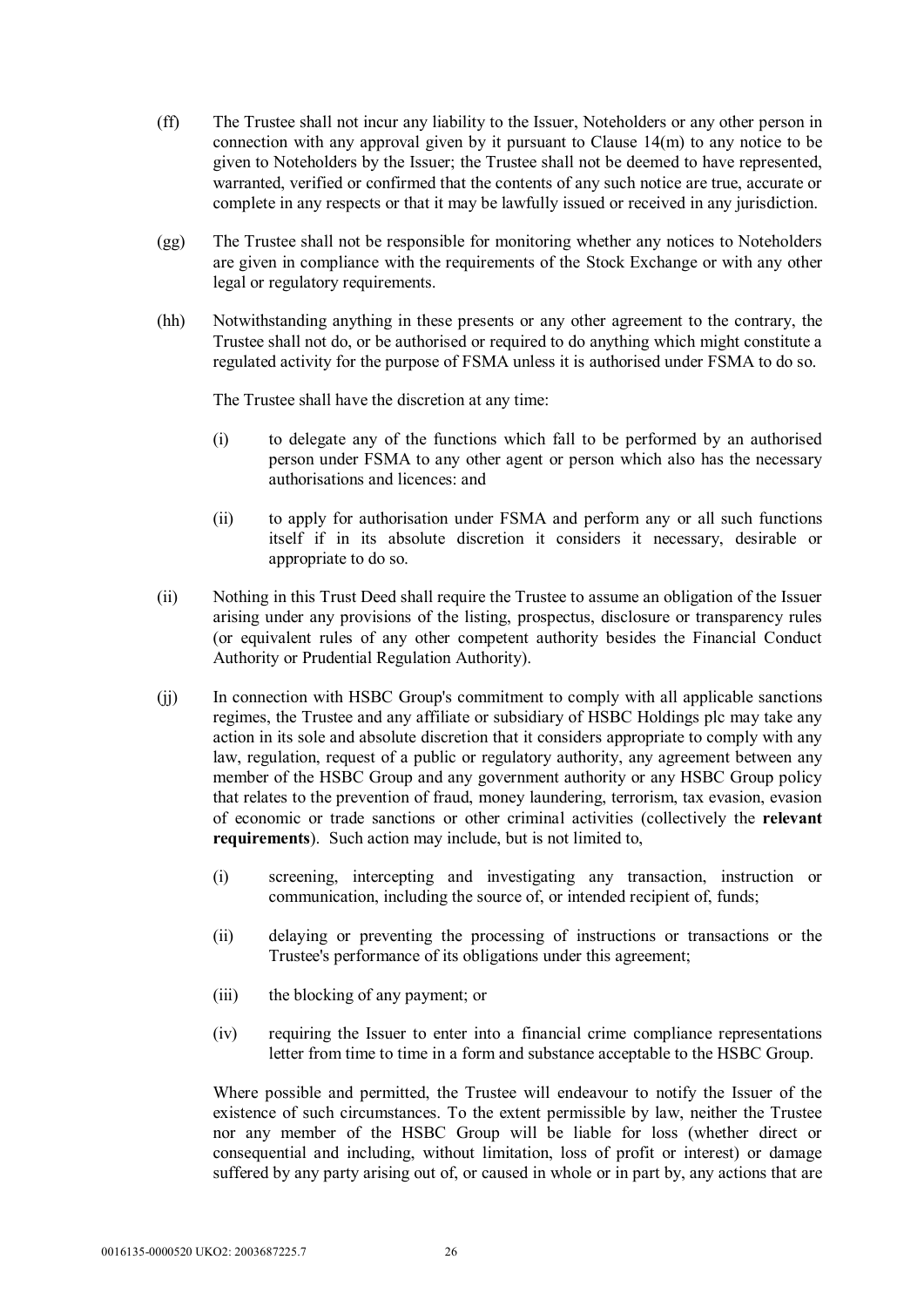taken by the Trustee or any other member of the HSBC Group to comply with any relevant requirements.

In this Clause 16, **HSBC Group** means HSBC Holdings plc together with its subsidiary undertakings from time to time.

- (kk) The Trustee shall be entitled to request and rely without liability upon any information, confirmations, affirmations or reports provided or issued by any Rating Agency whether or not addressed to the Trustee, whether provided or issued privately or publicly and the Trustee shall have no responsibility whatsoever to the Issuer, any Noteholder or any other person for the maintenance of or failure to maintain any rating of the Notes by any Rating Agency.
- (ll) The Trustee shall not be liable for any error of judgement made in good faith by any officer or employee of the Trustee assigned by the Trustee to administer its corporate trust matters.
- (mm) Where it is necessary or desirable for any purpose in connection with these presents to convert any sum from one currency to another it shall (unless otherwise provided by these presents or required by law) be converted at such rate or rates, in accordance with such method and as at such date for the determination of such rate of exchange, as may be specified by the Trustee in its absolute discretion but having regard to current rates of exchange quoted by leading banks in London, if available, and any rate, method and date so specified shall be binding upon the Issuer and the Noteholders.
- (nn) Notwithstanding any other provision of these presents, the Trustee shall be entitled to make a deduction or withholding from any payment which it makes under the Notes for or on account of any Tax, if and only to the extent so required by Applicable Law, in which event the Trustee shall make such payment after such deduction or withholding has been made and shall account to the relevant Authority within the time allowed for the amount so deducted or withheld or, at its option, shall reasonably promptly after making such payment return to the Issuer the amount so deducted or withheld, in which case, the Issuer shall so account to the relevant Authority for such amount.

#### **17. TRUSTEE'S LIABILITY**

17.1 Subject to Sections 750 and 751 of the Companies Act 2006, if applicable, nothing in these presents shall exempt the Trustee from or indemnify it against any liability for breach of trust or any liability which by virtue of any rule of law would otherwise attach to it in respect of any gross negligence, wilful default or fraud of which it may be guilty in relation to its duties under these presents where the Trustee has failed to show the degree of care and diligence required of it as trustee having regard to the provisions of these presents conferring on it any trusts, powers, authorities or discretions.

Subject to Sections 750 and 751 of the Companies Act 2006, if applicable and notwithstanding anything to the contrary in these presents and any related agreement, the Trustee shall not be liable to any person for any matter or thing done or omitted in any way in connection with or in relation to these presents and any related agreement, save in relation to its own gross negligence, wilful default or fraud having regard to the provisions of these presents and any related agreement conferring on it any, trusts, powers, authorities or discretions.

Any liability of the Trustee arising under these presents and any related agreement shall be limited to the amount of actual loss suffered (such loss shall be determined as at the date of default of the Trustee or, if later, the date on which the loss arises as a result of such default) but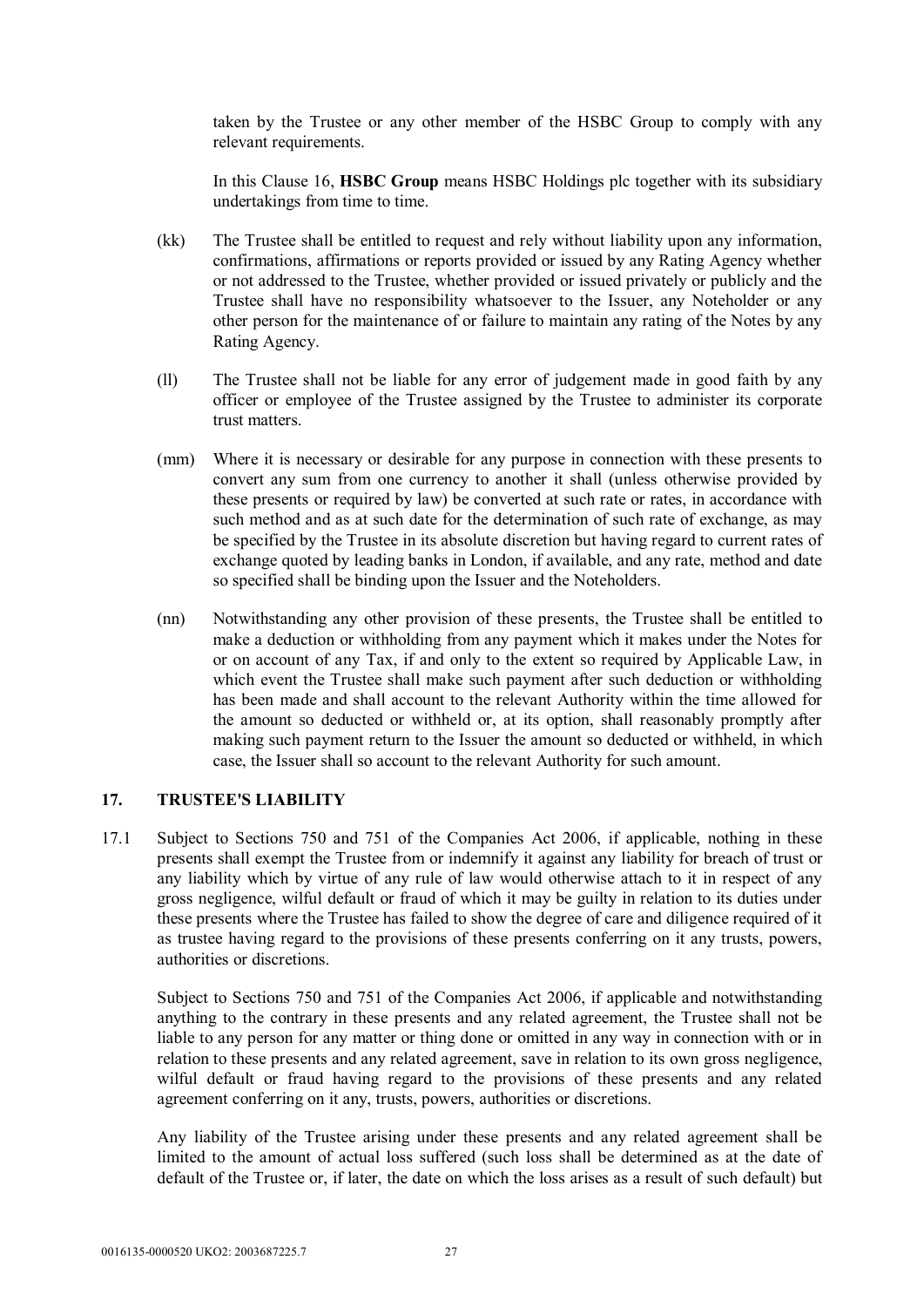without reference to any special conditions or circumstances known to the Trustee at the time of entering into these presents, or at the time of accepting any relevant instructions, which increase the amount of the loss. Notwithstanding any provision of these presents to the contrary, the Trustee shall not in any event be liable for special, indirect, punitive or consequential loss or damage of any kind whatsoever or any lost profits, business, goodwill, reputation or opportunity, whether or not foreseeable, even if the Trustee has been advised of the likelihood of such loss or damage, regardless as to whether the claim is brought in negligence, breach of contract breach of duty or otherwise.

## **18. TRUSTEE CONTRACTING WITH THE ISSUER AND THE GUARANTOR**

Neither the Trustee nor any director or officer or holding company, Subsidiary or associated company of a corporation acting as a trustee under these presents shall by reason of its or his fiduciary position be in any way precluded from:

- (a) entering into or being interested in any contract or financial or other transaction or arrangement with the Issuer or the Guarantor or any person or body corporate associated with the Issuer or the Guarantor (including without limitation any contract, transaction or arrangement of a banking or insurance nature or any contract, transaction or arrangement in relation to the making of loans or the provision of financial facilities or financial advice to, or the purchase, placing or underwriting of or the subscribing or procuring subscriptions for or otherwise acquiring, holding or dealing with, or acting as paying agent in respect of, the Notes or any other notes, bonds stocks, shares, debenture stock, debentures or other securities of, the Issuer or the Guarantor or any person or body corporate associated as aforesaid); or
- (b) accepting or holding the trusteeship of any other trust deed constituting or securing any other securities issued by or relating to the Issuer or the Guarantor or any such person or body corporate so associated or any other office of profit under the Issuer or the Guarantor or any such person or body corporate so associated,

and shall be entitled to exercise and enforce its rights, comply with its obligations and perform its duties under or in relation to any such contract, transaction or arrangement as is referred to in (a) above or, as the case may be, any such trusteeship or office of profit as is referred to in (b) above without regard to the interests of the Noteholders and notwithstanding that the same may be contrary or prejudicial to the interests of the Noteholders and shall not be responsible for any Liability occasioned to the Noteholders thereby and shall be entitled to retain and shall not be in any way liable to account for any profit made or share of brokerage or commission or remuneration or other amount or benefit received thereby or in connection therewith.

Where any holding company, subsidiary or associated company of the Trustee or any director or officer of the Trustee acting other than in his capacity as such a director or officer has any information, the Trustee shall not thereby be deemed also to have knowledge of such information and, unless it shall have actual knowledge of such information, shall not be responsible for any loss suffered by Noteholders resulting from the Trustee's failing to take such information into account in acting or refraining from acting under or in relation to these presents.

#### **19. WAIVER, AUTHORISATION, DETERMINATION AND MODIFICATION**

#### **19.1 Waiver, Authorisation and Determination**

The Trustee may without the consent or sanction of the Noteholders and without prejudice to its rights in respect of any subsequent breach, Potential Event of Default or Event of Default from time to time and at any time but only if and in so far as in its opinion the interests of the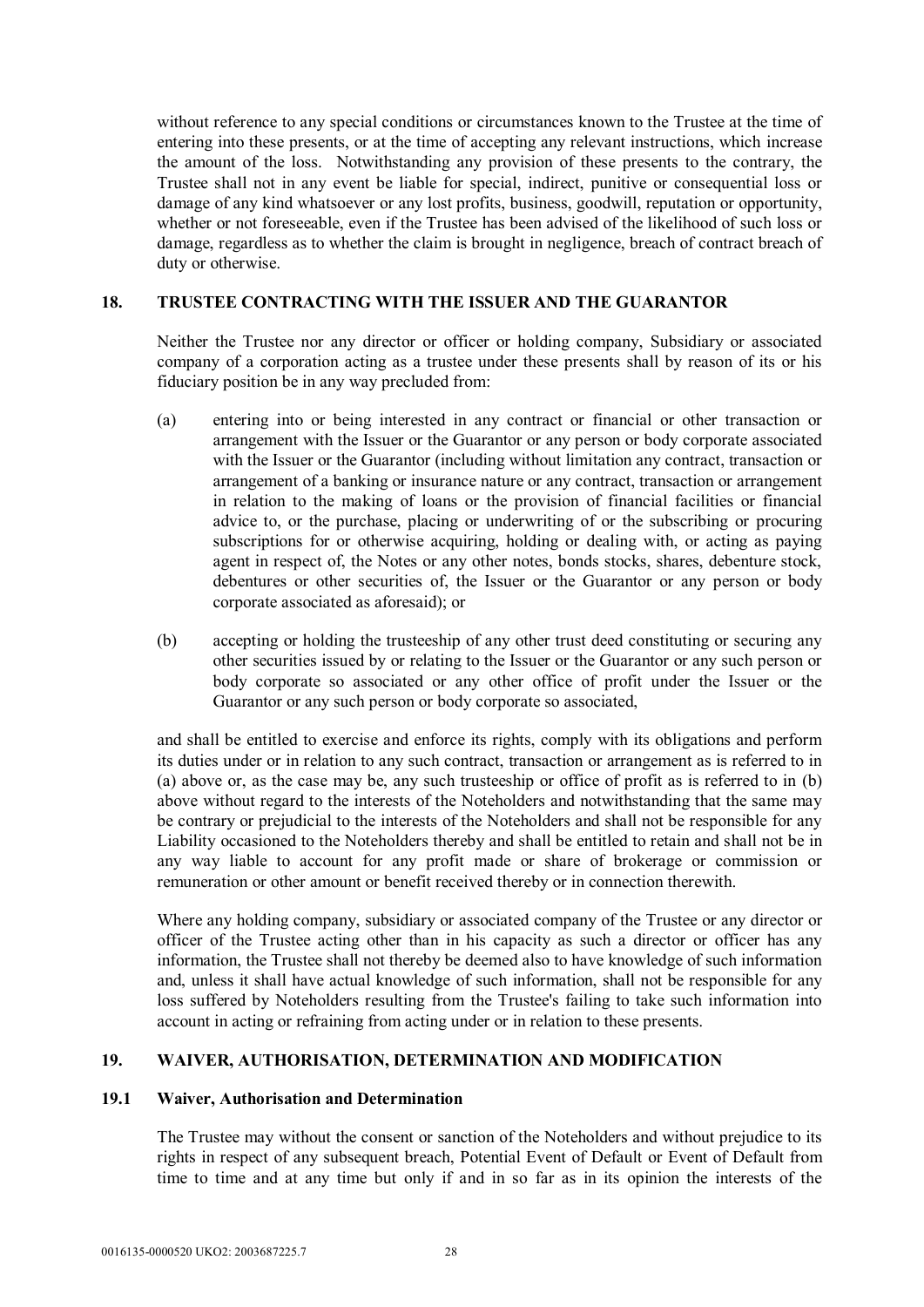Noteholders shall not be materially prejudiced thereby waive or authorise any breach or proposed breach by the Issuer or the Guarantor of any of the covenants or provisions contained in these presents or the Agency Agreement or determine that any Event of Default or Potential Event of Default shall not be treated as such for the purposes of these presents PROVIDED ALWAYS THAT the Trustee shall not exercise any powers conferred on it by this clause in contravention of any express direction given by Extraordinary Resolution or by a request under Condition 11 (*Enforcement*) but so that no such direction or request shall affect any waiver, authorisation or determination previously given or made. Any such waiver, authorisation or determination may be given or made on such terms and subject to such conditions (if any) as the Trustee may determine, shall be binding on the Noteholders and the Couponholders and, if, but only if, the Trustee shall so require, shall be notified by the Issuer to the Noteholders in accordance with Condition 13 (*Notices*) as soon as practicable thereafter.

#### **19.2 Modification**

The Trustee may without the consent or sanction of the Noteholders or Couponholders at any time and from time to time concur with the Issuer and the Guarantor in making any modification (a) to these presents or the Agency Agreement which in the opinion of the Trustee it may be proper to make PROVIDED THAT the Trustee is of the opinion that such modification is not materially prejudicial to the interests of the Noteholders or (b) to these presents or the Agency Agreement if in the opinion of the Trustee such modification is of a formal, minor or technical nature or to correct a manifest error or an error which is, in the opinion of the Trustee, proven. Any such modification may be made on such terms and subject to such conditions (if any) as the Trustee may determine, shall be binding upon the Noteholders and the Couponholders and, unless the Trustee agrees otherwise, shall be notified by the Issuer to the Noteholders in accordance with Condition 13 (*Notices*) as soon as practicable thereafter.

#### **19.3 Breach**

Any breach of or failure to comply with any such terms and conditions as are referred to in subclauses 19.1 and 19.2 shall constitute a default by the Issuer or the Guarantor (as the case may be) in the performance or observance of a covenant or provision binding on it under or pursuant to these presents.

#### **20. NOTEHOLDERS AND COUPONHOLDERS**

#### **20.1 Holder of Definitive Note assumed to be Couponholder**

Wherever in these presents the Trustee is required or entitled to exercise a power, trust, authority or discretion under these presents, except as ordered by a court of competent jurisdiction or as required by applicable law, the Trustee shall, notwithstanding that it may have notice to the contrary, assume that each Noteholder is the holder of all Coupons appertaining to each Note in definitive form of which he is the holder.

#### **20.2 No Notice to Couponholders**

Neither the Trustee nor the Issuer nor the Guarantor shall be required to give any notice to the Couponholders for any purpose under these presents and the Couponholders shall be deemed for all purposes to have notice of the contents of any notice given to the Noteholders in accordance with Condition 13 (*Notices*).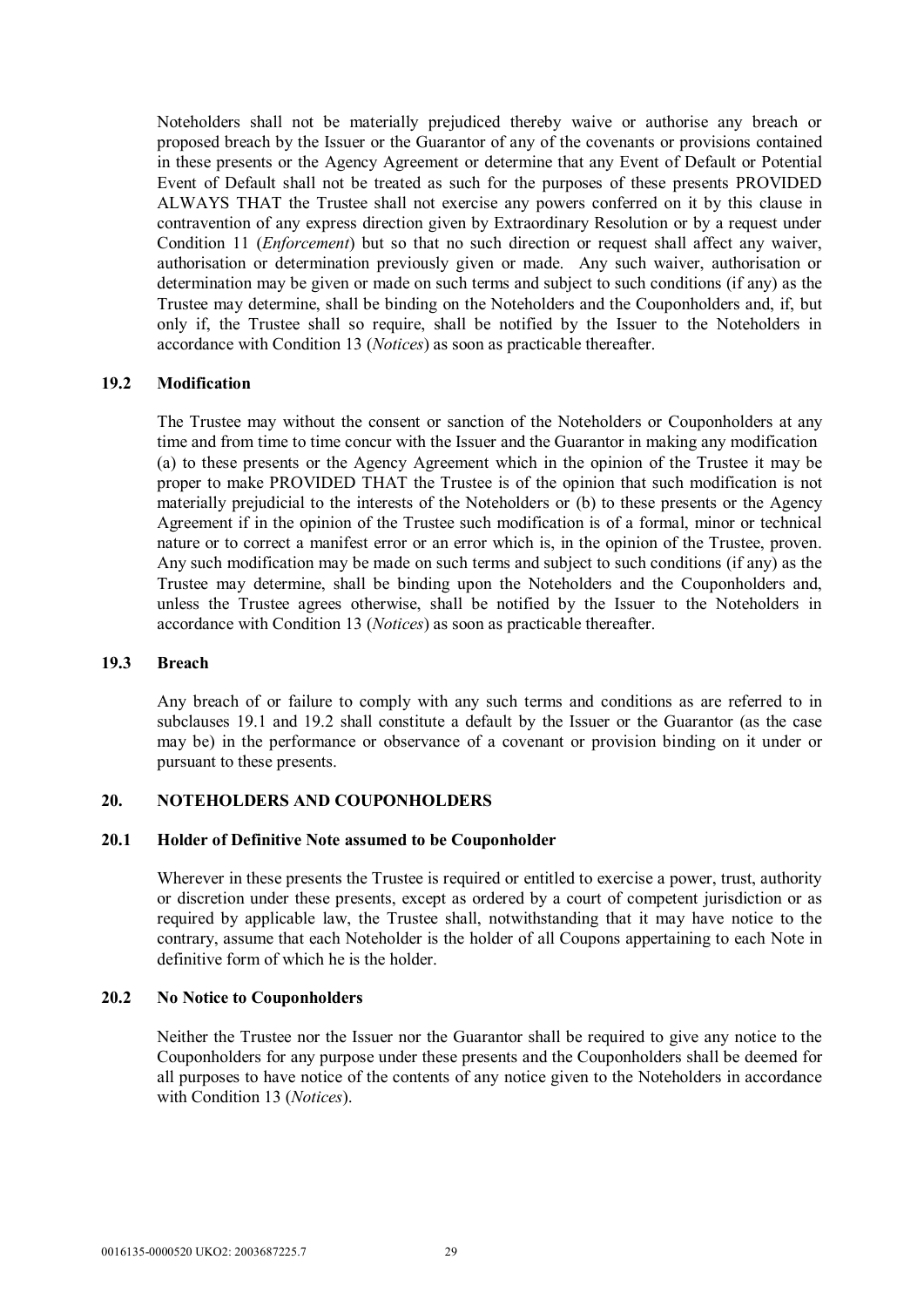#### **20.3 Entitlement to treat holder as absolute owner**

The Issuer, the Guarantor, the Trustee and the Paying Agents may (to the fullest extent permitted by applicable laws) deem and treat the holder of any Note or of a particular principal amount of the Notes and the holder of any Coupon as the absolute owner of such Note, principal amount or Coupon, as the case may be, for all purposes (whether or not such Note, principal amount or Coupon shall be overdue and notwithstanding any notice of ownership thereof or of trust or other interest with regard thereto, any notice of loss or theft thereof or any writing thereon), and the Issuer, the Guarantor, the Trustee and the Paying Agents shall not be affected by any notice to the contrary. All payments made to any such holder shall be valid and, to the extent of the sums so paid, effective to satisfy and discharge the liability for the moneys payable in respect of such Note, principal amount or Coupon, as the case may be.

# **21. SUBSTITUTION**

- 21.1 (a) The Trustee may without the consent of the Noteholders or Couponholders at any time agree with the Issuer and the Guarantor to the substitution in place of the Issuer (or of the previous substitute under this clause) as the principal debtor under these presents of the Guarantor or any other Subsidiary of the Issuer (such substituted company being hereinafter called the **New Company**) provided that:
	- (i) a trust deed is executed or some other form of undertaking is given by the New Company in form and manner satisfactory to the Trustee, agreeing to be bound by the provisions of these presents with any consequential amendments which the Trustee may deem appropriate as fully as if the New Company had been named in these presents as the principal debtor in place of the Issuer (or of the previous substitute under the clause); and
	- (ii) where the New Company is incorporated, domiciled or resident in, or subject generally to the taxing jurisdiction of, a territory other than or in addition to the United Kingdom or any political sub-division or any authority therein or thereof having power to tax, undertakings or covenants shall be given by the New Company in terms corresponding to the provisions of Condition 8 (*Taxation*) with the substitution for (or, as the case may be, the addition to) the references to the United Kingdom of references to that other or additional territory in which the New Company is incorporated, domiciled or resident or to whose taxing jurisdiction it is subject and (where applicable) Condition 7.2 (*Redemption for Taxation Reasons*) shall be modified accordingly; and
	- (iii) the Issuer unconditionally and irrevocably guarantees all amounts payable under these presents to the satisfaction of the Trustee.
	- (b) The following further conditions shall apply to (a) above:
		- (i) the Issuer, the Guarantor and the New Company shall comply with such other requirements as the Trustee may direct in the interests of the Noteholders;
		- (ii) without prejudice to the rights of reliance of the Trustee under the immediately following paragraph (iii), the Trustee is satisfied that the relevant transaction is not materially prejudicial to the interests of the Noteholders; and
		- (iii) if an Authorised Signatory of the New Company (or other officers acceptable to the Trustee) shall certify that the New Company is solvent both at the time at which the relevant transaction is proposed to be effected and immediately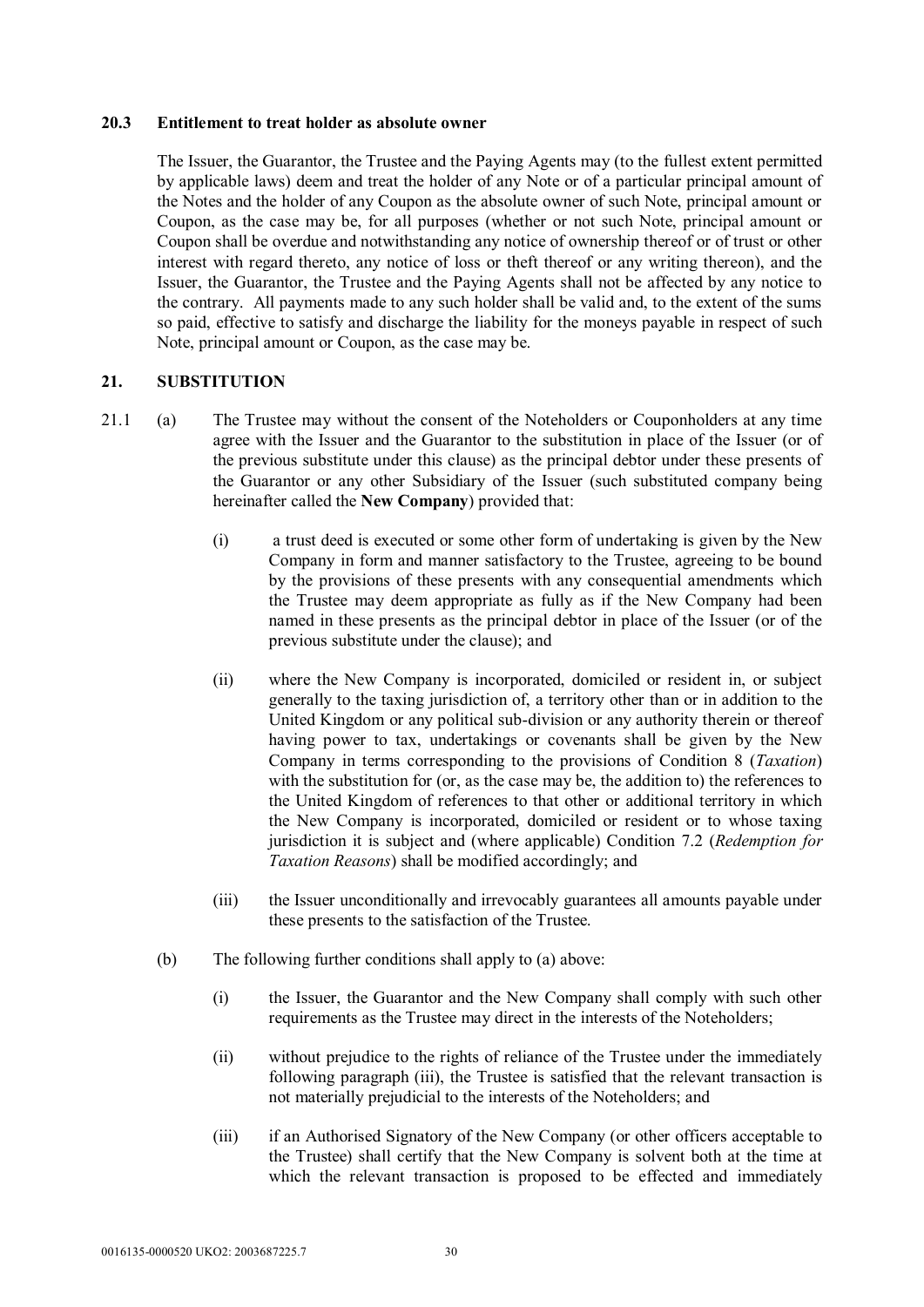thereafter (which certificate the Trustee may rely upon absolutely) the Trustee shall not be under any duty to have regard to the financial condition, profits or prospects of the New Company or to compare the same with those of the Issuer or the previous substitute under this Clause as applicable.

21.2 Any such trust deed or undertaking shall, if so expressed, operate to release the Issuer or the previous substitute as aforesaid from all of its obligations as principal debtor under these presents. Not later than 14 days after the execution of such documents and compliance with such requirements, the New Company shall give notice thereof in a form previously approved by the Trustee to the Noteholders in the manner provided in Condition 13 (*Notices*). Upon the execution of such documents and compliance with such requirements, the New Company shall be deemed to be named in these presents as the principal debtor in place of the Issuer (or in place of the previous substitute under this clause) under these presents and these presents shall be deemed to be modified in such manner as shall be necessary to give effect to the above provisions and, without limitation, references in these presents to the Issuer shall, unless the context otherwise requires, be deemed to be or include references to the New Company.

# **22. CURRENCY INDEMNITY**

Each of the Issuer and the Guarantor shall jointly and severally indemnify the Trustee, every Appointee, the Noteholders and the Couponholders and keep them indemnified against:

- (a) any Liability incurred by any of them arising from the non-payment by the Issuer or the Guarantor of any amount due to the Trustee or the Noteholders or Couponholders under these presents by reason of any variation in the rates of exchange between those used for the purposes of calculating the amount due under a judgment or order in respect thereof and those prevailing at the date of actual payment by the Issuer or the Guarantor; and
- (b) any deficiency arising or resulting from any variation in rates of exchange between (i) the date as of which the local currency equivalent of the amounts due or contingently due under these presents (other than this clause) is calculated for the purposes of any bankruptcy, insolvency or liquidation of the Issuer or the Guarantor and (ii) the final date for ascertaining the amount of claims in such bankruptcy, insolvency or liquidation. The amount of such deficiency shall be deemed not to be reduced by any variation in rates of exchange occurring between the said final date and the date of any distribution of assets in connection with any such bankruptcy, insolvency or liquidation.

The above indemnities shall constitute obligations of the Issuer and the Guarantor separate and independent from their obligations under the other provisions of these presents and shall apply irrespective of any indulgence granted by the Trustee or the Noteholders or the Couponholders from time to time and shall continue in full force and effect notwithstanding the judgment or filing of any proof or proofs in any bankruptcy, insolvency or liquidation of the Issuer or the Guarantor for a liquidated sum or sums in respect of amounts due under these presents (other than this clause). Any such deficiency as aforesaid shall be deemed to constitute a loss suffered by the Noteholders and Couponholders and no proof or evidence of any actual loss shall be required by the Issuer or the Guarantor or their liquidator or liquidators.

# **23. NEW AND ADDITIONAL TRUSTEES**

#### **23.1 New Trustees**

The power to appoint a new trustee of these presents shall, subject as hereinafter provided, be vested in the Issuer but no person shall be appointed who shall not previously have been approved by an Extraordinary Resolution. One or more persons may hold office as trustee or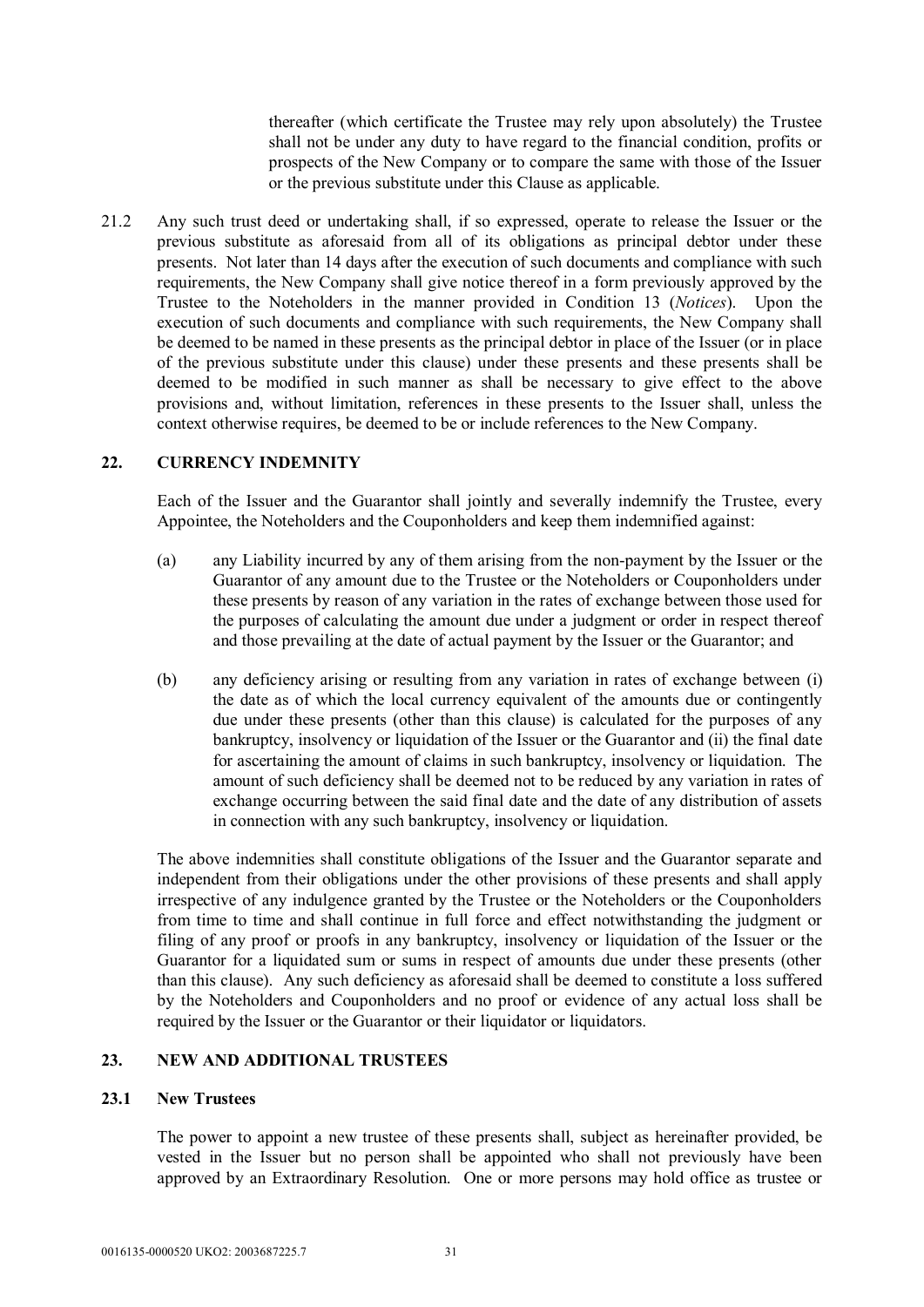trustees of these presents but such trustee or trustees shall be or include a Trust Corporation. Whenever there shall be more than two trustees of these presents the majority of such trustees shall be competent to execute and exercise all the duties, powers, trusts, authorities and discretions vested in the Trustee by these presents provided that a Trust Corporation shall be included in such majority. Any appointment of a new trustee of these presents shall as soon as practicable thereafter be notified by the Issuer to the Principal Paying Agent and the Noteholders.

## **23.2 Separate and Co-Trustees**

Notwithstanding the provisions of subclause 23.1 above, the Trustee may, upon giving prior notice to the Issuer and the Guarantor (but without the consent of the Issuer, the Guarantor, the Noteholders or the Couponholders), appoint any person established or resident in any jurisdiction (whether a Trust Corporation or not) to act either as a separate trustee or as a co-trustee jointly with the Trustee:

- (a) if the Trustee considers such appointment to be in the interests of the Noteholders;
- (b) for the purposes of conforming to any legal requirements, restrictions or conditions in any jurisdiction in which any particular act or acts is or are to be performed; or
- (c) for the purposes of obtaining a judgment in any jurisdiction or the enforcement in any jurisdiction of either a judgment already obtained or any of the provisions of these presents against the Issuer and/or the Guarantor.

Each of the Issuer and the Guarantor irrevocably appoints the Trustee to be its attorney in its name and on its behalf to execute any such instrument of appointment. Such a person shall (subject always to the provisions of these presents) have such trusts, powers, authorities and discretions (not exceeding those conferred on the Trustee by these presents) and such duties and obligations as shall be conferred or imposed by the instrument of appointment. The Trustee shall have power in like manner to remove any such person. Such reasonable remuneration as the Trustee may pay to any such person, together with any attributable Liabilities incurred by it in performing its function as such separate trustee or co-trustee, shall for the purposes of these presents be treated as Liabilities incurred by the Trustee.

#### **24. TRUSTEE'S RETIREMENT AND REMOVAL**

A trustee of these presents may retire at any time on giving not less than 60 days' prior written notice to the Issuer and the Guarantor without giving any reason and without being responsible for any Liabilities incurred by reason of such retirement. The Noteholders may by Extraordinary Resolution remove any trustee or trustees for the time being of these presents. The Issuer and the Guarantor each undertakes that in the event of the only trustee of these presents which is a Trust Corporation (for the avoidance of doubt, disregarding for this purpose any separate or co-trustee appointed under subclause 23.2) giving notice under this clause or being removed by Extraordinary Resolution it will use its reasonable endeavours to procure that a new trustee of these presents being a Trust Corporation is appointed as soon as reasonably practicable thereafter. The retirement or removal of any such trustee shall not become effective until a successor trustee being a Trust Corporation is appointed. If, in such circumstances, no appointment of such a new trustee has become effective within 60 days of the date of such notice or Extraordinary Resolution, the Trustee shall be entitled to appoint a Trust Corporation as trustee of these presents, but no such appointment shall take effect unless previously approved by an Extraordinary Resolution.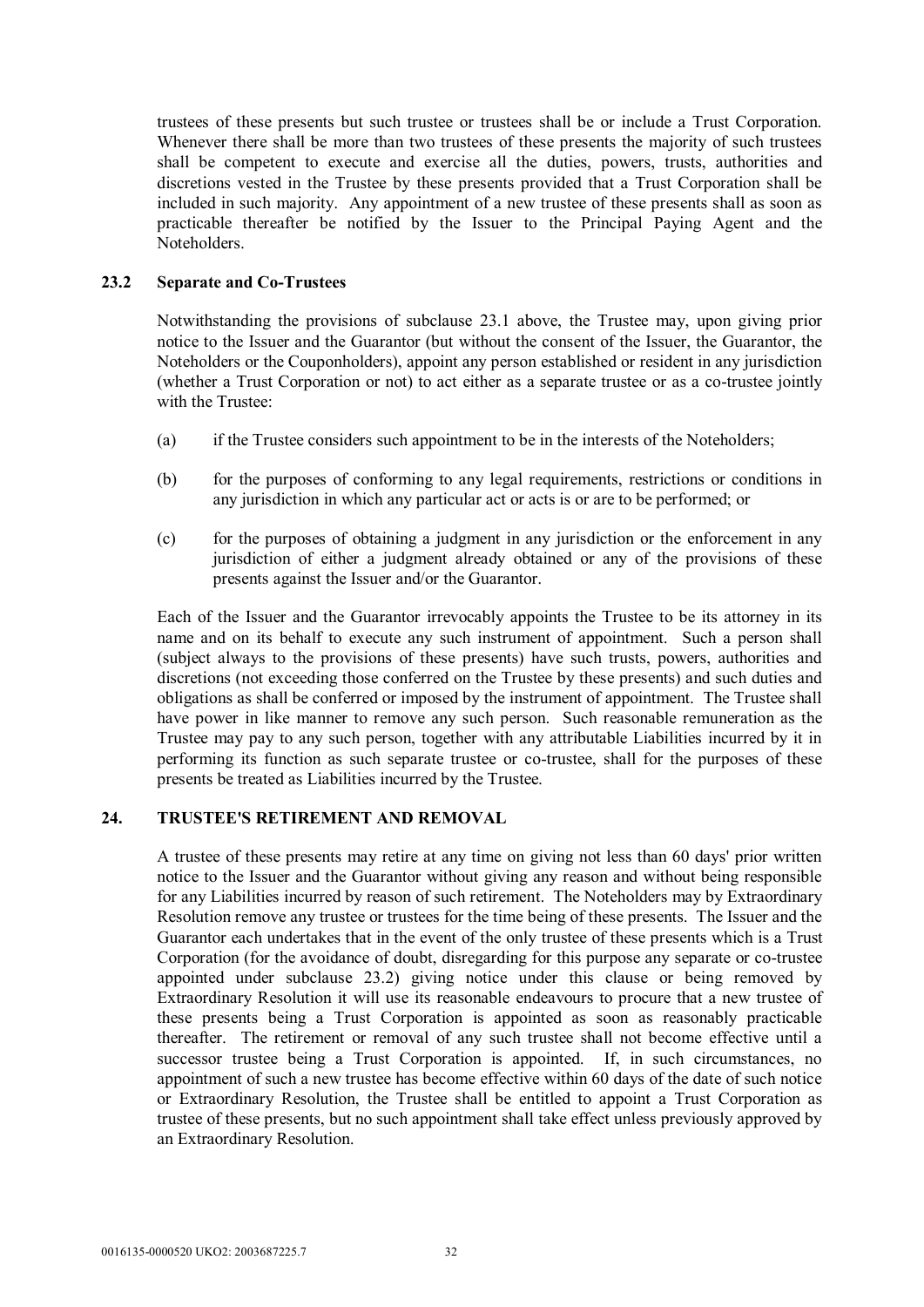#### **25. TRUSTEE'S POWERS TO BE ADDITIONAL**

The powers conferred upon the Trustee by these presents shall be in addition to any powers which may from time to time be vested in the Trustee by the general law or as a holder of any of the Notes or Coupons.

#### **26. NOTICES**

Any notice or demand to the Issuer, the Guarantor or the Trustee to be given, made or served for any purposes under these presents shall be given, made or served by sending the same by prepaid post (first class if inland, first class airmail if overseas) or email or by delivering it by hand  $\alpha$  as follows:

| to the Issuer:    | The Sage Group plc<br>C23 5 & 6 Cobalt Park Way Cobalt<br><b>Cobalt Business Park</b><br>Newcastle upon Tyne<br><b>NE28 9EJ</b><br>United Kingdom<br>(Attention: General Counsel and Company Secretary) |
|-------------------|---------------------------------------------------------------------------------------------------------------------------------------------------------------------------------------------------------|
|                   | E-mail: company.secretary@sage.com                                                                                                                                                                      |
| to the Guarantor: | Sage Treasury Company Limited<br>C <sub>23</sub> 5 & 6 Cobalt Park Way Cobalt<br><b>Cobalt Business Park</b><br>Newcastle upon Tyne<br><b>NE28 9EJ</b><br>United Kingdom                                |
|                   | (Attention: General Counsel and Company Secretary)                                                                                                                                                      |
|                   | E-mail: company.secretary@sage.com                                                                                                                                                                      |
| to the Trustee:   | HSBC Corporate Trustee Company (UK) Limited<br><b>Issuer Services</b><br>8 Canada Square<br>London<br>E14 5HQ                                                                                           |
|                   | (Attention: Issuer Services Trustee Administration)                                                                                                                                                     |
|                   | E-mail. ctla.trustee.admin@hsbc.com                                                                                                                                                                     |

or to such other address or e-mail address as shall have been notified (in accordance with this clause) to the other parties hereto and any notice or demand sent by post as aforesaid shall be deemed to have been given, made or served two days in the case of inland post or seven days in the case of overseas post after despatch and any notice or demand sent by email as aforesaid shall be deemed to have been given, made or served at the time when sent, subject to no delivery failure notification being received by the sender within 24 hours of the time of sending.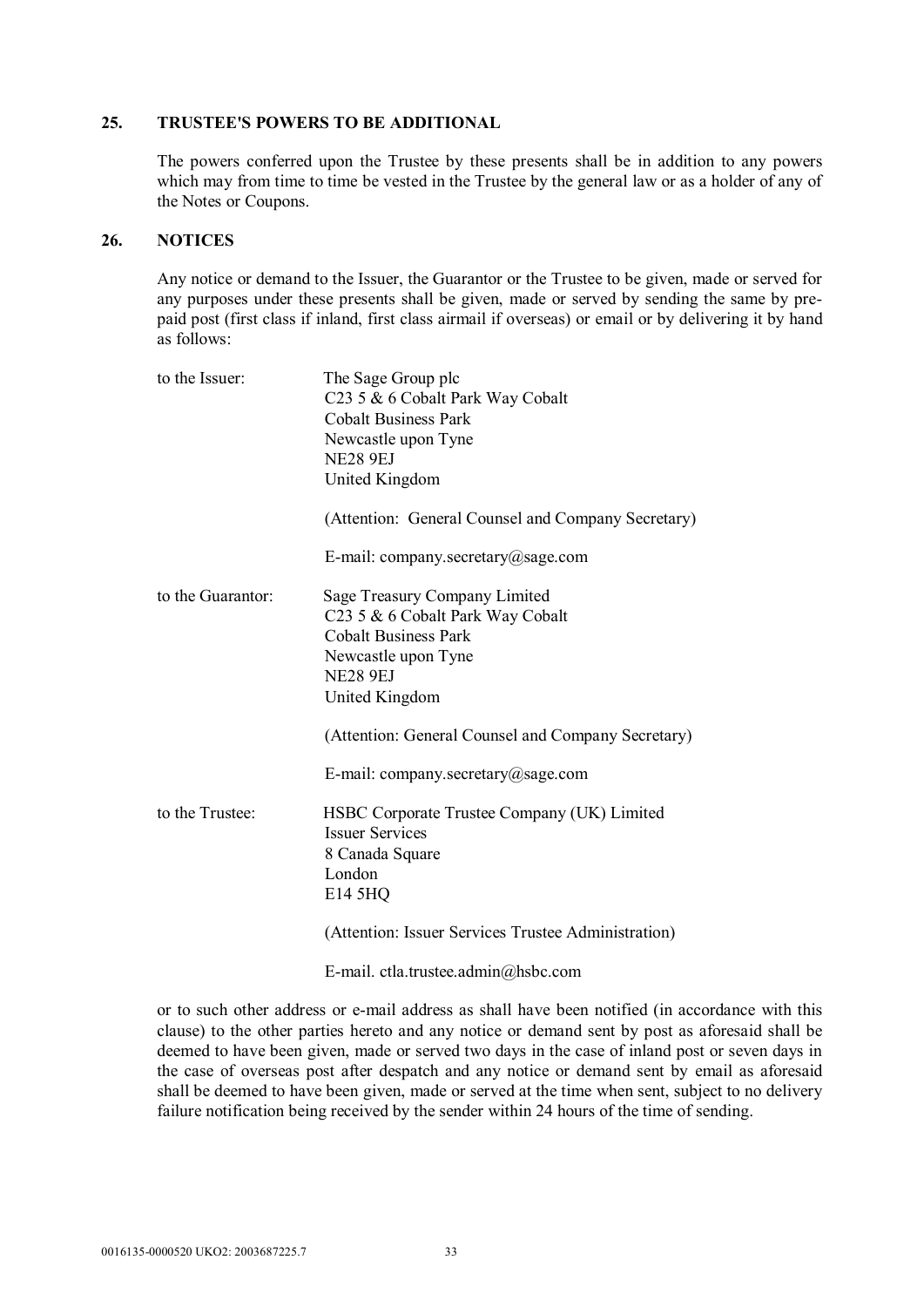# **27. GOVERNING LAW**

These presents and any non-contractual obligations arising out of or in connection with them are governed by, and shall be construed in accordance with, English law.

#### **28. SUBMISSION TO JURISDICTION**

28.1 Subject as set out below, each of the Issuer, the Guarantor, the Trustee, the Noteholders and Couponholders irrevocably agrees that the courts of England are to have exclusive jurisdiction to settle any dispute which may arise out of or in connection with these presents (including a dispute relating to any non-contractual obligations arising out of or in connection with these presents) and accordingly submits to the exclusive jurisdiction of the English courts. Each of the Issuer and the Guarantor waives any objection to the courts of England on the grounds that they are an inconvenient or inappropriate forum. The Trustee, the Noteholders and the Couponholders may take any suit, action or proceeding arising out of or in connection with these presents (including any suit, action or proceedings relating to any non-contractual obligations arising out of or in connection with these presents) (together referred to as **Proceedings**) against each of the Issuer and the Guarantor in any other court of competent jurisdiction and concurrent Proceedings in any number of jurisdictions.

# **29. COUNTERPARTS**

This Trust Deed and any trust deed supplemental hereto may be executed and delivered in any number of counterparts, all of which, taken together, shall constitute one and the same deed and any party to this Trust Deed or any trust deed supplemental hereto may enter into the same by executing and delivering a counterpart.

# **30. CONTRACTS (RIGHTS OF THIRD PARTIES) ACT 1999**

A person who is not a party to these presents has no rights under the Contracts (Rights of Third Parties) Act 1999 to enforce any term of these presents, but this does not affect any right or remedy of a third party which exists or is available apart from that Act.

**IN WITNESS** whereof this Trust Deed has been executed as a deed by the Issuer, the Guarantor and the Trustee and delivered on the date first stated on page 1.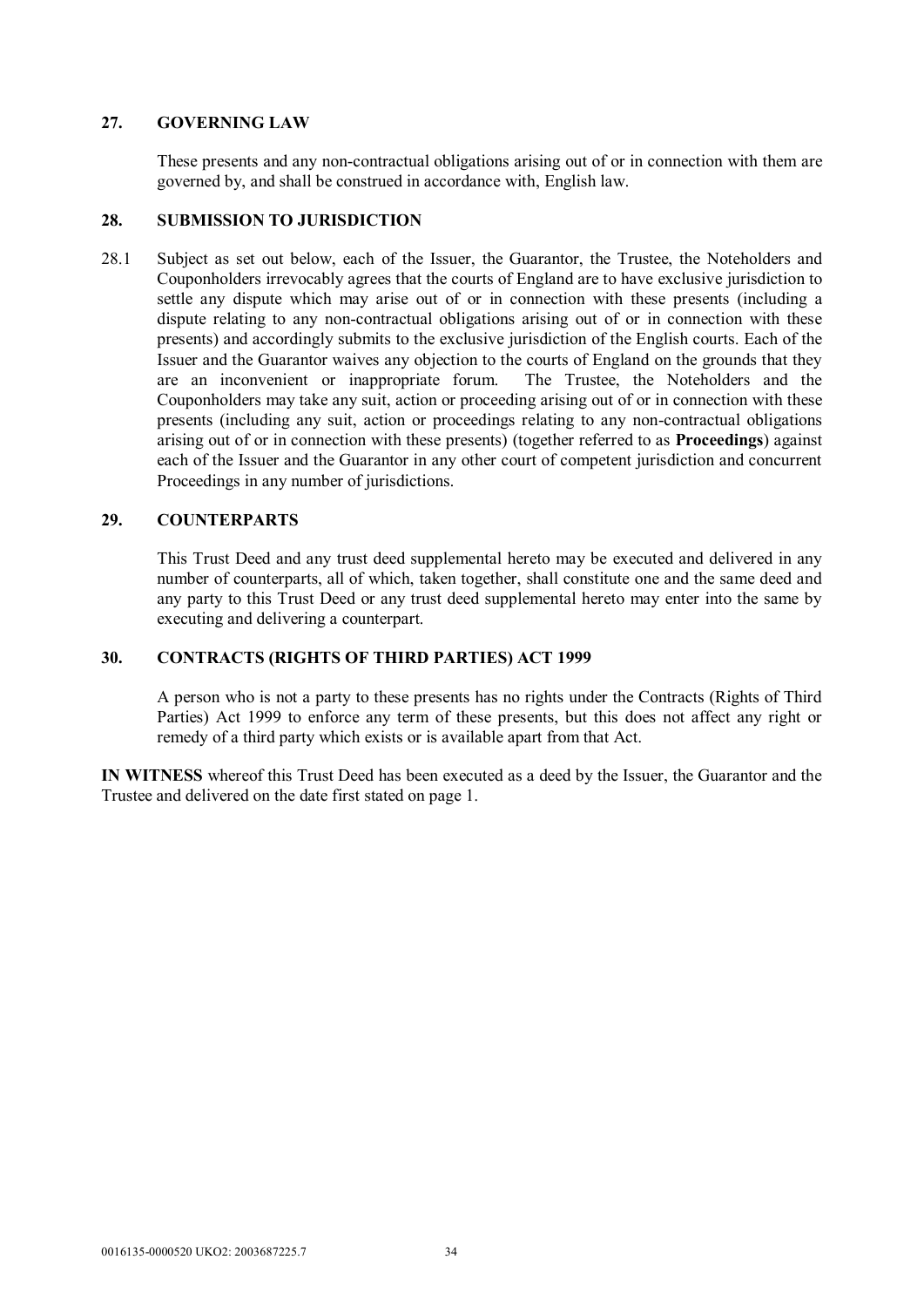#### **SCHEDULE 1**

#### **FORM OF GLOBAL NOTES**

# **PART 1**

#### **FORM OF TEMPORARY GLOBAL NOTE**

### **THE SAGE GROUP PLC**

(Incorporated with limited liability under the laws of England and Wales with registered number 02231246)

#### **TEMPORARY GLOBAL NOTE**

representing

### **£400,000,000 2.875 PER CENT. GUARANTEED NOTES DUE 8 FEBRUARY 2034** (ISIN: XS2441259137)

Unconditionally and irrevocably guaranteed as to payment of principal and interest by

#### **SAGE TREASURY COMPANY LIMITED**

(Incorporated with limited liability under the laws of England and Wales with registered number 08319044)

This Note is a temporary Global Note without interest coupons in respect of a duly authorised issue of Notes of The Sage Group plc (the **Issuer**), designated as specified in the title hereof (the **Notes**), limited to the aggregate principal amount of four hundred million Pounds Sterling (£400,000,000) and constituted by a Trust Deed dated 8 February 2022 (the **Trust Deed**) between the Issuer, Sage Treasury Company Limited as guarantor (the **Guarantor**) and HSBC Corporate Trustee Company (UK) Limited as trustee (the trustee for the time being thereof being herein called the **Trustee**). References herein to the Conditions (or to any particular numbered Condition) shall be to the Conditions (or that particular one of them) set out in Schedule 2 to the Trust Deed.

#### **1. Promise to pay**

Subject as provided in this temporary Global Note the Issuer promises to pay to the bearer the principal amount of this temporary Global Note (being at the date hereof four hundred million Pounds Sterling (£400,000,000)) on 8 February 2034 (or in whole or, where applicable, in part on such earlier date as the said principal amount or part respectively may become repayable in accordance with the Conditions or the Trust Deed) and to pay interest annually in arrear on 8 February in each year on the principal amount from time to time of this temporary Global Note at the rate of 2.875 per cent. per annum together with such other amounts (if any) as may be payable, all subject to and in accordance with the Conditions and the provisions of the Trust **Deed.** 

The records of the relevant Clearing Systems (which expression in this Global Note means the records that each relevant Clearing System holds for its customers which reflect the amount of such customer's interest in the Notes) shall be conclusive evidence of the principal amount of Notes represented by this temporary Global Note and, for these purposes, a statement issued by a relevant Clearing System (which statement shall be made available to the bearer upon request)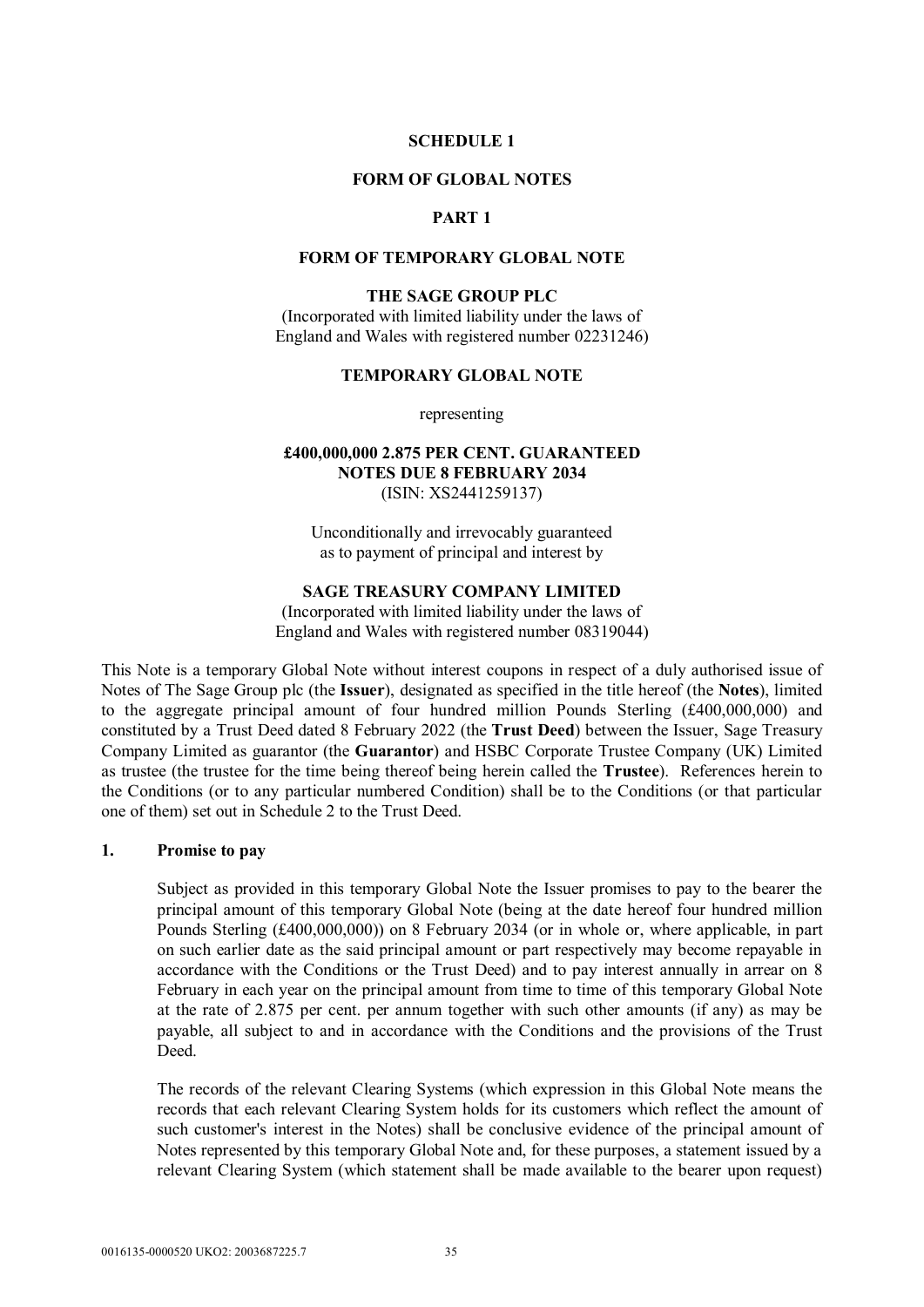stating the principal amount of Notes represented by this temporary Global Note at any time shall, save in the case of manifest error, be conclusive evidence of the records of the relevant Clearing System at that time.

### **2. Exchange for Permanent Global Note**

This temporary Global Note is exchangeable in whole or in part upon the request of the bearer for a further global note in respect of up to £400,000,000 aggregate principal amount of the Notes (the **Permanent Global Note**) only on and subject to the terms and conditions set out below.

On and after 20 March 2022 (the **Exchange Date**) this temporary Global Note may be exchanged in whole or in part by the bearer hereof on any day on which banks are open for business in London for interests recorded in the records of the relevant Clearing Systems in a duly executed, authenticated and effectuated Permanent Global Note and the Issuer shall procure that interests in the Permanent Global Note shall be entered pro rata in the records of the relevant Clearing Systems such that the principal amount represented by this temporary Global Note shall be reduced by the principal amount of this temporary Global Note so exchanged, provided that if definitive Notes (together with the Coupons appertaining thereto) have already been issued in exchange for all the Notes represented for the time being by the Permanent Global Note, then this temporary Global Note may thereafter be exchanged only for definitive Notes (together with the Coupons appertaining thereto) and in such circumstances references herein to the Permanent Global Note shall be construed accordingly and the Issuer shall procure that the Principal Paying Agent shall issue and deliver, in full or partial exchange for this temporary Global Note, the Permanent Global Note in an aggregate principal amount equal to the principal amount of this temporary Global Note submitted for exchange. Provided that the Permanent Global Note shall be issued and delivered only if and to the extent that there shall have been presented to the Issuer a certificate from Euroclear Bank SA/NV (**Euroclear**) or from Clearstream Banking S.A. (**Clearstream, Luxembourg**) to the effect that it has received from or in respect of a person entitled to a particular principal amount of the Notes represented by this temporary Global Note (as shown by its records) a certificate of non-US beneficial ownership in the form required by it.

Any person who would, but for the provisions of this temporary Global Note, the Permanent Global Note and the Trust Deed, otherwise be entitled to receive a definitive Note or definitive Notes shall not be entitled to require the exchange of an appropriate part of this temporary Global Note for a like part of the Permanent Global Note unless and until he shall have delivered or caused to be delivered to Euroclear or Clearstream, Luxembourg a certificate of non-US beneficial ownership in the form required by it.

Upon any (a) exchange of a part of this temporary Global Note for a like part of the Permanent Global Note, or (b) redemption or cancellation of a part of this temporary Global Note the Issuer shall procure that the portion of the principal amount hereof shall be reduced for all purposes by the amount so exchanged, redeemed or cancelled and shall be entered pro rata in the records of the relevant Clearing Systems.

# **3. Payments**

Until the entire principal amount of this temporary Global Note has been extinguished, this temporary Global Note shall in all respects be entitled to the same benefits as the definitive Notes for the time being represented hereby and shall be entitled to the benefit of and be bound by the Trust Deed, except that the holder of this temporary Global Note shall not (unless upon due presentation of this temporary Global Note for exchange, issue and delivery of the Permanent Global Note is improperly withheld or refused and such withholding or refusal is continuing at the relevant payment date) be entitled (a) to receive any payment of interest on this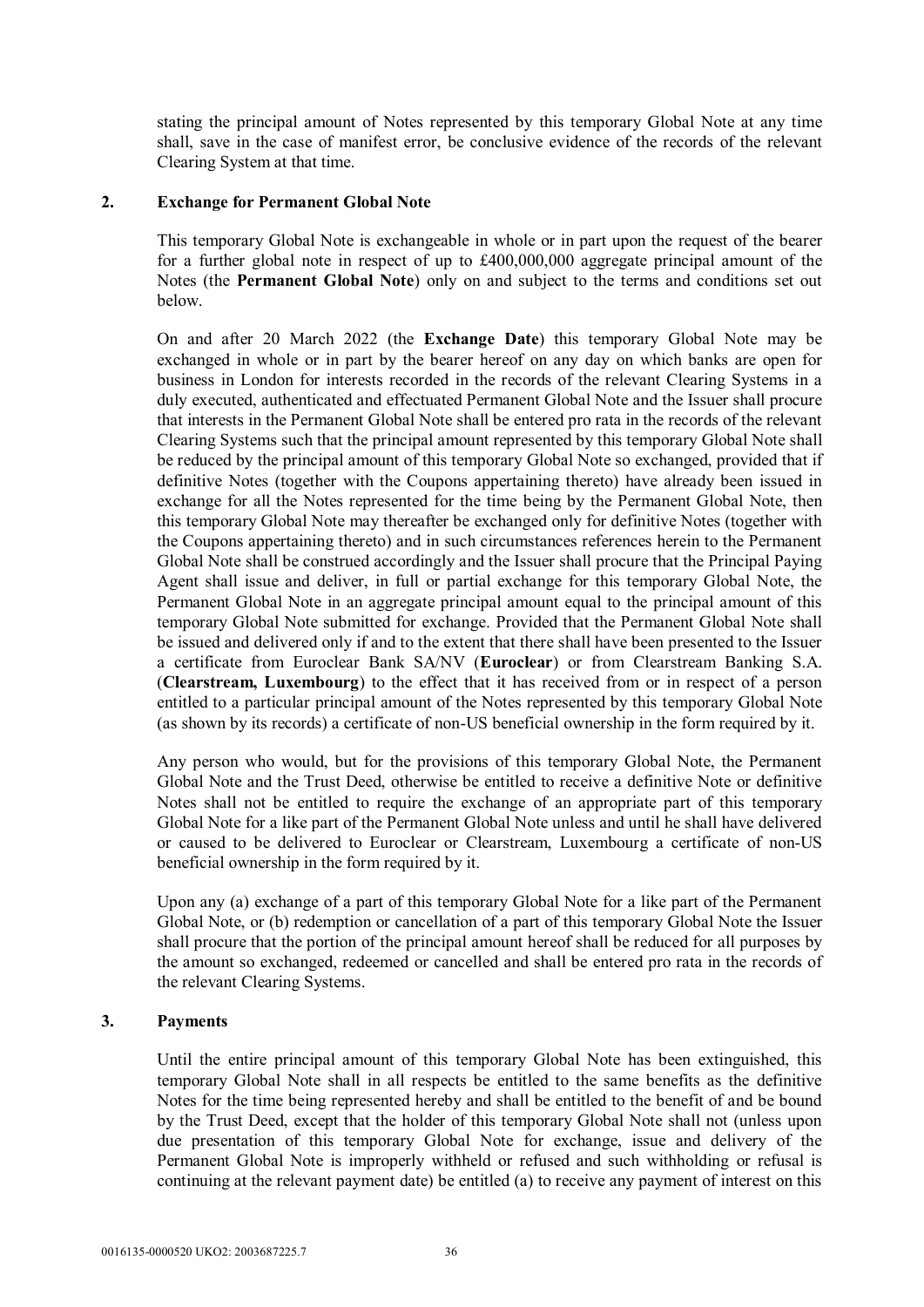temporary Global Note except (subject to (b) below) upon certification as hereinafter provided or (b) on and after the Exchange Date, to receive any payment on this temporary Global Note. Upon any payment of principal or interest on this temporary Global Note, the Issuer shall procure that the amount so paid shall be entered pro-rata in the records of the relevant Clearing Systems but any failure to make such entries shall not affect the discharge referred to in the paragraph after the next paragraph.

Payments of interest in respect of Notes for the time being represented by this temporary Global Note shall be made to the bearer only upon presentation to the Issuer of a certificate from Euroclear or from Clearstream, Luxembourg to the effect that it has received from or in respect of a person entitled to a particular principal amount of the Notes represented by this temporary Global Note (as shown by its records) a certificate of non-US beneficial ownership in the form required by it and each payment so made will discharge the Issuer's obligations thereof. Any person who would, but for the provisions of this temporary Global Note and of the Trust Deed, otherwise be beneficially entitled to a payment of interest on this temporary Global Note shall not be entitled to require such payment unless and until he shall have delivered or caused to be delivered to Euroclear or Clearstream, Luxembourg a certificate of non-US beneficial ownership in the form required by it.

Upon payment in respect of the Notes represented by this temporary Global Note, the Issuer shall procure that the amount so paid shall be entered pro rata in the records of the relevant Clearing Systems and upon such entry being made the principal amount of the Notes recorded in the relevant Clearing Systems and represented by this temporary Global Note shall be reduced by the amount so paid. Any failure to make such entries shall not affect the discharge referred to above.

All payments of any amounts payable and paid to the bearer of this temporary Global Note shall be valid and, to the extent of the sums so paid, effectual to satisfy and discharge the liability for the moneys payable hereon, on the Permanent Global Note and on the relevant definitive Notes and Coupons.

# **4. Interest Calculation**

For so long as Notes are represented by one or both of the Permanent Global Note and this temporary Global Note, interest payable to the bearer of a Global Note will be calculated by applying the Rate of Interest to the principal amount of the Global Note and on the basis of (a) the actual number of days in the period from and including the Accrual Date to but excluding the date on which interest falls due divided by (b) the actual number of days from and including the Accrual Date to but excluding the next following Interest Payment Date. The resultant figure is rounded to the nearest penny (half a penny being rounded upwards).

### **5. Accountholders**

For so long as all of the Notes are represented by one or both of the Permanent Global Note and this temporary Global Note and such Global Note(s) is/are held on behalf of Euroclear and/or Clearstream, Luxembourg, each person who is for the time being shown in the records of Euroclear or Clearstream, Luxembourg as the holder of a particular principal amount of such Notes (each an **Accountholder**) (in which regard any certificate or other document issued by Euroclear or Clearstream, Luxembourg as to the principal amount of such Notes standing to the account of any person shall, in the absence of manifest error, be conclusive and binding for all purposes) shall be treated as the holder of such principal amount of such Notes for all purposes (including for the purposes of any quorum requirements of, or the right to demand a poll at, meetings of the Noteholders) other than with respect to the payment of principal and interest on such Notes, the right to which shall be vested, as against the Issuer, the Guarantor and the Trustee, solely in the bearer of the relevant Global Note in accordance with and subject to its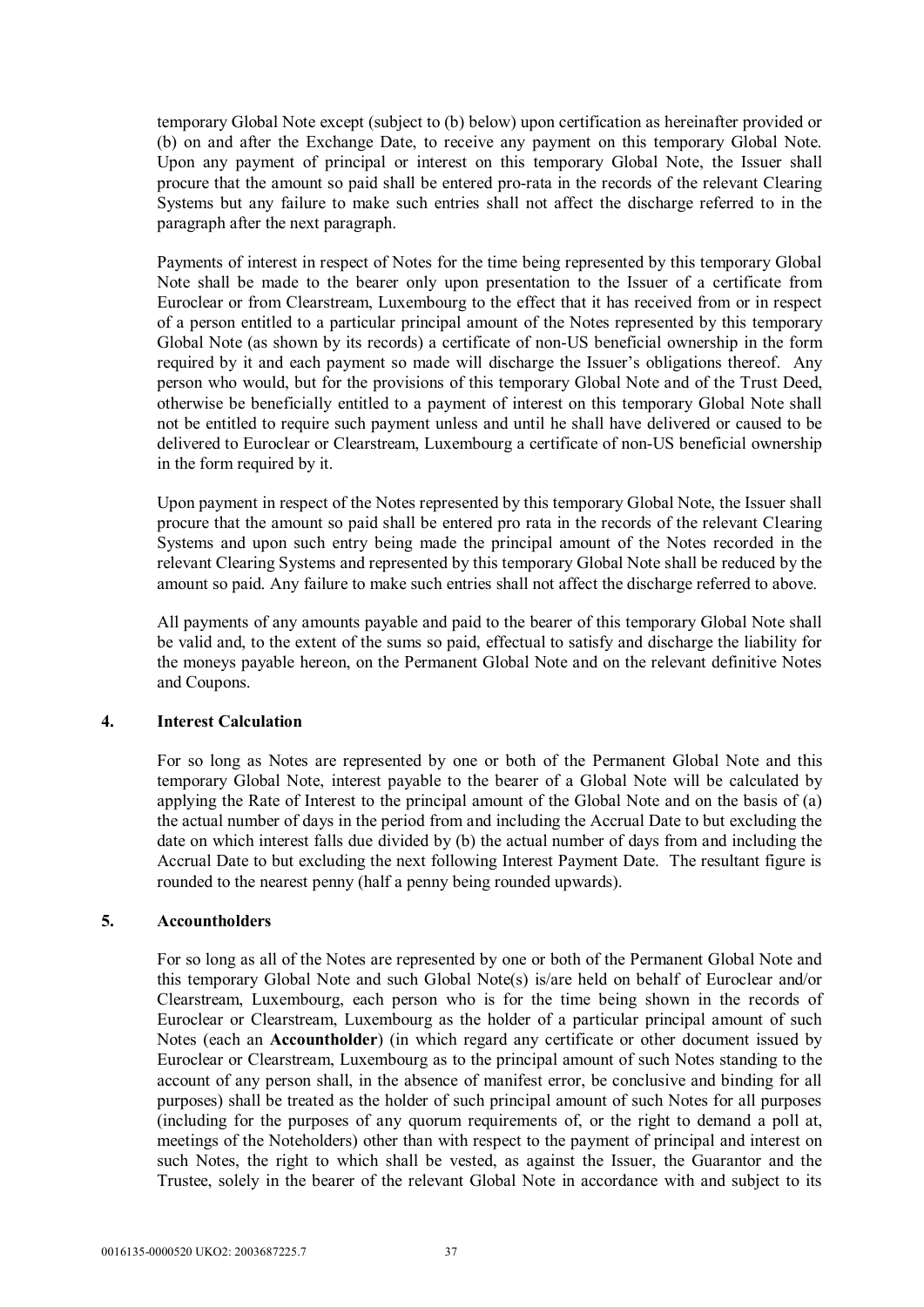terms and the terms of the Trust Deed. Each Accountholder must look solely to Euroclear or Clearstream, Luxembourg, as the case may be, for its share of each payment made to the bearer of the relevant Global Note.

### **6. Notices**

For so long as all of the Notes are represented by one or both of the Permanent Global Note and this temporary Global Note and such Global Note(s) is/are held on behalf of Euroclear and/or Clearstream, Luxembourg, notices to Noteholders may be given by delivery of the relevant notice to Euroclear and/or Clearstream, Luxembourg (as the case may be) for communication to the relative Accountholders rather than by publication as required by Condition 13 (*Notices*) provided that, so long as the Notes are admitted to the official list maintained by the Financial Conduct Authority (the **FCA**) and admitted to trading on the London Stock Exchange plc's market for listed securities, all requirements of the FCA have been complied with. Any such notice shall be deemed to have been given to the Noteholders on the day after the day on which such notice is delivered to Euroclear and/or Clearstream, Luxembourg (as the case may be) as aforesaid.

Whilst any Notes held by a Noteholder are represented by a Global Note, notices to be given by such Noteholder may be given by such Noteholder to the Principal Paying Agent through Euroclear and/or Clearstream, Luxembourg, as the case may be, in such a manner as the Principal Paying Agent and Euroclear and/or Clearstream, Luxembourg, as the case may be, may approve for this purpose.

## **7. Prescription**

Claims against the Issuer and the Guarantor in respect of principal and interest on the Notes represented by the Permanent Global Note or this temporary Global Note will be prescribed after 10 years (in the case of principal) and five years (in the case of interest) from the Relevant Date (as defined in Condition 8 (*Taxation)*).

# **8. Put Option**

For so long as all of the Notes are represented by one or both of the Permanent Global Note or this temporary Global Note and such Global Note(s) is/are held on behalf of Euroclear and/or Clearstream, Luxembourg, the option of the Noteholders provided for in Condition 7.6 (*Redemption at the Option of the Noteholders on a Change of Control*) may be exercised by an Accountholder giving notice to the Principal Paying Agent in accordance with the standard procedures of Euroclear and Clearstream, Luxembourg (which may include notice being given on his instructions by Euroclear or Clearstream, Luxembourg or any common safekeeper for them to the Principal Paying Agent by electronic means) of the principal amount of the Notes in respect of which such option is exercised and the Issuer shall procure that the portion of the principal amount of the relevant Global Note so redeemed shall be entered in the records of Euroclear and/or Clearstream, Luxembourg.

# **9. Call Option**

For so long as all of the Notes are represented by one or both of the Permanent Global Note or this temporary Global Note and such Global Note(s) is/are held on behalf of Euroclear and/or Clearstream, Luxembourg, no selection of Notes to be redeemed will be required under Condition 7.5 (*Provisions relating to Partial Redemption*) in the event that the Issuer exercises its call option pursuant to Condition 7.3 (*Redemption at the Option of the Issuer*) in respect of less than the aggregate principal amount of the Notes outstanding at such time. In such event, the partial redemption will be effected in accordance with the rules and procedures of Euroclear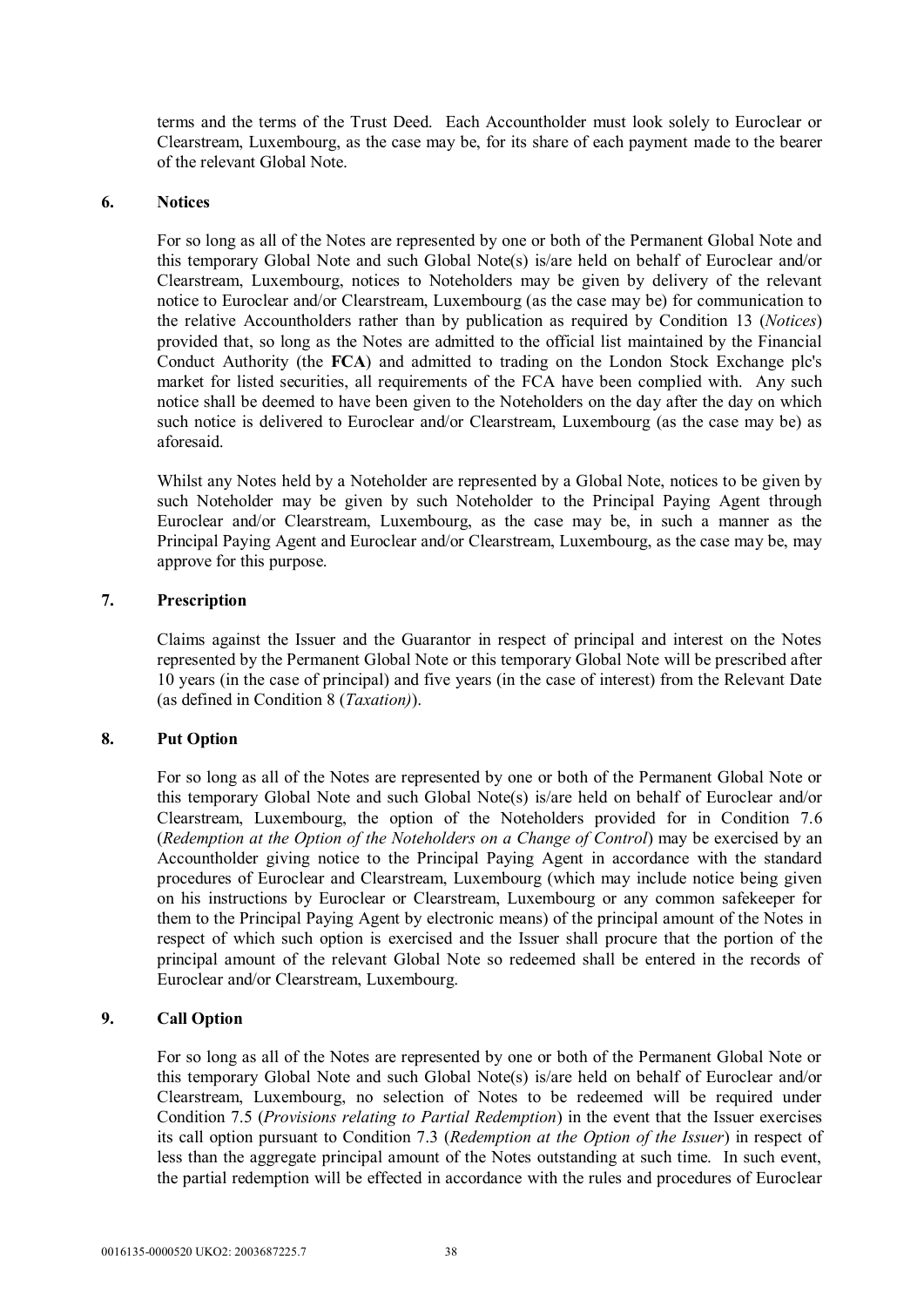and/or Clearstream, Luxembourg (to be reflected in the records of Euroclear and Clearstream, Luxembourg as either a pool factor or a reduction in nominal amount, at their discretion).

#### **10. Authentication and Effectuation**

This temporary Global Note shall not be or become valid or obligatory for any purpose unless and until authenticated by or on behalf of the Principal Paying Agent and effectuated by the common safekeeper.

The Notes are not, at the date of issue of this temporary Global Note, intended to be held in a manner which would allow Eurosystem eligibility. However, should the Eurosystem eligibility criteria be amended in the future such that the Notes are capable of meeting them this temporary Global Note may then be deposited with one of Euroclear or Clearstream, Luxembourg as common safekeeper. This does not necessarily mean that the Notes represented by this temporary Global Note will then be recognised as eligible collateral for Eurosystem monetary policy and intra-day credit operations by the Eurosystem at any time during their life, such recognition depending upon the European Central Bank being satisfied that Eurosystem eligibility criteria have been met.

#### **11. Governing law**

This temporary Global Note and any non-contractual obligations arising out of or in connection with it are governed by, and shall be construed in accordance with, the laws of England and each of the Issuer and the Guarantor has in the Trust Deed submitted to the jurisdiction of the courts of England for all purposes in connection with this temporary Global Note.

#### **12. Contracts (Rights of Third Parties) Act 1999**

No rights are conferred on any person under the Contracts (Rights of Third Parties) Act 1999 to enforce any term of this temporary Global Note, but this does not affect any right or remedy of any person which exists or is available apart from that Act.

**IN WITNESS** whereof the Issuer has caused this temporary Global Note to be signed manually or in facsimile by a person duly authorised on its behalf.

### **THE SAGE GROUP PLC**

By: ......................................... (Authorised Signatory)

Issued in London, England on 8 February 2022.

### **Certificate of authentication**

This temporary Global Note is duly authenticated without recourse, warranty or liability.

.................................................

Duly authorised for and on behalf of **HSBC BANK PLC** as Principal Paying Agent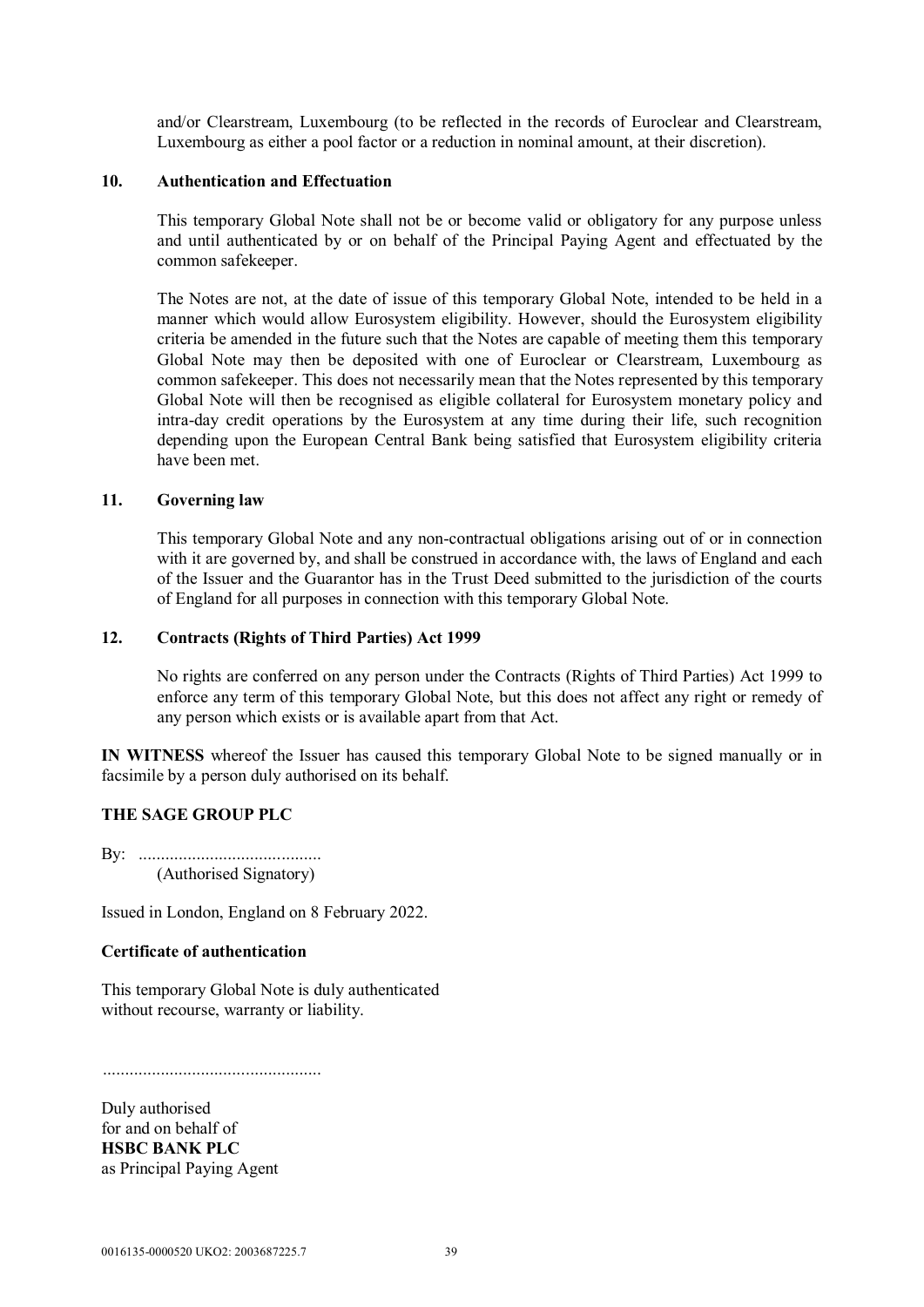# **Certificate of Effectuation**

This temporary Global Note is duly effectuated without recourse, warranty or liability.

 ................................................. as common safekeeper

By: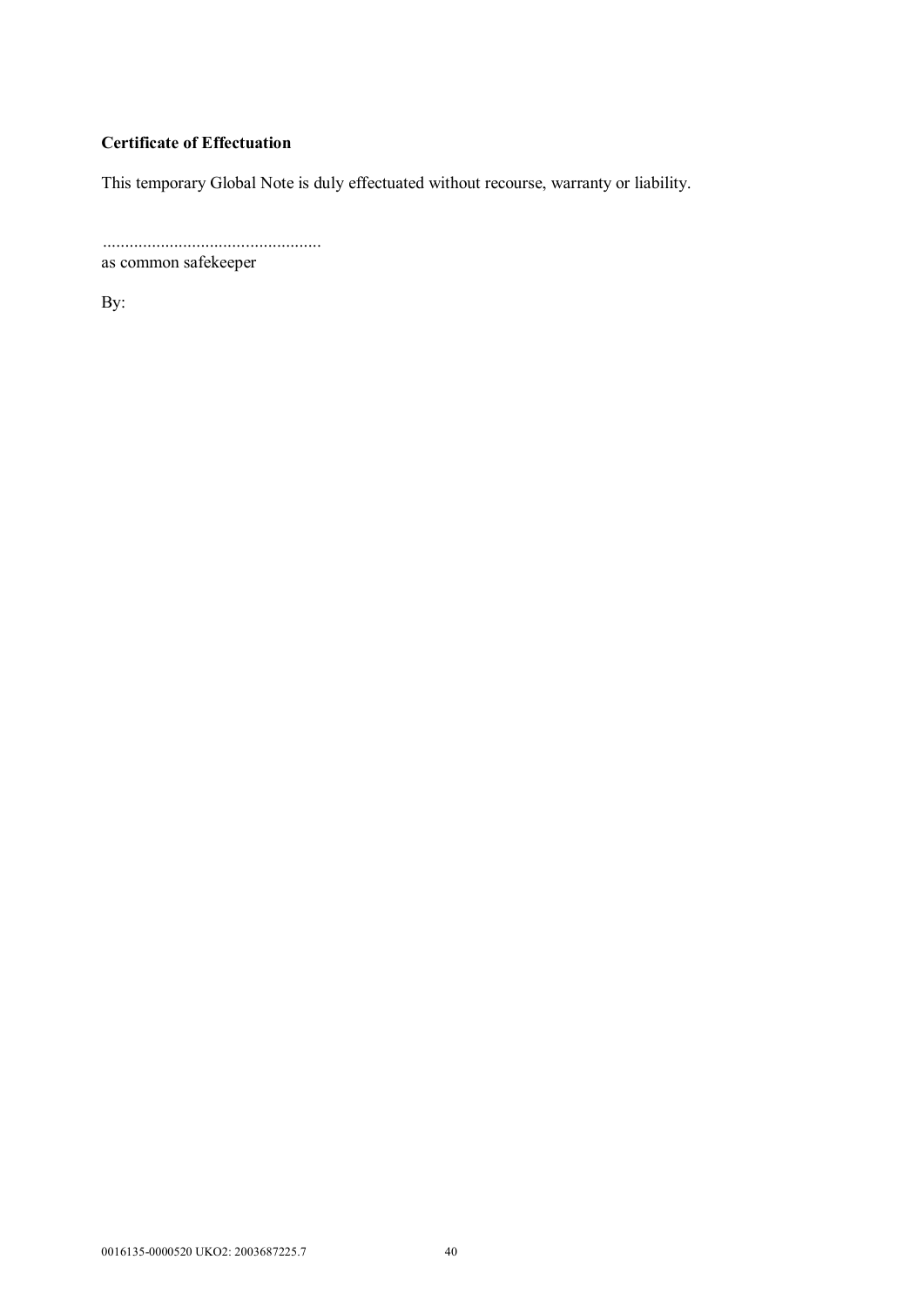#### **PART 2**

#### **FORM OF PERMANENT GLOBAL NOTE**

### **ANY UNITED STATES PERSON WHO HOLDS THIS OBLIGATION WILL BE SUBJECT TO LIMITATIONS UNDER THE UNITED STATES INCOME TAX LAWS, INCLUDING THE LIMITATIONS PROVIDED IN SECTIONS 165(j) AND 1287(a) OF THE INTERNAL REVENUE CODE.**

#### **THE SAGE GROUP PLC**

(Incorporated with limited liability under the laws of England and Wales with registered number 02231246)

#### **PERMANENT GLOBAL NOTE**

representing

### **£400,000,000 2.875 PER CENT. GUARANTEED NOTES DUE 8 FEBRUARY 2034** (ISIN: XS2441259137)

Unconditionally and irrevocably guaranteed as to payment of principal and interest by

#### **SAGE TREASURY COMPANY LIMITED**

(Incorporated with limited liability under the laws of England and Wales with registered number 08319044)

This Note is a permanent Global Note without interest coupons in respect of a duly authorised issue of Notes of The Sage Group plc (the **Issuer**), designated as specified in the title hereof (the **Notes**), limited to the aggregate principal amount of four hundred million (£400,000,000) and constituted by a Trust Deed dated 8 February 2022 (the **Trust Deed**) between the Issuer, Sage Treasury Company Limited as guarantor (the **Guarantor**) and HSBC Corporate Trustee Company (UK) Limited as trustee (the trustee for the time being thereof being herein called the **Trustee**). References herein to the Conditions (or to any particular numbered Condition) shall be to the Conditions (or that particular one of them) set out in Schedule 2 to the Trust Deed.

#### **1. Promise to pay**

Subject as provided in this permanent Global Note the Issuer promises to pay to the bearer the principal amount of this permanent Global Note on 8 February 2034 (or in whole or, where applicable, in part on such earlier date as the said principal amount or part respectively may become repayable in accordance with the Conditions or the Trust Deed) and to pay interest annually in arrear on 8 February in each year on the principal amount from time to time of this permanent Global Note at the rate of 2.875 per cent. per annum together with such other amounts (if any) as may be payable, all subject to and in accordance with the Conditions and the provisions of the Trust Deed.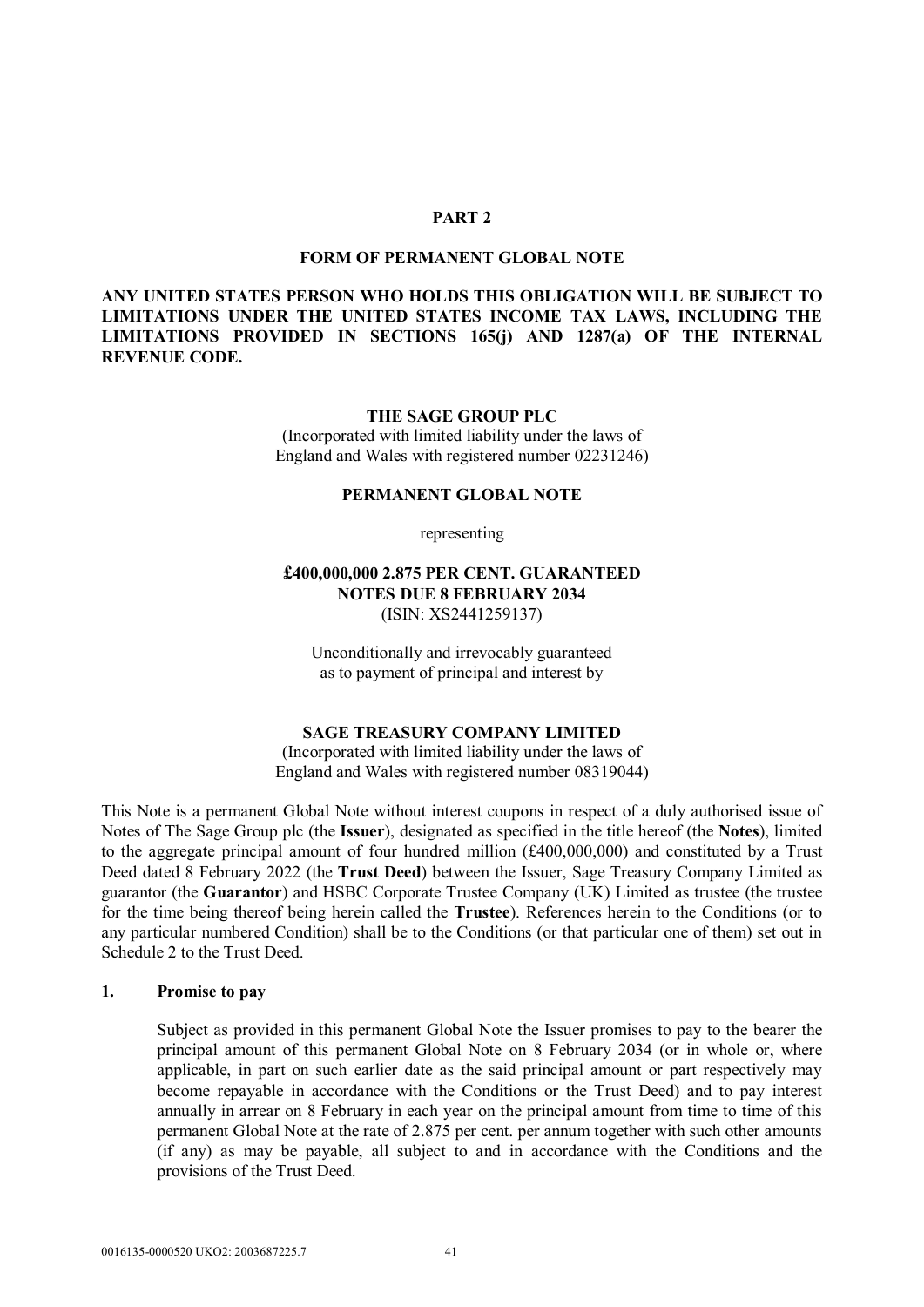The principal amount of Notes represented by this permanent Global Note shall be the aggregate amount from time to time entered in the records of both the relevant Clearing Systems (as defined below). The records of the relevant Clearing Systems (which expression in this Global Note means the records that each relevant Clearing System holds for its customers which reflect the amount of such customer's interest in the Notes) shall be conclusive evidence of the principal amount of Notes represented by this permanent Global Note and, for these purposes, a statement issued by a relevant Clearing System (which statement shall be made available to the bearer upon request) stating the principal amount of Notes represented by this permanent Global Note at any time shall, save in the case of manifest error, be conclusive evidence of the records of the relevant Clearing System at that time.

Upon any exchange of an interest recorded in the records of the relevant Clearing Systems in the temporary Global note representing the Notes for an interest recorded in the records of the relevant Clearing Systems in this permanent Global Note, the Issuer shall procure that details of such exchange shall be entered pro-rata in the records of the relevant Clearing Systems.

#### **2. Exchange for definitive Notes**

This permanent Global Note will be exchangeable in whole but not in part (free of charge to the holder) for definitive Notes only (a) upon the happening of any of the events defined in the Trust Deed as **Events of Default**, (b) if the Issuer has been notified that both Euroclear Bank SA/NV (**Euroclear**) or Clearstream Banking S.A. (**Clearstream, Luxembourg**) have been closed for business for a continuous period of 14 days (other than by reason of holiday, statutory or otherwise) or have announced an intention permanently to cease business or have in fact done so and no successor clearing system satisfactory to the Trustee is available, or (c) if the Issuer has or will become subject to adverse tax consequences which would not be suffered were the Notes in definitive form and a certificate to such effect signed by any Authorised Signatory of the Issuer is given to the Trustee. Thereupon (in the case of (a) to (c) above) the holder of this permanent Global Note (acting on the instructions of the Accountholders (as defined below)) or the Trustee may give notice to the Issuer, and (in the case of (c) above) the Issuer may give notice to the Trustee, the Principal Paying Agent and the Noteholders, of its intention to exchange this permanent Global Note for definitive Notes on or after the Exchange Date (as defined below).

On or after the Exchange Date the holder of this permanent Global Note may or, in the case of (c) above, shall surrender this permanent Global Note to or to the order of the Principal Paying Agent. In exchange for this permanent Global Note the Issuer will deliver, or procure the delivery of, definitive Notes in bearer form, serially numbered, in the denomination of £100,000 and integral multiples of £1,000 in excess thereof up to and including £199,000 each with interest coupons (**Coupons**) attached on issue in respect of interest which has not already been paid on this permanent Global Note (in exchange for the whole of this permanent Global Note).

**Exchange Date** means a day specified in the notice requiring exchange falling not less than 45 days after that on which such notice is given and on which banks are open for business in London.

Upon any (a) exchange of interests recorded in the records of the relevant Clearing Systems in the temporary global note initially representing the Notes (the **Temporary Global Note**) for interests recorded in the records of the relevant Clearing Systems in this permanent Global Note, or (b) redemption or cancellation of a part of this permanent Global Note, the Issuer shall procure that the portion of interests in the principal amount hereof so exchanged, redeemed or cancelled shall be entered pro rata in the records of the relevant Clearing Systems and, upon any such entry being made, the principal amount of the Notes recorded in the records of the relevant Clearing Systems and represented by this permanent Global Note shall be reduced by the principal amount of this permanent Global Note so exchanged, redeemed or cancelled and shall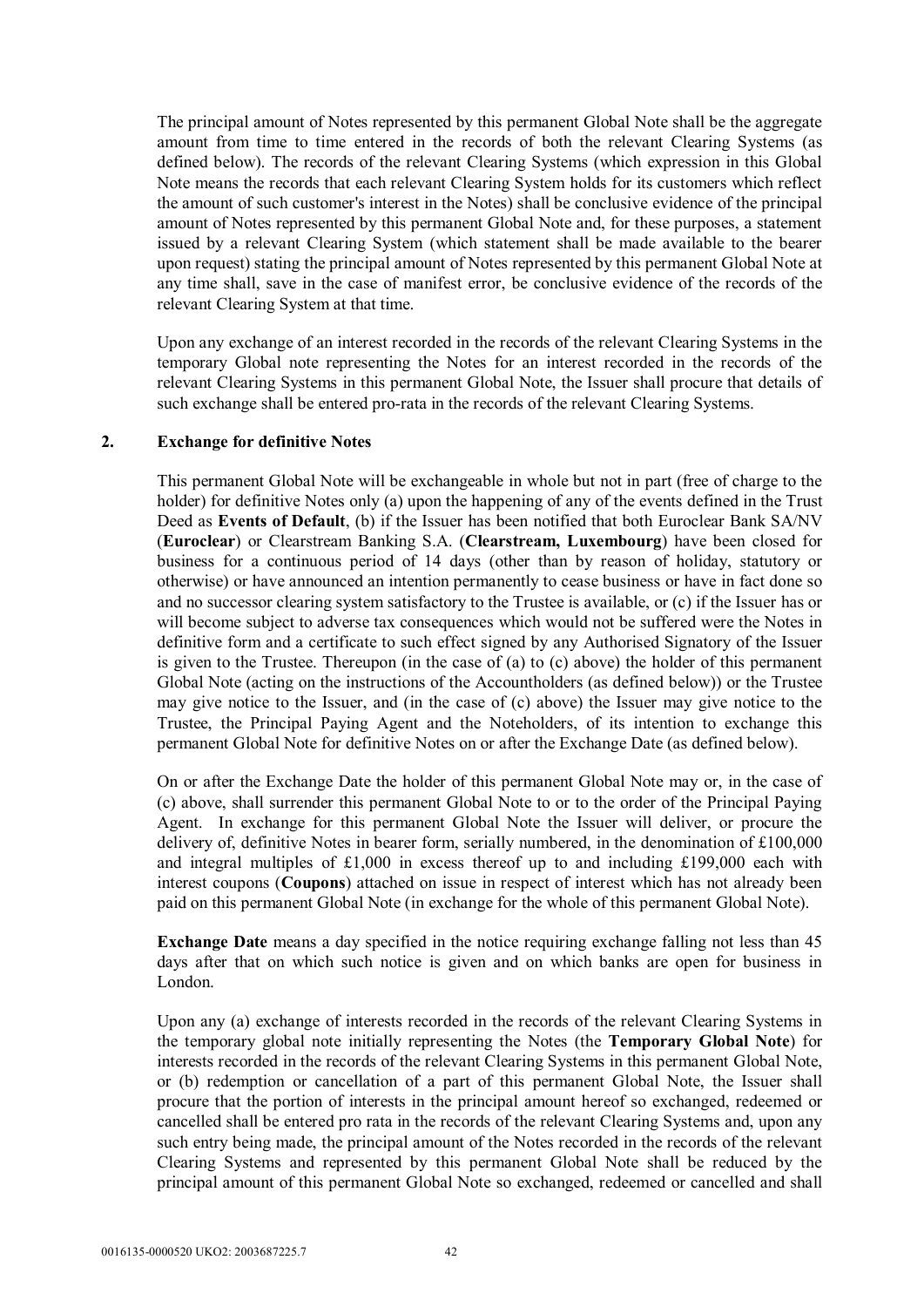be entered pro-rata in the records of the relevant Clearing Systems. Upon the exchange of the whole of this permanent Global Note for definitive Notes this permanent Global Note shall be surrendered to or to the order of the Principal Paying Agent and cancelled and, if the holder of this permanent Global Note requests, returned to it together with any relevant definitive Notes.

#### **3. Payments**

Until the entire principal amount of this permanent Global Note has been extinguished, this permanent Global Note shall (subject as hereinafter and in the Trust Deed provided) in all respects be entitled to the same benefits as the definitive Notes and shall be entitled to the benefit of and be bound by the Trust Deed. Payments of principal and interest in respect of Notes represented by this permanent Global Note will be made to the bearer of this permanent Global Note and, if no further payment falls to be made in respect of the Notes, surrender of this permanent Global Note to the order of the Principal Paying Agent or such other Paying Agent as shall have been notified to the Noteholders for such purposes. Upon any payment of principal or interest on this permanent Global Note the Issuer shall procure that the amount so paid shall be entered pro-rata in the records of the relevant Clearing Systems and upon such entry being made the principal amount of the Notes recorded in the records of the relevant Clearing Systems and represented by this permanent Global Note shall be reduced by the amounts so paid. Any failure to make such entries shall not affect the discharge referred to above.

All payments of any amounts payable and paid to the bearer of this permanent Global Note shall be valid and, to the extent of the sums so paid, effectual to satisfy and discharge the liability for the moneys payable hereon and on the relevant definitive Notes and Coupons.

#### **4. Interest Calculation**

For so long as Notes are represented by one or both of the Temporary Global Note and this permanent Global Note, interest payable to the bearer of a Global Note will be calculated by applying the Rate of Interest to the principal amount of the Global Note and on the basis of (a) the actual number of days in the period from and including the Accrual Date to but excluding the date on which interest falls due divided by (b) the actual number of days from and including the Accrual Date to but excluding the next following Interest Payment Date. The resultant figure is rounded to the nearest penny (half a penny being rounded upwards).

### **5. Accountholders**

For so long as all of the Notes are represented by one or both of the Temporary Global Note and this permanent Global Note and such Global Note(s) is/are held on behalf of Euroclear and/or Clearstream, Luxembourg, each person who is for the time being shown in the records of Euroclear or Clearstream, Luxembourg as the holder of a particular principal amount of such Notes (each an **Accountholder**) (in which regard any certificate or other document issued by Euroclear or Clearstream, Luxembourg as to the principal amount of such Notes standing to the account of any person shall, in the absence of manifest error, be conclusive and binding for all purposes) shall be treated as the holder of such principal amount of such Notes for all purposes (including for the purposes of any quorum requirements of, or the right to demand a poll at, meetings of the Noteholders) other than with respect to the payment of principal and interest on such Notes, the right to which shall be vested, as against the Issuer, the Guarantor and the Trustee, solely in the bearer of the relevant Global Note in accordance with and subject to its terms and the terms of the Trust Deed. Each Accountholder must look solely to Euroclear or Clearstream, Luxembourg, as the case may be, for its share of each payment made to the bearer of the relevant Global Note.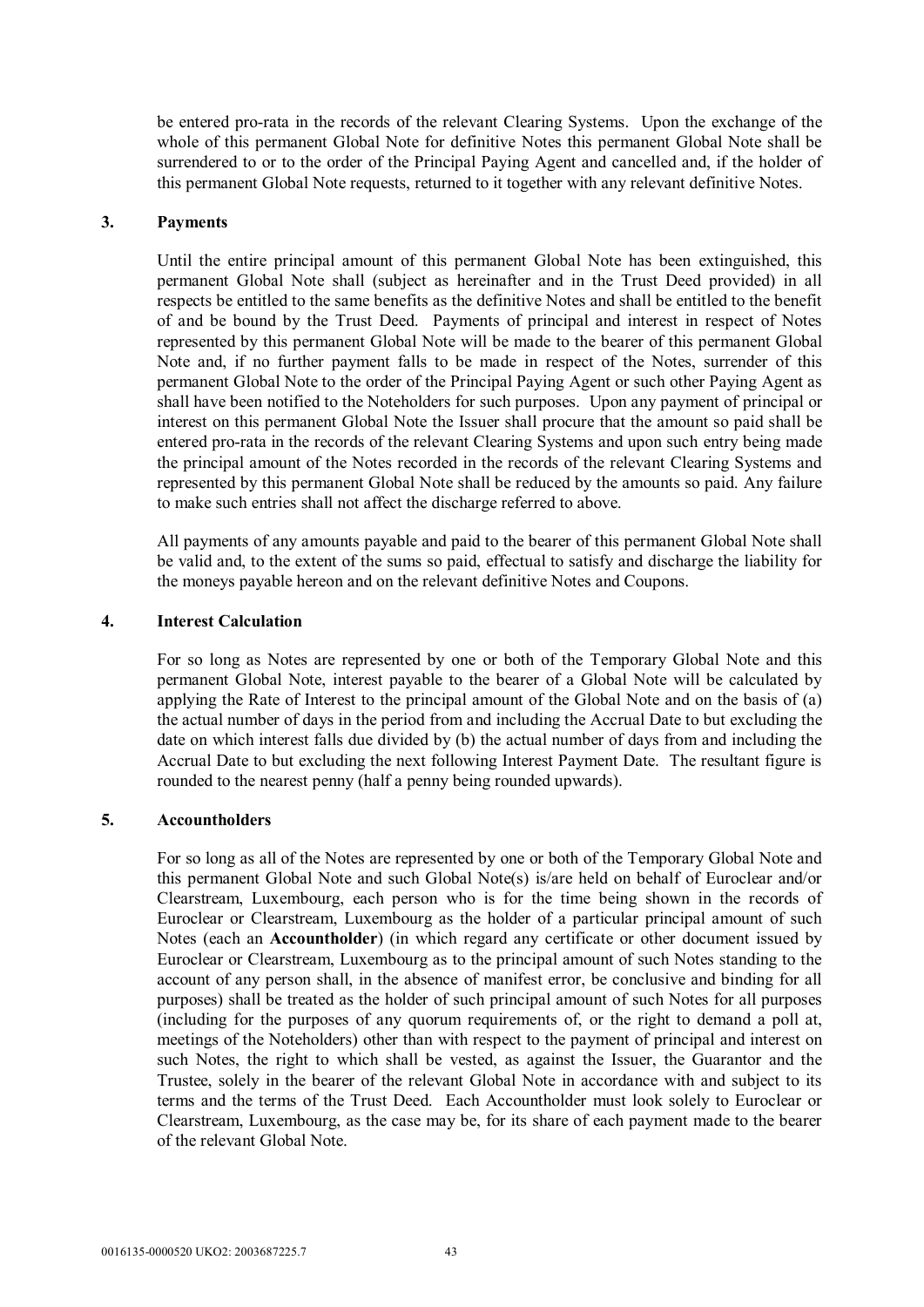### **6. Notices**

For so long as all of the Notes are represented by one or both of the Temporary Global Note and this permanent Global Note and such Global Note(s) is/are held on behalf of Euroclear and/or Clearstream, Luxembourg, notices to Noteholders may be given by delivery of the relevant notice to Euroclear and/or Clearstream, Luxembourg (as the case may be) for communication to the relative Accountholders rather than by publication as required by Condition 13 (*Notices)* provided that, so long as the Notes are admitted to the official list maintained by the Financial Conduct Authority (the **FCA**) and admitted to trading on the London Stock Exchange plc's market for listed securities, all requirements of the FCA have been complied with. Any such notice shall be deemed to have been given to the Noteholders on the day after the day on which such notice is delivered to Euroclear and/or Clearstream, Luxembourg (as the case may be) as aforesaid.

Whilst any Notes held by a Noteholder are represented by a Global Note, notices to be given by such Noteholder may be given by such Noteholder to the Principal Paying Agent through Euroclear and/or Clearstream, Luxembourg, as the case may be, in such a manner as the Principal Paying Agent and Euroclear and/or Clearstream, Luxembourg, as the case may be, may approve for this purpose.

# **7. Prescription**

Claims against the Issuer and the Guarantor in respect of principal and interest on the Notes represented by this permanent Global Note will be prescribed after 10 years (in the case of principal) and five years (in the case of interest) from the Relevant Date (as defined in Condition 8 (*Taxation*)).

### **8. Put Option**

For so long as all of the Notes are represented by one or both of the Temporary Global Note or this permanent Global Note and such Global Note(s) is/are held on behalf of Euroclear and/or Clearstream, Luxembourg, the option of the Noteholders provided for in Condition 7.6 (*Redemption at the Option of the Noteholders on a Change of Control*) may be exercised by an Accountholder giving notice to the Principal Paying Agent in accordance with the standard procedures of Euroclear and Clearstream, Luxembourg (which may include notice being given on his instructions by Euroclear or Clearstream, Luxembourg or any common safekeeper for them to the Principal Paying Agent by electronic means) of the principal amount of the Notes in respect of which such option is exercised and the Issuer shall procure that the portion of the principal amount of the relevant Global Note so redeemed shall be entered in the records of Euroclear and/or Clearstream, Luxembourg.

### **9. Call Option**

For so long as all of the Notes are represented by one or both of the Temporary Global Note or this permanent Global Note and such Global Note(s) is/are held on behalf of Euroclear and/or Clearstream, Luxembourg, no selection of Notes to be redeemed will be required under Condition 7.5 (*Provisions relating to Partial Redemption*) in the event that the Issuer exercises its call option pursuant to Condition 7.3 (*Redemption at the Option of the Issuer*) in respect of less than the aggregate principal amount of the Notes outstanding at such time. In such event, the partial redemption will be effected in accordance with the rules and procedures of Euroclear and/or Clearstream, Luxembourg (to be reflected in the records of Euroclear and Clearstream, Luxembourg as either a pool factor or a reduction in nominal amount, at their discretion).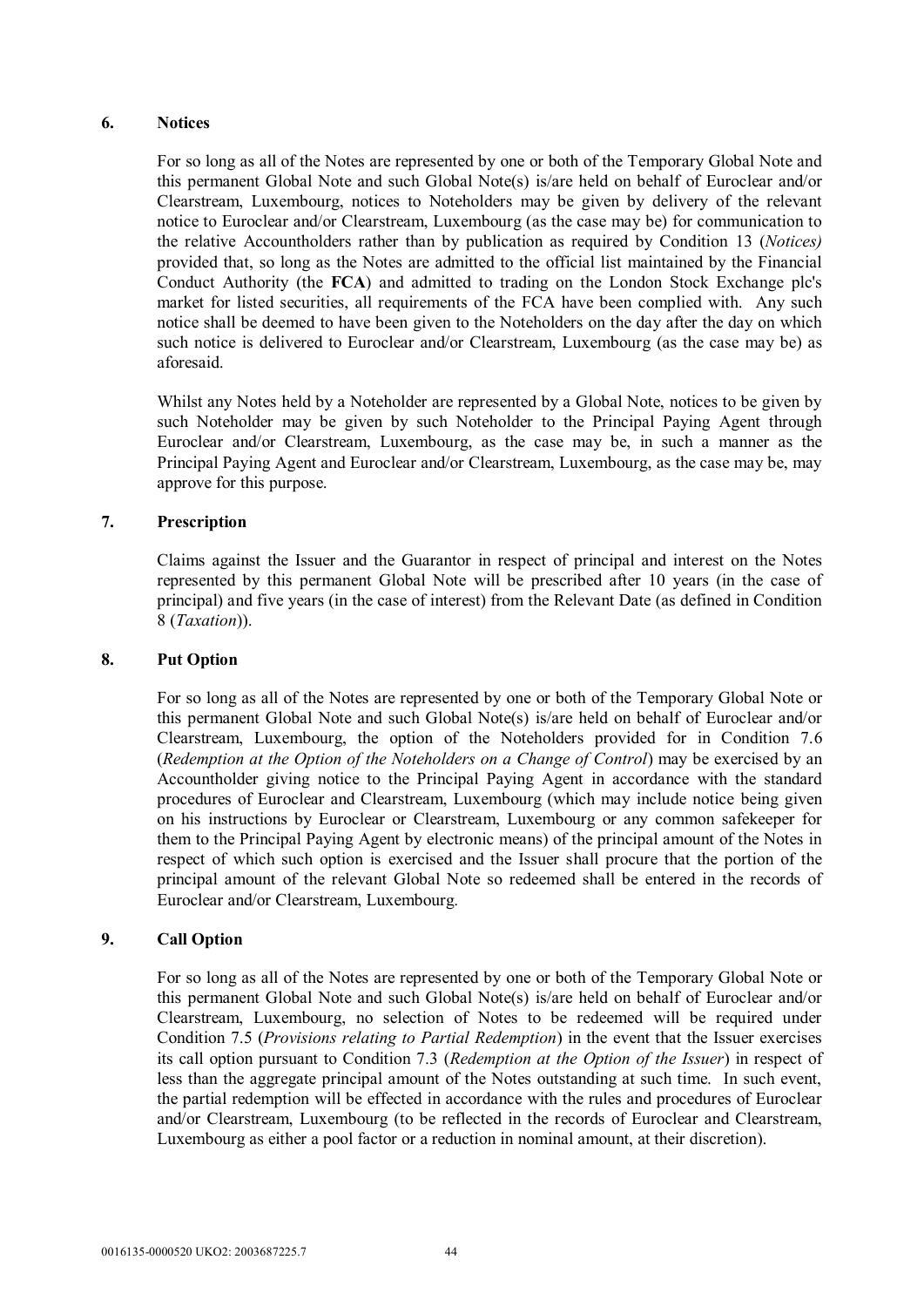#### **10. Authentication and Effectuation**

This permanent Global Note shall not be or become valid or obligatory for any purpose unless and until authenticated by or on behalf of the Principal Paying Agent and effectuated by the common safekeeper.

The Notes are not, at the date of issue of this permanent Global Note, intended to be held in a manner which would allow Eurosystem eligibility. However, should the Eurosystem eligibility criteria be amended in the future such that the Notes are capable of meeting them, this permanent Global Note may then be deposited with one of Euroclear or Clearstream, Luxembourg as common safekeeper. This does not necessarily mean that the Notes represented by this permanent Global Note will then be recognised as eligible collateral for Eurosystem monetary policy and intra-day credit operations by the Eurosystem at any time during their life, such recognition depending upon the European Central Bank being satisfied that Eurosystem eligibility criteria have been met.

# **11. Governing law**

This permanent Global Note and any non-contractual obligations arising out of or in connection with it are governed by, and shall be construed in accordance with, the laws of England and each of the Issuer and the Guarantor has in the Trust Deed submitted to the jurisdiction of the courts of England for all purposes in connection with this permanent Global Note.

### **12. Contracts (Rights of Third Parties) Act 1999**

No rights are conferred on any person under the Contracts (Rights of Third Parties) Act 1999 to enforce any term of this permanent Global Note, but this does not affect any right or remedy of any person which exists or is available apart from that Act.

**IN WITNESS** whereof the Issuer has caused this permanent Global Note to be signed manually or in facsimile by a person duly authorised on its behalf.

### **THE SAGE GROUP PLC**

By: ......................................... (Authorised Signatory)

Issued in London, England on 8 February 2022.

### **Certificate of authentication**

This permanent Global Note is duly authenticated without recourse, warranty or liability.

.................................................

Duly authorised for and on behalf of **HSBC BANK PLC** as Principal Paying Agent

**Certificate of Effectuation**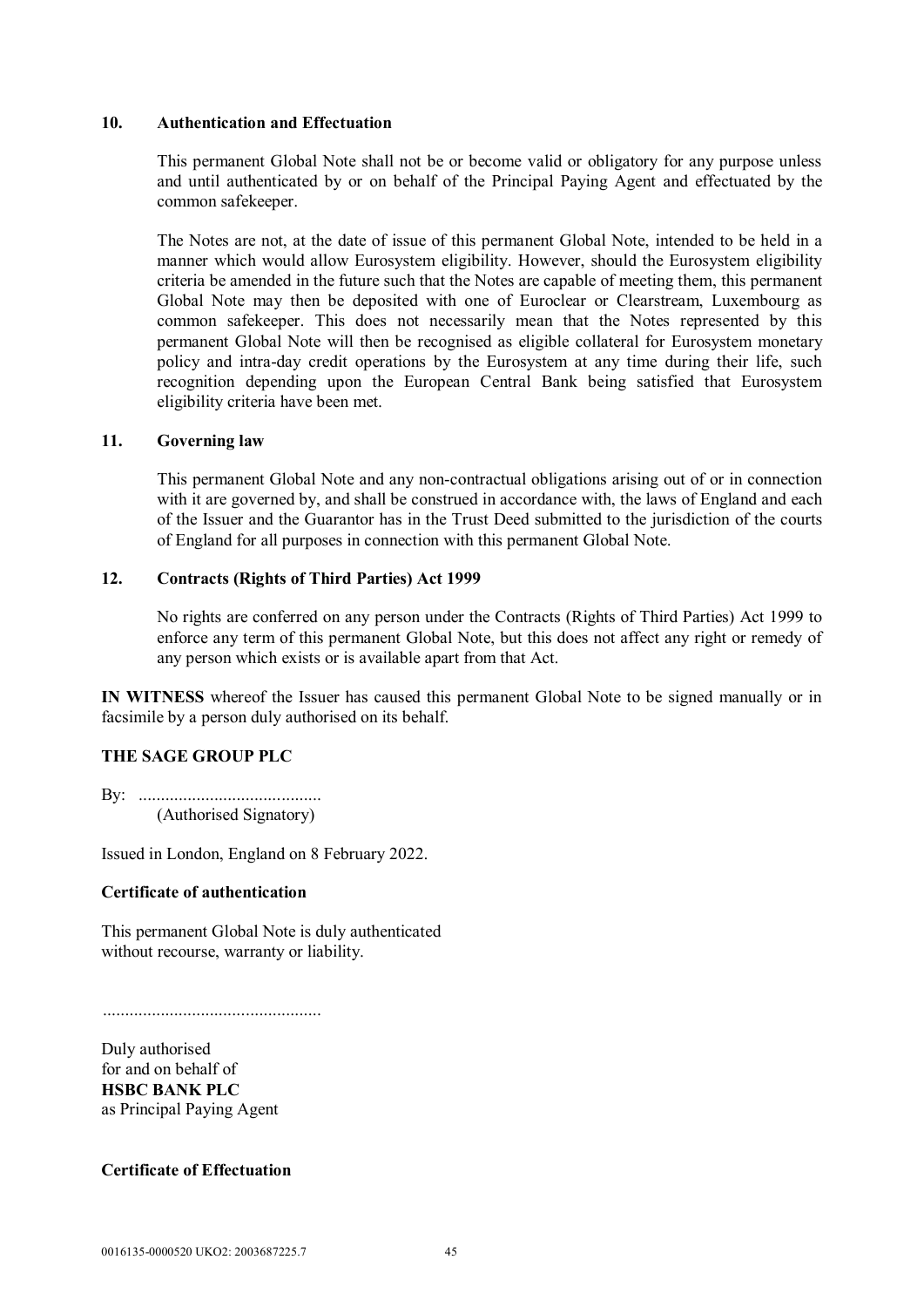This permanent Global Note is duly effectuated without recourse, warranty or liability.

.................................................

as common safekeeper

By: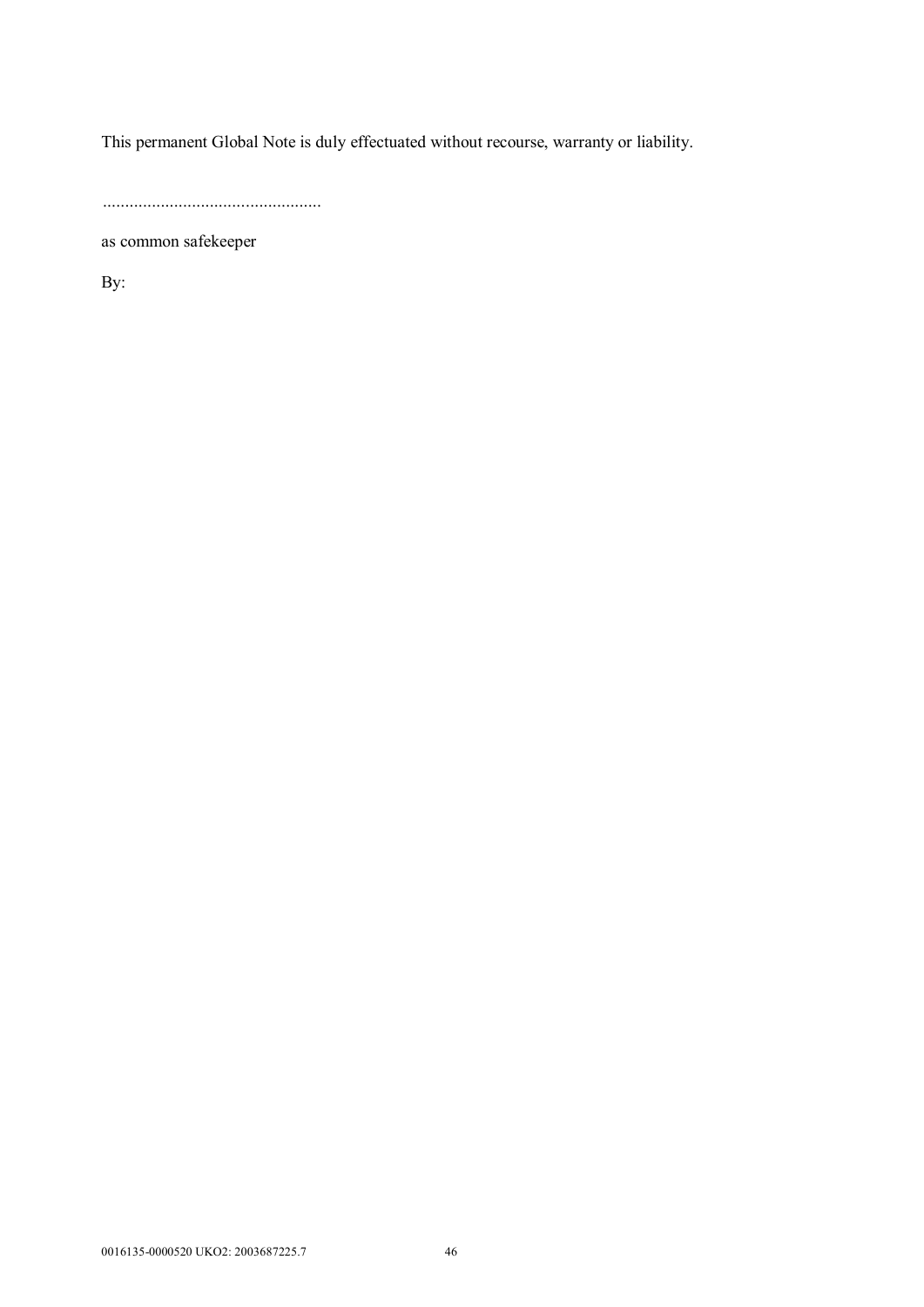#### **SCHEDULE 2**

#### **FORM OF DEFINITIVE NOTE, COUPON AND CONDITIONS OF THE NOTES**

## **PART 1**

#### **FORM OF DEFINITIVE NOTE AND COUPON**

#### **FORM OF DEFINITIVE NOTE**

**ANY UNITED STATES PERSON WHO HOLDS THIS OBLIGATION WILL BE SUBJECT TO LIMITATIONS UNDER THE UNITED STATES INCOME TAX LAWS, INCLUDING THE LIMITATIONS PROVIDED IN SECTIONS 165(j) AND 1287(a) OF THE INTERNAL REVENUE CODE.** 

[0,000/00,000] **ISIN:** XS2441259137 [Serial No.]

# **THE SAGE GROUP PLC**

(Incorporated with limited liability under the laws of England and Wales with registered number 02231246)

# **£400,000,000 2.875 PER CENT. GUARANTEED NOTES DUE 8 FEBRUARY 2034**

Unconditionally and irrevocably guaranteed as to payment of principal and interest by

### **SAGE TREASURY COMPANY LIMITED**

(Incorporated with limited liability under the laws of England and Wales with registered number 08319044)

The issue of the Notes was authorised by a resolution of the Board of Directors of The Sage Group plc (the **Issuer**) passed on 5 December 2021 and a resolution of a sub-committee of the Board of Directors of the Issuer passed on 28 January 2022 and the giving of the guarantee in respect of the Notes was authorised by a resolution of the Board of Directors of Sage Treasury Company Limited (the **Guarantor**) passed on 26 January 2022.

This Note forms one of a series of Notes constituted by a Trust Deed (the **Trust Deed**) dated 8 February 2022 made between the Issuer, the Guarantor and HSBC Corporate Trustee Company (UK) Limited as trustee for the holders of the Notes and issued as Notes in bearer form in the denomination of £100,000 and integral multiples of £1,000 in excess thereof up to and including £199,000 each with Coupons attached in an aggregate principal amount of £400,000,000.

The Issuer for value received and subject to and in accordance with the Terms and Conditions (the **Conditions**) endorsed hereon hereby promises to pay to the bearer on 8 February 2034 (or on such earlier date as the principal sum hereunder mentioned may become repayable in accordance with the Conditions) the principal sum of:

 $£[0,000][00,000]$  ( $\bullet$  thousand Pounds Sterling)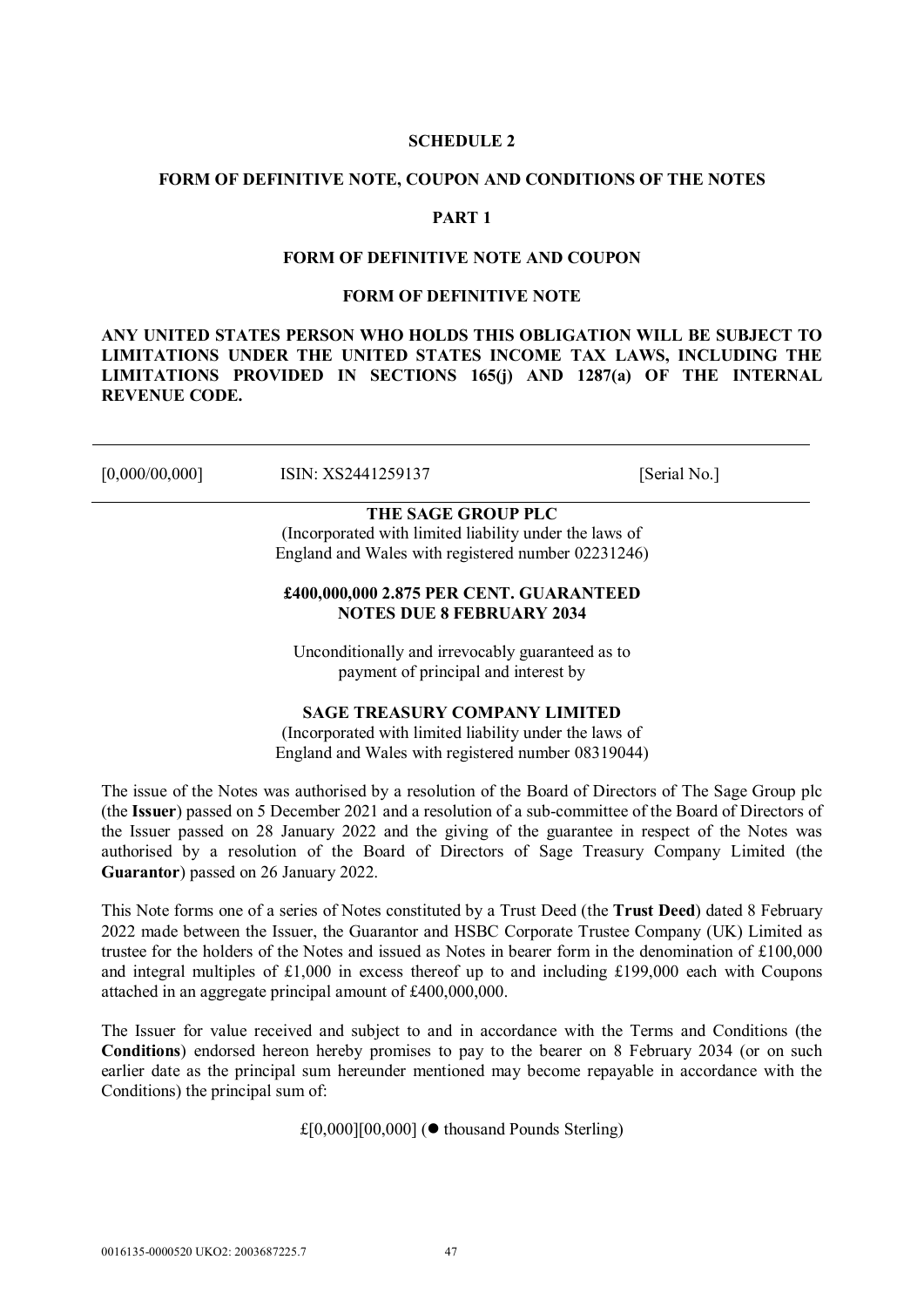together with interest on the said principal sum at the rate of 2.875 per cent. per annum payable annually in arrear on 8 February and together with such other amounts (if any) as may be payable, all subject to and in accordance with the Conditions and the provisions of the Trust Deed.

Neither this Note nor the Coupons appertaining hereto shall be or become valid or obligatory for any purpose unless and until this Note has been authenticated by or on behalf of the Principal Paying Agent.

**IN WITNESS** whereof this Note has been executed on behalf of the Issuer.

## **THE SAGE GROUP PLC**

By: ......................................... Authorised Signatory

Dated as of  $\bullet$ .

Issued in London, England.

## **Certificate of authentication**

This Note is duly authenticated without recourse, warranty or liability.

.................................................

Duly authorised for and on behalf of **HSBC BANK PLC** as Principal Paying Agent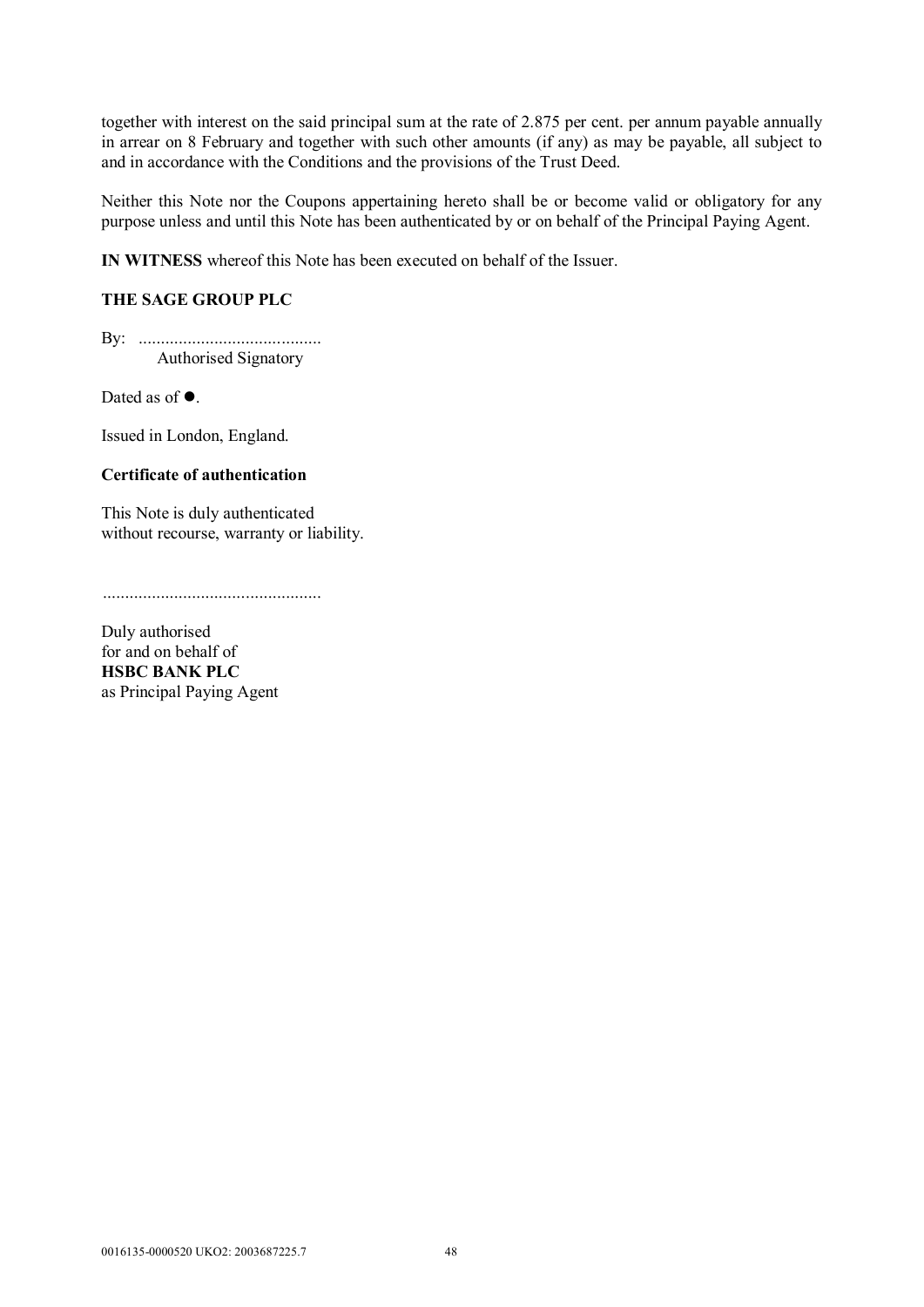#### **FORM OF COUPON**

On the front:

## **ANY UNITED STATES PERSON WHO HOLDS THIS OBLIGATION WILL BE SUBJECT TO LIMITATIONS UNDER THE UNITED STATES INCOME TAX LAWS, INCLUDING THE LIMITATIONS PROVIDED IN SECTIONS 165(j) AND 1287(a) OF THE INTERNAL REVENUE CODE.**

#### **THE SAGE GROUP PLC**

### **£400,000,000 2.875 PER CENT. GUARANTEED NOTES DUE 8 FEBRUARY 2034**

Coupon appertaining to a Note in the denomination of  $f \odot$ .

This Coupon is separately Coupon for negotiable, payable to bearer,  $\mathbf{f} \bullet$ and subject to the due on Conditions of the said Notes.

This Coupon is payable to bearer subject to such Conditions, under which it may become void before its due date.

### **THE SAGE GROUP PLC**

By: ................................. Authorised Signatory

| [No.] | [0,000/00,000] | ISIN: XS2441259137 | [Serial No.] |
|-------|----------------|--------------------|--------------|
|-------|----------------|--------------------|--------------|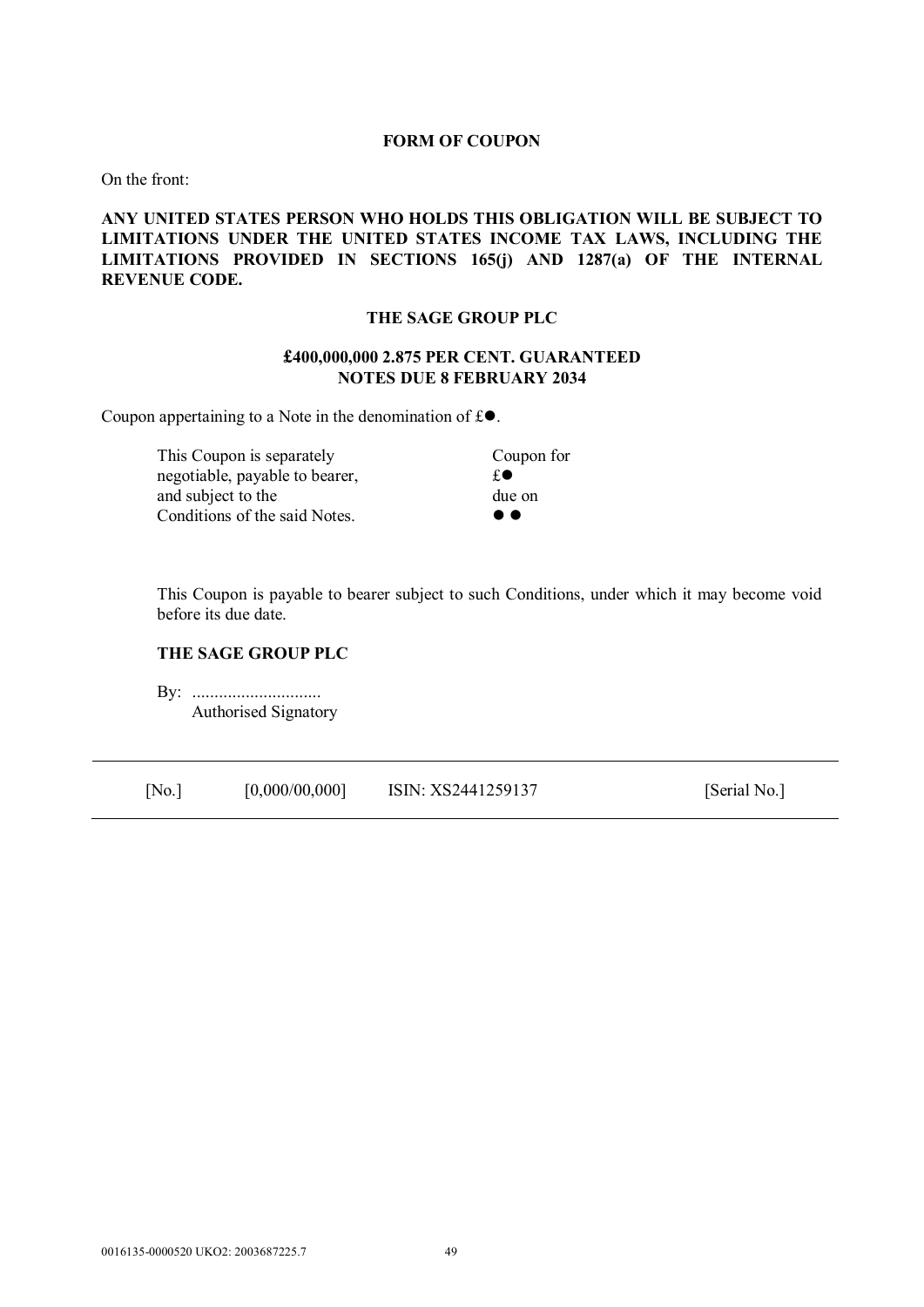On the back:

### **PRINCIPAL PAYING AGENT**

HSBC Bank plc 8 Canada Square London E14<sup>5</sup>HQ

# **OTHER PAYING AGENT**

Banque Internationale à Luxembourg, société anonyme 69, route d'Esch L-2953 Luxembourg Luxembourg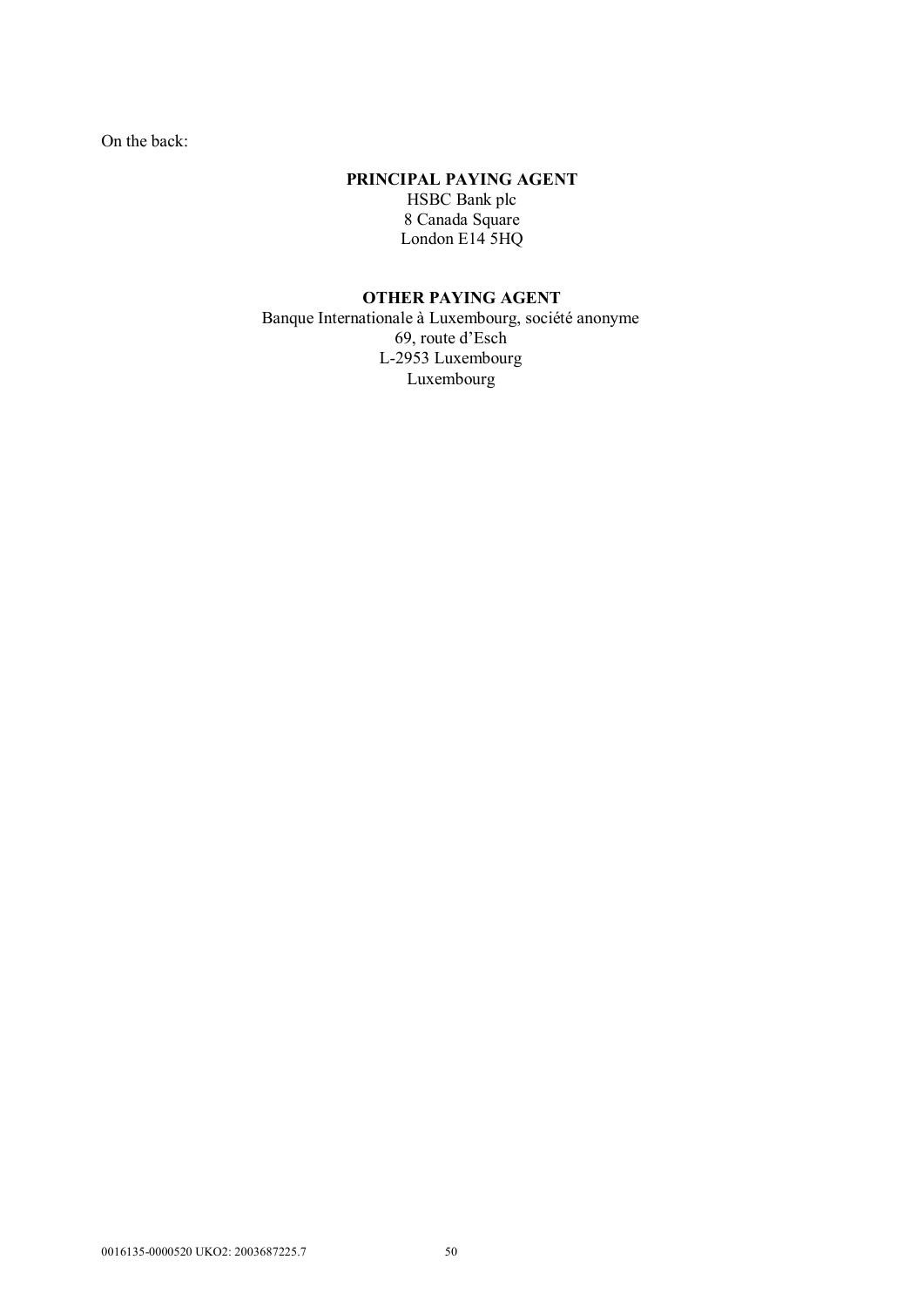# **ON THE BACK:**

## **PRINCIPAL PAYING AGENT**

HSBC Bank plc 8 Canada Square London E14 5HQ

### **OTHER PAYING AGENT**

Banque Internationale à Luxembourg, société anonyme 69, route d'Esch L-2953 Luxembourg Luxembourg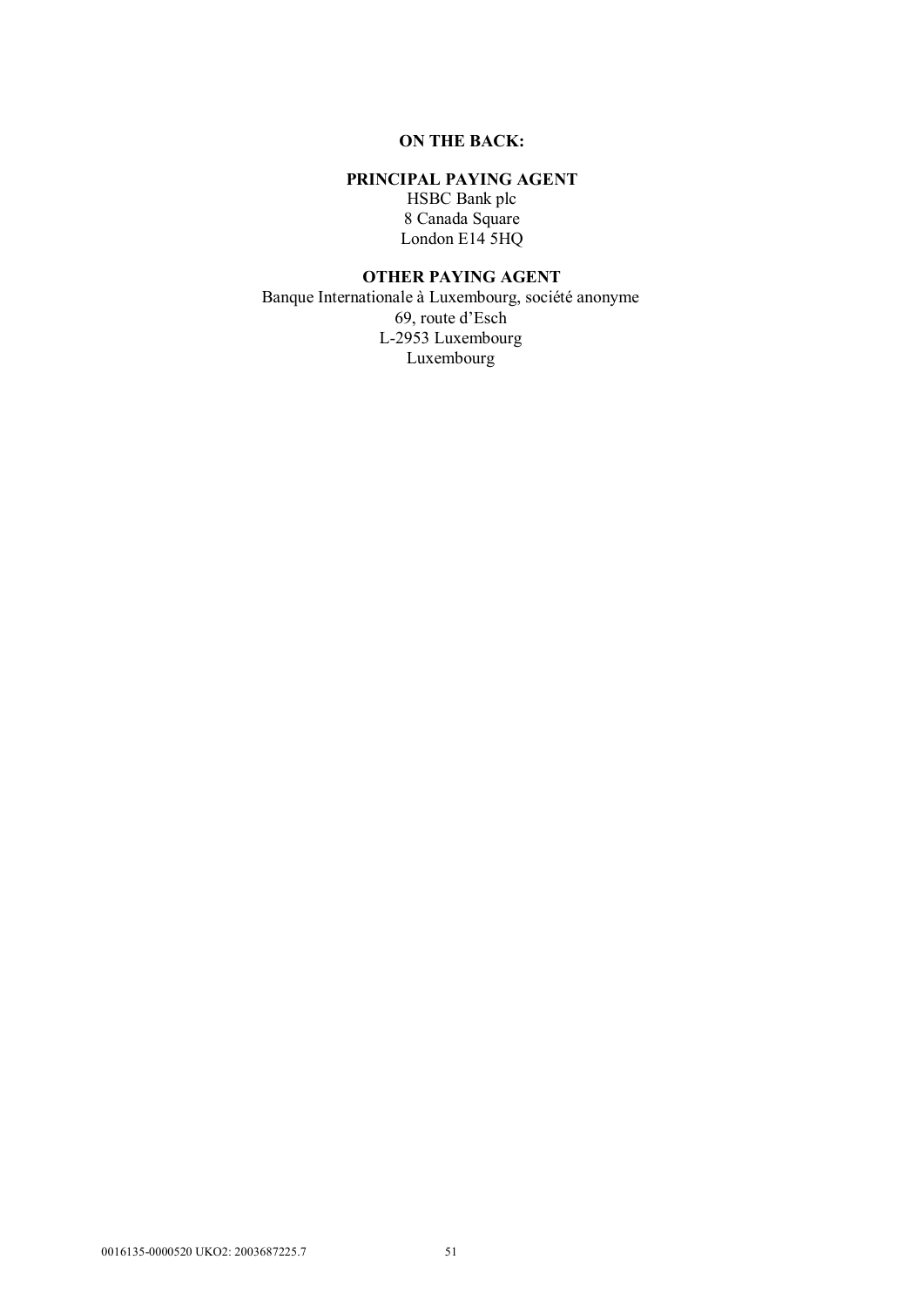# **PART 2**

#### **CONDITIONS OF THE NOTES**

*The following is the text of the Conditions of the Notes which (subject to modification) will be endorsed on each Note in definitive form (if issued):* 

The £400,000,000 2.875 per cent. Guaranteed Notes due 8 February 2034 (the **Notes**, which expression shall in these Conditions, unless the context otherwise requires, include any further notes issued pursuant to Condition 17 (*Further Issues*) and forming a single series with the Notes) of The Sage Group plc (the **Issuer**) are constituted by a Trust Deed dated 8 February 2022 (the **Trust Deed**) made between the Issuer, Sage Treasury Company Limited (the **Guarantor**) as guarantor and HSBC Corporate Trustee Company (UK) Limited (the **Trustee**, which expression shall include its successor(s)) as trustee for the holders of the Notes (the **Noteholders**) and the holders of the interest coupons appertaining to the Notes (the **Couponholders** and the **Coupons** respectively).

The statements in these Conditions include summaries of, and are subject to, the detailed provisions of and definitions in the Trust Deed. Copies of the Trust Deed and the Agency Agreement dated 8 February 2022 (the **Agency Agreement**) made between the Issuer, the Guarantor, the initial Paying Agents, and the Trustee are available by appointment for inspection during normal business hours by the Noteholders and the Couponholders at, the principal office for the time being of the Trustee, being at the date of issue of the Notes at 8 Canada Square, London, E14 5HQ and at the specified office of each of the Paying Agents and copies may at the Trustee's or the relevant Agent's option be sent by electronic mail. The Noteholders and the Couponholders are entitled to the benefit of, are bound by, and are deemed to have notice of, all the provisions of the Trust Deed and the provisions of the Agency Agreement applicable to them.

All capitalised terms that are not defined in these terms and conditions (the **Conditions**) will have the meanings given to them in the Trust Deed.

### **1. FORM, DENOMINATION AND TITLE**

### **1.1 Form and Denomination**

The Notes are in bearer form, serially numbered, in the denominations of  $\pounds 100,000$  and integral multiples of £1,000 in excess thereof up to (and including) £199,000, each with Coupons attached on issue.

### **1.2 Title**

Title to the Notes and to the Coupons will pass by delivery.

### **1.3 Holder Absolute Owner**

The Issuer, the Guarantor, any Paying Agent and the Trustee will (except as otherwise required by law) deem and treat the bearer of any Note or Coupon as the absolute owner for all purposes (whether or not the Note or Coupon shall be overdue and notwithstanding any notice of ownership or writing on the Note or Coupon or any notice of previous loss or theft of the Note or Coupon) and shall not be required to obtain any proof thereof or as to the identity of such bearer.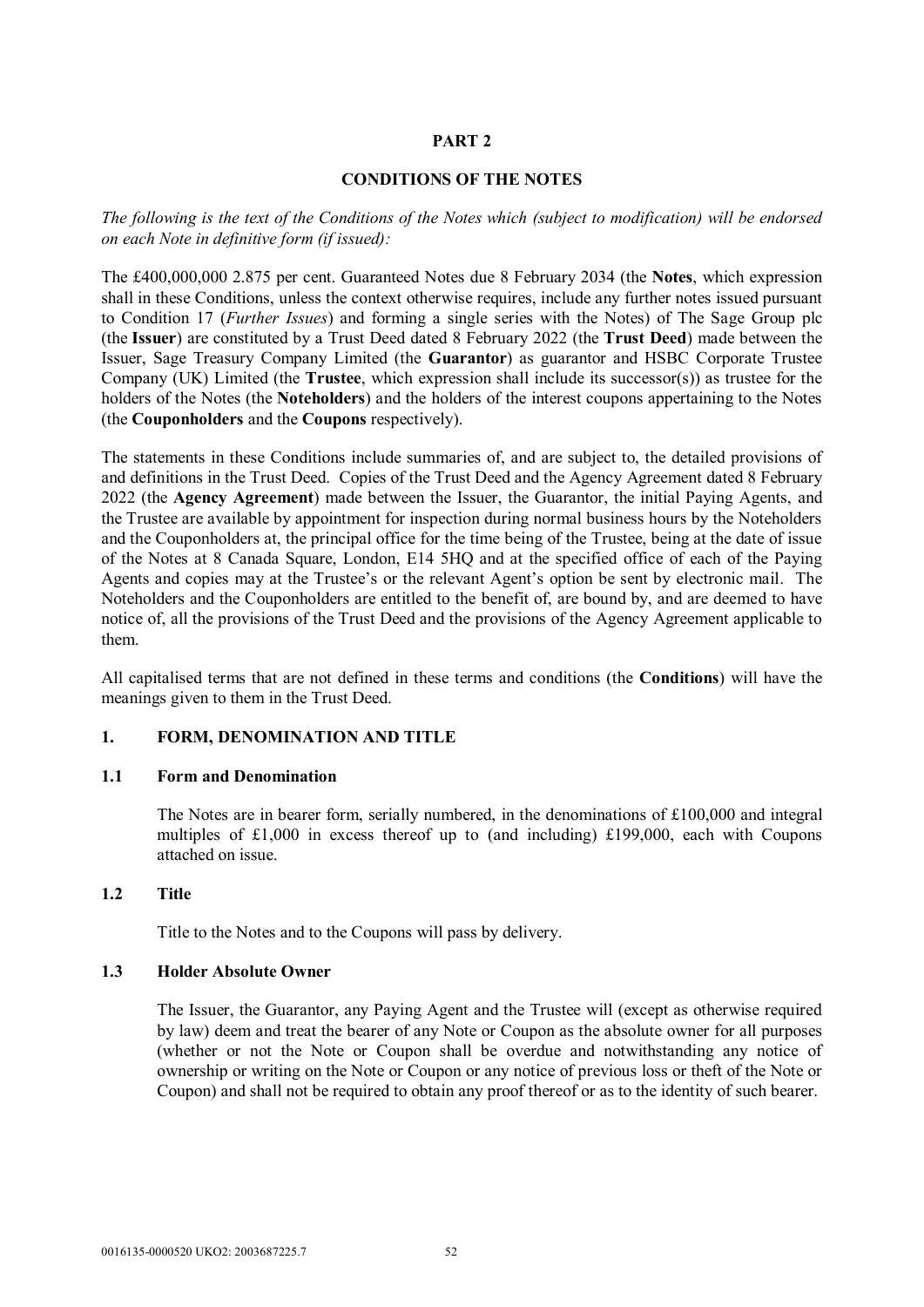### **2. STATUS OF THE NOTES**

The Notes and the Coupons are direct, unconditional and (subject to the provisions of Condition 4 (*Negative Pledge*)) unsecured obligations of the Issuer and (subject as provided above) rank and will rank *pari passu*, without any preference among themselves, with all other outstanding unsecured and unsubordinated obligations of the Issuer, present and future, but, in the event of insolvency, only to the extent permitted by applicable laws relating to creditors' rights.

### **3. GUARANTEE**

## **3.1 Guarantee**

The payment of the principal and interest in respect of the Notes and all other moneys payable by the Issuer under or pursuant to the Trust Deed has been unconditionally and irrevocably guaranteed by the Guarantor (the **Guarantee**) in the Trust Deed.

## **3.2 Status of the Guarantee**

The obligations of the Guarantor under the Guarantee constitute direct, unconditional and (subject to the provisions of Condition 4 (*Negative Pledge*)) unsecured obligations of the Guarantor and (subject as provided above) rank and will rank *pari passu* with all other outstanding unsecured and unsubordinated obligations of the Guarantor, present and future, but, in the event of insolvency, only to the extent permitted by applicable laws relating to creditors' rights.

# **4. NEGATIVE PLEDGE**

### **4.1 Restriction**

So long as any Note or Coupon remains outstanding (as defined in the Trust Deed), neither the Issuer nor the Guarantor will create or permit to subsist, and the Issuer will procure that no Material Subsidiary (as defined below) will create or permit to subsist, any mortgage, charge, pledge, lien or other form of encumbrance or security interest (other than any arising by operation of law) (**Security**) upon the whole or any part of its undertaking, assets or revenues (including uncalled capital), present or future, to secure any Relevant Debt, or to secure any guarantee of or indemnity in respect of any Relevant Debt unless, at the same time or prior thereto, the Issuer's obligations under the Notes, the Coupons and the Trust Deed or, as the case may be, the Guarantor's obligations under the Trust Deed, (i) are secured equally and rateably therewith, or (ii) have the benefit of such other security, guarantee, indemnity or other arrangement (whether or not it includes the giving of Security) as shall be approved by an Extraordinary Resolution (as defined in the Trust Deed) of the Noteholders save that the Issuer may permit to subsist (without the obligation to provide to the Notes, Coupons and the Trust Deed any security, guarantee, indemnity or other arrangement as aforesaid) any Permitted Security.

# **4.2 Relevant Debt**

For the purposes of this Condition, **Relevant Debt** means any present or future indebtedness (whether being principal, premium, interest or other amounts) in the form of, or represented by, bonds, notes, debentures, loan stock or other securities which are for the time being, or are capable of being, quoted, listed or ordinarily dealt in on any stock exchange, over-the-counter or other recognised securities market, but excluding any such indebtedness which has a stated maturity of less than one year.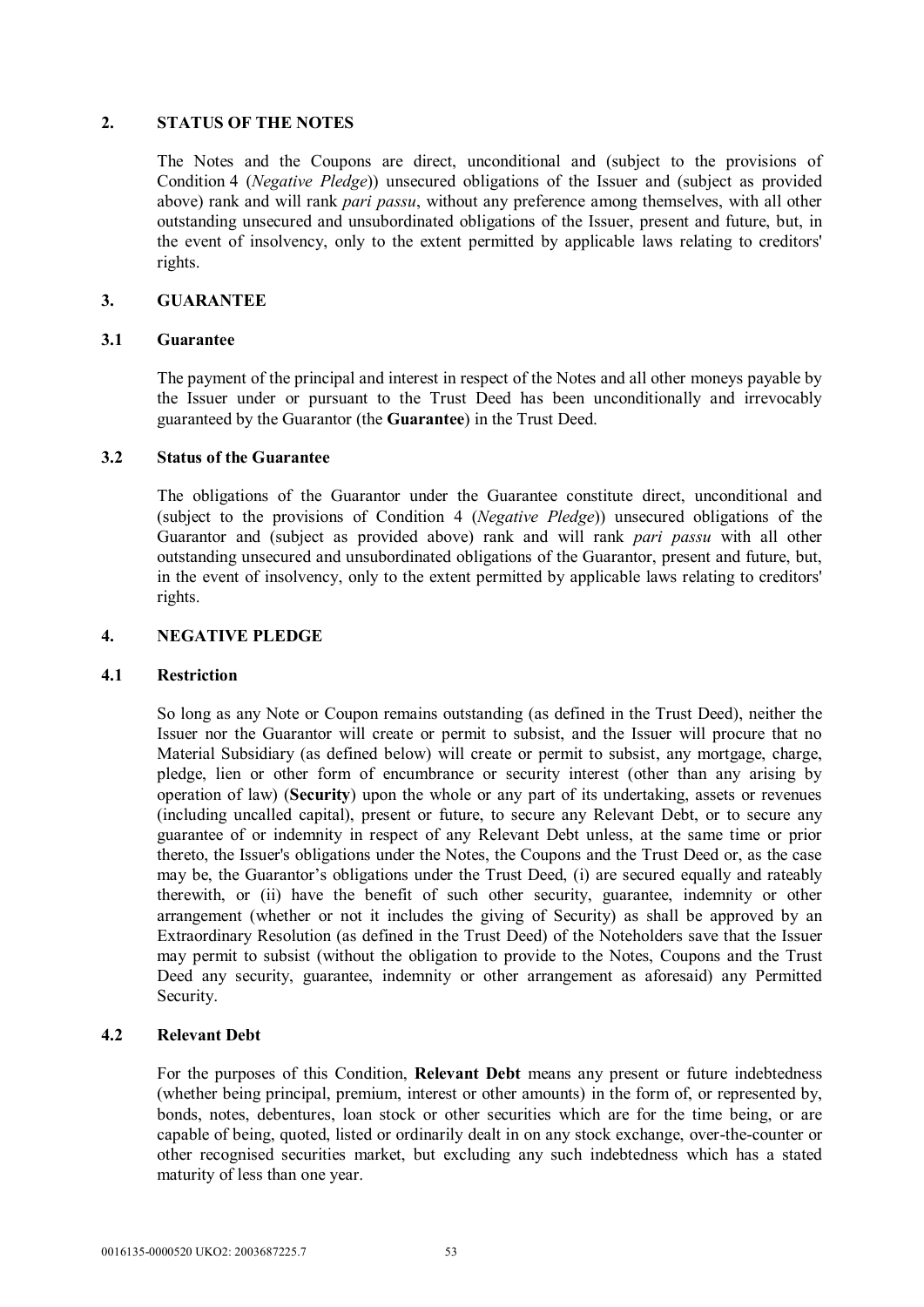### **4.3 Permitted Security**

For the purposes of this Condition, **Permitted Security** means:

- (a) any Security in respect of any Relevant Debt (**Existing Relevant Debt**), or in respect of any guarantee of or indemnity in respect of any Existing Relevant Debt, given by any Material Subsidiary where such entity becomes a Subsidiary after the Issue Date and where such Security exists at the time such entity becomes a Subsidiary (provided that (i) such Security was not created in connection with or in contemplation of that entity becoming a Subsidiary; and (ii) the principal amount secured at the time of that company becoming a Subsidiary is not subsequently increased; and (iii) such Security does not extend to or cover any undertaking, assets or revenues (including any uncalled capital) of the Issuer, the Guarantor or any of their respective other Subsidiaries); or
- (b) any Security given by any Material Subsidiary in respect of any Relevant Debt, or in respect of any guarantee of or indemnity in respect of any Relevant Debt where such Relevant Debt (**New Relevant Debt**) is incurred to refinance Existing Relevant Debt in circumstances where there is outstanding Security (**Existing Security**) given by that Material Subsidiary in respect of such Existing Relevant Debt or, as the case may be, in respect of any guarantee or indemnity in respect of such Existing Relevant Debt, provided that (i) the principal amount of the New Relevant Debt is not greater than the outstanding principal amount of the Existing Relevant Debt, (ii) the Security does not extend to any undertaking, assets or revenues (including any uncalled capital), present or future, of (A) that Material Subsidiary which were not subject to the Existing Security or (B) the Issuer, the Guarantor or any of their respective other Subsidiaries; and (iii) the final maturity date of the New Relevant Debt does not exceed the final maturity date of the Existing Relevant Debt.

### **4.4 Definitions**

For the purposes of these Conditions:

**Group** means the Issuer, the Guarantor and the Issuer's Subsidiaries taken as a whole;

**Material Subsidiary** means any Subsidiary of the Issuer which (itself or together with its own Subsidiaries) by reference to the most recently published full or half year consolidated financial statements of the Issuer, accounts for at least 10 per cent. of consolidated turnover or gross assets of the Group for the period or as at the last day of the period, as the case may be, in respect of which such accounts have been prepared (provided that if a Subsidiary has been acquired since the date as at which the last full or half year consolidated financial statements of the Issuer have been prepared, the financial statements shall be deemed to be adjusted in order to take into account the acquisition of that Subsidiary (that adjustment being certified by an Authorised Signatory as representing an accurate reflection of the consolidated turnover and/or gross assets of the Issuer); and

**Subsidiary** has the meaning ascribed thereto in Section 1159 of the Companies Act 2006.

A report by an Authorised Signatory (as defined in the Trust Deed) of the Issuer (whether or not addressed to the Trustee) that in their opinion a Subsidiary is or is not or was not at any particular time or throughout any specified period a Material Subsidiary may be relied upon by the Trustee without liability to any person and without further enquiry or evidence and, if relied upon by the Trustee, shall be conclusive and binding on all parties.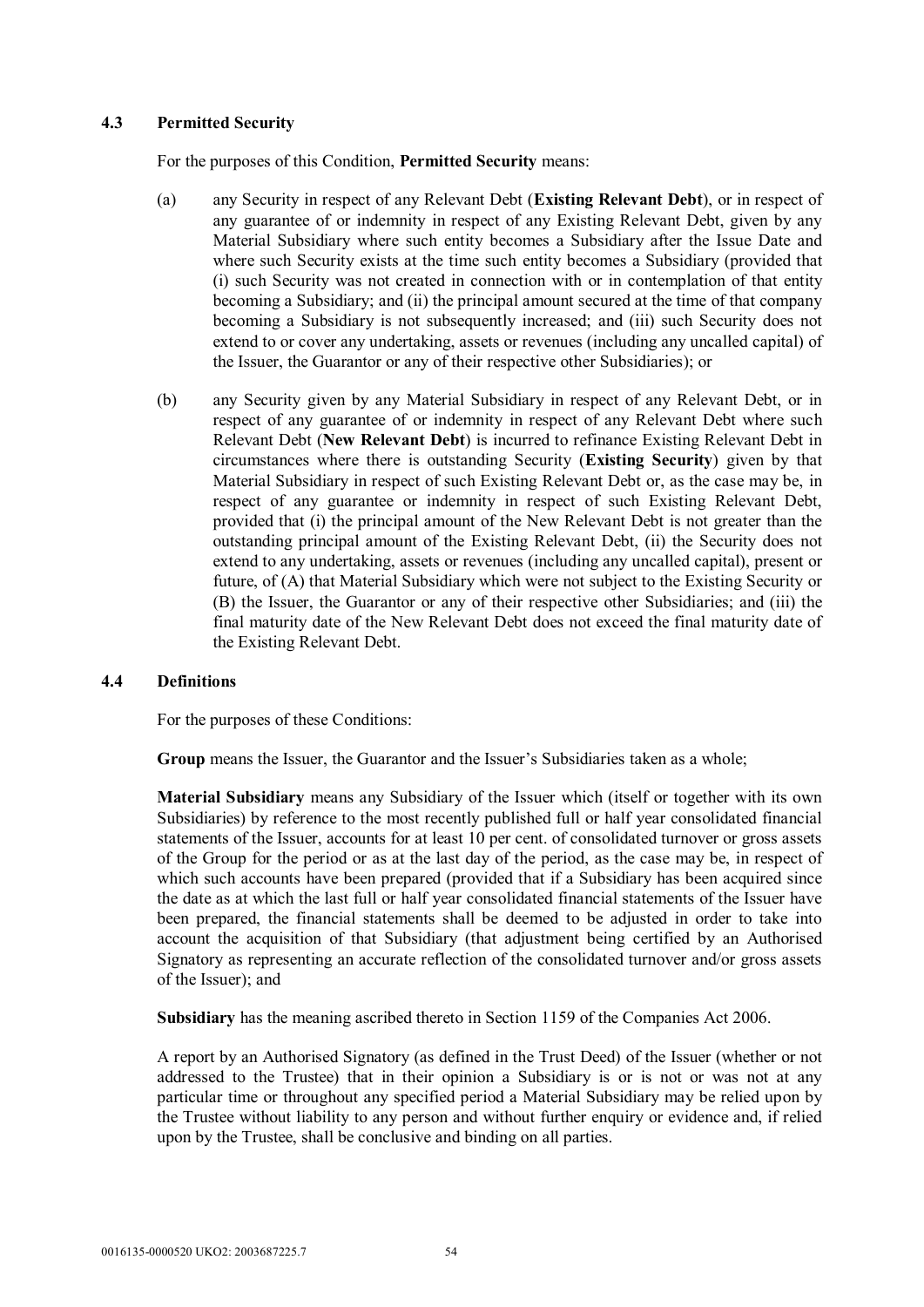# **5. INTEREST**

### **5.1 Interest Rate and Interest Payment Dates**

The Notes bear interest on their outstanding principal amount from (and including) 8 February 2022 (the **Issue Date**) at the rate of 2.875 per cent. per annum (the **Rate of Interest**), payable annually in arrear on 8 February in each year (each an **Interest Payment Date**). The first payment (representing a full year's interest) shall be made on 8 February 2023. The amount of interest payable on the Notes on each Interest Payment Date will be £28.75 per £1,000 in principal amount of the Notes (the **Calculation Amount**). In relation to a Note, the amount of interest payable in respect of such Note on each Interest Payment Date shall be the product of £28.75 and the amount by which the Calculation Amount is multiplied to reach the denomination of such Note.

## **5.2 Interest Accrual**

Each Note will cease to bear interest from (and including) its due date for redemption unless, upon due presentation, payment of the principal in respect of the Note is improperly withheld or refused or unless default is otherwise made in respect of payment. In such event interest will continue to accrue as provided in the Trust Deed.

# **5.3 Calculation of Broken Interest**

When interest is required to be calculated in respect of a period of less than a full year, it shall be calculated by (i) applying the Rate of Interest to the Calculation Amount, (ii) multiplying such product by (a) the actual number of days in the period from (and including) the date from which interest begins to accrue (the **Accrual Date**) to (but excluding) the date on which it falls due divided by (b) the actual number of days from (and including) the Accrual Date to (but excluding) the next following (or first) Interest Payment Date and (iii) rounding the resultant figure to the nearest penny, half of any penny being rounded upwards. In the case of any such period, the amount of interest payable in respect of a Note shall be the amount (determined in the manner provided above) per Calculation Amount and the amount by which the Calculation Amount is multiplied to reach the denomination of such Note, without any further rounding.

### **6. PAYMENTS**

### **6.1 Payments in respect of Notes**

Payments of principal and interest in respect of each Note will be made against presentation and surrender (or, in the case of part payment only, endorsement) of the Note, except that payments of interest due on an Interest Payment Date will be made against presentation and surrender (or, in the case of part payment only, endorsement) of the relevant Coupon, in each case at the specified office outside the United States of any of the Paying Agents.

### **6.2 Method of Payment**

Payments will be made by credit or transfer to an account in Pounds Sterling maintained by the payee within London.

### **6.3 Missing Unmatured Coupons**

Each Note should be presented for payment together with all relative unmatured Coupons, failing which the full amount of any relative missing unmatured Coupon (or, in the case of payment not being made in full, that proportion of the full amount of the missing unmatured Coupon which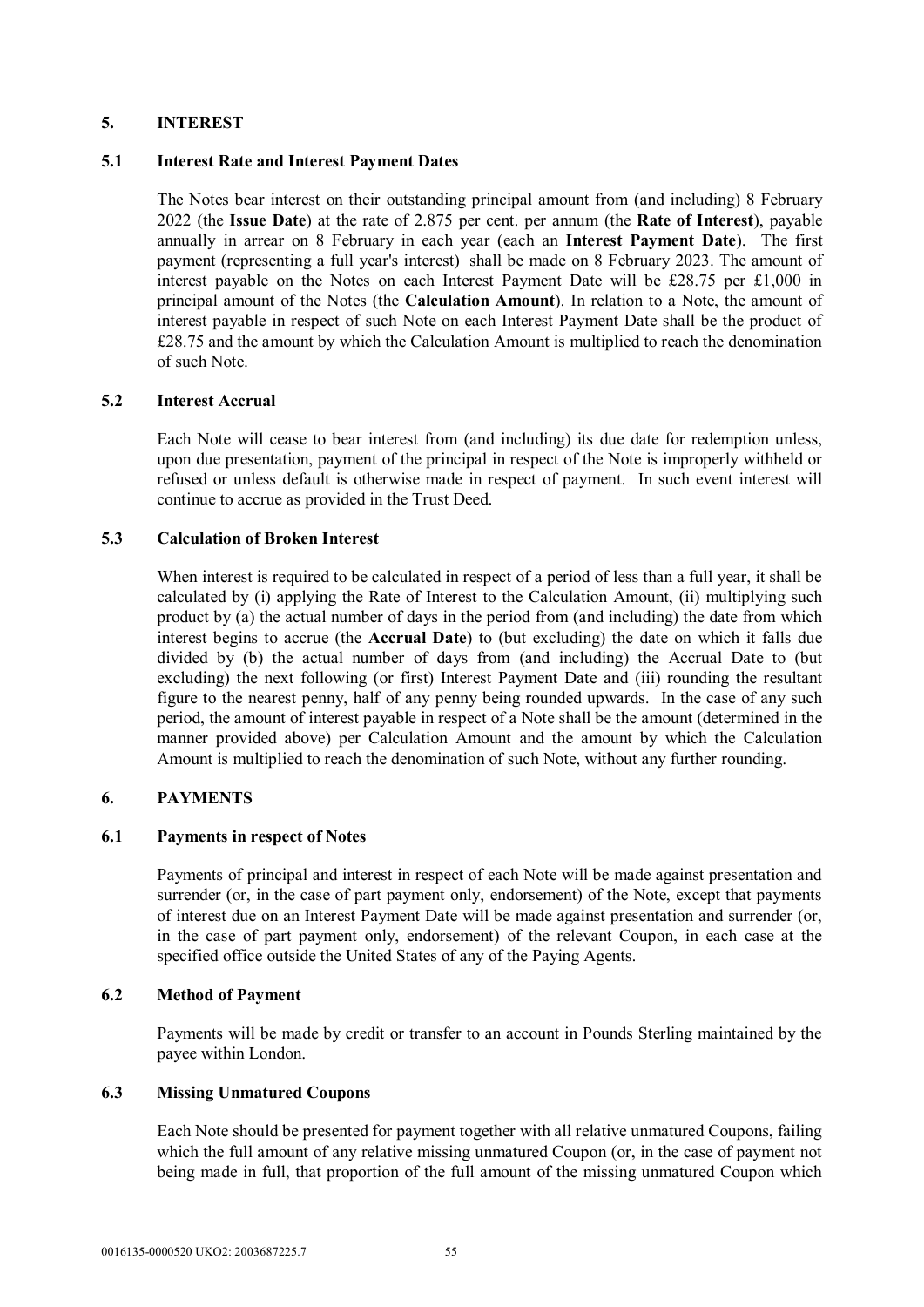the amount so paid bears to the total amount due) will be deducted from the amount due for payment. Each amount so deducted will be paid in the manner mentioned above against presentation and surrender (or, in the case of part payment only, endorsement) of the relative missing Coupon at any time before the expiry of 10 years after the Relevant Date (as defined in Condition 8 (*Taxation*)) in respect of the relevant Note (whether or not the Coupon would otherwise have become void pursuant to Condition 9 (*Prescription*)) but not thereafter.

### **6.4 Payments subject to applicable laws**

Payments in respect of principal and interest on the Notes are subject in all cases to (i) any fiscal or other laws and regulations applicable in the place of payment, but without prejudice to the provisions of Condition 8 (*Taxation*) and (ii) any withholding or deduction required pursuant to an agreement described in Section 1471(b) of the U.S. Internal Revenue Code of 1986 (the **Code**) or otherwise imposed pursuant to Sections 1471 through 1474 of the Code, any regulations or agreements thereunder, any official interpretations thereof, or (without prejudice to the provisions of Condition 8 (*Taxation*)) any law implementing an intergovernmental approach thereto.

## **6.5 Payment only on a Presentation Date**

A holder shall be entitled to present a Note or Coupon for payment only on a Presentation Date and shall not, except as provided in Condition 5 (*Interest*), be entitled to any further interest or other payment if a Presentation Date is after the due date.

**Presentation Date** means a day which (subject to Condition 9 (*Prescription*)):

- (a) is or falls after the relevant due date;
- (b) is a Business Day in the place of the specified office of the Paying Agent at which the Note or Coupon is presented for payment; and
- (c) in the case of payment by credit or transfer to a Pounds Sterling account in London (as referred to above), is a Business Day in London.

In these Conditions, **Business Day** means, in relation to any place, a day on which commercial banks and foreign exchange markets settle payments and are open for general business (including dealing in foreign exchange and foreign currency deposits) in that place.

### **6.6 Initial Paying Agents**

The names of the initial Paying Agents and their initial specified offices are set out at the end of these Conditions. The Issuer and the Guarantor reserve the right, subject to the prior written approval of the Trustee, at any time to vary or terminate the appointment of any Paying Agent and to appoint additional or other Paying Agents provided that:

- (a) there will at all times be a Principal Paying Agent;
- (b) so long as the Notes are listed on any stock exchange or admitted to listing by any other relevant authority, there will at all times be at least one Paying Agent (which may be the Principal Paying Agent) having a specified office in the place (if any) required by the rules and regulations of the relevant Stock Exchange or any other relevant authority; and;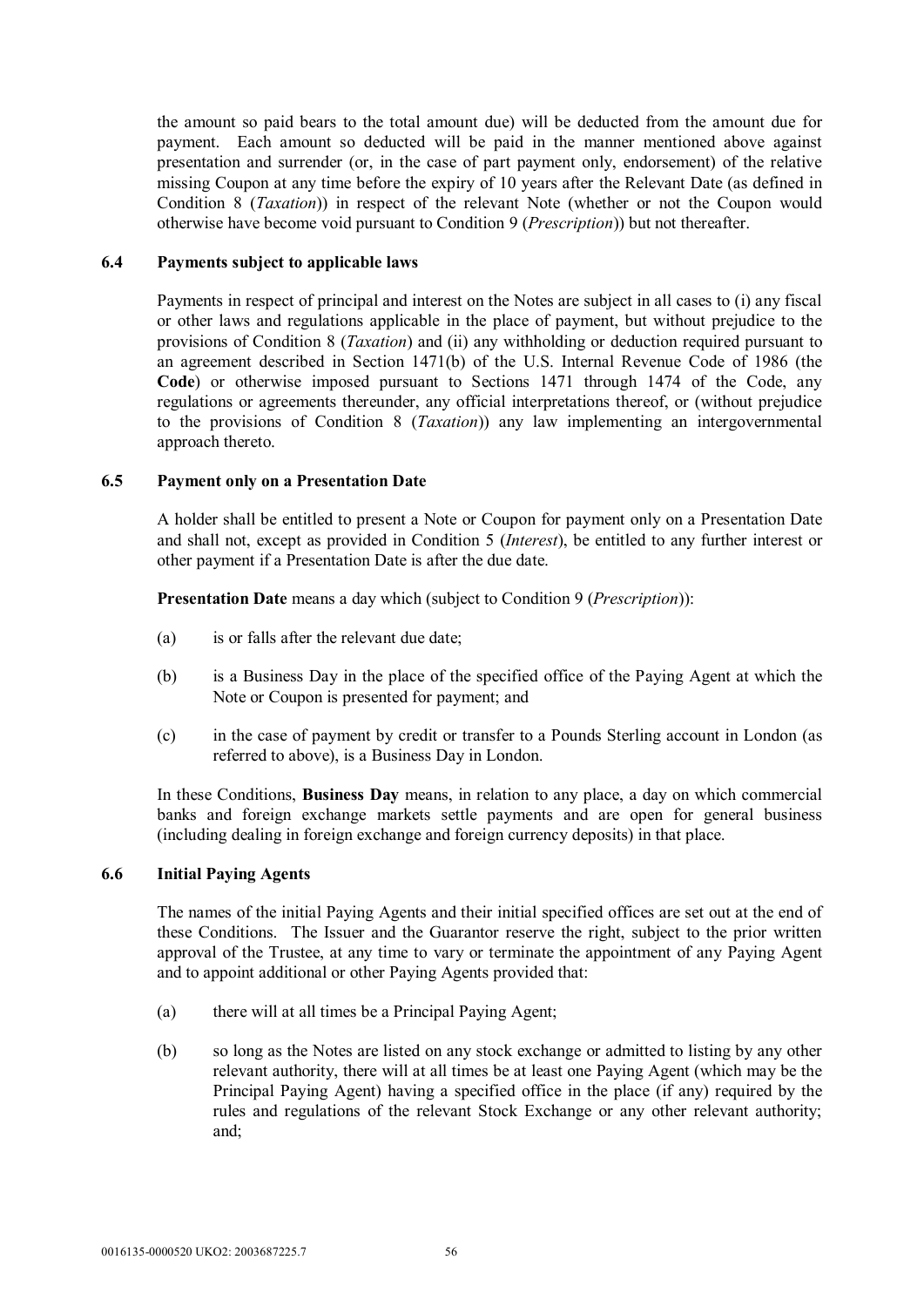(c) there will at all times be a Paying Agent in a jurisdiction within Europe, other than the jurisdiction in which the Issuer or the Guarantor is incorporated.

Notice of any variation, termination, appointment and/or of any changes in specified offices will be given to the Noteholders promptly by the Issuer in accordance with Condition 13 (*Notices*).

### **7. REDEMPTION AND PURCHASE**

#### **7.1 Redemption at Maturity**

Unless previously redeemed or purchased and cancelled as provided below, the Issuer will redeem the Notes at their principal amount on 8 February 2034 (the **Maturity Date**).

### **7.2 Redemption for Taxation Reasons**

If immediately before the giving of the notice referred to below:

- (a) as a result of any change in, or amendment to, the laws or regulations of the United Kingdom, or any change in the application or official interpretation of the laws or regulations of the United Kingdom, which change or amendment becomes effective after 4 February 2022, on the next Interest Payment Date either (i) the Issuer would be required to pay additional amounts as provided or referred to in Condition 8 (*Taxation*) or (ii) the Guarantor would be unable for reasons outside its control to procure payment by the Issuer and in making payment itself would be required to pay such additional amounts; and
- (b) the requirement cannot be avoided by the Issuer or, as the case may be, the Guarantor taking reasonable measures available to it,

the Issuer may at its option, having given not less than 30 nor more than 60 days' notice to the Noteholders in accordance with Condition 13 (*Notices*) (which notice shall be irrevocable and shall specify the date fixed for redemption), redeem all the Notes, but not some only, at any time at their principal amount, together with interest accrued to (but excluding) the date fixed for redemption, provided that no such notice of redemption shall be given earlier than 90 days prior to the earliest date on which the Issuer or, as the case may be, the Guarantor would be obliged to pay such additional amounts, were a payment in respect of the Notes then due. Prior to the publication of any notice of redemption pursuant to this paragraph, the Issuer shall deliver to the Trustee (i) a certificate signed by an Authorised Signatory of the Issuer or, as the case may be, an Authorised Signatory of the Guarantor stating that the Issuer is entitled to effect such redemption and setting forth a statement of facts showing that the conditions precedent to the right of the Issuer so to redeem have occurred and (ii) an opinion of independent legal advisers of recognised standing to the effect that the Issuer or, as the case may be, the Guarantor has or will become obliged to pay such additional amounts as a result of the change or amendment, and the Trustee shall be entitled to accept the certificate and opinion as sufficient evidence of the satisfaction of the conditions precedent set out above, in which event they shall be conclusive and binding on the Noteholders and the Couponholders.

# **7.3 Redemption at the Option of the Issuer**

The Issuer may, having given:

(a) not less than 15 nor more than 30 days' notice to the Noteholders in accordance with Condition 13 (*Notices*); and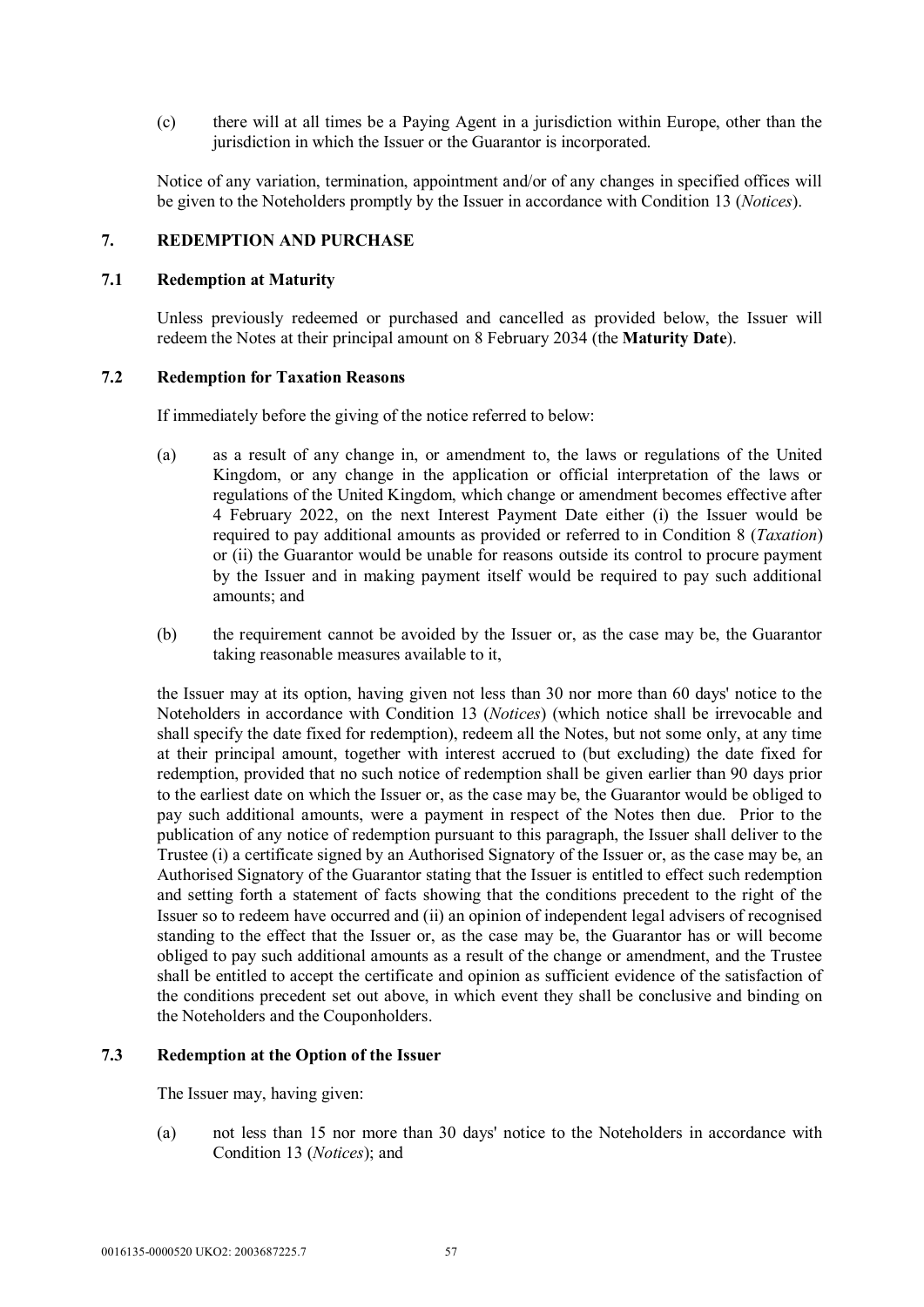(b) notice to the Trustee and the Principal Paying Agent not less than 15 days before the giving of the notice referred to in (a);

(which notices shall be irrevocable and shall specify the date fixed for redemption (the **Optional Redemption Date**)), redeem all of the Notes or, subject as provided in Condition 7.5 below, some only of the Notes at any time at the Relevant Optional Redemption Amount.

For the purposes of this Condition 7.3:

#### **Relevant Optional Redemption Amount** means:

- (a) if the Optional Redemption Date falls in the period up to (and including) 8 November 2033, such amount as is equal to the greater of the following, together with interest accrued to (but excluding) the Optional Redemption Date:
	- (i) the principal amount of the Notes; and
	- (ii) the principal amount of the Notes multiplied by the price (as reported in writing to the Issuer, the Principal Paying Agent and the Trustee by the Determination Agent), expressed as a percentage (rounded to four decimal places, 0.00005 being rounded upwards), at which the Gross Redemption Yield on a Note on the Reference Date is equal to the Gross Redemption Yield (determined by reference to the middle market price) at 3.00 p.m. (London time) on the Reference Date of the Reference Bond plus a margin of 0.250 per cent., all as determined by the Determination Agent; and
- (b) if the Optional Redemption Date falls in the period from (but excluding) 8 November 2033 to (but excluding) the Maturity Date, such amount as is equal to the principal amount of the Notes together with interest accrued to (but excluding) the Optional Redemption Date.

For the purposes of the definition of Relevant Optional Redemption Amount:

**Determination Agent** means an investment bank or financial institution of international standing selected and appointed by the Issuer at its own expense;

**Gross Redemption Yield** means, with respect to a security, the gross redemption yield on such security, as calculated by the Determination Agent on the basis set out by the United Kingdom Debt Management Office in the paper "Formulae for Calculating Gilt Prices from Yields", page 4, Section One: Price/Yield Formulae "Conventional Gilts; Double dated and Undated Gilts with Assumed (or Actual) Redemption on a Quasi Coupon Date" (published 8 June 1998, as amended or updated from time to time) on a semi-annual compounding basis (converted to an annualised yield and rounded up (if necessary) to four decimal places);

**Reference Bond** means the 4.500 per cent. Treasury Stock due September 2034 (ISIN: GB00B52WS153) (or, where the Determination Agent provides written advice to the Issuer and the Trustee (on which advice the Issuer and the Trustee shall be entitled to rely without further investigation or enquiry and without liability to the Noteholder or any other person) that, for reasons of illiquidity or otherwise, such stock is not appropriate for such purpose, such other United Kingdom government stock as the Determination Agent may, with the advice of the Reference Market Makers, recommend);

**Reference Date** means the date which is the third Business Day (as defined in Condition 6.5) in London prior to the Optional Redemption Date; and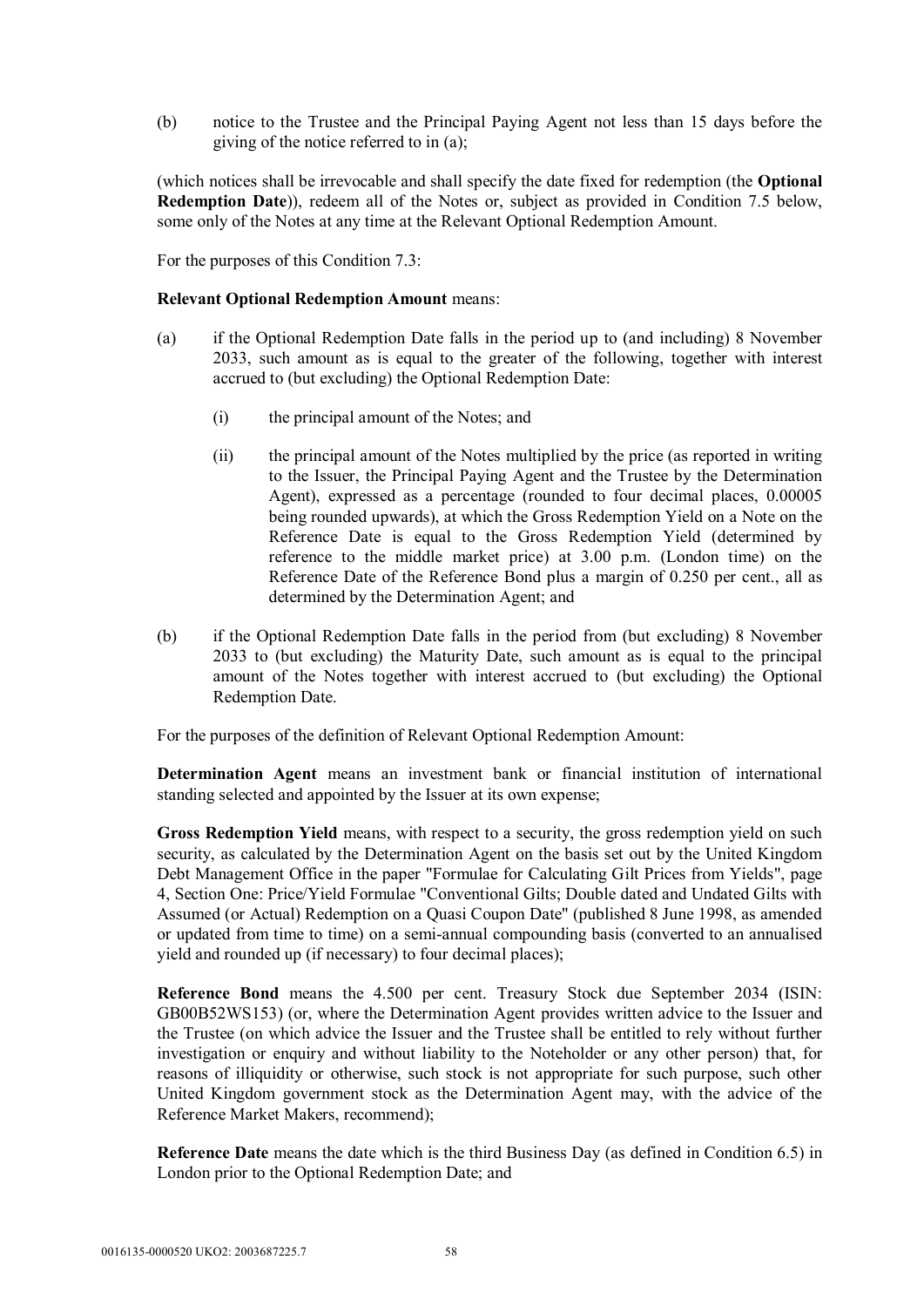**Reference Market Makers** means three brokers of gilts and/or gilt-edged market makers selected by the Determination Agent in consultation with the Issuer.

The Trustee shall rely absolutely on the advice of any Determination Agent appointed as provided in this Condition 7.3 and shall not be liable for so doing.

## **7.4 Clean-Up Call Option**

If, at any time, the principal amount of the Notes then outstanding is 20 per cent. or less of the aggregate principal amount of the Notes originally issued (for these purposes, any further notes issued pursuant to Condition 17 (*Further Issues*) and consolidated with this series of Notes shall be deemed to have been originally issued), the Issuer may redeem, at its option, all but not some only of the Notes then outstanding, on giving not less than 15 days' nor more than 30 days' notice in accordance with Condition 13 (*Notices*) (which notice shall be irrevocable and shall specify the date fixed for redemption) at the outstanding principal amount thereof, together with interest accrued to (but excluding) the date fixed for redemption provided that the Notes no longer outstanding have not been redeemed by the Issuer pursuant to Condition 7.3.

### **7.5 Provisions relating to Partial Redemption**

In the case of a partial redemption of Notes, Notes to be redeemed will be selected in such manner as the Issuer may deem appropriate and fair, not more than 30 days before the date fixed for redemption. Notice of any such selection will be given by the Issuer not less than 15 days before the date fixed for redemption. Each such notice will specify the date fixed for redemption and the aggregate principal amount of the Notes to be redeemed, the serial numbers of the Notes called for redemption, the serial numbers of the Notes previously called for redemption and not presented for payment and the aggregate principal amount of the Notes which will be outstanding after the partial redemption.

### **7.6 Redemption at the Option of the Noteholders on a Change of Control**

- (a) A **Put Event** will be deemed to occur if:
	- (i) (A) any person or any persons acting in concert (as defined in the City Code on Takeovers and Mergers), other than a holding company (as defined in Section 1159 of the Companies Act 2006, as amended) whose shareholders are or are to be substantially similar to the pre-existing shareholders of the Issuer, shall become interested (within the meaning of Part 22 of the Companies Act 2006, as amended) in (x) more than 50 per cent. of the issued or allotted ordinary share capital of the Issuer or (y) shares in the capital of the Issuer carrying more than 50 per cent. of the voting rights normally exercisable at a general meeting of the Issuer, or (B) the Guarantor ceases to be a direct or indirect Subsidiary of the Issuer (each, a **Change of Control**); and
	- (ii) at the time of the occurrence of a Change of Control, the Notes carry, on a solicited basis, an investment grade credit rating (Baa3/BBB-, or equivalent, or better) (an **Investment Grade Rating**), from any Rating Agency and such rating from any Rating Agency is, within the Change of Control Period, either downgraded to a non-investment grade credit rating (Ba1/BB+, or equivalent, or worse) or withdrawn and such rating is not within the Change of Control Period (in the case of a downgrade) upgraded or (in the case of a withdrawal) reinstated to an Investment Grade Rating by such Rating Agency or replaced by an Investment Grade Rating of another Rating Agency on a solicited basis; and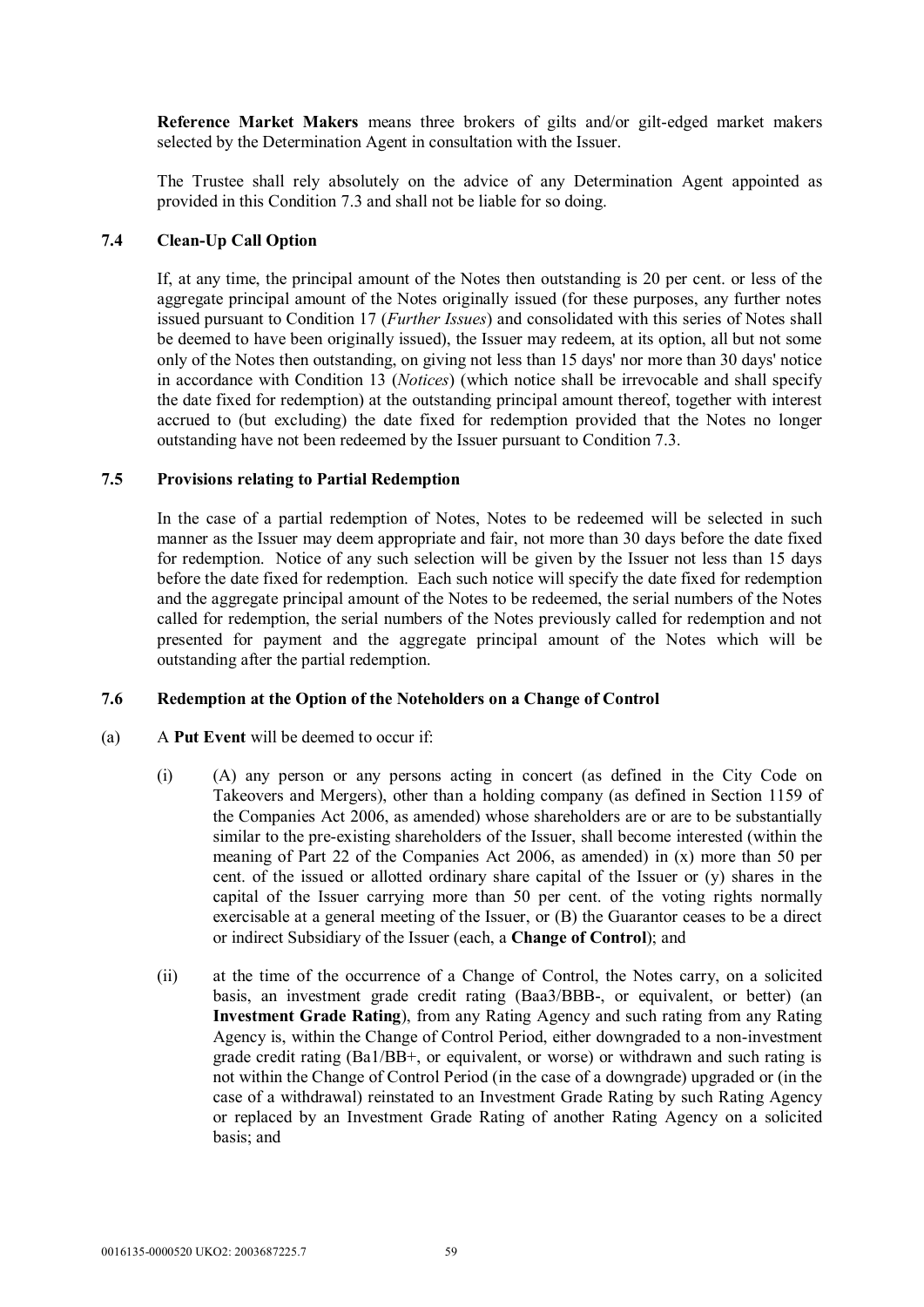(iii) in making the relevant decision(s) referred to above, the relevant Rating Agency announces publicly or confirms in writing to the Issuer that such decision(s) resulted, in whole or in part, from the occurrence of the Change of Control.

Further, (aa) if at the time of the occurrence of the Change of Control the Notes carry either a non-investment grade credit rating from each Rating Agency then assigning a credit rating to the Notes on a solicited basis or no credit rating from any Rating Agency on a solicited basis, a Put Event will be deemed to occur upon the occurrence of a Change of Control alone; and (bb) if at the time of the occurrence of the Change of Control the Notes carry an Investment Grade Rating from more than one Rating Agency on a solicited basis, then a Put Event will be deemed to occur upon the first of such Rating Agencies, within the Change of Control Period, downgrading its rating to a non-investment grade credit rating or withdrawing its rating, and such Rating Agency's assigned rating is not, within the Change of Control Period, (in the case of a downgrade) upgraded or (in the case of a withdrawal) reinstated to an Investment Grade Rating by such Rating Agency or replaced by an Investment Grade Rating of another Rating Agency on a solicited basis.

- (b) If a Put Event occurs, each Noteholder shall have the option to require the Issuer to redeem or repay that Note on the Put Date (as defined below) at its principal amount together with interest accrued to (but excluding) the date of redemption or purchase. Such option shall operate as set out below.
- (c) Promptly upon the Issuer or the Guarantor becoming aware that a Put Event has occurred the Issuer or the Guarantor shall notify the Trustee in writing and the Issuer or the Guarantor shall, and at any time upon the Trustee receiving such express notice the Trustee may, and if so requested by the holders of at least one-quarter in nominal amount of the Notes then outstanding or if so directed by an Extraordinary Resolution of the Noteholders, shall (subject in each case to being indemnified and/or secured and/or pre-funded to its satisfaction), give notice (a **Put Event Notice**) to the Noteholders in accordance with Condition 13 (*Notices*) specifying the nature of the Put Event and the procedure for exercising the option contained in this Condition 7.6.
- (d) To exercise the option to require the redemption or repayment of a Note under this Condition 7.6 the holder of the Note must deliver a Change of Control Put Notice (as defined below), on any day on which commercial banks and foreign exchange markets are open in the city of the relevant Paying Agent falling within the period (the **Put Period**) of 45 days after a Put Event Notice is given, at the specified office of any Paying Agent, accompanied by a duly signed and completed notice of exercise in the form (for the time being current) obtainable from the specified office of any Paying Agent (a **Change of Control Put Notice**). The Note should be delivered together with all Coupons appertaining thereto maturing after the date which is seven days after the expiration of the Put Period (the **Put Date**), failing which the Paying Agent will require payment of an amount equal to the face value of any missing such Coupon. Any amount so paid will be reimbursed in the manner provided in Condition 6.4 against presentation and surrender of the relevant missing Coupon (or any replacement therefor issued pursuant to Condition 12 (*Replacement of Notes and Coupons*)) at any time after such payment, but before the expiry of the period of 10 years from the Relevant Date (as defined in Condition 8 (*Taxation*)) in respect of that Coupon. The Paying Agent to which such Note and Change of Control Put Notice are delivered will issue to the Noteholder concerned a non-transferable receipt in respect of the Note so delivered. Payment in respect of any Note so delivered will be made, if the holder duly specified a bank account in the Change of Control Put Notice to which payment is to be made, on the Put Date by transfer to that bank account and, in every other case, on or after the Put Date against presentation and surrender or (as the case may be) endorsement of such receipt at the specified office of any Paying Agent. A Change of Control Put Notice, once given, shall be irrevocable. The Issuer shall redeem or repay the relevant Notes on the Put Date unless previously redeemed and cancelled.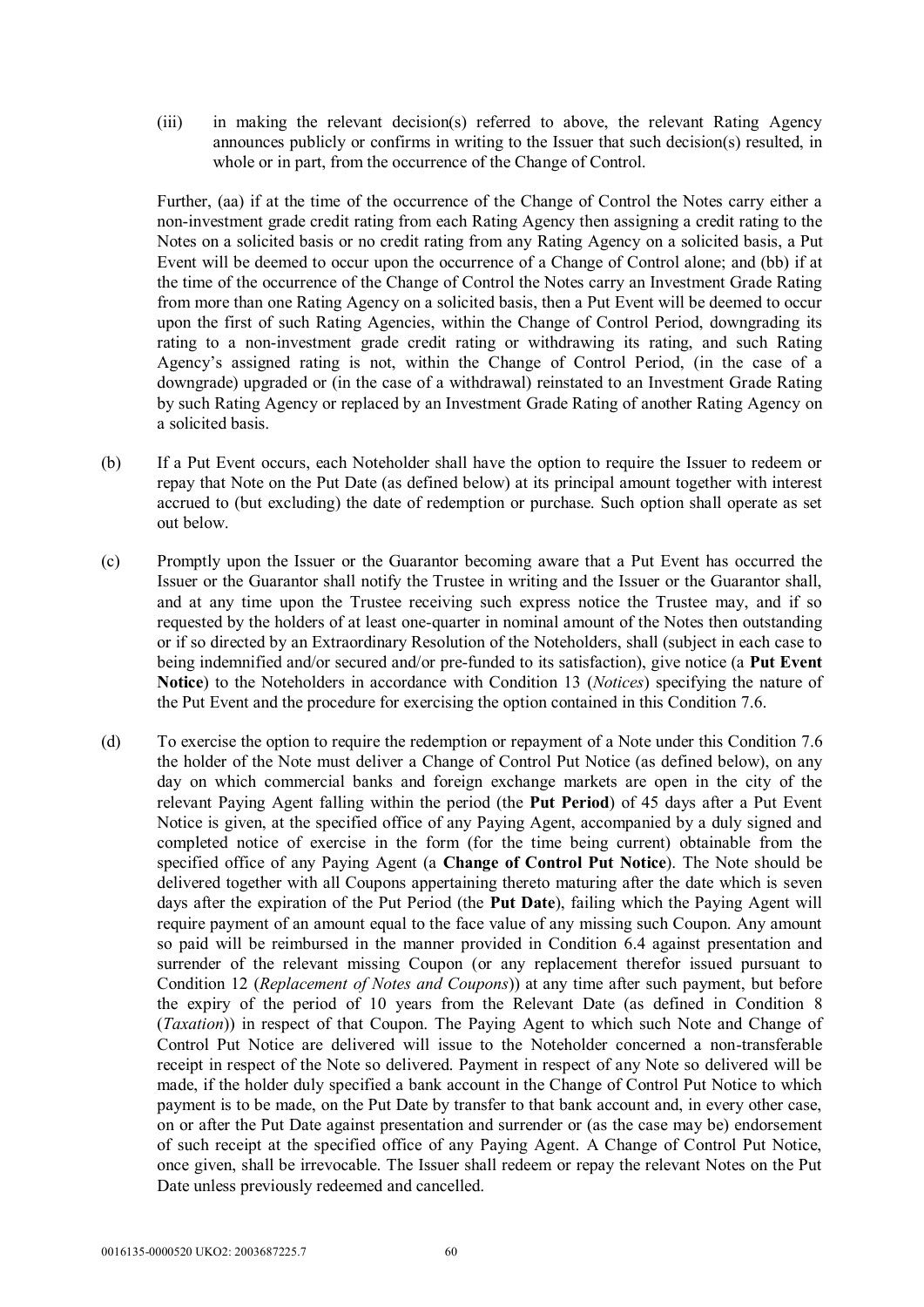If 80 per cent. or more in nominal amount of the Notes then outstanding have been redeemed pursuant to this Condition 7.6, the Issuer may, on not less than 15 or more than 30 days' notice to the Noteholders given within 30 days after the Put Date, redeem, at its option, the remaining Notes as a whole at their principal amount plus interest accrued to (but excluding) the date of such redemption.

- (e) If the rating designations employed by any of Moody's, S&P or Fitch are changed from those which are described in paragraph (a)(ii) above, or if a rating is procured from a Substitute Rating Agency, the Issuer shall determine the rating designations of Moody's or S&P or Fitch or such Substitute Rating Agency (as appropriate) as are most equivalent to the prior rating designations of Moody's or S&P or Fitch and paragraph  $(a)(ii)$  shall be read accordingly.
- (f) The Trustee is under no obligation to monitor or ascertain whether a Put Event or Change of Control or any event which could lead to the occurrence of or could constitute a Put Event or Change of Control has occurred and, until it shall have express notice in writing pursuant to the Trust Deed to the contrary, the Trustee may assume that no Put Event or Change of Control or other such event has occurred.
- (g) In these Conditions:

**Change of Control Period** means the period commencing on the date of the announcement of the Change of Control having occurred and ending 120 days after such date (or such longer period as the Notes are under consideration, announced publicly within such 120 day period, for rating review); and

**Rating Agency** means Moody's Investors Service Ltd. (**Moody's**) or Standard & Poor's Credit Market Services Europe Limited (**S&P**) or Fitch Ratings Ltd (**Fitch**), or their respective successors or any rating agency (a **Substitute Rating Agency**) substituted for any of them by the Issuer from time to time with the prior written approval of the Trustee.

### **7.7 Purchases**

The Issuer, the Guarantor or any of their respective Subsidiaries (as defined above) may at any time purchase Notes (provided that all unmatured Coupons appertaining to the Notes are purchased with the Notes) in any manner and at any price and at the option of the Issuer, the Guarantor or any of their respective Subsidiaries, such Notes may be surrendered for cancellation, held or resold.

### **7.8 Cancellations**

All Notes which are purchased and surrendered for cancellation pursuant to Condition 7.7 or which are to be redeemed will be cancelled, together with all relative unmatured Coupons attached to the Notes or surrendered with the Notes, and accordingly may not be reissued or resold.

### **7.9 Notices Final**

Upon the expiry of any notice as is referred to in Condition 7.2, 7.3 or 7.6 above, the Issuer shall be bound to redeem the Notes to which the notice refers in accordance with the terms of such paragraph.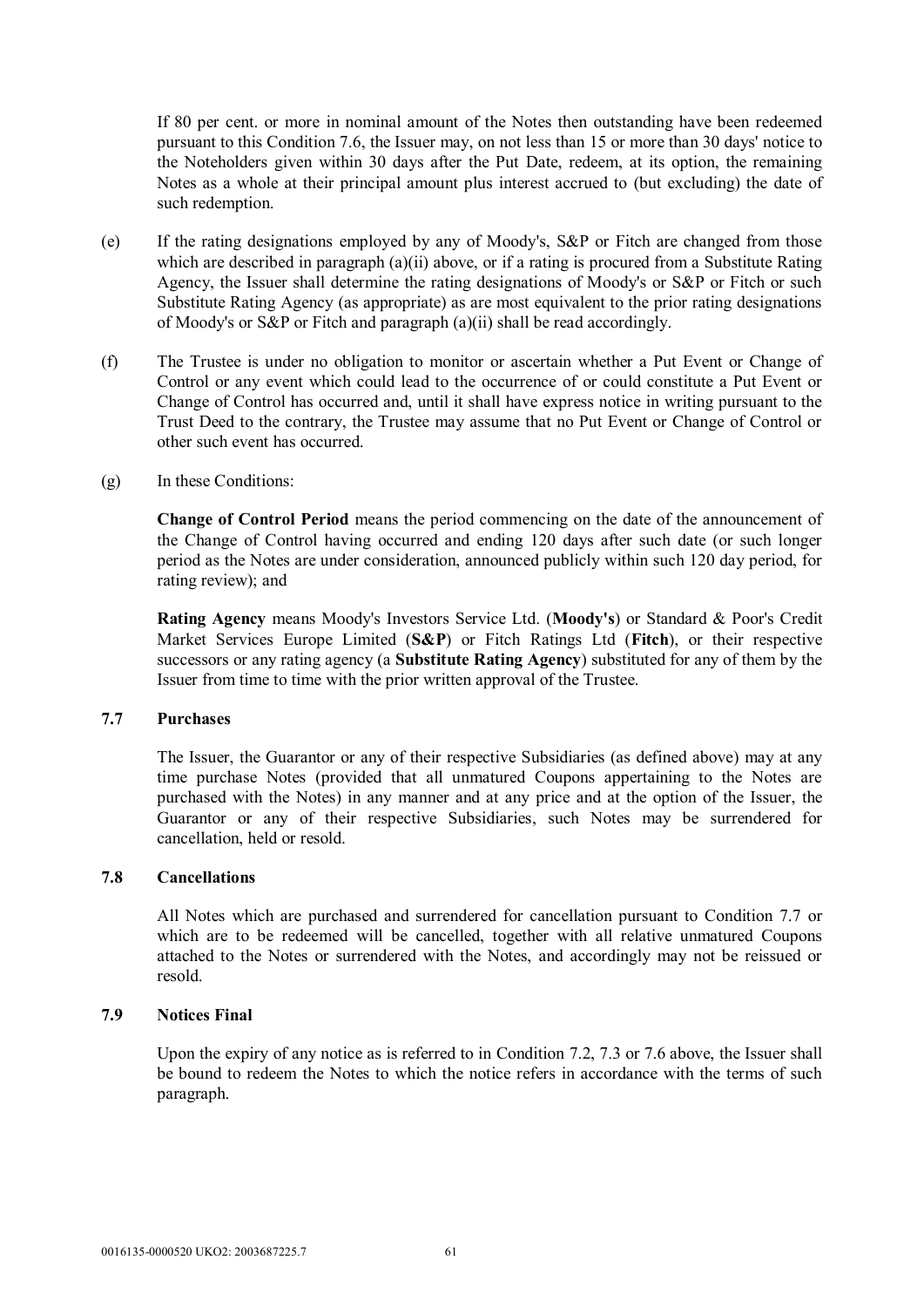### **8. TAXATION**

### **8.1 Payment without Withholding**

All payments in respect of the Notes and Coupons by or on behalf of the Issuer or the Guarantor shall be made without withholding or deduction for, or on account of, any present or future taxes, duties, assessments or governmental charges of whatever nature (**Taxes**) imposed or levied by or on behalf of the United Kingdom or any political subdivision or any authority thereof or therein having power to tax, unless the withholding or deduction of the Taxes is required by law. In that event, the Issuer or, as the case may be, the Guarantor will pay such additional amounts as may be necessary in order that the net amounts received by the Noteholders and Couponholders after the withholding or deduction shall equal the respective amounts which would have been receivable in respect of the Notes or, as the case may be, Coupons in the absence of the withholding or deduction; except that no additional amounts shall be payable in relation to any payment in respect of any Note or Coupon:

- (a) the holder of which is liable for Taxes in respect of such Note or Coupon by reason of having some connection with the United Kingdom other than a mere holding of the Notes or Coupons; or
- (b) presented for payment in the United Kingdom; or
- (c) presented for payment more than 30 days after the Relevant Date (as defined below) except to the extent that a holder would have been entitled to additional amounts on presenting the same for payment on the last day of the period of 30 days assuming that day to have been a Presentation Date (as defined in Condition 6 (*Payments*)); or
- (d) presented for payment by or on behalf of a holder who would be able to avoid such withholding or deduction by complying with any statutory requirements (including, but not limited to, obtaining and/or presenting any form of certificate) or by making a declaration or any other statement or claim for exemption (including, but not limited to, a declaration of non-residence), but fails to do so.

### **8.2 Interpretation**

In these Conditions, **Relevant Date** means the date on which the payment first becomes due but, if the full amount of the money payable has not been received by the Principal Paying Agent or the Trustee on or before the due date, it means the date on which, the full amount of the money having been so received, notice to that effect has been duly given to the Noteholders by the Issuer in accordance with Condition 13 (*Notices*).

### **8.3 Additional Amounts**

Any reference in these Conditions to any amounts in respect of the Notes shall be deemed also to refer to any additional amounts which may be payable under this Condition or under any undertakings given in addition to, or in substitution for, this Condition pursuant to the Trust Deed.

### **9. PRESCRIPTION**

Notes and Coupons will become void unless presented for payment within periods of 10 years (in the case of principal) and five years (in the case of interest) from the Relevant Date in respect of the Notes or, as the case may be, the Coupons, subject to the provisions of Condition 6 (*Payments*).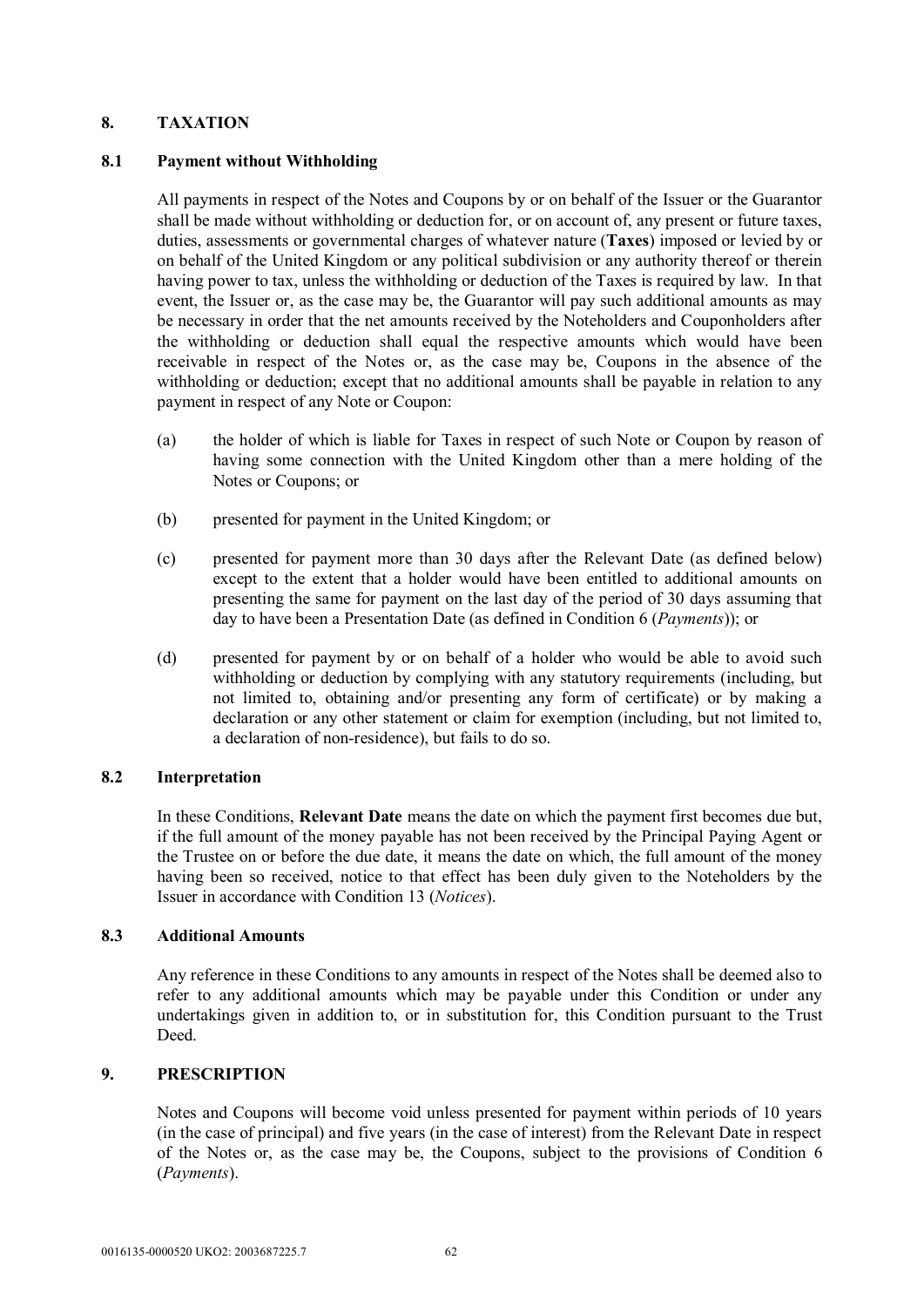### **10. EVENTS OF DEFAULT**

### **10.1 Events of Default**

The Trustee at its discretion may, and if so requested in writing by the holders of at least onequarter in principal amount of the Notes then outstanding or if so directed by an Extraordinary Resolution of the Noteholders shall (subject in each case to being indemnified and/or secured and/or pre-funded to its satisfaction), (but, in the case of the happening of any of the events described in subparagraphs (b) to (d) (other than the winding up or dissolution of the Issuer or the Guarantor), and (e) to (h) inclusive below, only if the Trustee shall have certified in writing to the Issuer and the Guarantor that such event is, in its opinion, materially prejudicial to the interests of the Noteholders) give notice to the Issuer and the Guarantor that the Notes are, and they shall accordingly forthwith become, immediately due and repayable at their principal amount, together with accrued interest as provided in the Trust Deed, in any of the following events (each, together where applicable with certification by the Trustee as described above, an **Event of Default** and together, **Events of Default**):

- (a) if default is made in the payment of any principal or interest due in respect of the Notes or any of them and the default continues for a period of 7 days in the case of principal or 14 days in the case of interest; or
- (b) if the Issuer or the Guarantor fails to perform or observe any of its other obligations under these Conditions or the Trust Deed and (except in any case where, in the opinion of the Trustee, the failure is incapable of remedy, when no such continuation or notice as is hereinafter mentioned will be required) the failure continues for the period of 30 days next following the service by the Trustee on the Issuer or the Guarantor (as the case may be) of notice requiring the same to be remedied; or
- (c) if (i) any Indebtedness for Borrowed Money (as defined below) of the Issuer, the Guarantor or any Material Subsidiary becomes due and payable prematurely by reason of an event of default (however described); (ii) the Issuer, the Guarantor or any Material Subsidiary fails to make any payment in respect of any Indebtedness for Borrowed Money on the due date for payment as extended by any originally applicable grace period; (iii) any security given by the Issuer, the Guarantor or any Material Subsidiary for any Indebtedness for Borrowed Money becomes enforceable and steps are taken to enforce the same; or (iv) default is made by the Issuer, the Guarantor or any Material Subsidiary in making any payment due under any guarantee and/or indemnity given by it in relation to any Indebtedness for Borrowed Money of any other person; provided that no event described in this subparagraph (c) shall constitute an Event of Default unless the relevant amount of Indebtedness for Borrowed Money or other relative liability due and unpaid, either alone or when aggregated (without duplication) with other amounts of Indebtedness for Borrowed Money and/or other liabilities due and unpaid relative to all (if any) other events specified in (i) to (iv) above which have occurred and are continuing, exceeds the greater of 1 per cent. of the value of the net assets of the Group as shown in the most recent annual or interim, as the case may be, consolidated financial statements of the Issuer or £20,000,000 (or its equivalent in any other currency); or
- (d) if any order is made by any competent court or resolution is passed for the winding up or dissolution of the Issuer, the Guarantor or any Material Subsidiary, save for the purposes of reorganisation on terms previously approved by an Extraordinary Resolution of the Noteholders; or
- (e) if the Issuer, the Guarantor or any Material Subsidiary ceases or threatens to cease to carry on all or substantially all of its business, save for the purposes of reorganisation on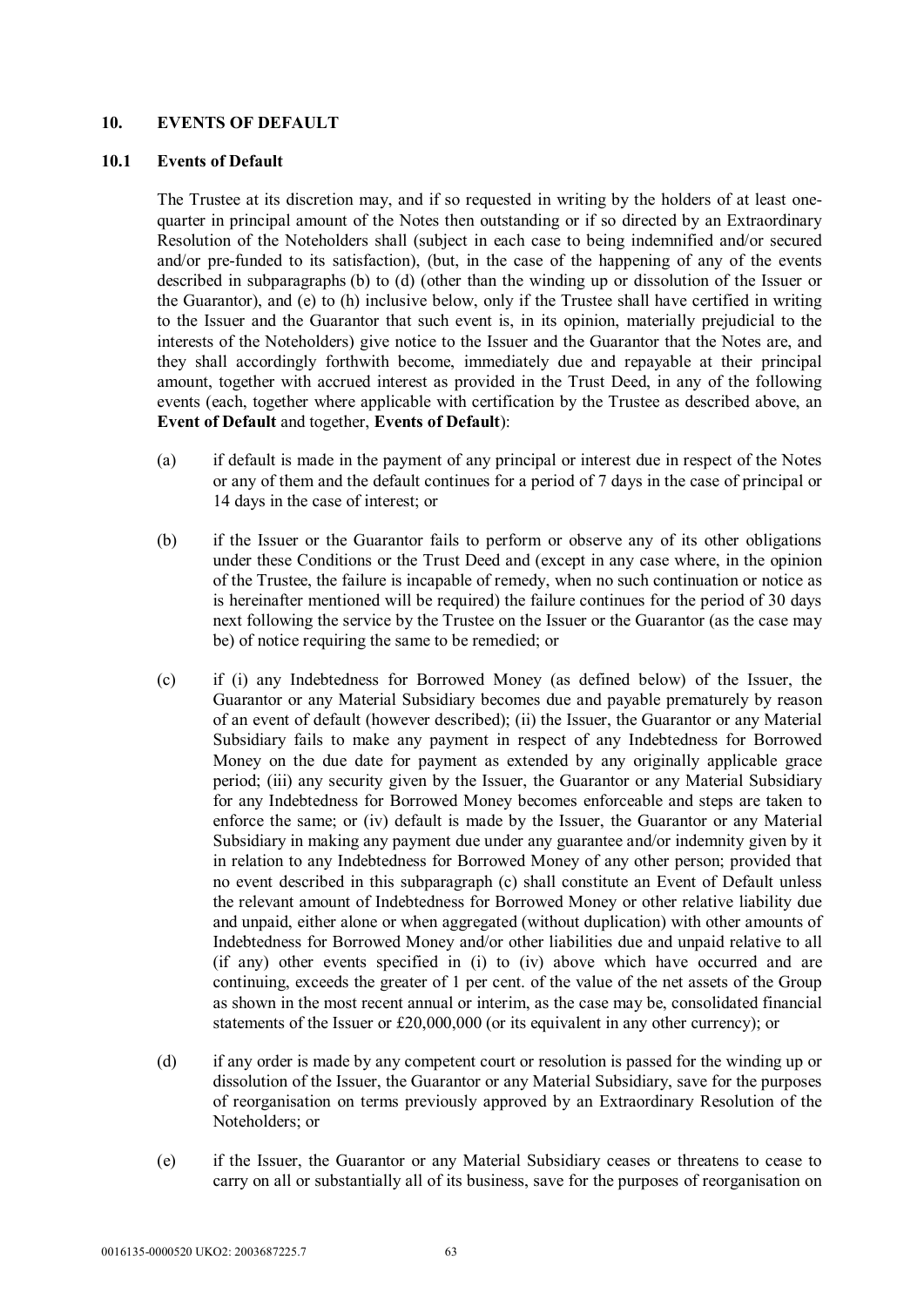terms previously approved by an Extraordinary Resolution of the Noteholders or where such cessation is in connection with the transfer of all or substantially all of the business of the Issuer, Guarantor or Material Subsidiary to a Subsidiary of the Issuer or a sale of assets of the Issuer, Guarantor or Material Subsidiary at fair market value where the proceeds of such sale are reinvested in the business of the Group; or

- (f) if the Issuer, the Guarantor or any Material Subsidiary stops or threatens to stop payment of, or is unable to, or admits inability to, pay, its debts (or any class of its debts) as they fall due or is deemed unable to pay its debts pursuant to or for the purposes of any applicable law, or is adjudicated or found bankrupt or insolvent; or
- (g) if (i) proceedings are initiated against the Issuer, the Guarantor or any Material Subsidiary under any applicable liquidation, insolvency, composition, reorganisation or other similar laws or an application is made (or documents filed with a court) for the appointment of an administrative or other receiver, manager, administrator, liquidator or other similar official, or an administrative or other receiver, manager, administrator, liquidator or other similar official is appointed, in relation to the Issuer, the Guarantor or any Material Subsidiary or, as the case may be, in relation to all or substantially all of the undertaking or assets of any of them or an encumbrancer takes possession of all or substantially all of the undertaking or assets of any of them, or a distress, execution, attachment, sequestration or other process is levied, enforced upon, sued out or put in force against all or substantially all of the undertaking or assets of any of them, and (ii) in any such case (other than the appointment of an administrator) is not discharged within l4 days; or
- (h) if the Issuer, the Guarantor or any Material Subsidiary initiates or consents to judicial proceedings relating to itself under any applicable liquidation, insolvency, composition, reorganisation or other similar laws (including the obtaining of a moratorium) or makes a conveyance or assignment for the benefit of, or enters into any composition or other arrangement with, its creditors generally (or any class of its creditors) or any meeting is convened to consider a proposal for an arrangement or composition with its creditors generally (or any class of its creditors); or
- (i) if the Guarantee ceases to be, or is claimed by the Issuer or the Guarantor not to be, in full force and effect.

### **10.2 Interpretation**

For the purposes of this Condition:

**Indebtedness for Borrowed Money** means any indebtedness (whether being principal, premium, interest or other amounts but excluding any intra-Group indebtedness) for or in respect of any borrowed money or any liability under or in respect of any acceptance or acceptance credit or any notes, bonds, debentures, debenture stock, loan stock or other securities.

## **11. ENFORCEMENT**

### **11.1 Enforcement by the Trustee**

The Trustee may at any time, at its discretion and without notice, take such proceedings and/or other steps or action (including lodging an appeal in any proceedings) against or in relation to the Issuer and/or the Guarantor as it may think fit to enforce the provisions of the Trust Deed, the Notes and the Coupons or otherwise, but it shall not be bound to take any such proceedings or other steps or action unless (a) it has been so directed by an Extraordinary Resolution of the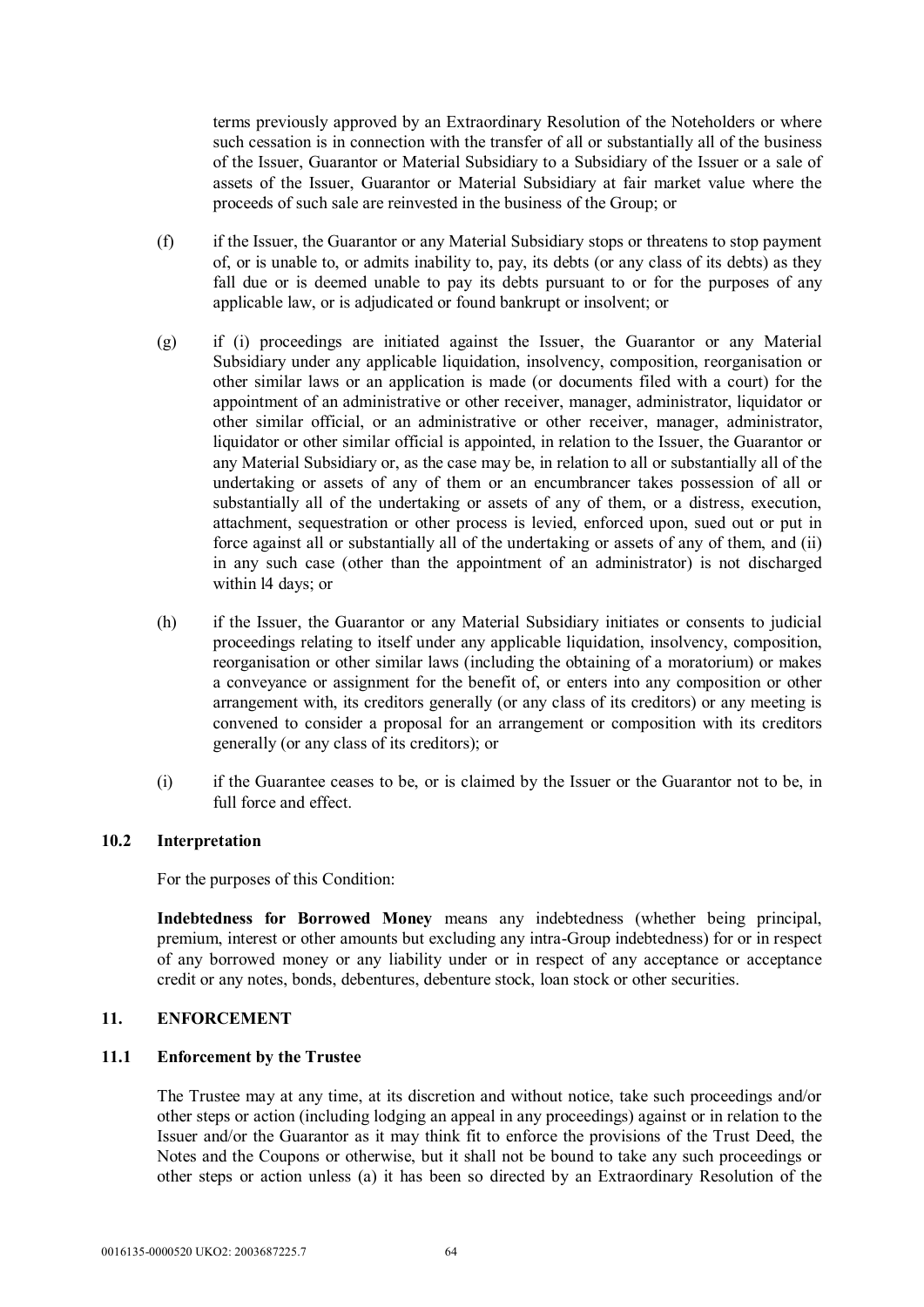Noteholders or so requested in writing by the holders of at least one-quarter in principal amount of the Notes then outstanding and (b) it has been indemnified and/or secured and/or pre-funded to its satisfaction.

### **11.2 Limitation on Trustee actions**

The Trustee may refrain from taking any action in any jurisdiction if the taking of such action in that jurisdiction would be illegal or contrary to any applicable law of any jurisdiction or any applicable directive or regulation of any agency of any state (including, without limitation, section 619 of the Dodd-Frank Wall Street Report and Consumer Protection Act) or which would or might otherwise render it liable to any person and may do anything which is, in its opinion, necessary to comply with any such law, directive or regulation.

### **11.3 Enforcement by the Noteholders**

No Noteholder or Couponholder shall be entitled to (i) take any steps or action against the Issuer or the Guarantor to enforce the performance of any of the provisions of the Trust Deed, the Notes or the Coupons or (ii) take any other proceedings (including lodging an appeal in any proceedings) in respect of or concerning the Issuer or the Guarantor, in each case unless the Trustee, having become bound so to take any such action, steps or proceedings, fails so to do within a reasonable period and the failure shall be continuing.

## **12. REPLACEMENT OF NOTES AND COUPONS**

Should any Note or Coupon be lost, stolen, mutilated, defaced or destroyed it may be replaced at the specified office of the Principal Paying Agent upon payment by the claimant of the expenses incurred in connection with the replacement and on such terms as to evidence and indemnity as the Issuer may reasonably require. Mutilated or defaced Notes or Coupons must be surrendered before replacements will be issued.

### **13. NOTICES**

### **13.1 Notices to the Noteholders**

All notices required to be given to the Noteholders pursuant to these Conditions and the Trust Deed will be valid if published in a leading English language daily newspaper published in London. It is expected that publication in a newspaper will normally be made in the *Financial Times*. The Issuer shall also ensure that notices are duly published in a manner which complies with the rules and regulations of any stock exchange or other relevant authority on which the Notes are for the time being listed. Any such notice will be deemed to have been given on the date of the first publication or, where required to be published in more than one newspaper, on the date of the first publication in all required newspapers. If publication as provided above is not practicable, notice will be given in such other manner, and shall be deemed to have been given on such date, as the Trustee may approve. Couponholders will be deemed for all purposes to have notice of the contents of any notice given to the Noteholders in accordance with this paragraph.

### **13.2 Notices from the Noteholders**

Notices to be given by any Noteholder shall be in writing and given by lodging the same, together with the relative Note or Notes, with the Principal Paying Agent or, if the Notes are held in a clearing system, may be given through the clearing system in accordance with its standard rules and procedures.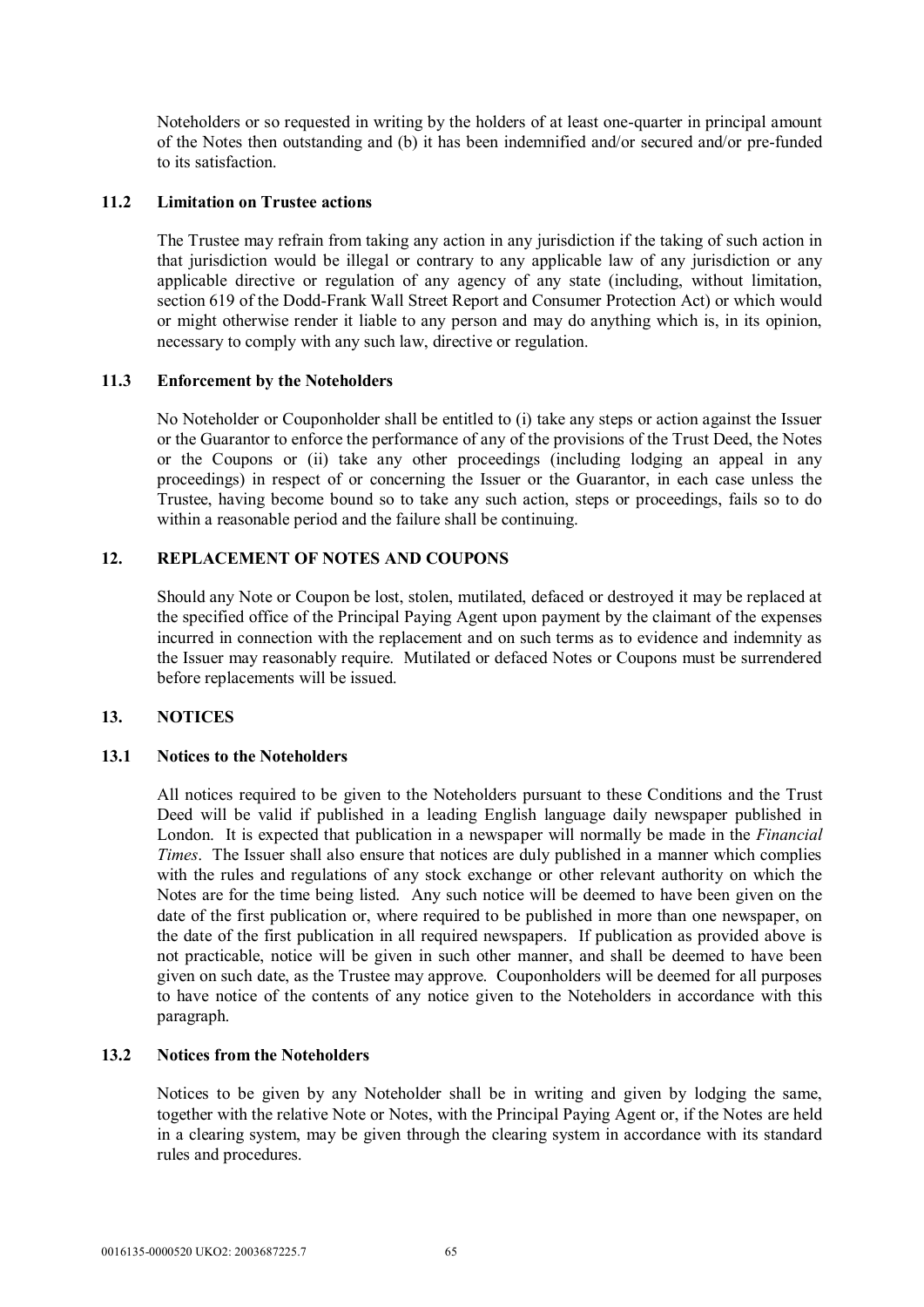#### **14. SUBSTITUTION**

The Trustee may, without the consent of the Noteholders or Couponholders, agree with the Issuer and the Guarantor to the substitution in place of the Issuer (or of any previous substitute under this Condition) as the principal debtor under the Notes, the Coupons and the Trust Deed of the Guarantor or any other company being a Subsidiary of the Issuer, subject to:

- (a) the Notes being unconditionally and irrevocably guaranteed by the Issuer;
- (b) the Trustee being satisfied that the substitution is not materially prejudicial to the interests of the Noteholders; and
- (c) certain other conditions set out in the Trust Deed being complied with.

# **15. MEETINGS OF NOTEHOLDERS, MODIFICATION, WAIVER, AUTHORISATION AND DETERMINATION**

### **15.1 Meetings of Noteholders**

The Trust Deed contains provisions for convening meetings of the Noteholders (including by way of conference call or a video call or as a combined physical meeting and meeting by way of conference call or a video call) to consider any matter affecting their interests, including the modification or abrogation by Extraordinary Resolution of any of these Conditions or any of the provisions of the Trust Deed. The quorum at any meeting for passing an Extraordinary Resolution will be one or more persons present holding or representing more than 50 per cent. in principal amount of the Notes for the time being outstanding, or at any adjourned such meeting one or more persons present whatever the principal amount of the Notes held or represented by him or them, except that, at any meeting the business of which includes any matter defined in the Trust Deed as a Basic Terms Modification, including the modification of certain of the provisions of these Conditions and certain of the provisions of the Trust Deed (including the date of maturity of the Notes or any date for payment of interest thereon, reducing or cancelling the amount of principal or the rate of interest payable in respect of the Notes or altering the currency of payment of the Notes), the necessary quorum for passing an Extraordinary Resolution will be one or more persons present holding or representing not less than two-thirds, or at any adjourned such meeting not less than one-third, of the principal amount of the Notes for the time being outstanding. The Trust Deed provides that (i) a resolution passed at a meeting duly convened and held in accordance with the Trust Deed by a majority consisting of not less than threefourths of the votes cast on such resolution, (ii) a resolution in writing signed by or on behalf of the holders of not less than three-fourths in principal amount of the Notes for the time being outstanding or (iii) consent given by way of electronic consents through the relevant clearing system(s) (in a form satisfactory to the Trustee) by or on behalf of the holders of not less than three-fourths in principal amount of the Notes for the time being outstanding, shall, in each case, be effective as an Extraordinary Resolution of the Noteholders. An Extraordinary Resolution passed by the Noteholders will be binding on all Noteholders, whether or not they are present at any meeting and whether or not they voted on the resolution, and on all Couponholders.

# **15.2 Modification, Waiver, Authorisation and Determination**

The Trustee may agree, without the consent of the Noteholders or Couponholders (i) to any modification of, or to the waiver or authorisation of any breach or proposed breach of, any of these Conditions or any of the provisions of the Trust Deed or the Agency Agreement, or determine, without any such consent as aforesaid, that any Event of Default or Potential Event of Default (as defined in the Trust Deed) shall not be treated as such (provided that, in any such case, it is not, in the opinion of the Trustee, materially prejudicial to the interests of the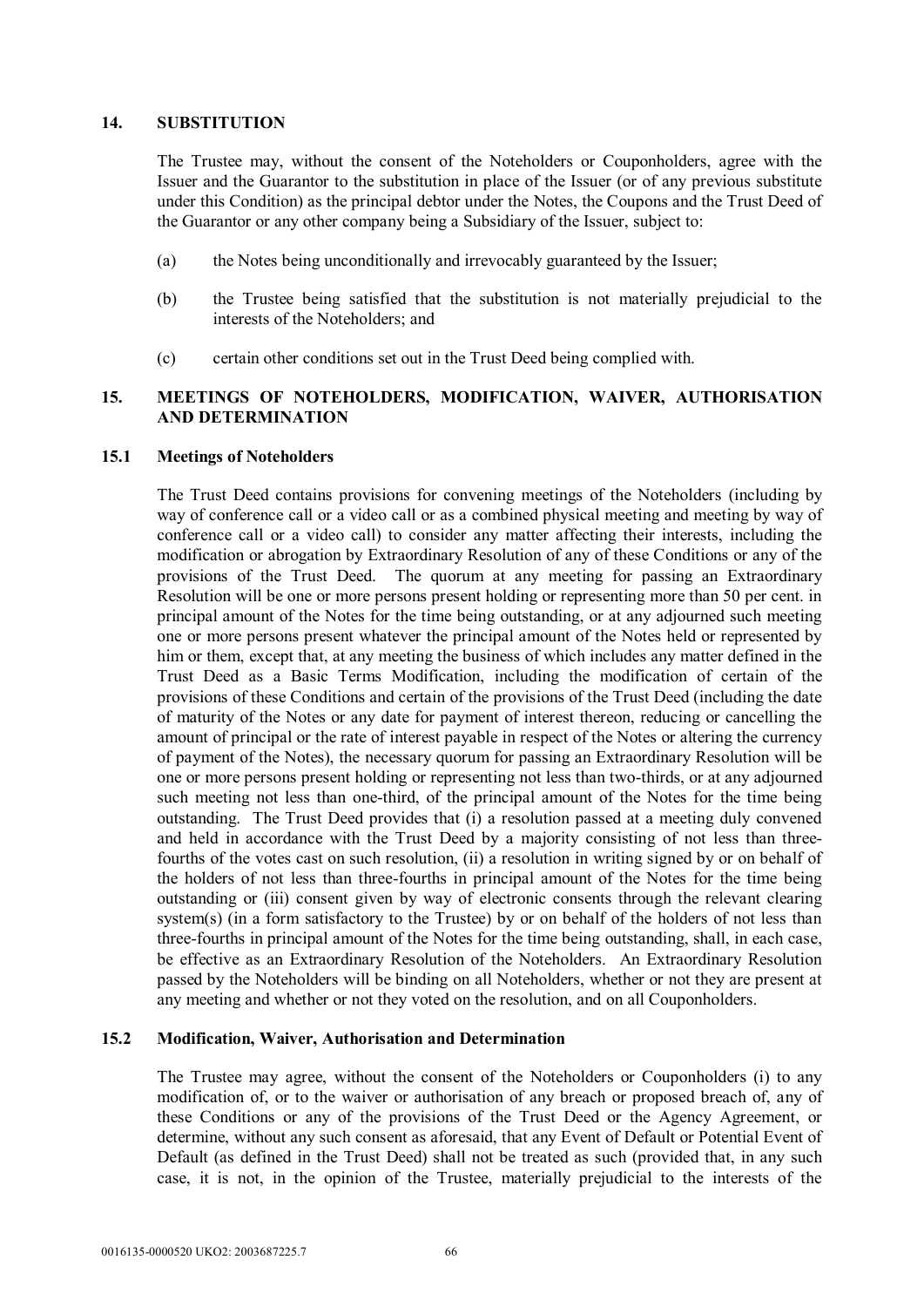Noteholders), or (ii) to any modification which, in its opinion, is of a formal, minor or technical nature or to correct a manifest error or an error which is, in the opinion of the Trustee, proven.

### **15.3 Trustee to have Regard to Interests of Noteholders as a Class**

In connection with the exercise by it of any of its trusts, powers, authorities and discretions (including, without limitation, any modification, waiver, authorisation, determination or substitution), the Trustee shall have regard to the general interests of the Noteholders as a class but shall not have regard to any interests arising from circumstances particular to individual Noteholders or Couponholders (whatever their number) and, in particular but without limitation, shall not have regard to the consequences of any such exercise for individual Noteholders or Couponholders (whatever their number) resulting from their being for any purpose domiciled or resident in, or otherwise connected with, or subject to the jurisdiction of, any particular territory or any political sub-division thereof and the Trustee shall not be entitled to require, nor shall any Noteholder or Couponholder be entitled to claim, from the Issuer, the Guarantor, the Trustee or any other person any indemnification or payment in respect of any tax consequence of any such exercise upon individual Noteholders or Couponholders except to the extent already provided for in Condition 8 (*Taxation*) and/or any undertaking given in addition to, or in substitution for, Condition 8 (*Taxation*) pursuant to the Trust Deed.

# **15.4 Notification to the Noteholders**

Any modification, abrogation, waiver, authorisation, determination or substitution shall be binding on the Noteholders and the Couponholders and, unless the Trustee agrees otherwise, any modification or substitution shall be notified by the Issuer to the Noteholders as soon as practicable thereafter in accordance with Condition 8 (*Notices*).

# **16. INDEMNIFICATION AND PROTECTION OF THE TRUSTEE AND ITS CONTRACTING WITH THE ISSUER AND THE GUARANTOR**

### **16.1 Indemnification and protection of the Trustee**

The Trust Deed contains provisions for the indemnification of the Trustee and for its relief from responsibility and liability towards the Issuer, the Guarantor, the Noteholders and the Couponholders, including (i) provisions relieving it from taking action unless indemnified and/or secured and/or pre-funded to its satisfaction and (ii) provisions limiting or excluding its liability in certain circumstances. The Trust Deed provides that, when determining whether an indemnity or any security or pre-funding is satisfactory to it, the Trustee shall be entitled (i) to evaluate its risk in any given circumstance by considering the worst-case scenario and (ii) to require that any indemnity or security given to it by the Noteholders or any of them be given on a joint and several basis and be supported by evidence satisfactory to it as to the financial standing and creditworthiness of each counterparty and/or as to the value of the security and an opinion as to the capacity, power and authority of each counterparty and/or the validity and effectiveness of the security.

## **16.2 Trustee Contracting with the Issuer and the Guarantor**

The Trust Deed also contains provisions pursuant to which the Trustee is entitled, *inter alia*, (a) to enter into business transactions with the Issuer and/or the Guarantor and/or any of the Issuer's Subsidiaries and to act as trustee for the holders of any other securities issued or guaranteed by, or relating to, the Issuer and/or the Guarantor and/or any of the Issuer's Subsidiaries, (b) to exercise and enforce its rights, comply with its obligations and perform its duties under or in relation to any such transactions or, as the case may be, any such trusteeship without regard to the interests of, or consequences for, the Noteholders or Couponholders, and (c) to retain and not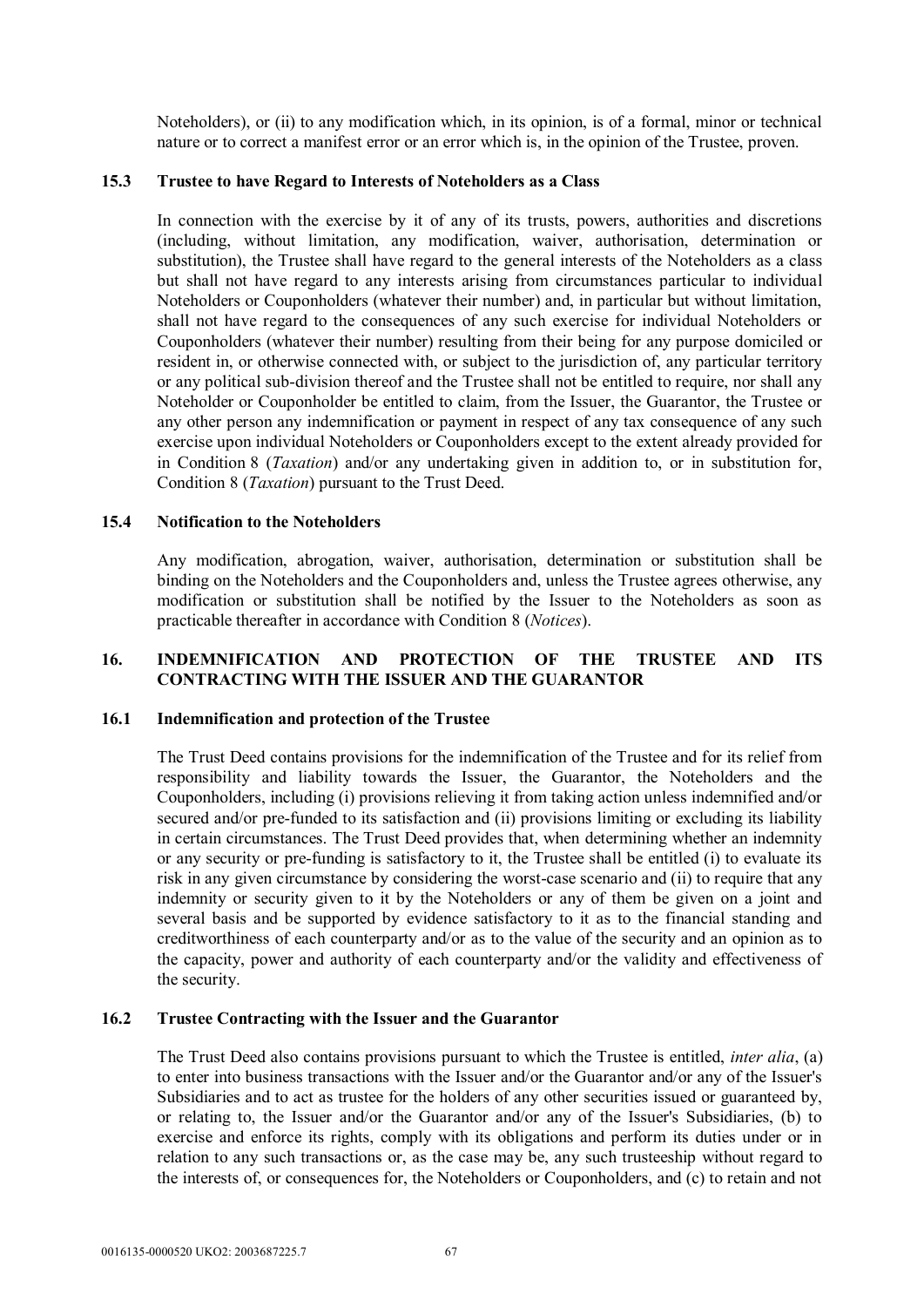be liable to account for any profit made or any other amount or benefit received thereby or in connection therewith.

### **17. FURTHER ISSUES**

The Issuer may from time to time without the consent of the Noteholders or Couponholders create and issue further notes, having terms and conditions the same as those of the Notes, or the same except for the amount and date of the first payment of interest, which may be consolidated and form a single series with the outstanding Notes. Any further notes which are to form a single series with the outstanding Notes shall be constituted by a deed supplemental to the Trust **Deed** 

## **18. GOVERNING LAW AND SUBMISSION TO JURISDICTION**

### **18.1 Governing Law**

The Trust Deed (including the Guarantee), the Notes and the Coupons and any non-contractual obligations arising out of or in connection with the Trust Deed (including the Guarantee), the Notes and the Coupons are governed by, and construed in accordance with, English law.

## **18.2 Submission to Jurisdiction**

- (a) Subject to Condition 18.2(c) below, the English courts have exclusive jurisdiction to settle any dispute arising out of or in connection with the Trust Deed, the Notes or the Coupons, including any dispute as to their existence, validity, interpretation, performance, breach or termination or the consequences of their nullity and any dispute relating to any non-contractual obligations arising out of or in connection with the Trust Deed, the Notes or the Coupons (a **Dispute**) and each of the Issuer, the Guarantor, the Trustee and any Noteholders or Couponholders in relation to any Dispute submits to the exclusive jurisdiction of the English courts.
- (b) For the purposes of this Condition, each of the Issuer and the Guarantor waives any objection to the English courts on the grounds that they are an inconvenient or inappropriate forum to settle any Dispute.
- (c) To the extent allowed by law, the Trustee, the Noteholders and the Couponholders may, in respect of any Dispute or Disputes, take (i) proceedings in any other court with jurisdiction and (ii) concurrent proceedings in any number of jurisdictions.

### **18.3 Other Documents and the Guarantor**

Each of the Issuer and, where applicable, the Guarantor has in the Agency Agreement and the Trust Deed submitted to the jurisdiction of the English courts.

# **19. RIGHTS OF THIRD PARTIES**

No rights are conferred on any person under the Contracts (Rights of Third Parties) Act 1999 to enforce any term of this Note, but this does not affect any right or remedy of any person which exists or is available apart from that Act.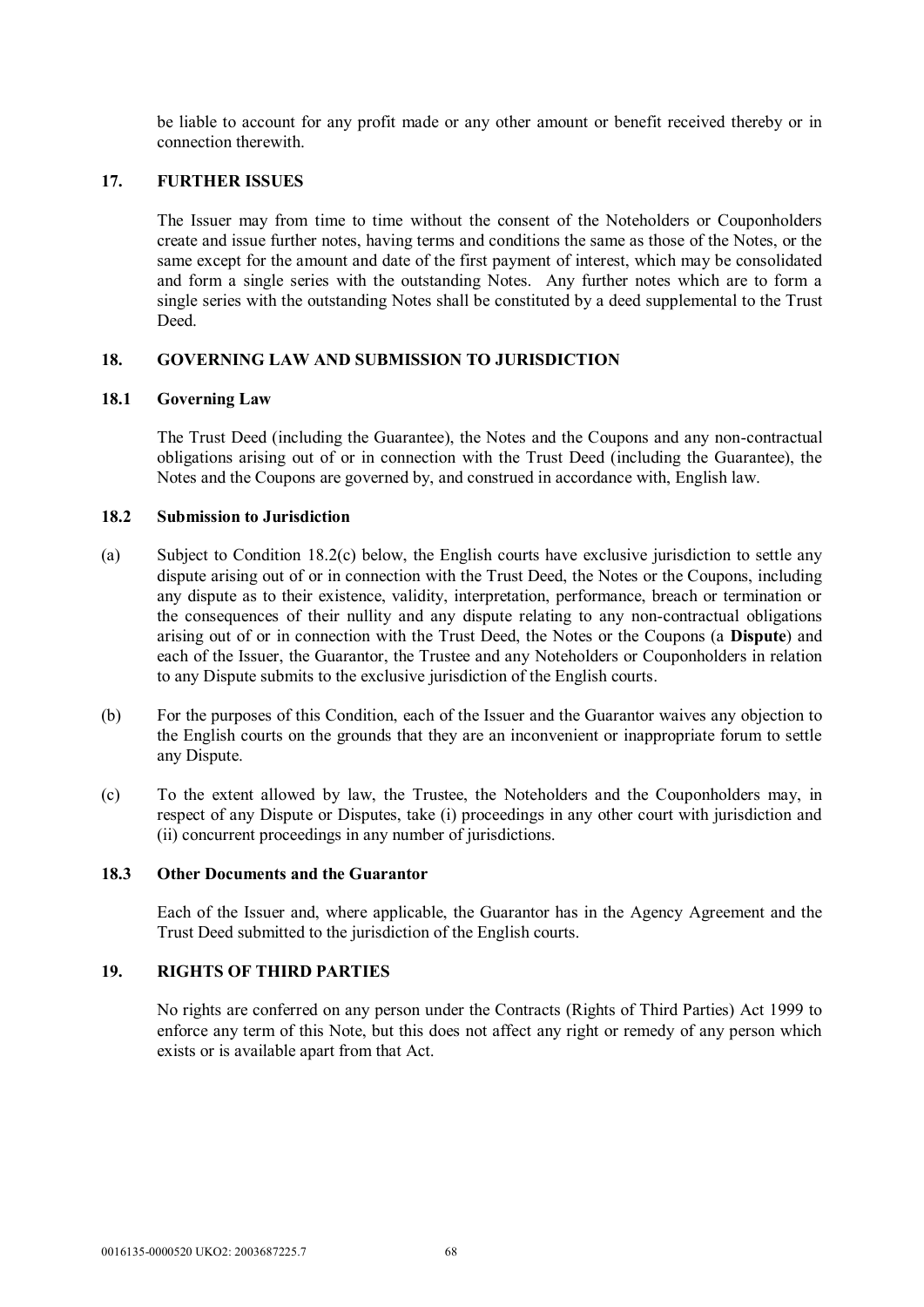#### **PRINCIPAL PAYING AGENT**

# **HSBC Bank plc 8 Canada Square London E14 5HQ**

## **OTHER PAYING AGENT**  Banque Internationale à Luxembourg, société anonyme 69, route d'Esch L-2953 Luxembourg Luxembourg

and/or such other or further Principal Paying Agent and other Paying Agents and/or specified offices as may from time to time be appointed by the Issuer and the Guarantor with the approval of the Trustee and notice of which has been given to the Noteholders.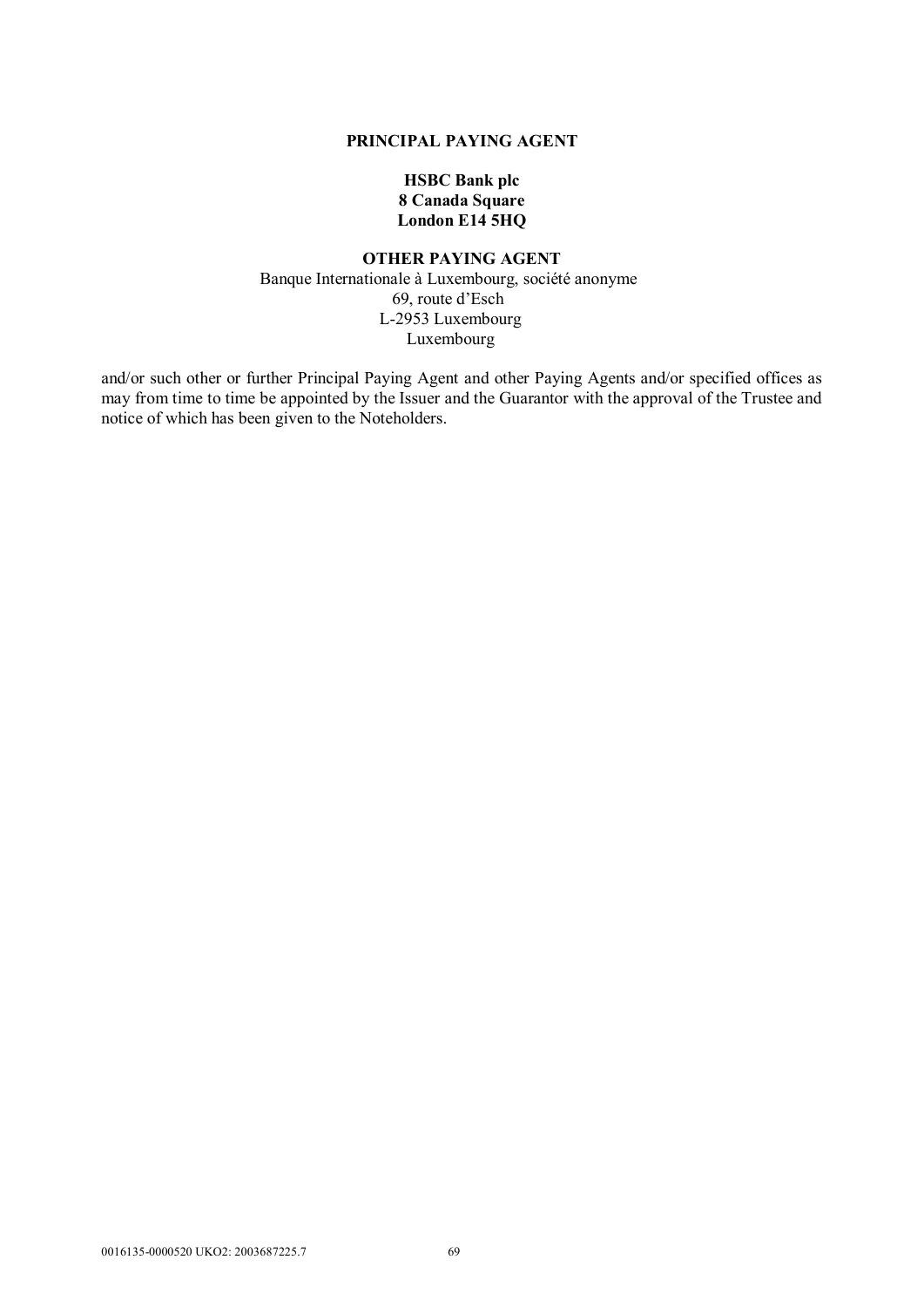### **SCHEDULE 3**

### **PROVISIONS FOR MEETINGS OF NOTEHOLDERS**

### **DEFINITIONS**

1. As used in this Schedule the following expressions shall have the following meanings unless the context otherwise requires:

**Block Voting Instruction** means an English language document issued by a Paying Agent in which:

- (a) it is certified that on the date thereof Notes (whether in definitive form or represented by a Global Note) which are held in an account with any Clearing System (in each case not being Notes in respect of which a Voting Certificate has been issued and is outstanding in respect of the meeting specified in such Block Voting Instruction) have been deposited with such Paying Agent or (to the satisfaction of such Paying Agent) are held to its order or under its control or are blocked in an account with a Clearing System and that no such Notes will cease to be so deposited or held or blocked until the first to occur of:
	- (1) the conclusion of the meeting specified in such Block Voting Instruction; and
	- (2) the surrender to the Paying Agent, not less than 48 Hours before the time for which such meeting is convened, of the receipt issued by such Paying Agent in respect of each such deposited Note which is to be released or (as the case may require) the Notes ceasing with the agreement of the Paying Agent to be held to its order or under its control or so blocked and the giving of notice by the Paying Agent to the Issuer in accordance with paragraph  $3(F)$  of the necessary amendment to the Block Voting Instruction;
- (b) it is certified that each holder of such Notes has instructed such Paying Agent that the vote(s) attributable to the Notes so deposited or held or blocked should be cast in a particular way in relation to the resolution(s) to be put to such meeting and that all such instructions are, during the period commencing 48 Hours prior to the time for which such meeting is convened and ending at the conclusion or adjournment thereof, neither revocable nor capable of amendment;
- (c) the aggregate principal amount of the Notes so deposited or held or blocked is listed distinguishing with regard to each such resolution between those in respect of which instructions have been given that the votes attributable thereto should be cast in favour of the resolution and those in respect of which instructions have been so given that the votes attributable thereto should be cast against the resolution; and
- (d) one or more persons named in such Block Voting Instruction (each hereinafter called a **proxy**) is or are authorised and instructed by such Paying Agent to cast the votes attributable to the Notes so listed in accordance with the instructions referred to in (c) above as set out in such Block Voting Instruction;

**Clearing System** means Euroclear and/or Clearstream, Luxembourg;

**Eligible Person** means any one of the following persons who shall be entitled to attend and vote at a meeting: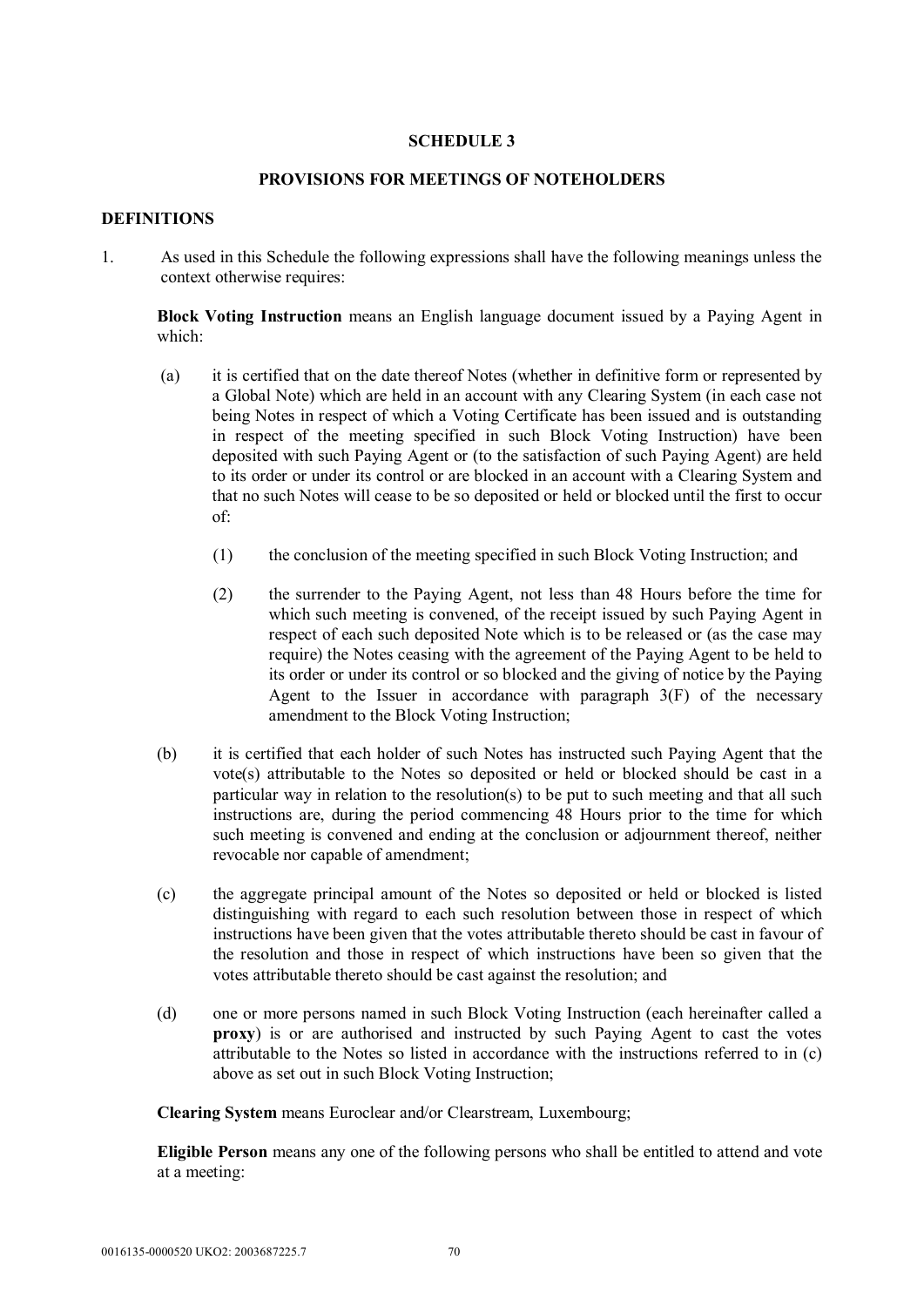- (a) a holder of a Note in definitive form;
- (b) a bearer of any Voting Certificate; and
- (c) a proxy specified in any Block Voting Instruction;

### **Extraordinary Resolution** means:

- (a) a resolution passed at a meeting duly convened and held in accordance with these presents by a majority consisting of not less than three-fourths of the Eligible Persons voting thereon upon a show of hands or, if a poll is duly demanded, by a majority consisting of not less than three-fourths of the votes cast on such poll;
- (b) a resolution in writing signed by or on behalf of the holders of not less than three-fourths in principal amount of the Notes for the time being outstanding which resolution may be contained in one document or in several documents in like form each signed by or on behalf of one or more of the holders; or
- (c) consent given by way of electronic consents through the relevant Clearing System(s) (in a form satisfactory to the Trustee) by or on behalf of the holders of not less than threefourths in principal amount of the Notes for the time being outstanding;

**Voting Certificate** means an English language certificate issued by a Paying Agent in which it is stated:

- (a) that on the date thereof Notes (whether in definitive form or represented by a Global Note) which are held in an account with any Clearing System (in each case not being Notes in respect of which a Block Voting Instruction has been issued and is outstanding in respect of the meeting specified in such Voting Certificate) were deposited with such Paying Agent or (to the satisfaction of such Paying Agent) are held to its order or under its control or are blocked in an account with a Clearing System and that no such Notes will cease to be so deposited or held or blocked until the first to occur of:
	- (1) the conclusion of the meeting specified in such Voting Certificate; and
	- (2) the surrender of the Voting Certificate to the Paying Agent who issued the same; and
- (b) that the bearer thereof is entitled to attend and vote at such meeting in respect of the Notes represented by such Voting Certificate;

**24 Hours** means a period of 24 hours including all or part of a day upon which banks are open for business in both the place where the relevant meeting is to be held and in each of the places where the Paying Agents have their specified offices (disregarding for this purpose the day upon which such meeting is to be held) and such period shall be extended by one period or, to the extent necessary, more periods of 24 hours until there is included as aforesaid all or part of a day upon which banks are open for business in all of the places as aforesaid; and

**48 Hours** means a period of 48 hours including all or part of two days upon which banks are open for business both in the place where the relevant meeting is to be held and in each of the places where the Paying Agents have their specified offices (disregarding for this purpose the day upon which such meeting is to be held) and such period shall be extended by one period or, to the extent necessary, more periods of 24 hours until there is included as aforesaid all or part of two days upon which banks are open for business in all of the places as aforesaid.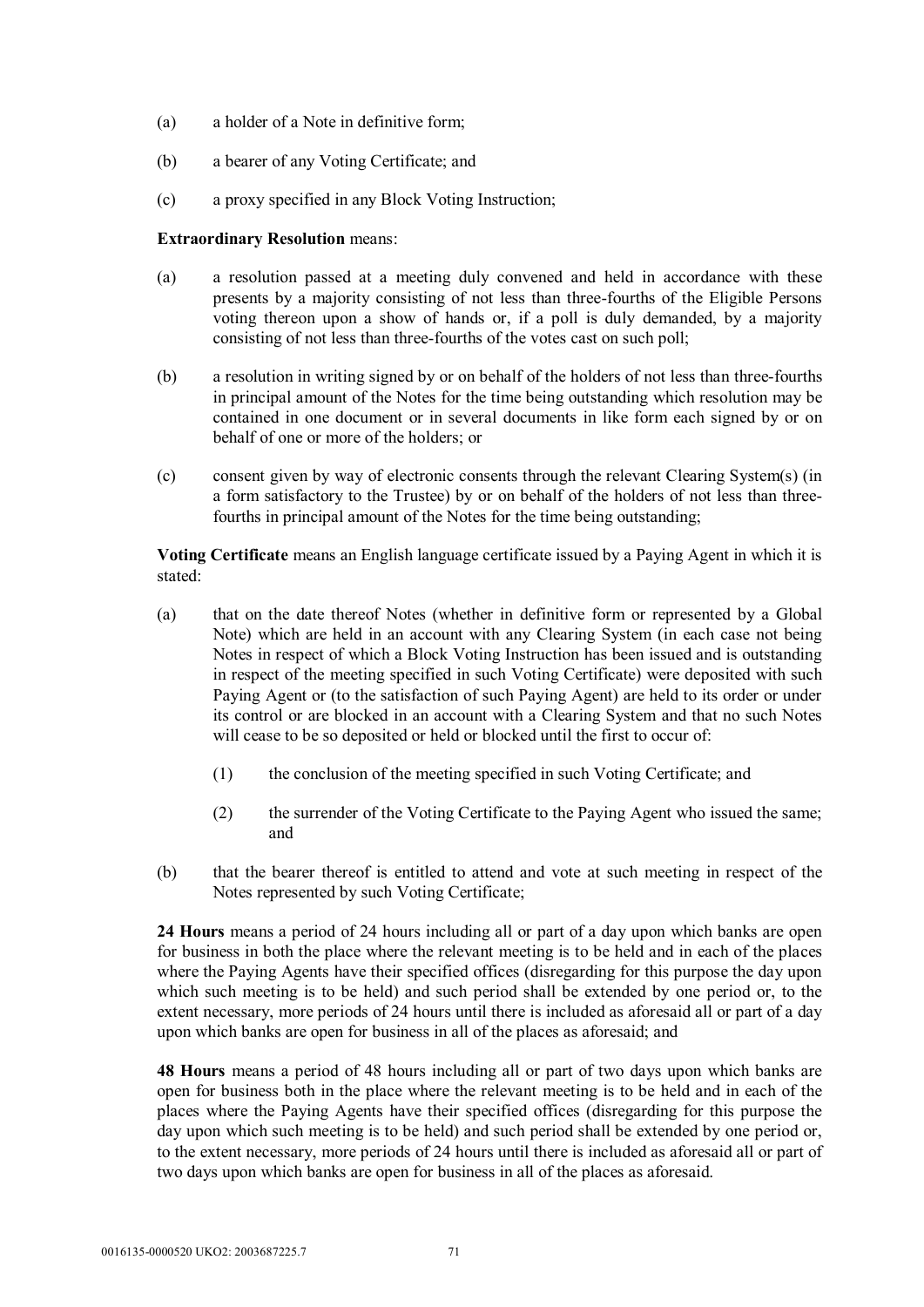For the purposes of calculating a period of **Clear Days** in relation to a meeting, no account shall be taken of the day on which the notice of such meeting is given (or, in the case of an adjourned meeting, the day on which the meeting to be adjourned is held) or the day on which such meeting is held.

All references in this Schedule to a "meeting" shall, where the context so permits, include any relevant adjourned meeting.

### **EVIDENCE OF ENTITLEMENT TO ATTEND AND VOTE**

2. A holder of a Note (whether in definitive form or represented by a Global Note) which is held in an account with any Clearing System may require the issue by a Paying Agent of Voting Certificates and Block Voting Instructions in accordance with the terms of paragraph 3.

For the purposes of paragraph 3, the Principal Paying Agent and each Paying Agent shall be entitled to rely, without further enquiry, on any information or instructions received from a Clearing System and shall have no liability to any holder or other person for any loss, damage, cost, claim or other liability occasioned by its acting in reliance thereon, nor for any failure by a Clearing System to deliver information or instructions to the Principal Paying Agent or any Paying Agent.

The holder of any Voting Certificate or the proxies named in any Block Voting Instruction shall for all purposes in connection with the relevant meeting be deemed to be the holder of the Notes to which such Voting Certificate or Block Voting Instruction relates and the Paying Agent with which such Notes have been deposited or the person holding Notes to the order or under the control of such Paying Agent or the Clearing System in which such Notes have been blocked shall be deemed for such purposes not to be the holder of those Notes.

### **PROCEDURE FOR ISSUE OF VOTING CERTIFICATES, BLOCK VOTING INSTRUCTIONS AND PROXIES**

3. (A) *Definitive Notes not held in a Clearing System*

If Notes have been issued in definitive form and are not held in an account with any Clearing System, the Trustee may from time to time prescribe further regulations (in accordance with paragraph 23) to enable the holders of such Notes to attend and/or vote at a meeting in respect of such Notes.

### (B) *Global Notes and definitive Notes held in a Clearing System - Voting Certificate*

A holder of a Note (not being a Note in respect of which instructions have been given to the Principal Paying Agent in accordance with paragraph 3(C)) represented by a Global Note or which is in definitive form and is held in an account with any Clearing System may procure the delivery of a Voting Certificate in respect of such Note by giving notice to the Clearing System through which such holder's interest in the Note is held specifying by name a person (an **Identified Person**) (which need not be the holder himself) to collect the Voting Certificate and attend and vote at the meeting. The relevant Voting Certificate will be made available at or shortly prior to the commencement of the meeting by the Principal Paying Agent against presentation by such Identified Person of the form of identification previously notified by such holder to the Clearing System. The Clearing System may prescribe forms of identification (including, without limitation, a passport or driving licence) which it deems appropriate for these purposes. Subject to receipt by the Principal Paying Agent from the Clearing System, no later than 24 Hours prior to the time for which such meeting is convened, of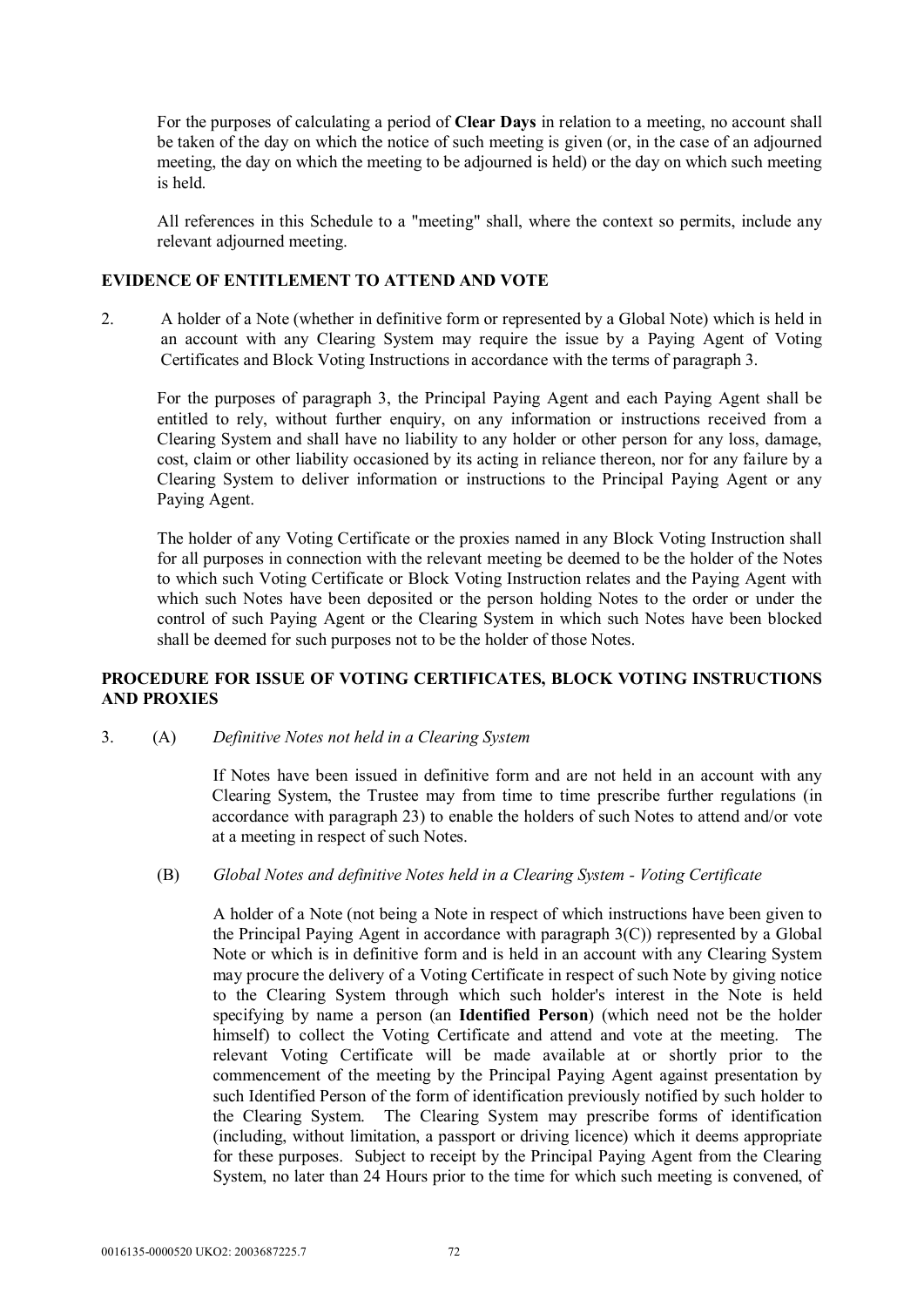notification of the principal amount of the Notes to be represented by any such Voting Certificate and the form of identification against presentation of which such Voting Certificate should be released, the Principal Paying Agent shall, without any obligation to make further enquiry, make available Voting Certificates against presentation of the form of identification corresponding to that notified.

#### (C) *Global Notes and definitive Notes held in a Clearing System - Block Voting Instruction*

A holder of a Note (not being a Note in respect of which a Voting Certificate has been issued) represented by a Global Note or which is in definitive form and is held in an account with any Clearing System may require the Principal Paying Agent to issue a Block Voting Instruction in respect of such Note by first instructing the Clearing System through which such holder's interest in the Note is held to procure that the votes attributable to such Note should be cast at the meeting in a particular way in relation to the resolution or resolutions to be put to the meeting. Any such instruction shall be given in accordance with the rules of the Clearing System then in effect. Subject to receipt by the Principal Paying Agent of instructions from the Clearing System, no later than 24 Hours prior to the time for which such meeting is convened, of notification of the principal amount of the Notes in respect of which instructions have been given and the manner in which the votes attributable to such Notes should be cast, the Principal Paying Agent shall, without any obligation to make further enquiry, appoint a proxy to attend the meeting and cast votes in accordance with such instructions.

- (D) Each Block Voting Instruction, together (if so requested by the Trustee) with proof satisfactory to the Trustee of its due execution on behalf of the relevant Paying Agent shall be deposited by the relevant Paying Agent at such place as the Trustee shall approve not less than 24 Hours before the time appointed for holding the meeting at which the proxy or proxies named in the Block Voting Instruction proposes to vote, and in default the Block Voting Instruction shall not be treated as valid unless the Chairman of the meeting decides otherwise before such meeting proceeds to business. A copy of each Block Voting Instruction shall be deposited with the Trustee before the commencement of the meeting but the Trustee shall not thereby be obliged to investigate or be concerned with the validity of or the authority of the proxy or proxies named in any such Block Voting Instruction.
- (E) Any vote given in accordance with the terms of a Block Voting Instruction shall be valid notwithstanding the previous revocation or amendment of the Block Voting Instruction or of any of the instructions of the relevant holder or the relevant Clearing System (as the case may be) pursuant to which it was executed provided that no intimation in writing of such revocation or amendment has been received from the relevant Paying Agent by the Issuer at its registered office (or such other place as may have been required or approved by the Trustee for the purpose) by the time being 24 Hours before the time appointed for holding the meeting at which the Block Voting Instruction is to be used.

## **CONVENING OF MEETINGS, QUORUM AND ADJOURNED MEETINGS**

4. The Issuer, the Guarantor or the Trustee may at any time, and the Issuer and the Trustee (in relation to the Trustee subject it being indemnified and/or secured and/or prefunded to its satisfaction) shall upon a requisition in writing in the English language signed by the holders of not less than ten per cent. in principal amount of the Notes for the time being outstanding, convene a meeting and if the Issuer makes default for a period of seven days in convening such a meeting the same may be convened by the Trustee or the requisitionists. Whenever the Issuer or the Guarantor is about to convene any such meeting the Issuer or the Guarantor, as the case may be, shall forthwith give notice in writing to the Trustee of the day, time and place thereof and of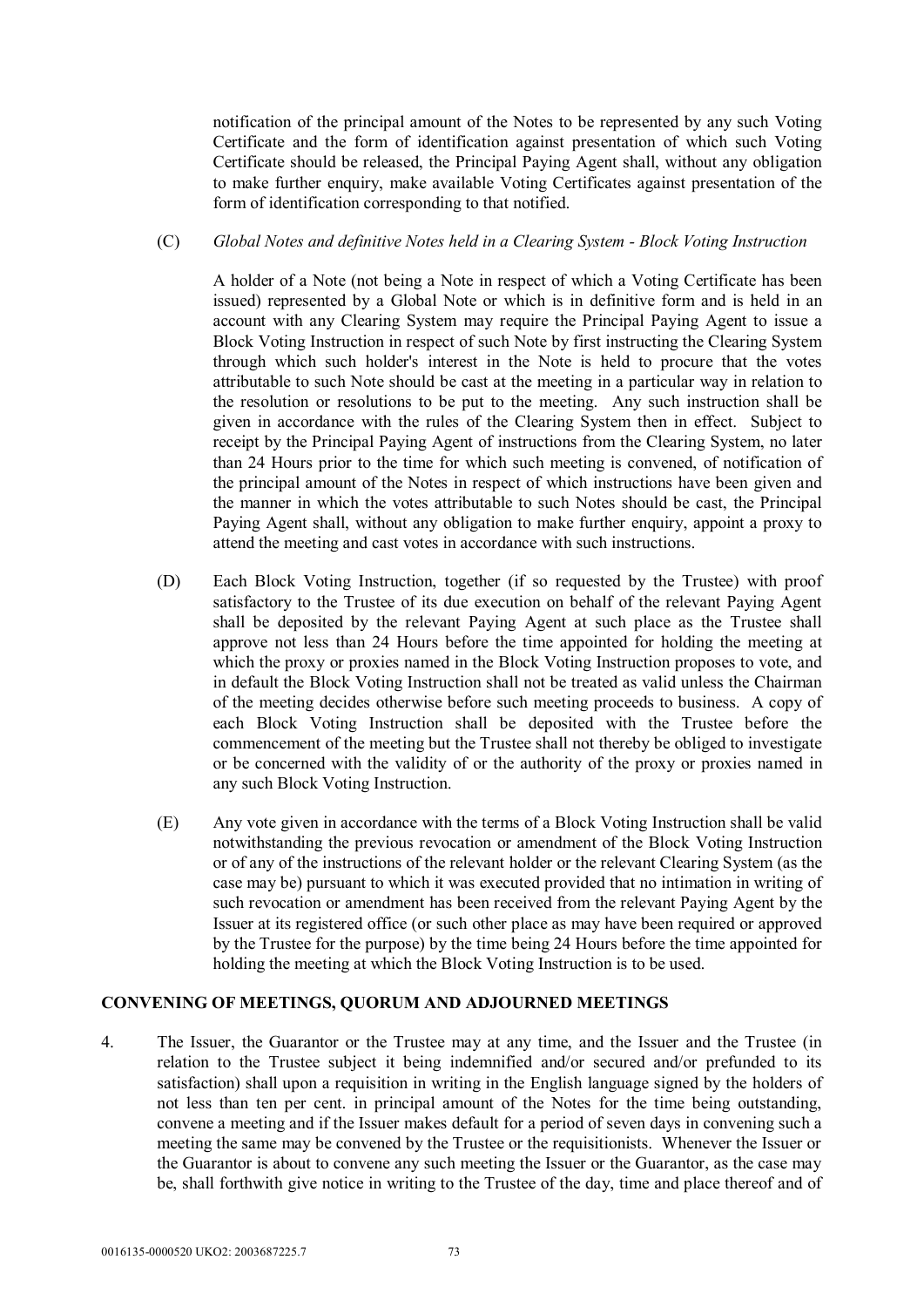the nature of the business to be transacted thereat. Every such meeting shall be held at such time and place as the Trustee may appoint or approve in writing (which need not be a physical place and instead may be held via an audio or video conference call or as a combined physical meeting and meeting held via an audio or video conference call).

- 5. At least 14 clear days' notice specifying the place, day and hour of meeting shall be given to the holders prior to any meeting in the manner provided by Condition 13 (*Notices*). Such notice, which shall be in the English language, shall state generally the nature of the business to be transacted at the meeting thereby convened and, where an Extraordinary Resolution will be proposed at the meeting, shall either specify in such notice the terms of such resolution or state fully the effect on the holders of such resolution, if passed. Such notice shall include statements as to the manner in which holders may arrange for Voting Certificates or Block Voting Instructions to be issued and, if applicable, appoint proxies. A copy of the notice shall be sent by post to the Trustee (unless the meeting is convened by the Trustee), to the Issuer (unless the meeting is convened by the Issuer) and to the Guarantor (unless the meeting is convened by the Guarantor). A meeting that has been validly convened in accordance with paragraph 4 above, may be cancelled by the person who convened such meeting by giving at least seven days' notice (exclusive of the day on which the notice is given or deemed to be given and of the day of the meeting) to the Noteholders (with a copy to the Trustee where such meeting was convened by the Issuer or to the Issuer where such meeting was convened by the Trustee). Any meeting cancelled in accordance with this paragraph 5 shall be deemed not to have been convened.
- 6. A person (who may but need not be a holder) nominated in writing by the Trustee shall be entitled to take the chair at the relevant meeting, but if no such nomination is made or if at any meeting the person nominated shall not be present within 15 minutes after the time appointed for holding the meeting the holders present shall choose one of their number to be Chairman, failing which the Issuer may appoint a Chairman. The Chairman of an adjourned meeting need not be the same person as was Chairman of the meeting from which the adjournment took place.
- 7. At any such meeting one or more Eligible Persons present and holding or representing in the aggregate more than 50 per cent. in principal amount of the Notes for the time being outstanding shall (subject as provided below) form a quorum for the transaction of business (including the passing of an Extraordinary Resolution) PROVIDED THAT at any meeting the business of which includes any Basic Terms Modification (which shall, subject only to subclause 19.2 and clause 21, only be capable of being effected after having been approved by Extraordinary Resolution) the quorum shall be one or more Eligible Persons present and holding or representing in the aggregate not less than two-thirds of the principal amount of the Notes for the time being outstanding. No business (other than the choosing of a Chairman) shall be transacted at any meeting unless the requisite quorum is present at the commencement of the relevant business.
- 8. If within 15 minutes (or such longer period not exceeding 30 minutes as the Chairman may decide) after the time appointed for any such meeting a quorum is not present for the transaction of any particular business, then, subject and without prejudice to the transaction of the business (if any) for which a quorum is present, the meeting shall if convened upon the requisition of holders be dissolved. In any other case it shall stand adjourned for such period, being not less than 13 Clear Days nor more than 42 Clear Days, and to such place as may be appointed by the Chairman either at or subsequent to such meeting and approved by the Trustee). If within 15 minutes (or such longer period not exceeding 30 minutes as the Chairman may decide) after the time appointed for any adjourned meeting a quorum is not present for the transaction of any particular business, then, subject and without prejudice to the transaction of the business (if any) for which a quorum is present, the Chairman may either (with the approval of the Trustee) dissolve such meeting or adjourn the same for such period, being not less than 13 Clear Days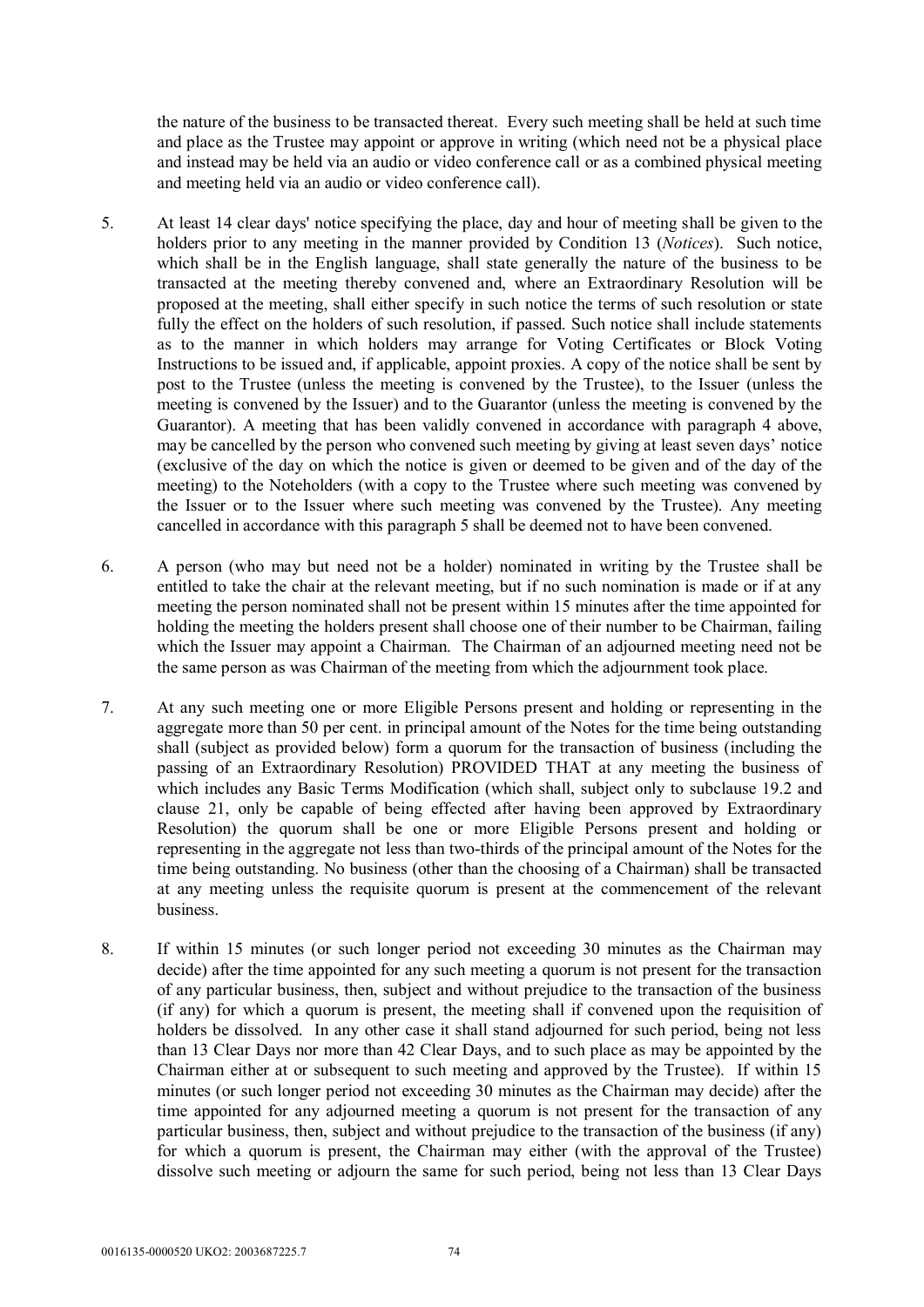(but without any maximum number of Clear Days), and to such place as may be appointed by the Chairman either at or subsequent to such adjourned meeting and approved by the Trustee, and the provisions of this sentence shall apply to all further adjourned such meetings.

- 9. At any adjourned meeting one or more Eligible Persons present (whatever the principal amount of the Notes so held or represented by them) shall (subject as provided below) form a quorum and shall have power to pass any resolution and to decide upon all matters which could properly have been dealt with at the meeting from which the adjournment took place had the requisite quorum been present PROVIDED THAT at any adjourned meeting the quorum for the transaction of business comprising any Basic Terms Modification shall be one or more Eligible Persons present and holding or representing in the aggregate not less than one-third of the principal amount of the Notes for the time being outstanding.
- 10. Notice of any adjourned meeting shall be given in the same manner as notice of an original meeting but as if 10 were substituted for 21 in paragraph 5 and such notice shall state the required quorum.

### **CONDUCT OF BUSINESS AT MEETINGS**

- 11. Every question submitted to a meeting shall be decided in the first instance by a show of hands. A poll may be demanded (before or on the declaration of the result of the show of hands) by the Chairman, the Issuer, the Guarantor, the Trustee or any Eligible Person (whatever the amount of the Notes so held or represented by him).
- 12. At any meeting, unless a poll is duly demanded, a declaration by the Chairman that a resolution has been carried or carried by a particular majority or lost or not carried by a particular majority shall be conclusive evidence of the fact without proof of the number or proportion of the votes recorded in favour of or against such resolution.
- 13. Subject to paragraph 15, if at any such meeting a poll is so demanded it shall be taken in such manner and, subject as hereinafter provided, either at once or after an adjournment as the Chairman directs and the result of such poll shall be deemed to be the resolution of the meeting at which the poll was demanded as at the date of the taking of the poll. The demand for a poll shall not prevent the continuance of the meeting for the transaction of any business other than the motion on which the poll has been demanded.
- 14. The Chairman may, with the consent of (and shall if directed by) any such meeting, adjourn the same from time to time and from place to place; but no business shall be transacted at any adjourned meeting except business which might lawfully have been transacted at the meeting from which the adjournment took place.
- 15. Any poll demanded at any such meeting on the election of a Chairman or on any question of adjournment shall be taken at the meeting without adjournment.
- 16. Any director or officer of the Trustee, its lawyers and financial advisers, any director or officer of the Issuer or, as the case may be, the Guarantor, their lawyers and financial advisers, any director or officer of any of the Paying Agents and any other person authorised so to do by the Trustee may attend and speak at any meeting. Save as aforesaid, no person shall be entitled to attend and speak nor shall any person be entitled to vote at any meeting unless he is an Eligible Person. No person shall be entitled to vote at any meeting in respect of Notes which are deemed to be not outstanding by virtue of the proviso to the definition of "outstanding" in clause 1.
- 17. At any meeting: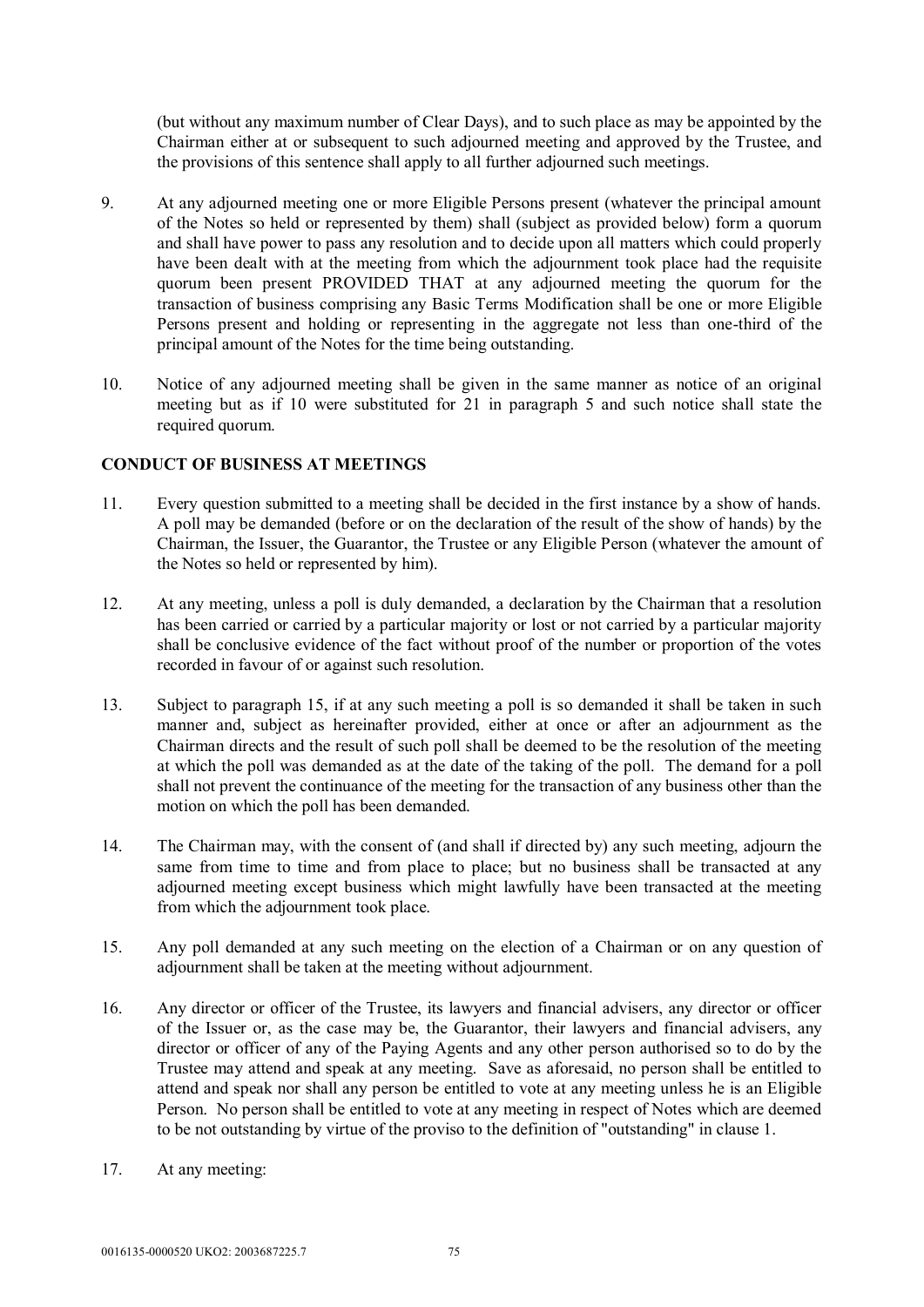- (a) on a show of hands every Eligible Person present shall have one vote; and
- (b) on a poll every Eligible Person present shall have one vote in respect of each £1 or such other amount as the Trustee may in its absolute discretion stipulate, in principal amount of the Notes held or represented by such Eligible Person.

Without prejudice to the obligations of the proxies named in any Block Voting Instruction, any Eligible Person entitled to more than one vote need not use all his votes or cast all the votes to which he is entitled in the same way.

- 18. The proxies named in any Block Voting Instruction need not be holders. Nothing herein shall prevent any of the proxies named in any Block Voting Instruction from being a director, officer or representative of or otherwise connected with the Issuer or the Guarantor.
- 19. The Noteholders shall in addition to the powers hereinbefore given have the following powers exercisable (without prejudice to any powers conferred on other persons by these presents) only by Extraordinary Resolution (subject, in the case of an Extraordinary Resolution to be proposed at a meeting, to the provisions relating to quorum contained in paragraphs 7 and 9) namely:
	- (a) Power to sanction any compromise or arrangement proposed to be made between the Issuer, the Guarantor, the Trustee, any Appointee and the holders and Couponholders or any of them.
	- (b) Power to sanction any abrogation, modification, compromise or arrangement in respect of the rights of the Trustee, any Appointee, the holders, the Couponholders,/or the Issuer or the Guarantor against any other or others of them or against any of their property whether such rights arise under these presents or otherwise.
	- (c) Power to assent to any modification of the provisions of these presents which is proposed by the Issuer, the Guarantor, the Trustee or any holder.
	- (d) Power to give any authority or sanction which under the provisions of these presents is required to be given by Extraordinary Resolution.
	- (e) Power to appoint any persons (whether holders or not) as a committee or committees to represent the interests of the holders and to confer upon such committee or committees any powers or discretions which the holders could themselves exercise by Extraordinary Resolution.
	- (f) Power to approve of a person to be appointed a trustee and power to remove any trustee or trustees for the time being of these presents.
	- (g) Power to discharge or exonerate the Trustee and/or any Appointee from all liability in respect of any act or omission for which the Trustee and/or such Appointee may have become responsible under these presents.
	- (h) Power to authorise the Trustee and/or any Appointee to concur in and execute and do all such deeds, instruments, acts and things as may be necessary to carry out and give effect to any Extraordinary Resolution.
	- (i) Power to sanction any scheme or proposal for the exchange or sale of the Notes for or the conversion of the Notes into or the cancellation of the Notes in consideration of shares, stock, notes, bonds, debentures, debenture stock and/or other obligations and/or securities of the Issuer or any other company formed or to be formed, or for or into or in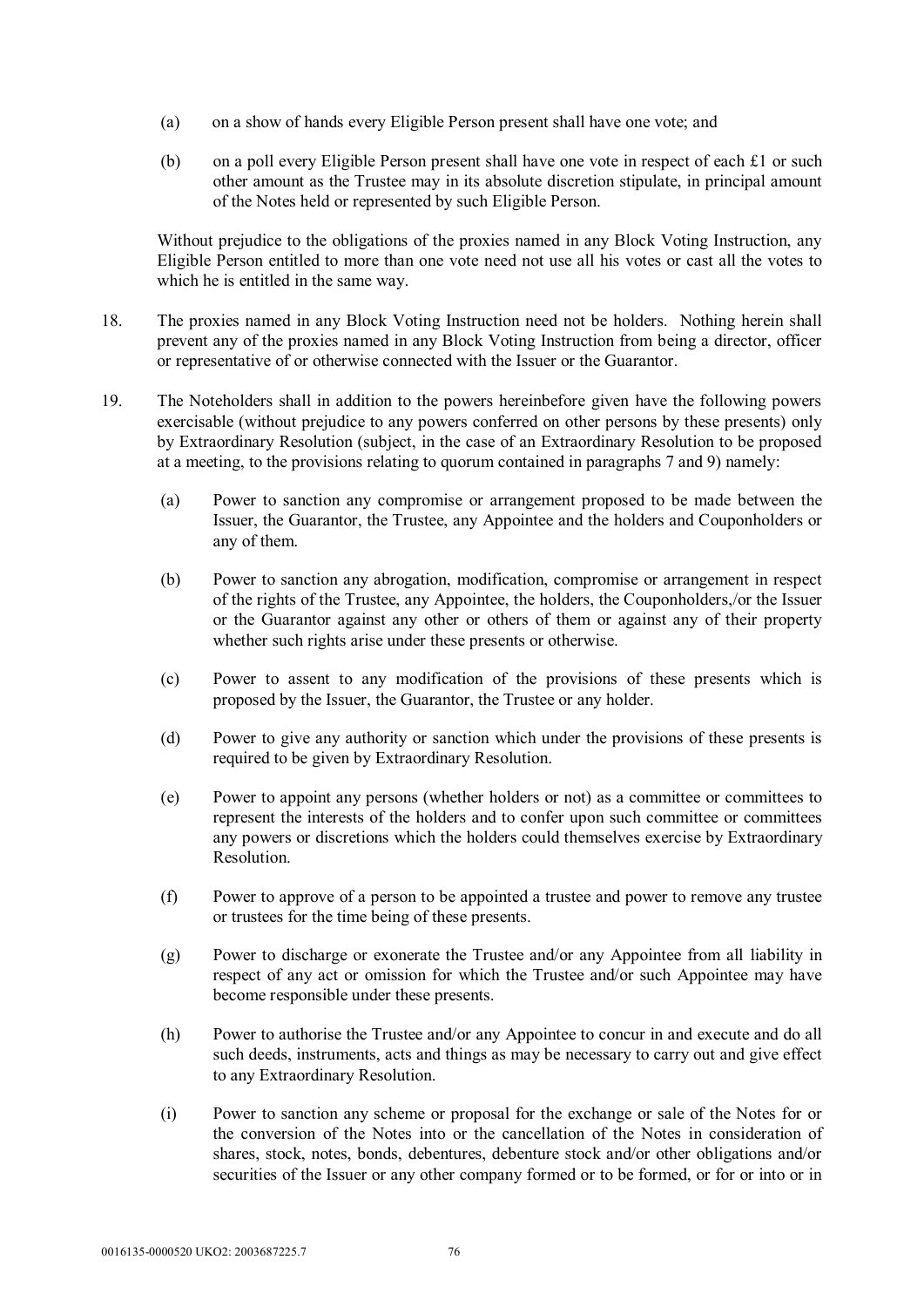consideration of cash, or partly for or into or in consideration of such shares, stock, notes, bonds, debentures, debenture stock and/or other obligations and/or securities as aforesaid and partly for or into or in consideration of cash.

- (j) Power to approve the substitution of any entity for the Issuer and/or the Guarantor (or any previous substitute) as principal debtor and/or guarantor, as the case may be, under these presents.
- 20. Any Extraordinary Resolution (i) passed at a meeting of the holders duly convened and held in accordance with these presents, (ii) passed as an Extraordinary Resolution in writing in accordance with these presents or (iii) passed by way of electronic consents given by holders through the relevant Clearing System(s) in accordance with these presents shall be binding upon all the holders whether or not present or whether or not represented at any meeting and whether or not voting on such Extraordinary Resolution and upon all Couponholders and each of them shall be bound to give effect thereto accordingly and the passing of any such Extraordinary Resolution shall be conclusive evidence that the circumstances justify the passing thereof. Notice of the result of the voting on any Extraordinary Resolution duly considered by the holders shall be published in accordance with Condition 13 (*Notices)* by the Issuer within 14 days of such result being known, PROVIDED THAT the non-publication of such notice shall not invalidate such result.
- 21. Minutes of all resolutions and proceedings at every meeting shall be made and entered in books to be from time to time provided for that purpose by the Issuer and any such minutes as aforesaid, if purporting to be signed by the Chairman of the meeting at which such resolutions were passed or proceedings transacted, shall be conclusive evidence of the matters therein contained and, until the contrary is proved, every such meeting in respect of the proceedings of which minutes have been made shall be deemed to have been duly held and convened and all resolutions passed or proceedings transacted thereat to have been duly passed or transacted.
- 22. (A) If and whenever the Issuer has issued and has outstanding Notes of more than one series the foregoing provisions of this Schedule shall have effect subject to the following modifications:
	- (i) a resolution which in the opinion of the Trustee affects the Notes of only one series shall be deemed to have been duly passed if passed at a separate meeting (or by a separate resolution in writing or by a separate resolution passed by way of consents received through the relevant Clearing System(s)) of the holders of the Notes of that series;
	- (ii) a resolution which in the opinion of the Trustee affects the Notes of more than one series but does not give rise (in the opinion of the Trustee) to an actual or potential conflict of interest between the holders of Notes of any of the series so affected shall be deemed to have been duly passed if passed at a single meeting (or by a single resolution in writing or by a single resolution passed by way of consents received through the relevant Clearing System(s)) of the holders of the Notes of all the series so affected;
	- (iii) a resolution which in the opinion of the Trustee affects the Notes of more than one series and gives or may give rise (in the opinion of the Trustee) to a conflict of interest between the holders of the Notes of one series or group of series so affected and the holders of the Notes of another series or group of series so affected shall be deemed to have been duly passed only if passed at separate meetings (or by separate resolutions in writing or by separate resolutions passed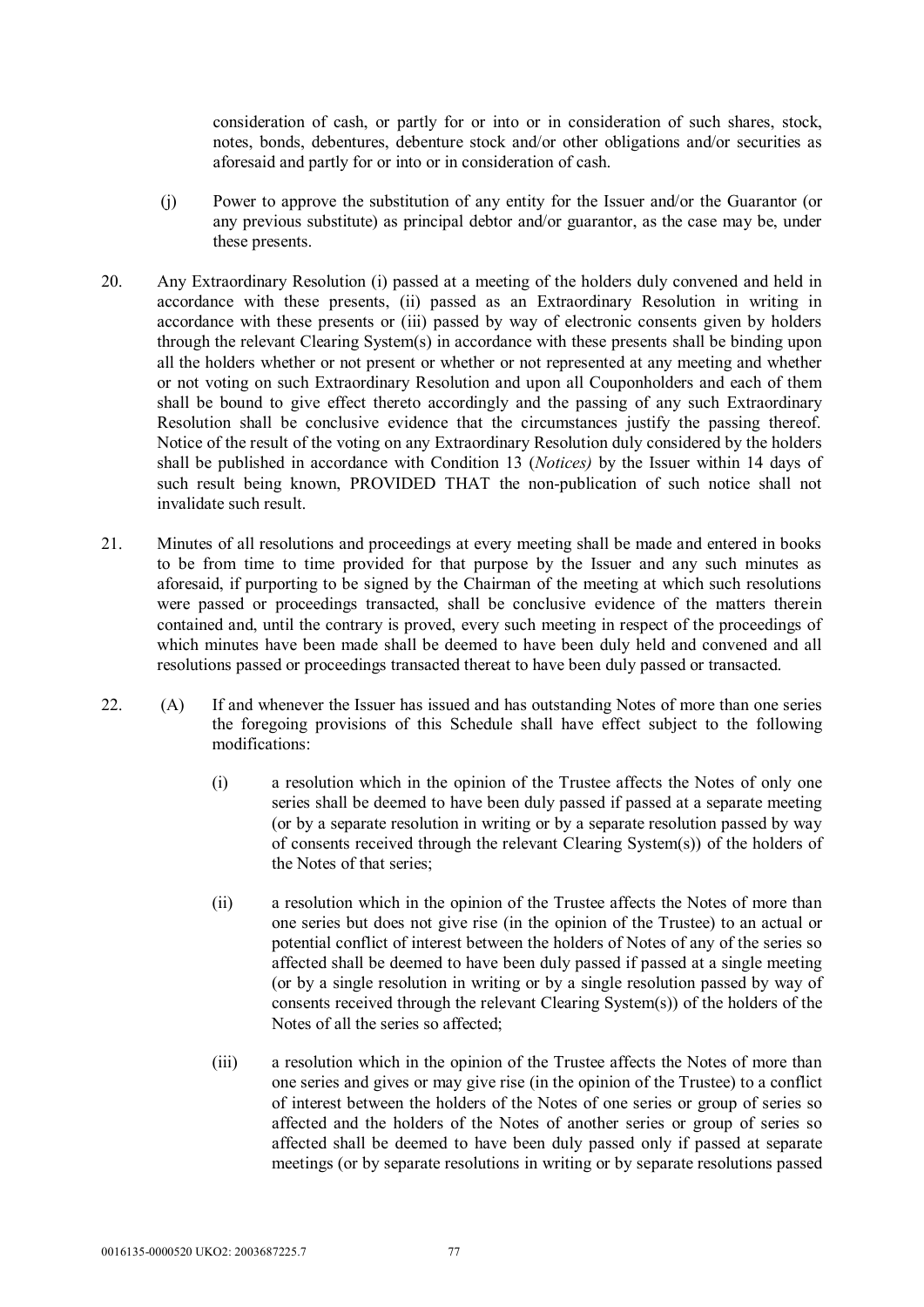by way of consents received through the relevant Clearing System(s)) of the holders of the Notes of each series or group of series so affected; and

- (iv) to all such meetings all the preceding provisions of this Schedule shall *mutatis mutandis* apply as though references therein to Notes and holders were references to the Notes of the series or group of series in question or to the holders of such Notes, as the case may be.
- (B) Subject as provided below, if the Issuer has issued and has outstanding Notes which are not denominated in Pounds Sterling, or in the case of any meeting of Notes of more than one currency, the principal amount of such Notes shall:
	- (i) for the purposes of paragraph 4, be the equivalent in Pounds Sterling at the spot rate of a bank nominated by the Trustee for the conversion of the relevant currency or currencies into Pounds Sterling on the seventh dealing day prior to the day on which the requisition in writing is received by the Issuer; and
	- (ii) for the purposes of paragraphs 7, 9 and 17 (whether in respect of the meeting or any adjourned such meeting or any poll resulting therefrom), be the equivalent at such spot rate on the seventh dealing day prior to the day of such meeting.

In such circumstances, on any poll each person present shall have one vote for each £1 (or such other Pounds Sterling amount as the Trustee may in its absolute discretion stipulate) in principal amount of the Notes (converted as above) which he holds or represents. For the avoidance of doubt, in the case of a meeting of Notes which are denominated in a single currency which is not Pounds Sterling, the Trustee (in its sole discretion) may agree with the Issuer that the relevant currency for the purposes of the meeting (including, without limitation, the quorum and voting calculations) shall be the currency of the relevant Notes, in which case the provisions of this Schedule shall be construed accordingly.

23. Subject to all other provisions of these presents the Trustee may (after consultation with the Issuer and the Guarantor where the Trustee considers such consultation to be practicable but without the consent of the Issuer, the Guarantor, the holders or the Couponholders) prescribe such further or alternative regulations regarding the requisitioning and/or the holding of meetings and attendance and voting thereat as the Trustee may in its sole discretion reasonably think fit (including, without limitation, (i) the substitution for periods of 24 Hours and 48 Hours referred to in this Schedule of shorter periods and (ii) the holding of meetings via an audio or video conference call). Such regulations may, without prejudice to the generality of the foregoing, reflect the practices and facilities of any relevant Clearing System. Notice of any such further or alternative regulations may, at the sole discretion of the Trustee, be given to holders in accordance with Condition 13 (*Notices*) at the time of service of any notice convening a meeting or at such other time as the Trustee may decide.

#### 24. WRITTEN RESOLUTION AND ELECTRONIC CONSENT

Subject to the following sentence, a Written Resolution may be contained in one document or in several documents in like form, each signed by or on behalf of one or more of the Noteholders.

For so long as the Notes are in the form of a Global Note held on behalf of, or a Global Certificate registered in the name of any nominee for, one or more of Euroclear, Clearstream, Luxembourg or an Alternative Clearing System, then, in respect of any resolution proposed by the Issuer, the Guarantor or the Trustee: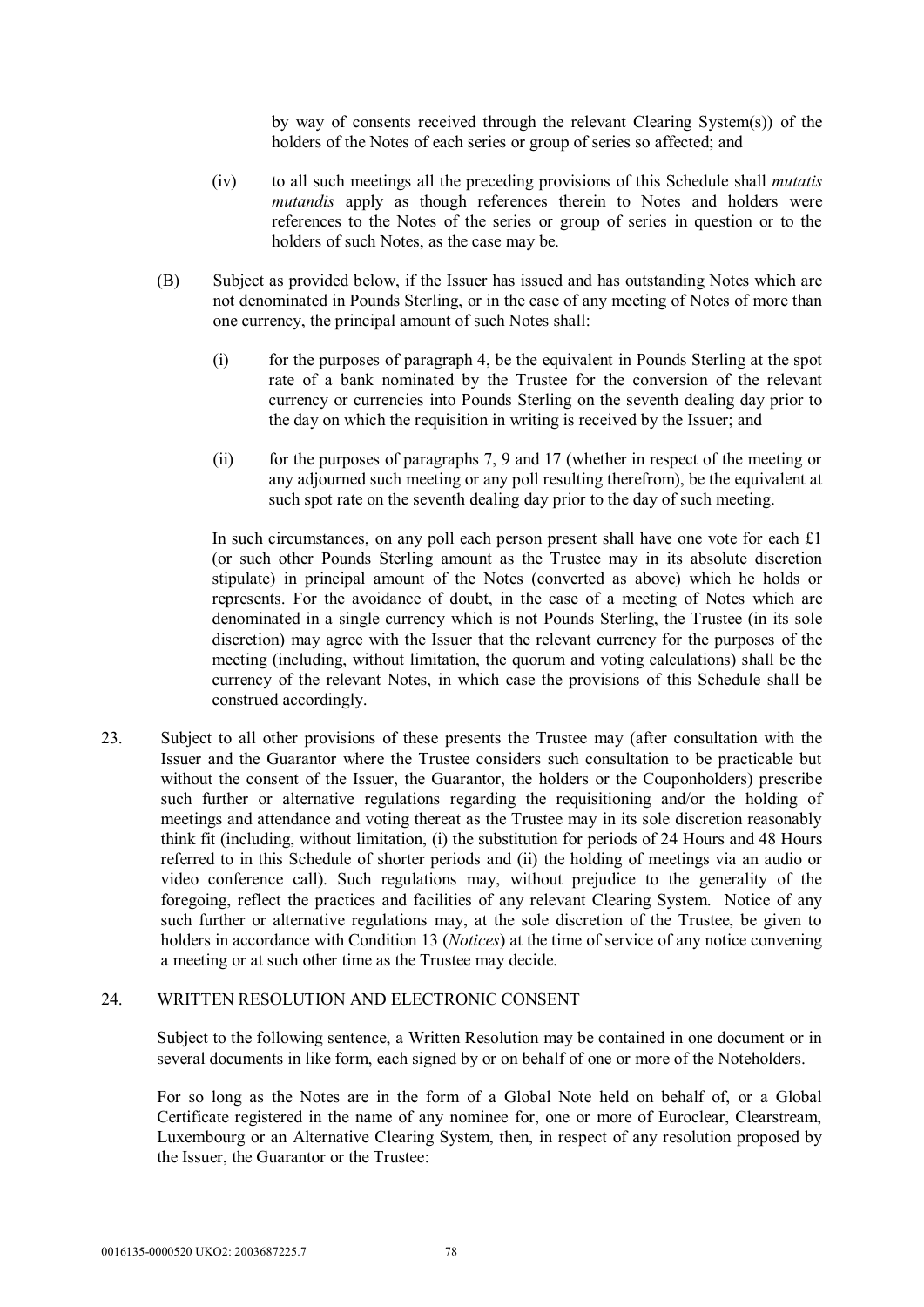(A) *Electronic Consent:* where the terms of the resolution proposed by the Issuer, the Guarantor or the Trustee (as the case may be) have been notified to the Noteholders through the relevant clearing system(s) as provided in sub-paragraphs (i) and/or (ii) below, each of the Issuer, the Guarantor and the Trustee shall be entitled to rely upon approval of such resolution given by way of electronic consents communicated through the electronic communications systems of the relevant clearing system(s) to the Principal Paying Agent or another specified agent and/or the Trustee in accordance with their operating rules and procedures by or on behalf of the holders of not less than three fourths in principal amount of the Notes outstanding (the "**Required Proportion**") ("**Electronic Consent**") by close of business on the Relevant Date. Any resolution passed in such manner shall be binding on all Noteholders and Couponholders, even if the relevant consent or instruction proves to be defective. None of the Issuer, the Guarantor or the Trustee shall be liable or responsible to anyone for such reliance.

- (i) When a proposal for a resolution to be passed as an Electronic Consent has been made, at least 10 days' notice (exclusive of the day on which the notice is given and of the day on which affirmative consents will be counted) shall be given to the Noteholders through the relevant clearing system(s). The notice shall specify, in sufficient detail to enable Noteholders to give their consents in relation to the proposed resolution, the method by which their consents may be given (including, where applicable, blocking of their accounts in the relevant clearing system(s)) and the time and date (the "**Relevant Date**") by which they must be received in order for such consents to be validly given, in each case subject to and in accordance with the operating rules and procedures of the relevant clearing system(s).
- (ii) If, on the Relevant Date on which the consents in respect of an Electronic Consent are first counted, such consents do not represent the Required Proportion, the resolution shall, if the party proposing such resolution (the "**Proposer**") so determines, be deemed to be defeated. Such determination shall be notified in writing to the other party or parties to the Trust Deed. Alternatively, the Proposer may give a further notice to Noteholders that the resolution will be proposed again on such date and for such period as shall be agreed with the Trustee (unless the Trustee is the Proposer). Such notice must inform Noteholders that insufficient consents were received in relation to the original resolution and the information specified in sub-paragraph (i) above. For the purpose of such further notice, references to "**Relevant Date**" shall be construed accordingly.

For the avoidance of doubt, an Electronic Consent may only be used in relation to a resolution proposed by the Issuer, the Guarantor or the Trustee which is not then the subject of a meeting that has been validly convened in accordance with paragraph 3 above, unless that meeting is or shall be cancelled or dissolved; and

(B) *Written Resolution:* where Electronic Consent is not being sought, for the purpose of determining whether a Written Resolution has been validly passed, the Issuer, the Guarantor and the Trustee shall be entitled to rely on consent or instructions given in writing directly to the Issuer, the Guarantor and/or the Trustee, as the case may be, (a) by accountholders in the clearing system(s) with entitlements to such Global Note and/or, (b) where the accountholders hold any such entitlement on behalf of another person, on written consent from or written instruction by the person identified by that accountholder or the person for whom such entitlement is held. For the purpose of establishing the entitlement to give any such consent or instruction, the Issuer and the Trustee shall be entitled to rely on any certificate or other document issued by, in the case of (a) above, Euroclear, Clearstream, Luxembourg or any other relevant alternative clearing system (the "**relevant clearing system**") and, in the case of (b) above, the relevant clearing system and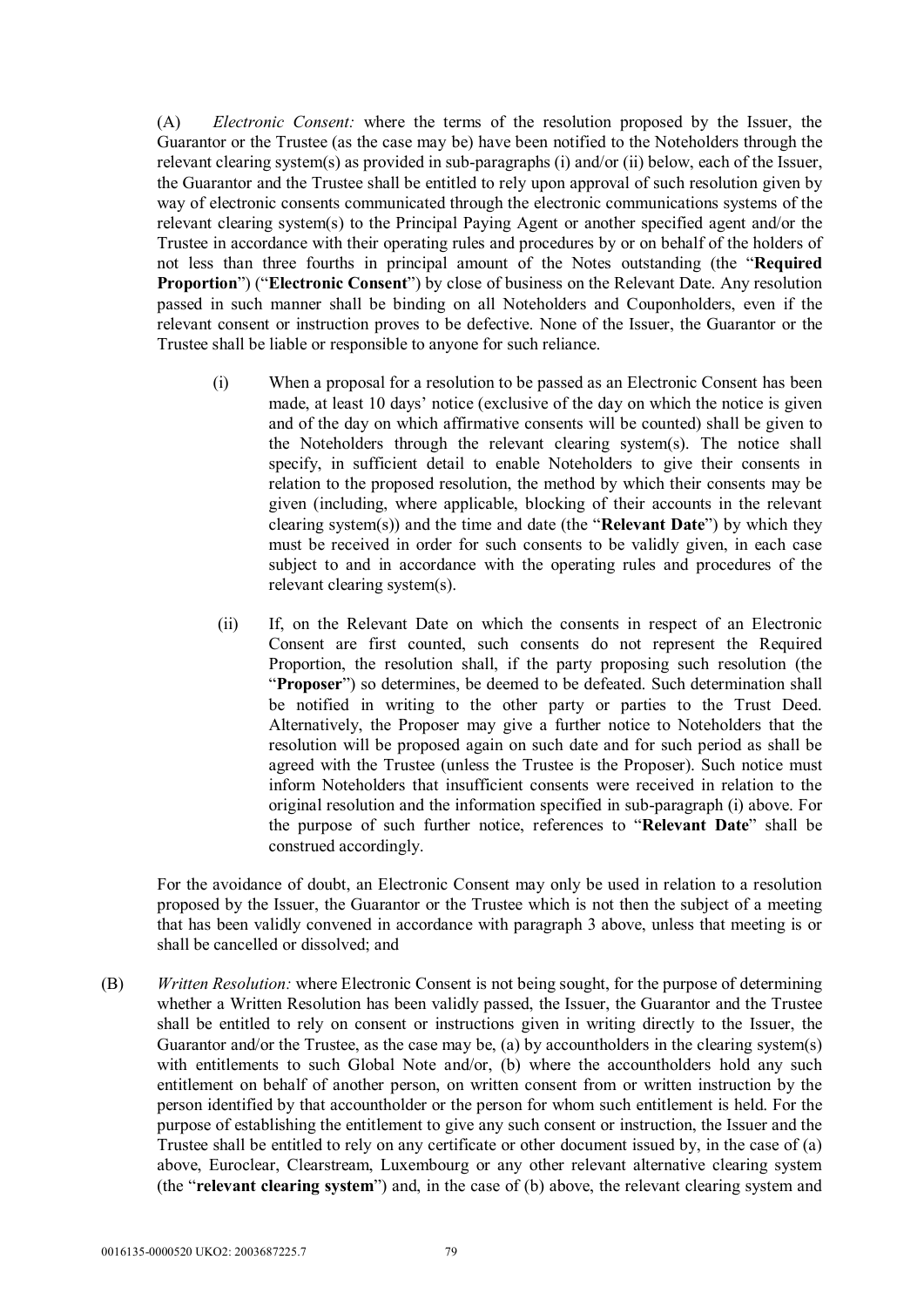the person identified by the relevant clearing system for the purposes of (b) above. Any resolution passed in such manner shall be binding on all Noteholders and Couponholders, even if the relevant consent or instruction proves to be defective. Any such certificate or other document shall, in the absence of manifest error, be conclusive and binding for all purposes. Any such certificate or other document may comprise any form of statement or print out of electronic records provided by the relevant clearing system (including Euroclear's EUCLID or Clearstream, Luxembourg's CreationOnline system) in accordance with its usual procedures and in which the accountholder of a particular principal or principal amount of the Notes is clearly identified together with the amount of such holding. None of the Issuer, the Guarantor nor the Trustee shall be liable to any person by reason of having accepted as valid or not having rejected any certificate or other document to such effect purporting to be issued by any such person and subsequently found to be forged or not authentic.

A Written Resolution and/or Electronic Consent shall take effect as an Extraordinary Resolution. A Written Resolution and/or Electronic Consent will be binding on all Noteholders and holders of Coupons, whether or not they participated in such Written Resolution and/or Electronic Consent.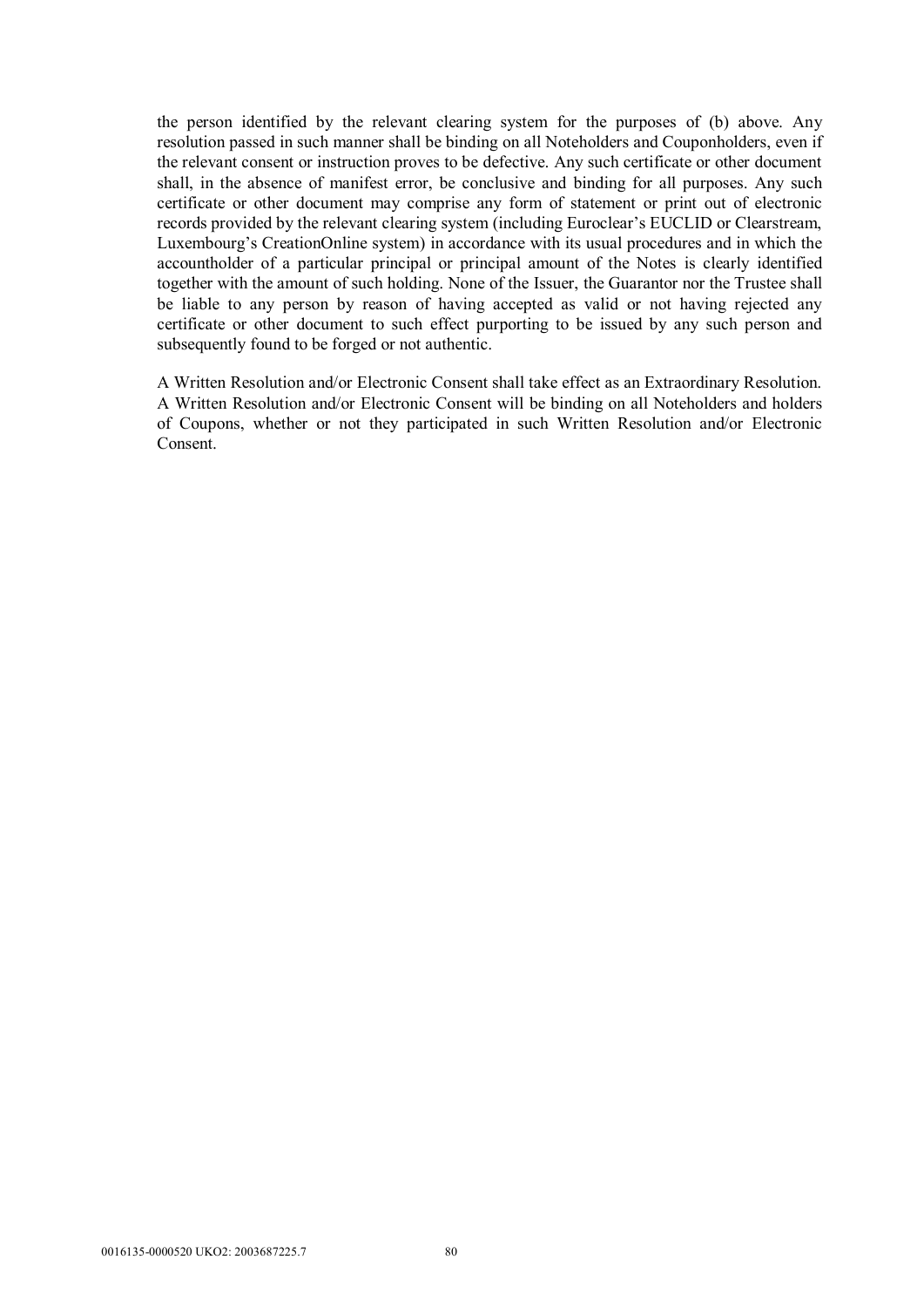#### **SCHEDULE 4**

#### **FORM OF AUTHORISED SIGNATORY'S CERTIFICATE**

To: HSBC Corporate Trustee Company (UK) Limited Issuer Services, 8 Canada Square, London, E14 5HQ

For the attention of: Issuer Services Trustee Administration

[*Date*]

Dear Sir or Madam

#### **£400,000,000 2.875 per cent. Guaranteed Notes due 8 February 2034**

This certificate is delivered to you in accordance with Clause  $14(g)$  of the Trust Deed dated 8 February 2022 (the **Trust Deed**) and made between **The Sage Group plc** (the **Issuer**), **Sage Treasury Company Limited** (the **Guarantor**) and **HSBC Corporate Trustee Company (UK) Limited** (the **Trustee**). All words and expressions defined in the Trust Deed shall (save as otherwise provided herein or unless the context otherwise requires) have the same meanings herein.

We hereby certify that, to the best of our knowledge, information and belief (having made all reasonable enquiries):

- (a) as at  $\begin{bmatrix} 1 \\ 1 \end{bmatrix}$ , no Event of Default or Potential Event of Default existed [other than  $\begin{bmatrix} 1 \\ 1 \end{bmatrix}^2$  and no Event of Default, Potential Event of Default or Put Event had existed at any time since  $\lceil \,\rceil^3$  [the certification date (as defined in the Trust Deed) of the last certificate delivered under Clause  $14(g)$ <sup>1</sup> [other than  $\begin{bmatrix} 1 \end{bmatrix}^5$ ; and
- (b) from and including  $\int_0^3$  [the certification date of the last certificate delivered under Clause  $14(g)$ <sup>4</sup> to and including  $\lceil \cdot \rceil$ , [each of] the Issuer [and the Guarantor] has complied in all respects with its obligations under these presents (as defined in the Trust Deed) [other than  $[ ] ]^6$ .

For and on behalf of

THE SAGE GROUP PLC **SAGE TREASURY COMPANY LIMITED** 

**[Authorised Signatory]** [**Authorised Signatory]**

................................................... ……………………………………

<sup>1</sup> Specify a date not more than 7 days before the date of delivery of the certificate.

<sup>2</sup> If any Event of Default or Potential Event of Default did exist, give details; otherwise delete.

<sup>3</sup> Insert date of Trust Deed in respect of the first certificate delivered under Clause 14(g), otherwise delete.

<sup>4</sup> Include unless the certificate is the first certificate delivered under Clause 14(g)**,** in which case delete.

 $\overline{\mathbf{5}}$ If any Event of Default, Potential Event of Default or Put Event did exist or had happened, give details; otherwise delete.

<sup>6</sup> If the Issuer and/or Guarantor has failed to comply with any obligation(s), give details; otherwise delete.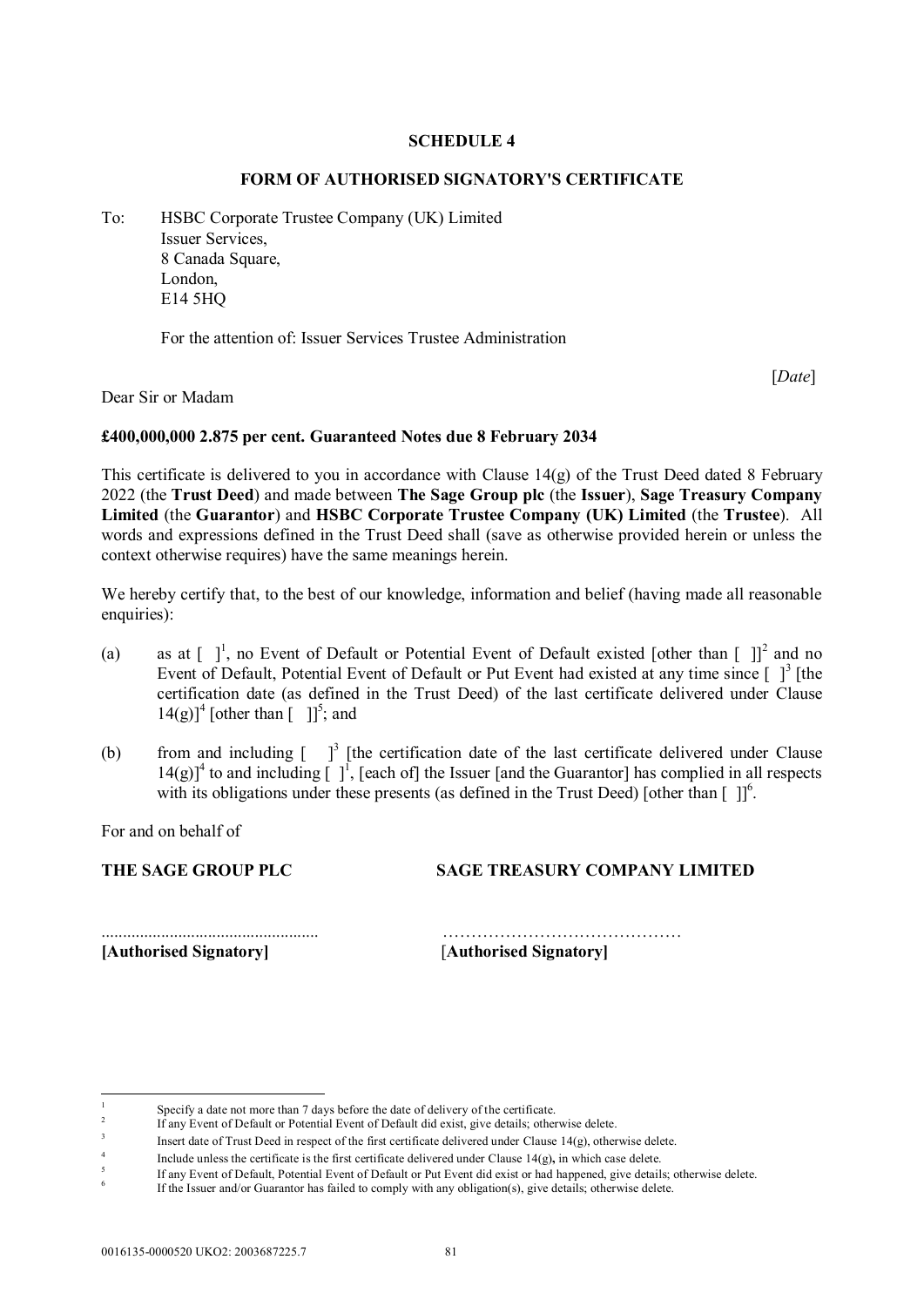## **SIGNATORIES**

## **EXECUTED** as a deed by (a) **THE SAGE GROUP PLC )**

 $\begin{pmatrix} \text{acting by} \\ \text{and} \end{pmatrix}$ and )

DocuSigned by:  $-4.64$  $\mathbf{v}$ -57CBF915CB4A456... Director<br>
DocuSigned by: Company Secretary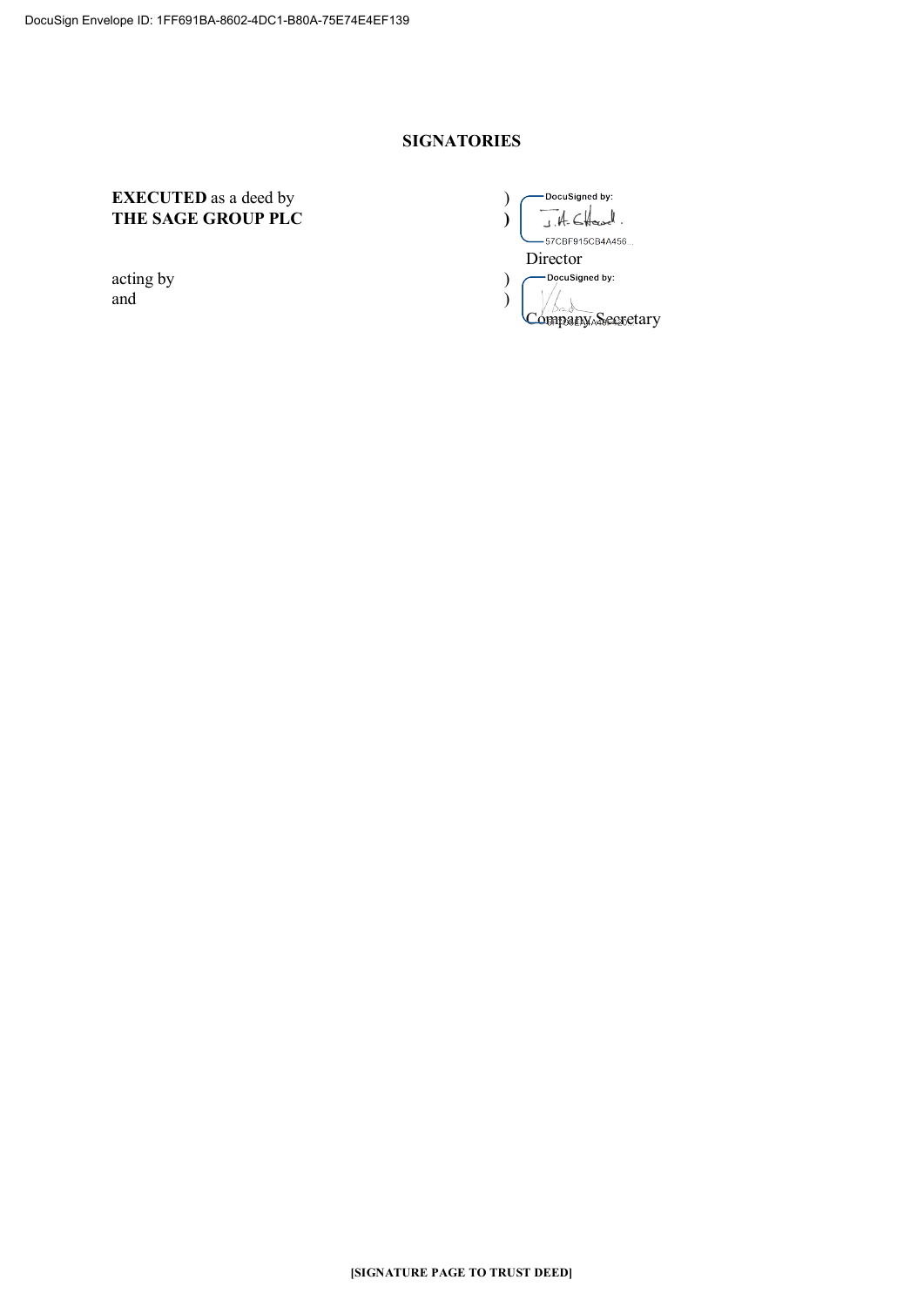## **EXECUTED** as a deed by ) **SAGE TREASURY COMPANY LIMITED,**

acting by and )

| DocuSigned by:                |
|-------------------------------|
|                               |
| A5B9A5F29C2F442               |
| Director                      |
| DocuSigned by:                |
| <sub>e</sub> ni <i>Cartin</i> |
| 5BC119815726435               |